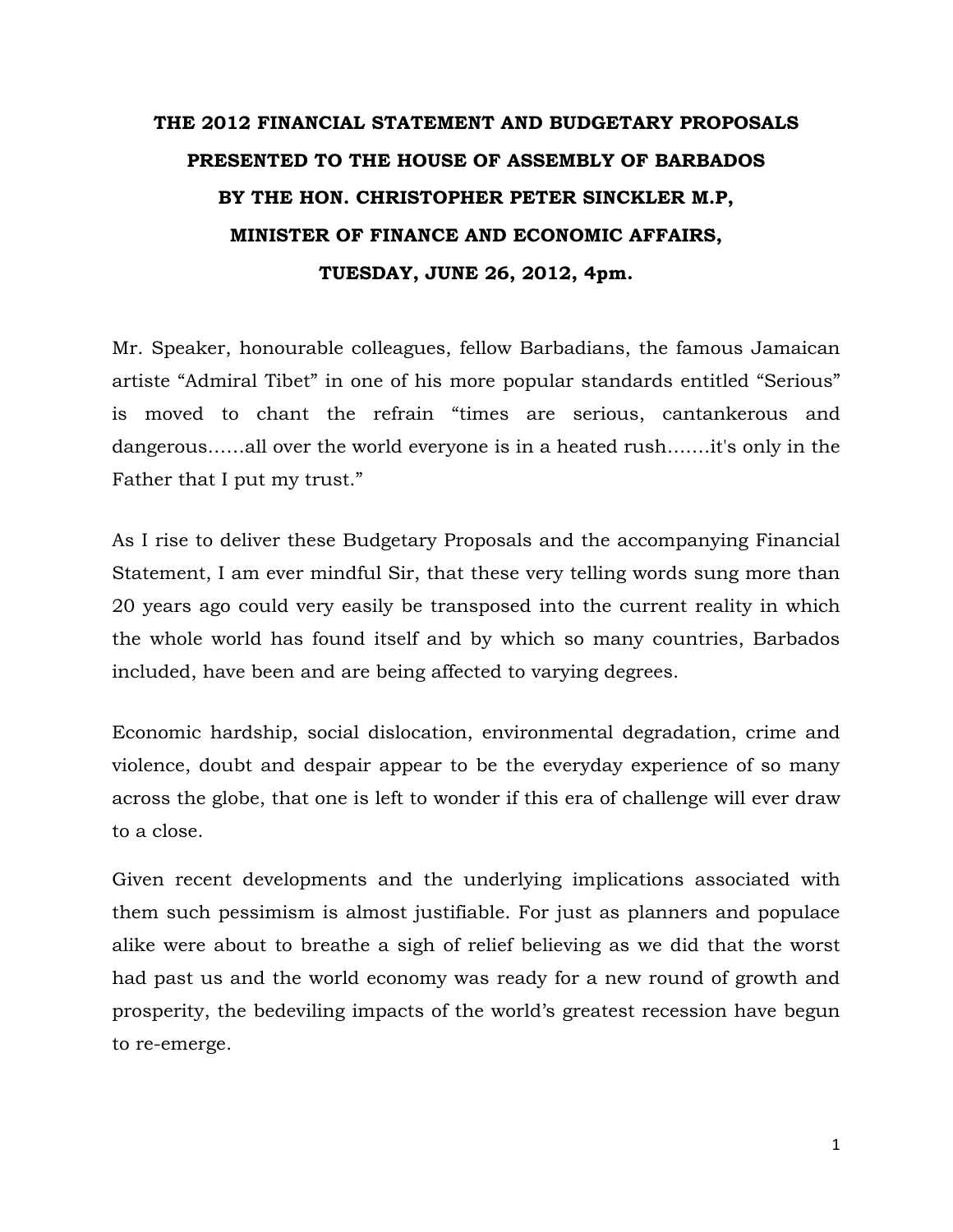As if it was not already troubling that financial stability and economic recovery from the crisis of 2008 was slow at best, our worst fears of a second round of economic contraction seems now to be a real possibility.

Small wonder then, Sir, that the World Bank in its most recent update of the World Economic Outlook for 2012 has issued the chilling caution to developing countries in particular to wish for the best but prepare for the worst.

The report states in part Sir and I quote:

"The resurgence of tensions in the high-income world is a reminder that the aftereffects of the 2008/09 crisis have not yet played themselves out fully. Although the resolution of tensions implicit in the baseline is still the most likely outcome, a sharp deterioration of conditions cannot be ruled out. While the precise nature of such a scenario is unknowable in advance, developing countries could be expected to take a large hit. Simulations suggest that their GDP could decline relative to baseline by more than four percent in some regions, with commodity prices, remittances, tourism, trade, Finance and **international business** confidence, all mechanisms by which the tribulations of the high-income world, would be transmitted to developing countries."

It goes on, Sir, to proffer the following advice:

"A return to more neutral macroeconomic policies would help developing countries reduce their vulnerabilities to external shocks, by rebuilding …fiscal space, reducing short-term debt exposures and recreating the kinds of buffers that allowed them to react so resiliently to the 2008/09 crisis. Currently, developing country fiscal deficits are on average 2.5 percent of GDP higher than in 2007, and current account deficits 2.8 percent of GDP higher (while) short-term debt exceeds 50 percent of currency reserves in 11 developing countries."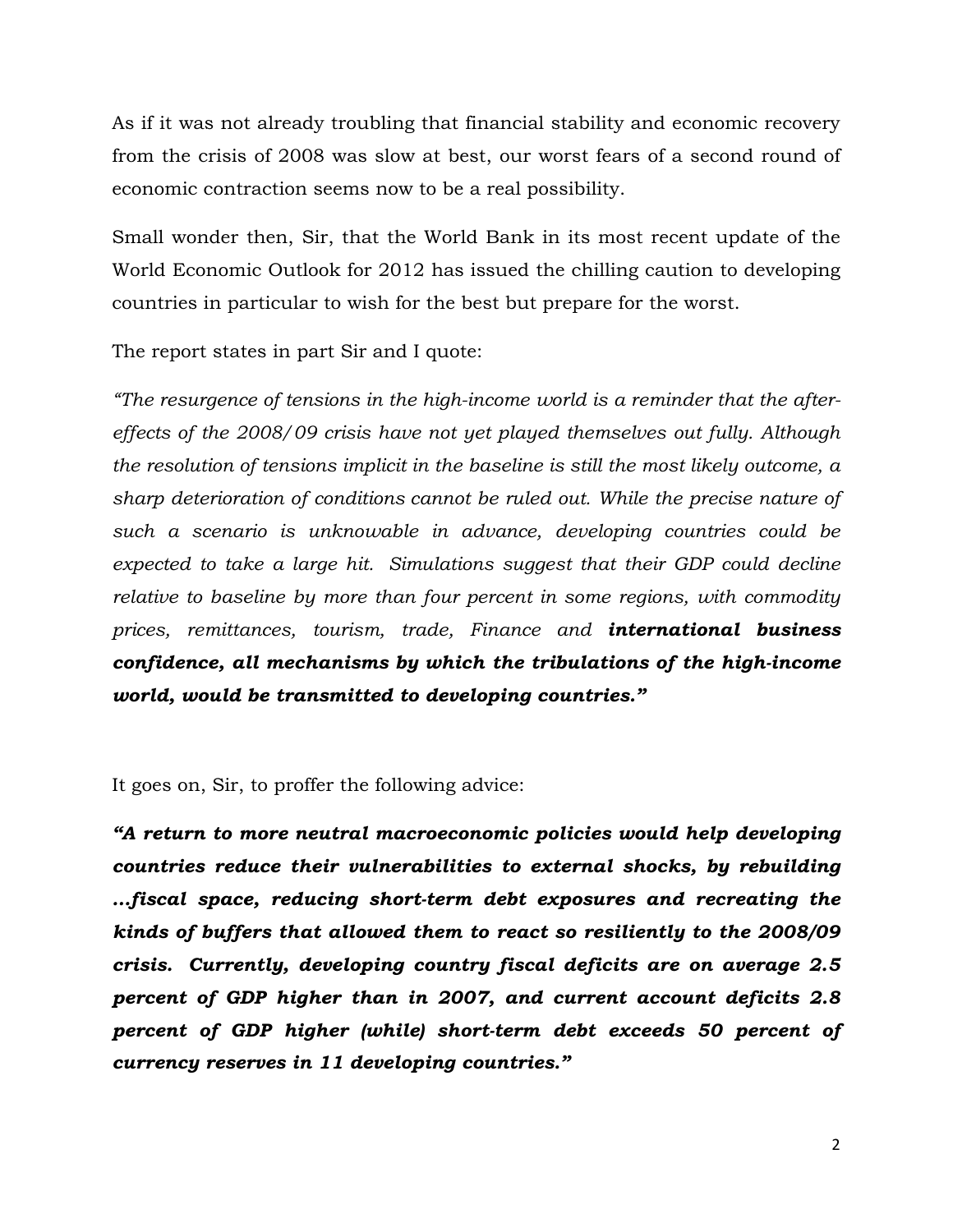For us in the Caribbean, Barbados especially, the characteristic features directly associated with years of inflexible economic modeling, and cruelly exposed by a most virulent and deep rooted recession, have become a present day reality. A reality Sir, that we may want to wish away but one which will only be conquered by sensible neutral economic policy interventions that avoid extremities whether pro or counter-cyclical, and which focus on laying a platform for medium and long-term structural reform characterized by a wellbalanced and diversified economy; A platform that prioritizes economic stability and growth, social advancement and security, and human, cultural and psychological development.

It is to these lofty but imminently achievable objectives that this Democratic Labour Party administration commits itself. It is against the backdrop of the uncertainty of the times in which we live and are forced to manage that I will today outline the third installment of this Government's programme of policy interventions to protect, promote and procure the future of all Barbadians.

I do so Sir, humbled by the great opportunity given to me by my constituents of St. Michael North West, to serve at this the highest level. Moreover Mr. Speaker like my colleagues on this side I am infused with a sense of immense confidence that the path we have taken in dealing with our economic challenges is indeed the correct one based on the continued high level of strong support and understanding which the vast majority of average right-thinking Barbadians have quietly reposed in this administration over the past four years.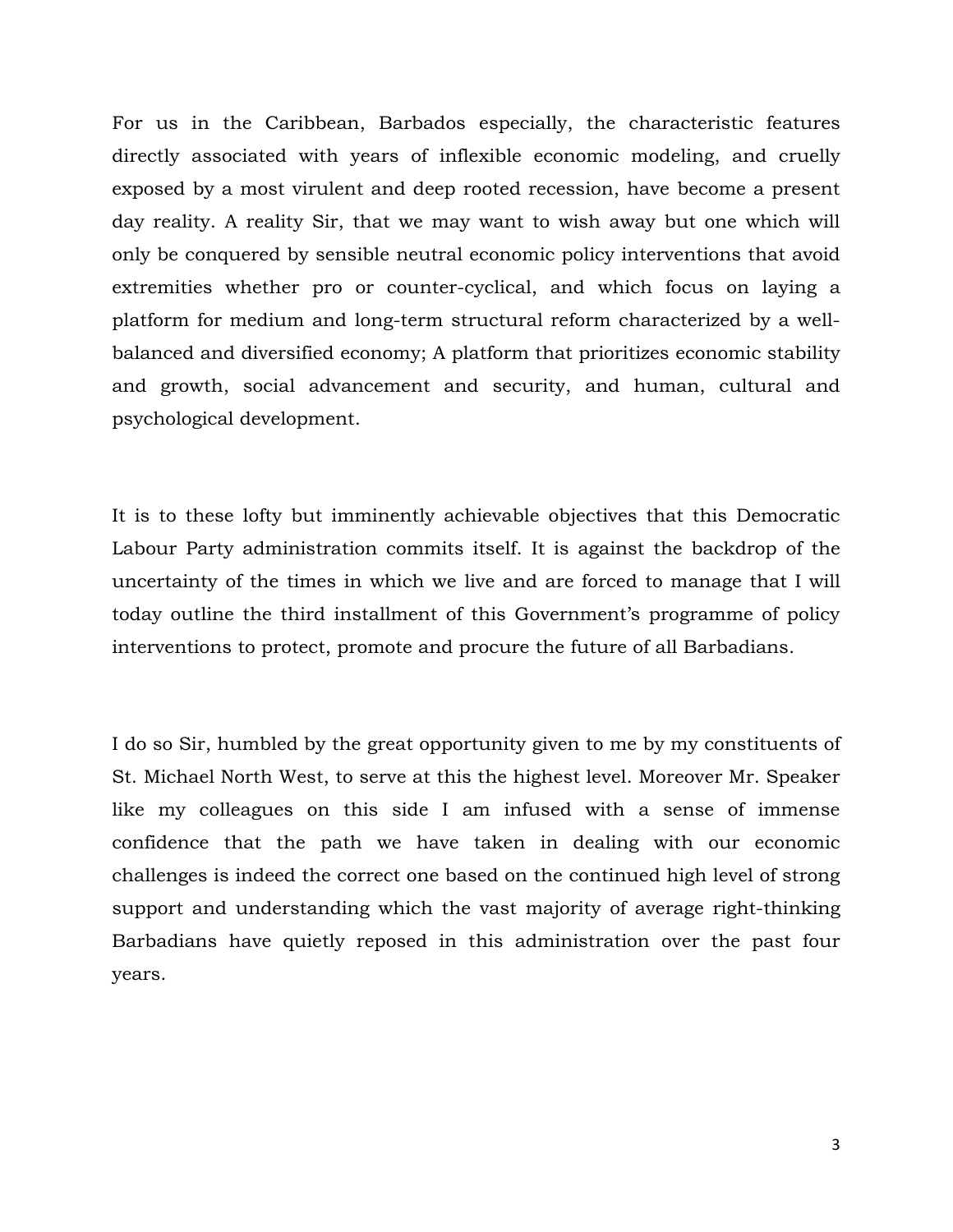These are not the ones we see writing in the Daily Nation every week with a diet of doom and gloom and a constant repetitive harangue of this administration and its leader. We all know their politics and their political desires.

These are not even the regulars on the daily talk shows, the "masters of the game" and experts of the discipline of everything, tossing around the latest social and economic jargon to give credence to their submissions.

And they are definitely not drawn from the ranks of members of the Opposition, both of the first choir and the second strings whose unity is exhibited only in the hunger for office to waste another fourteen years as they squander opportunity after opportunity.

No Sir, it is regular folk in Deacons, and Black Rock, and Brittons Hill, in Six Roads and Oistins, or Wanstead and Pie Corner, and yes Sir in Parris Gap who, as you could attest, Sir have cautioned, encouraged, cajoled, demanded and flat out motivated us as a Government to do our best to keep this country stable and safe.

Those are the people that matter, the ones whose children will have to inherit the legacy of the decisions we take today in an even more challenged world tomorrow. It is to the welfare of these people that we feel a sense of solemn duty to protect the gains which this country has made since the introduction of self-Government in 1954, to promote a higher spirit of productivity and self worth in our citizens and through this to procure an even greater standard of living across this nation.

And Sir, it is to those people that I speak this evening hoping Sir that at the conclusion of my presentation they will be better informed of where we are at in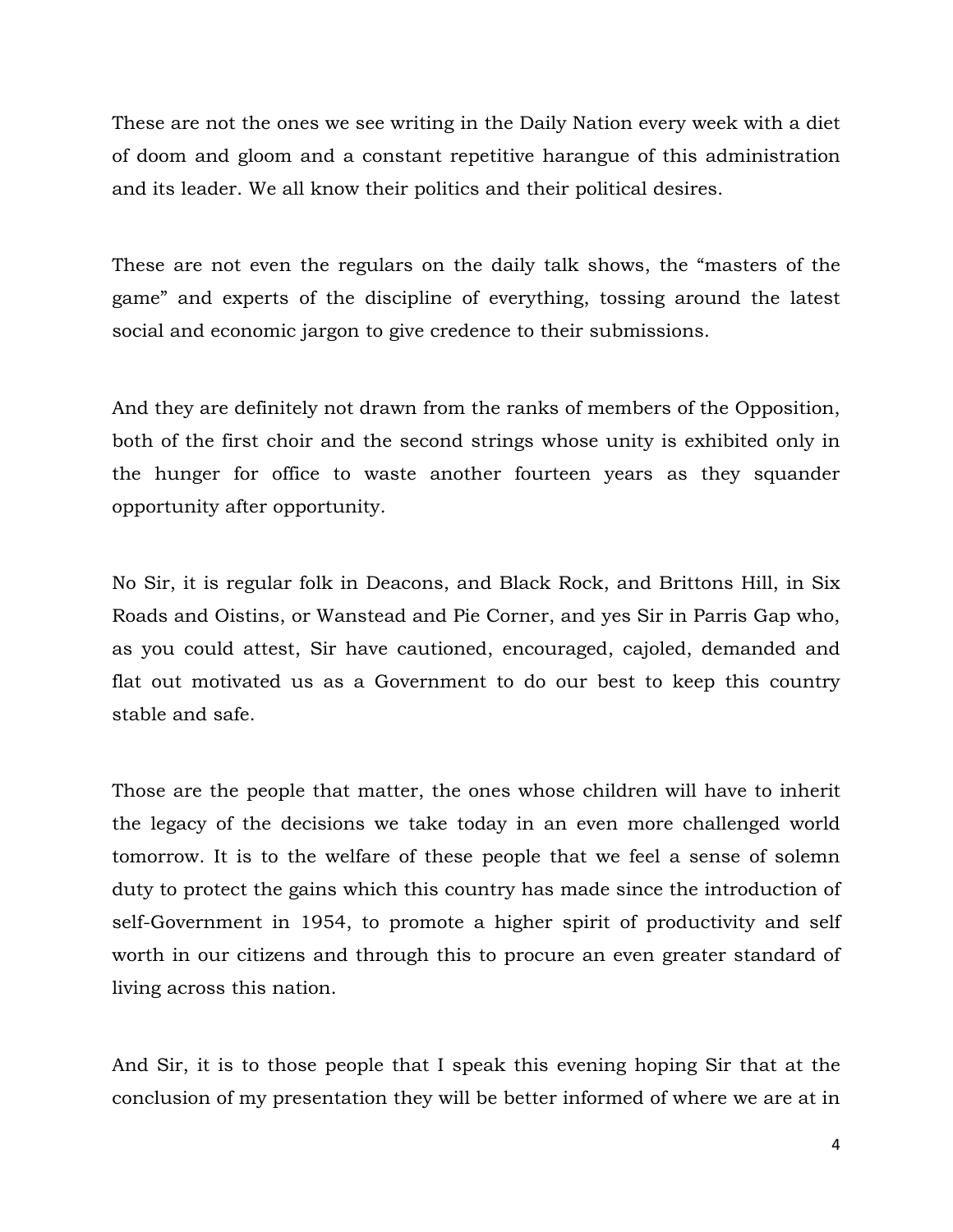our efforts to keep their economy stable, further educated as to the choices we have had to make in pursuit of those objectives and ultimately reassured that once we stay the course making wise and opposing wild decisions that we too shall emerge stronger for having gone through this experience.

Our remit as a people is not to curse our luck but to learn from the lessons of our experiences in handling economic and social dislocation. It is not to lament what we could have or should have done but to deal with the current reality that confronts us.

It is ultimately about the choices we make and responsibility we take for making them.

It was the choice of the last administration to squander the opportunities of the boom years and not restructure the Barbados economy thereby making it more diversified and resilient to economic shock. That was their choice. Today as a country we are living the fall-out from that lack of foresight, and we must face it and fix it.

It was the BLP's choice to waste millions of tax payer dollars in a slew of poorly conceptualized and badly implemented projects such as nearly 300 million dollars in GEMS, 40 million on a dump that never opened, 400 million on a prison, more than 100 million on the infamous Barack building (with 70 million more still owing), 165 million on the ABC highway without even a contract in place, 125 million on the Judicial Centre, etc etc. etc. It was even their choice Sir, to knock down the old Kensington Oval and build a new one at a cost of nearly 150 million dollars and enter into a 99 year lease with the Barbados Cricket Association that would cost the tax payers of Barbados 813 million dollars.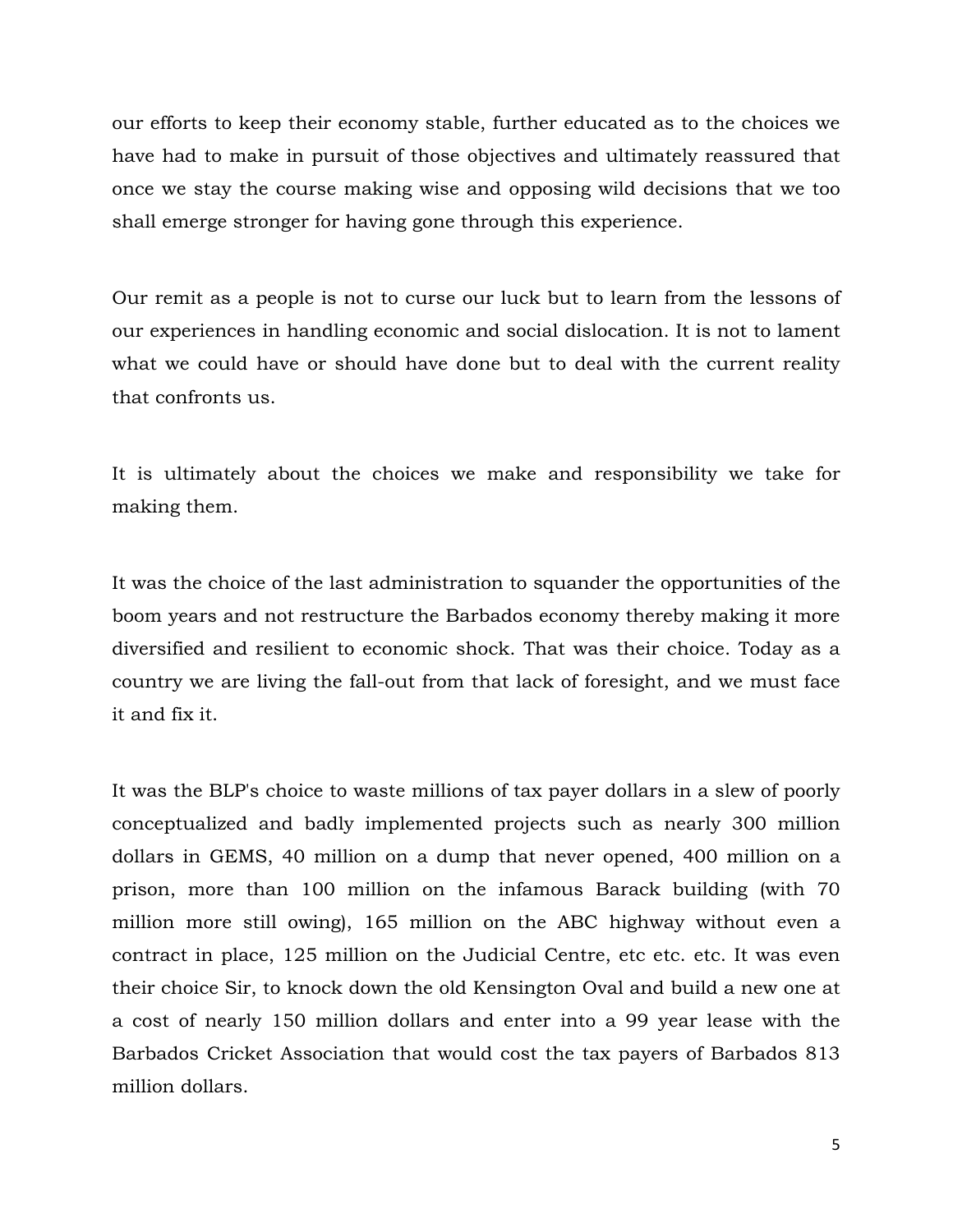It was their choice not to spend those large sums on diversifying our source markets for tourism, or agriculture, or manufacturing or small business development; their choice not to restructure the sugar industry when the country could afford it and invest in alternative energy technologies to reduce our dependence on foreign oil.

It was their choice Sir, not ours, to hoard land into a land bank, waiting for the highest bidding developer to put his money on the table, rather than seeking to construct houses for ordinary Barbadians to live in, thus creating what can only be described as a massive housing crisis among the poor of this country.

And this Democratic Labour Party Government that in the worse recession has built more houses and provided homes in four years that they did in fourteen is being called a "do nothing Government".

It was their choice Sir to sell a dream of Barbados becoming a second rate knock off version of Miami where the rich and famous played and life was built around consuming rather than producing; copying rather than innovating.

That Sir was their choice.

Our choice was not to inherit a recession. We would have loved to govern this country in a period of massive global economic expansion and prosperity where between 1994 and 2007, world output almost doubled, Finance capital grew nearly six fold, world trade grew faster than at any time in the post World War 2 period and foreign direct investment virtually tripled.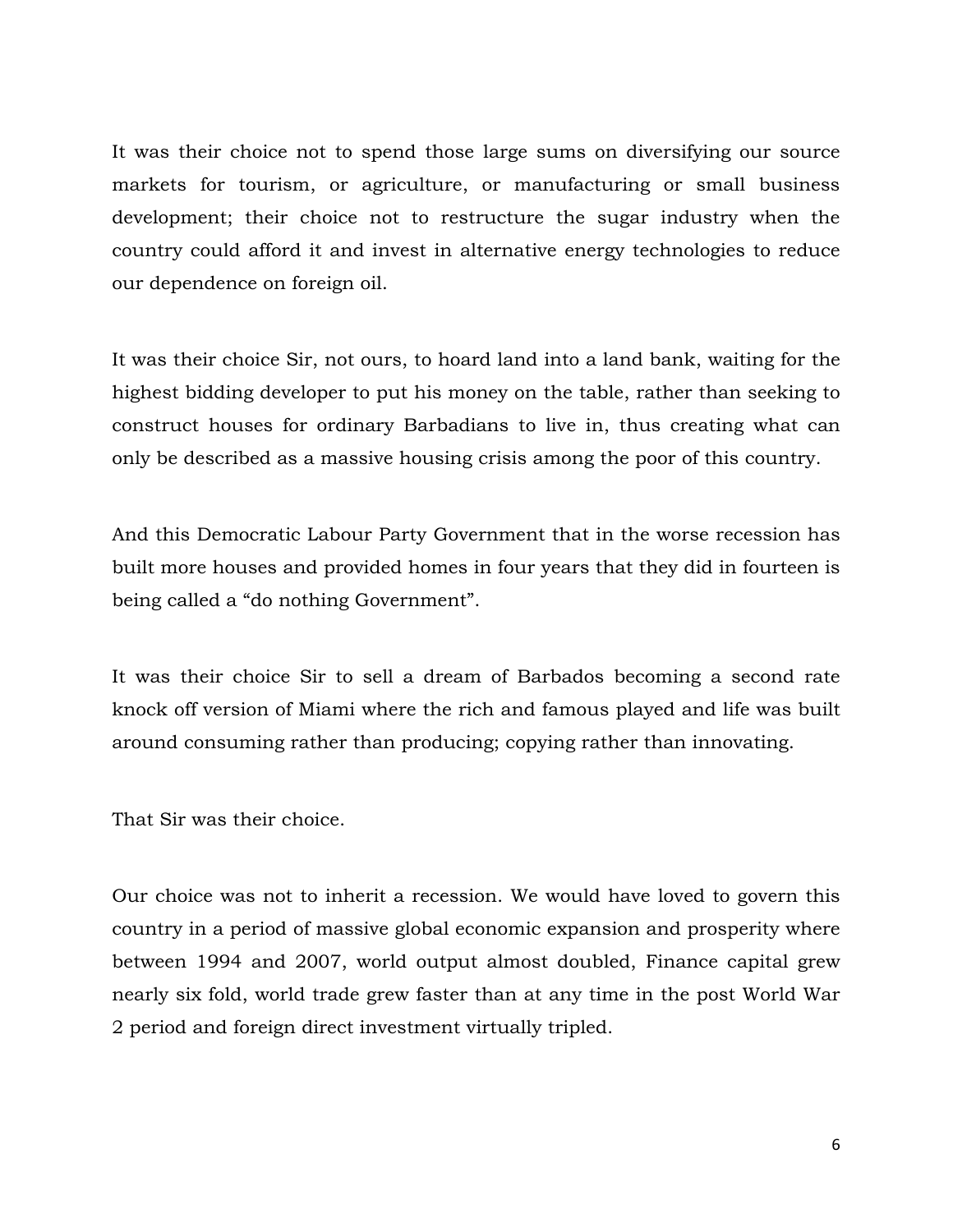In that environment practically any Government bar the most wayward would have done well enough for itself and its citizens.

But that Mr. Speaker was not our fate. Indeed the stark reality today fellow Barbadians is that we are not living in those times anymore. The very premise upon which that version of the global economy was constructed has now collapsed. What's more Mr. Speaker it is highly unlikely that it will ever be coming back, at least not in the short to medium term. The free and unbridled access to capital through poorly regulated and inappropriately secured credit to facilitate profit making and pleasure seeking is now at its end.

Unfortunately its devastating collapse has instituted a paradigm shift in the way in which the world economy and national economic spaces comport themselves. Put another way, the old ideas of economic management so slavishly clung to by myopic academic economists are no longer intimately relevant to the current day practicalities of socio-economic engineering.

Small wonder then Sir, that when in a famous encounter at the London School of Economics at the height of the financial crisis, Queen Elizabeth II asked a room full of economic experts why they never saw the crash coming and what's their best advice to Governments to extricate themselves from it, a deafening silence rang out.

The most that anyone of these so-called experts could muster was that it really depends on what choices you make. And that Sir is the object lesson of Government and governance in recessionary times.

The choices we make today if not conditioned by prudence and characterized by appropriateness to circumstance will not only act to wipe away the gains we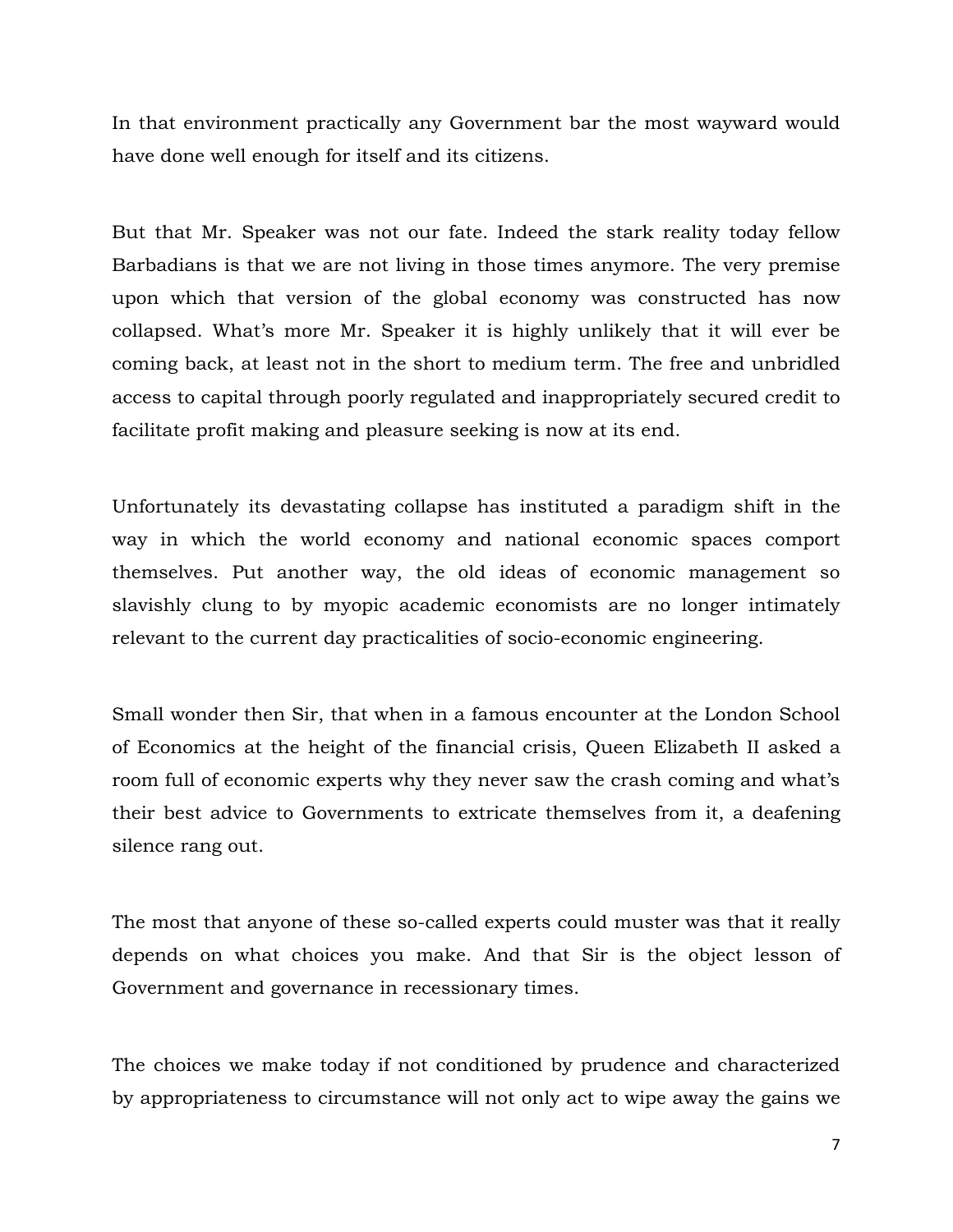have made but condemn the next generation to a future of backwardness. We cannot conspire to do that.

Given our state of affairs, our limited resources and fiscal space, our undiversified economy, our high dependence on the global economy and resultant vulnerabilities in many of these things we frankly have little or no choices to make. But when we do have the chance to exercise choice we must as a country do so wisely.

 It wasn't this Government's choice was to inherit massive debt burden but we did, made worse by copious levels of ill-advised off budget spending which had to be brought to book. It wasn't our choice to have tourists stop coming in their numbers, or to have financially wrecked or otherwise anxious investors pull back their money from our economy in massive amounts. It was not our choice to see off-shore business registrations decline or profits in the sector fall off because of the global recession.

And it certainly was not of our choosing to have consumers of our exports lose their jobs by the millions and have less of our goods and services purchased in foreign markets.

That Sir was not of our making but we had no choice to face it and face it we have.

Our goal Mr. Speaker in facing these invidious realities was to ensure we achieved three broad objectives:

1. To cushion Barbadian businesses and households from the mal effects of the worse recession the world has encountered.

8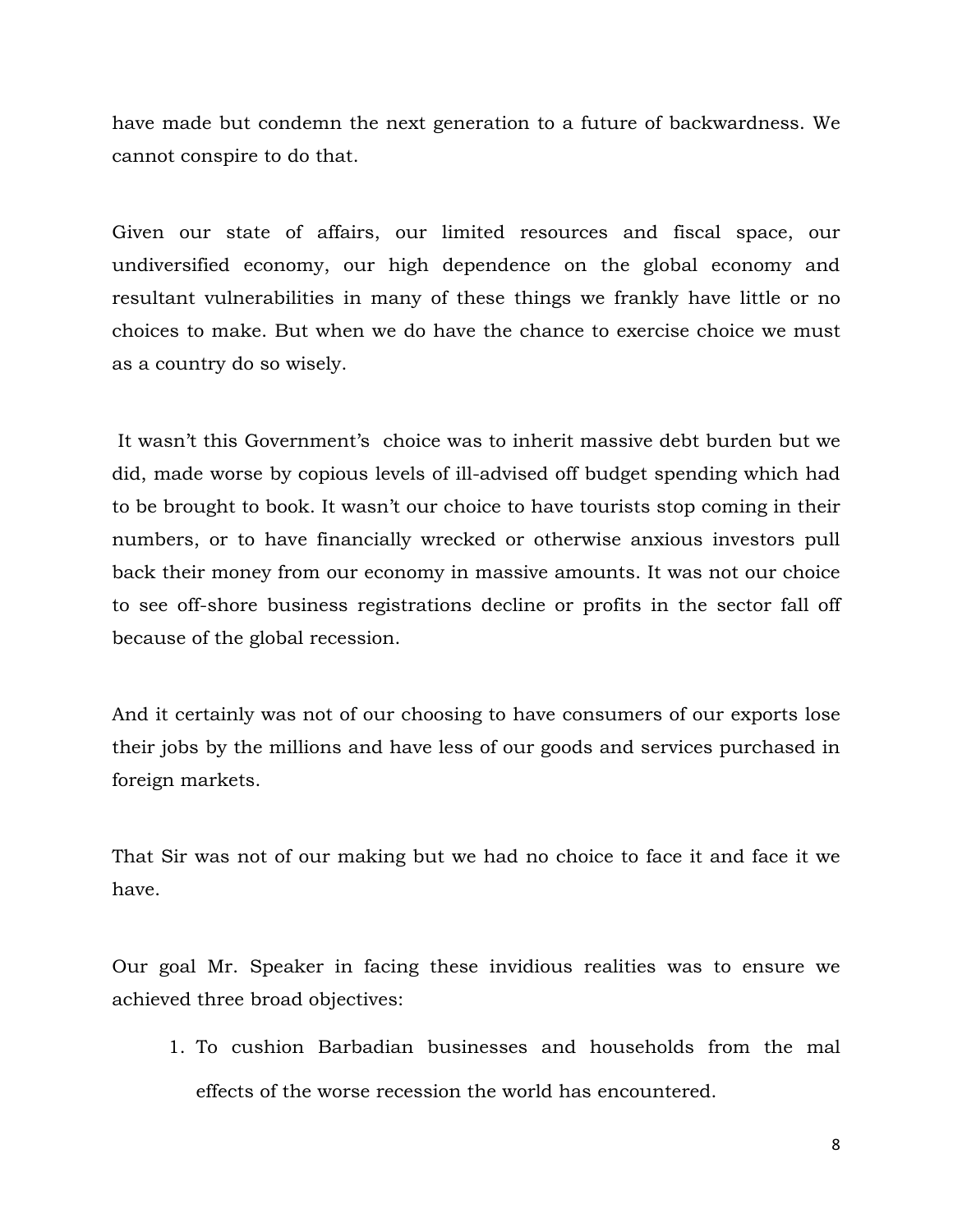- 2. To halt the economic decline in the shortest possible time, by stabilizing the economy.
- 3. To restore a growth trajectory in the fastest time possible, while beginning a process for structural reform of the economy to allow for a more resilient, faster growing economy.

Mr. Speaker I make bold to say that when one considers the magnitude of the problems we have faced, and the failure of so many economies around the world which have feared much worse than this country, that this Democratic Labour Party regime has done very well to keep the country stable and capable of fighting its challenges every day.

Yes Mr. Speaker we would like to boast of a GDP that is growing at a rate of over 3% per annum, and surely we are working to return to those days. But I ask the question who among us, either developing our developed economy, is growing at that rate.

Is it Trinidad with all of its oil and gas reserves and large manufacturing sector? I don't think so. Maybe it is St. Lucia, whom they say is getting more tourists than Barbados every year? I don't think so. Is it St. Vincent, Dominica, Belize, Antigua?

Or maybe it is the United States, the UK, perhaps France, Spain, Ireland?

The plain truth Mr. Speaker Sir is that among our closest trading partners and across the rest of the western liberalized economies economic recovery has been shallow at best and non-existent at worse.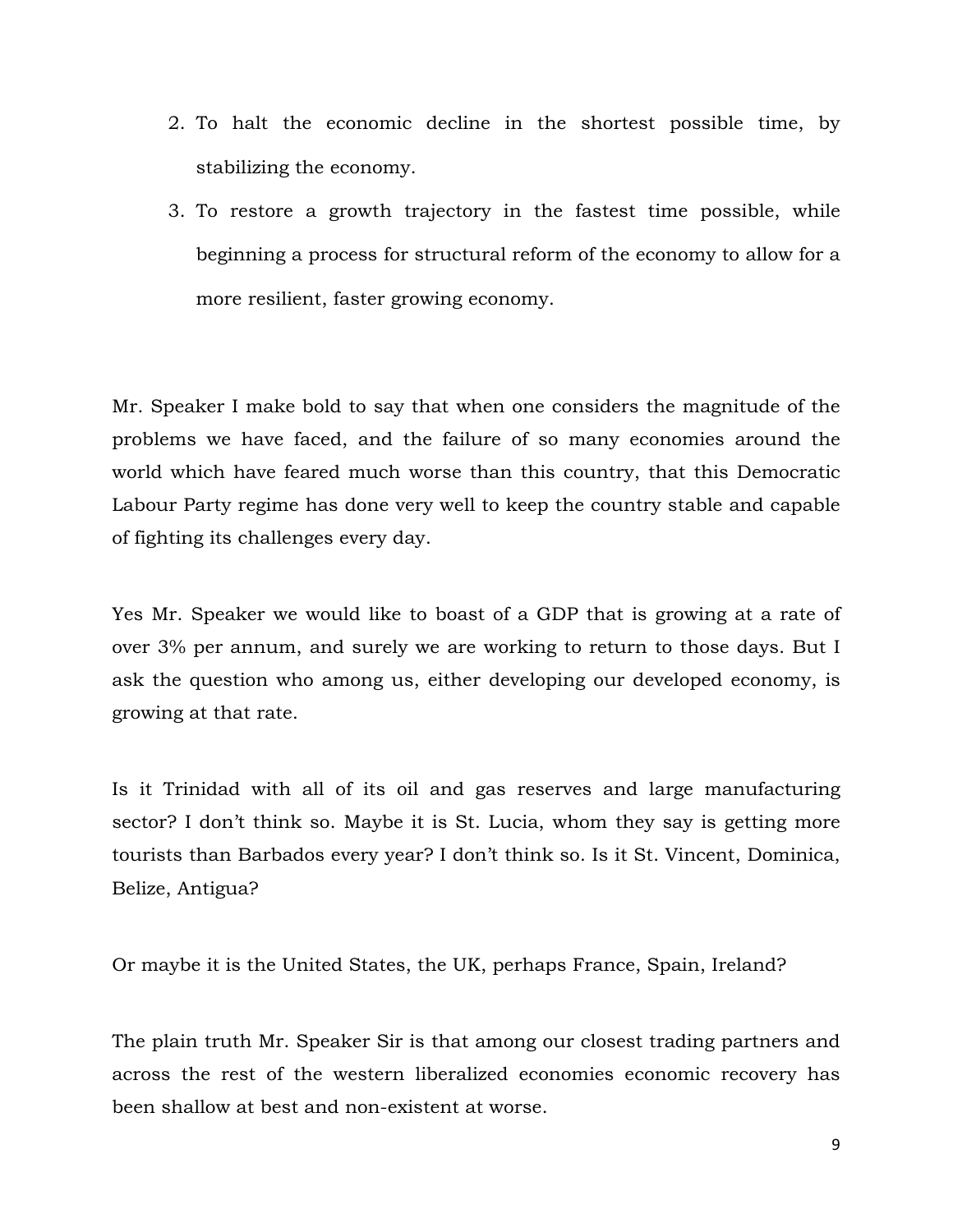Yes unemployment has risen to above 11 percent. But surely without the policies we adopted to hold the hands of businesses in the toughest part of the recession, and our commitment to retaining public service jobs it would have been terribly worse.

Yes, visitor arrivals hit rock bottom in 2009, but surely were it not for the efforts of this country's Minister of Tourism and his officials we would not have seen the recovery in numbers in 2010 or 2011.

Yes the off-shore business and financial services sector took a bad beating from the financial collapse in 2008/2009, but surely were it not for our persistence in fighting to bring new business to Barbados we would not have seen a near 20% growth in new registrations in 2011.

Yes our fiscal deficit increased as we sought to protect the poor and vulnerable in the country but surely the spectre of having tens of thousands of public servants laid off from work and lining up at the welfare office waiting in the weekly dole as banks foreclosed on their homes and other creditors hustle them before the courts for non-payment of debt, would have been far more damaging to the economy of Barbados.

And so Sir, having taken the choice to hold the hands of Barbadians in October 2010 we equally ask the public to embrace their Government's efforts to deal with our fiscal challenges.

Today, on behalf of the Government of Barbados I wish to publicly express our profound gratitude for the support and maturity which Barbadians have exhibited these past eighteen months.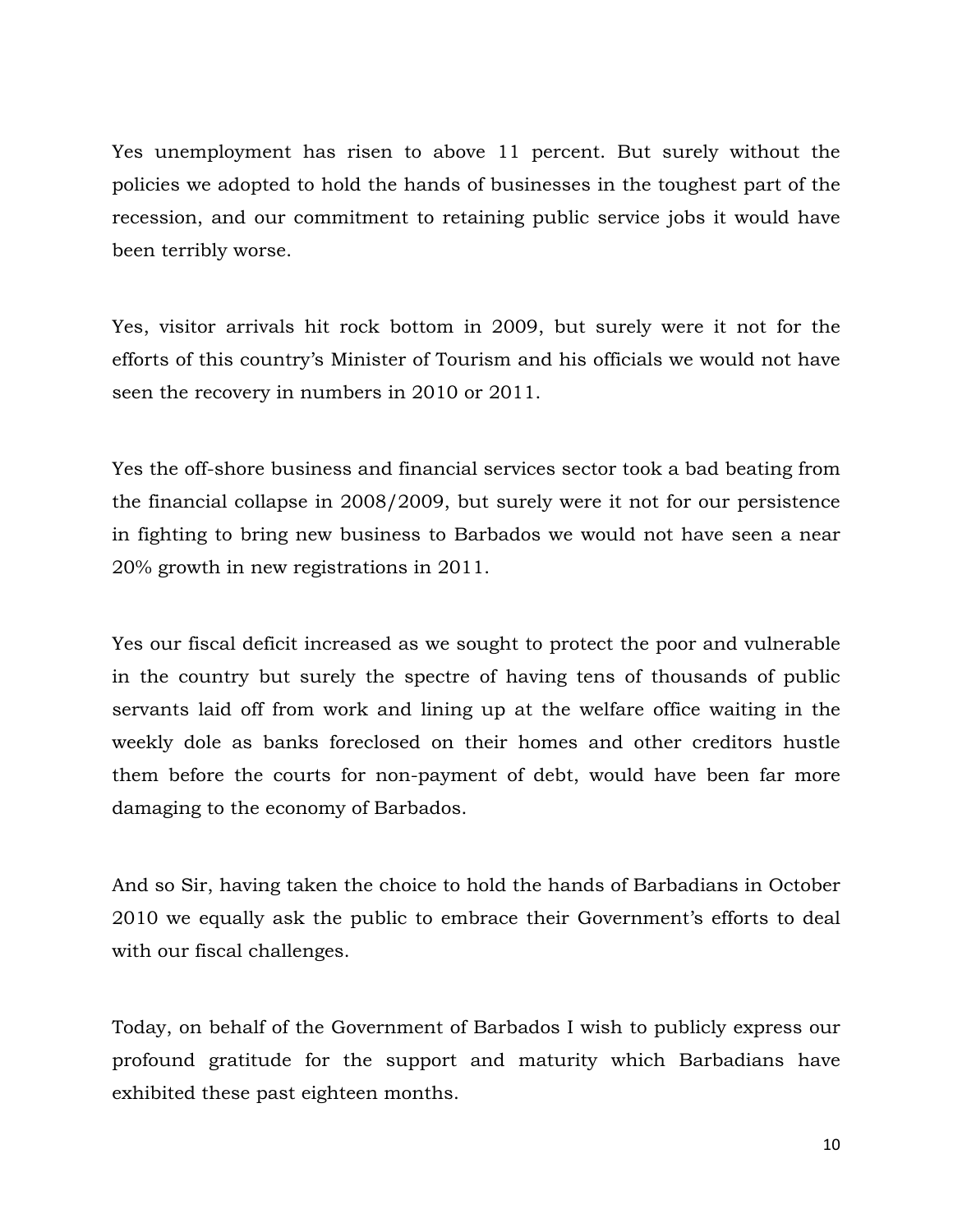So that Sir, in the context of what this country has had to face over the last four years, the debate in this country cannot be framed either by simplistic comparisons to what transpired between 1994 and 2007 or by the sterile discourse over austerity versus growth.

Permit me a moment to explain.

Daily we are inundated by members of the Opposition and their misguided supporters declaring how well Barbados did during their years in office. They speak continually about "the lowest unemployment in the history of Barbados" and highest levels of foreign reserves (2.8) billion, and how our economy grew by an average of 2.5 % over the course of their time in Government.

Then they simplistically say look, look at what the Dems did to Barbados, and find every possible negative piece of news to conjure up a feel of total destruction in Barbados. Indeed Sir, if one member of the Opposition was as good at fortune telling as he is at hyperbole Barbados would have disappeared off the map by now given his constant, four-year-long prediction of collapse.

But yet Sir we are still here. Garbage is still being collected, school children and still going to school, people are still shopping in supermarkets, businesses though under some stress are still functioning, we just installed a new Governor General and the Queen is still on the Throne. The country has not gone down the chute.

But yet we are to compare an economy operating in the most difficult of global and regional circumstances with an economy which operated when the world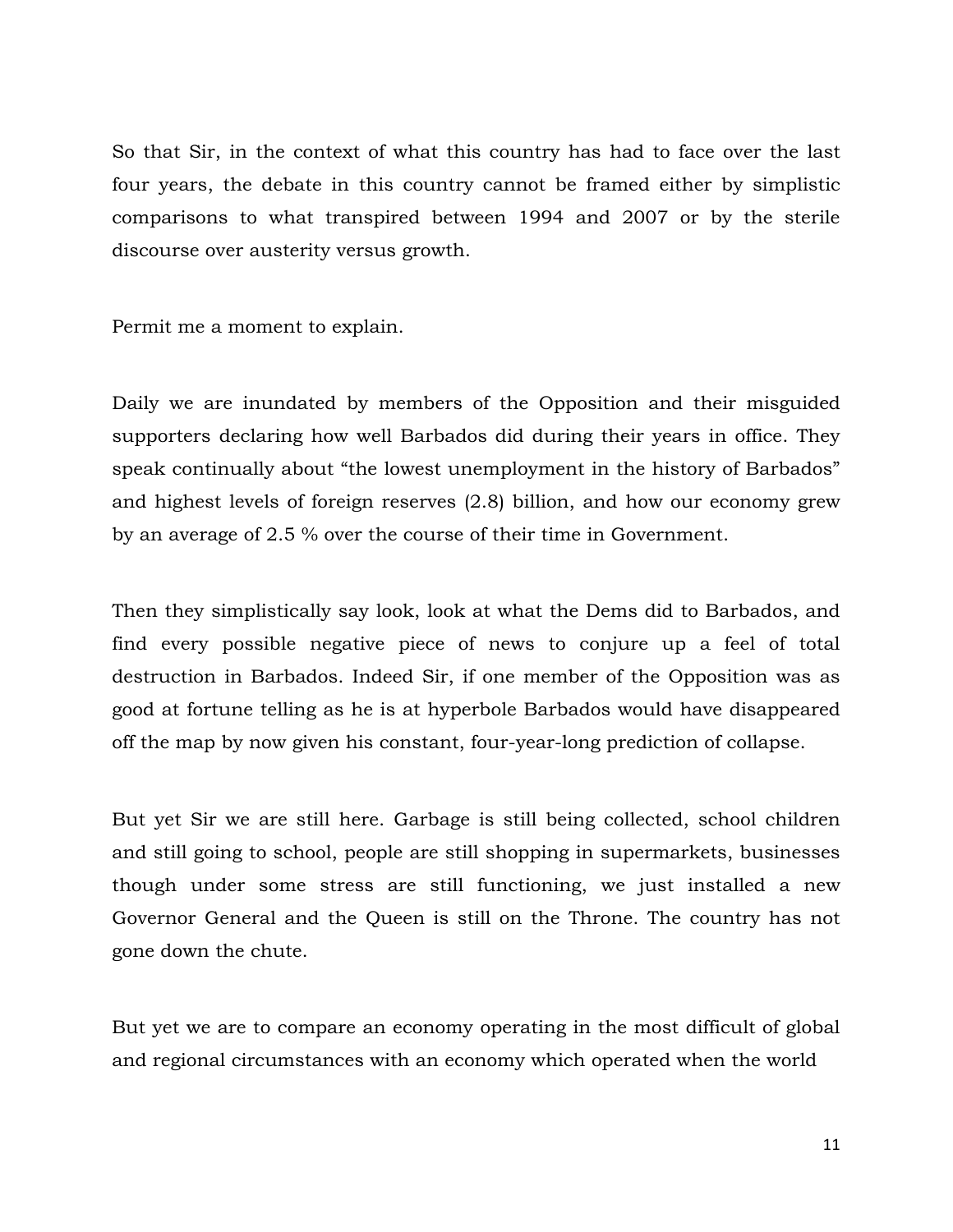was booming. It is like comparing apples with oranges and lamenting the fact that neither tastes alike.

No Government of Barbados has had to face what this administration has had to in the past four years. And the measure of a Government is not how well it does when managing in prosperous times; it is how well it manages when times are tough.

Then the other amazing thing, picked up no doubt from the talk overseas, is this artificial debate about austerity versus growth. It is being put forward as though the two are two mutually exclusive types of economic interventions and one cannot take place if the other is to succeed. This is a dangerous piece of reasoning Sir which is being championed in Barbados by people who frankly should know better.

In most of Western Europe the choice has been for heavy fiscal austerity and that has driven many of those Eurozone economies into deep recession. In the United States the choice was to go for the big federal stimulus spending package matched by permanent tax cuts for the wealthiest Americans. It worked partially for one year and now has seemingly tapered off and decline has begun to step in again.

So that neither side of the policy prescription – overdose on austerity or intoxication from over-spending and tax cuts – has worked with any credible results.

Yet we in Barbados are supposed to get caught up in that the polemic. I strongly disagree. We know by practice and convention in Barbados that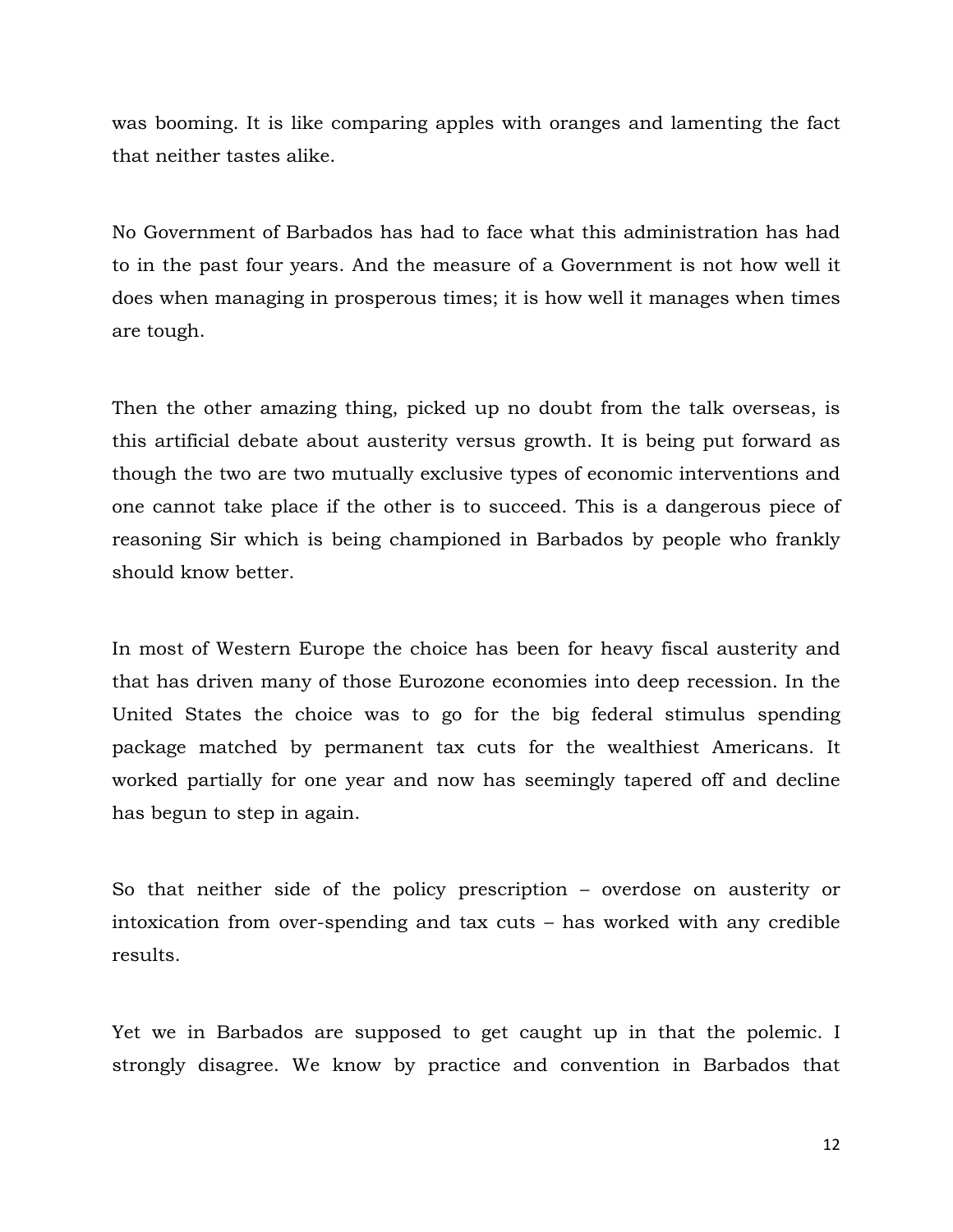neither extreme austerity nor wasteful counter-cyclical spending is good for a small vulnerable economy such as ours.

Rather, our best results are always based on finding a correct balance between demand and supply management. When one or the other is too far out of line economic problems are bound to emerge.

In times of global economic downturn, and depending on its severity, we may be called upon to relax our hand somewhat to protect our businesses and households. Other times because of the impact of those choices we may have to exercise restraint through the imposition of difficult measures.

It is this latter approach of trying to find a balance between fiscal consolidation and strategic investments in traditional and non-traditional economic sectors that this Government has sought to engineer over the past eighteen months.

This evening Mr. Speaker I give the country a report card on what we have been able to achieve and the challenges we still face.

In doing this Sir I feel it is incumbent on me to share with the people of Barbados how we go about keeping our economy stable and the process which is engaged by the Government to achieve our overall objective as highlighted above.

As I indicated to this House in the Estimates Debate in March, it is now widely accepted Sir that the most critical variable for any small, open, and vulnerable economy is its foreign exchange variable. That is not to say Sir that other variables in the economy are not important but the country's ability to earn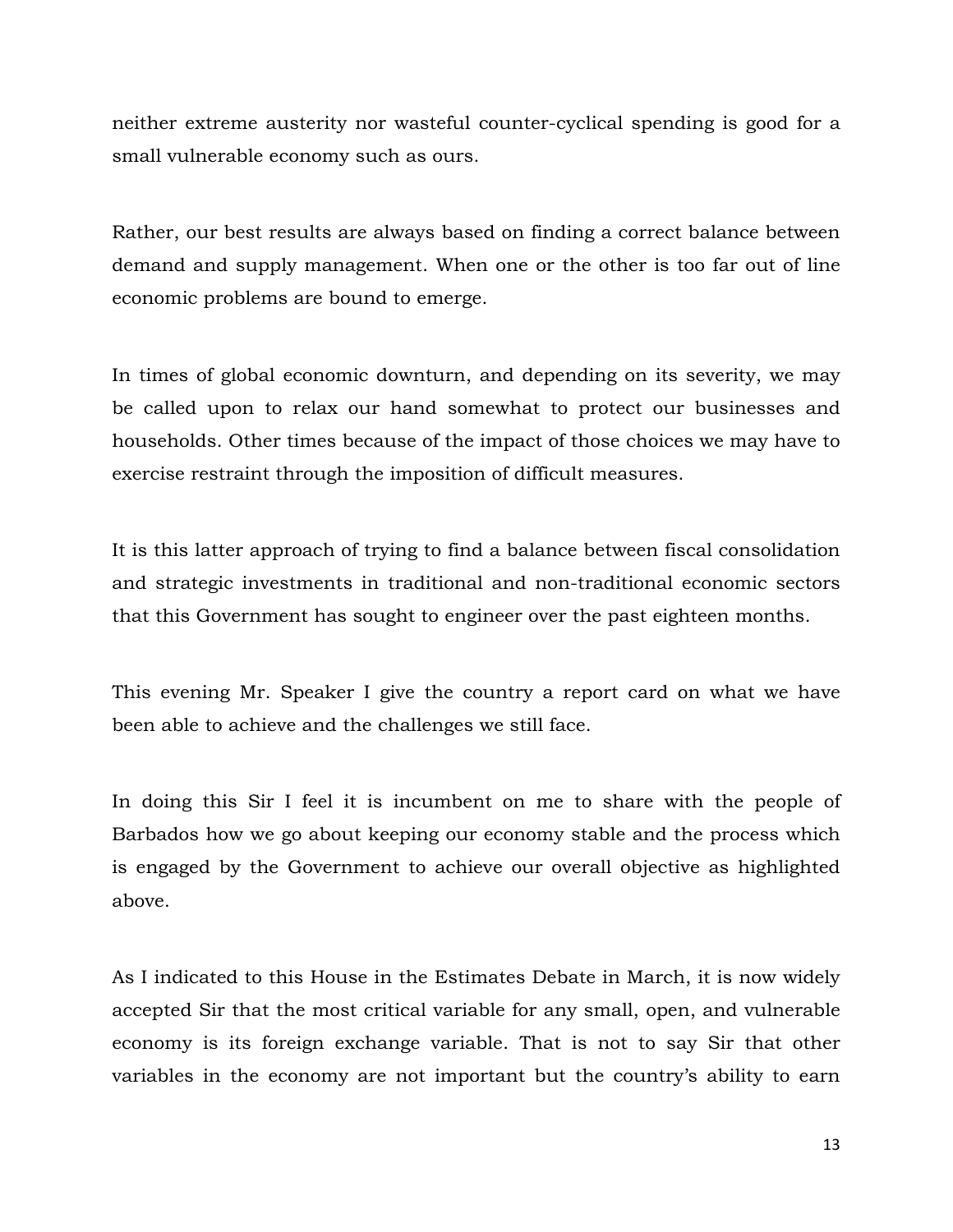foreign exchange to pay for its imports of goods and services and amortize its debts rank highest above all.

This importance is further amplified because of our policy of maintaining a fixed exchange rate peg. To this extent, in the absence of adequate levels of foreign exchange reserves to meet the demands for daily activities in the economy the value of the domestic currency cannot be defended by the Central Bank and inevitably will face a devaluation of the Barbados dollar.

So that in that context Government's most critical tasks are to ensure that:

- 1. Our capacity to earn foreign exchange is maintained and where possible enhanced and;
- 2. Ensure that our reserves management policy and tools are effective enough to maintain reserves adequacy especially for those periodic occasions when task number 1 is weakened or compromised.

That therefore Mr. Speaker is the fundamental bed rock policy, the central objective of this Government and any other Government of Barbados whether D or B. In the context of needing to have adequate stocks of foreign reserves our policy options at the fiscal level are particularly constrained, thereby limiting how far we can go with certain policies.

The Barbados economy is highly dependent on a few key sources of foreign exchange inflows: earnings made from the export of our goods and services such as tourism and manufacturing, taxes remitted to the Treasury from the operations of our international business and financial services sector companies, and private, and public investment flows for projects and other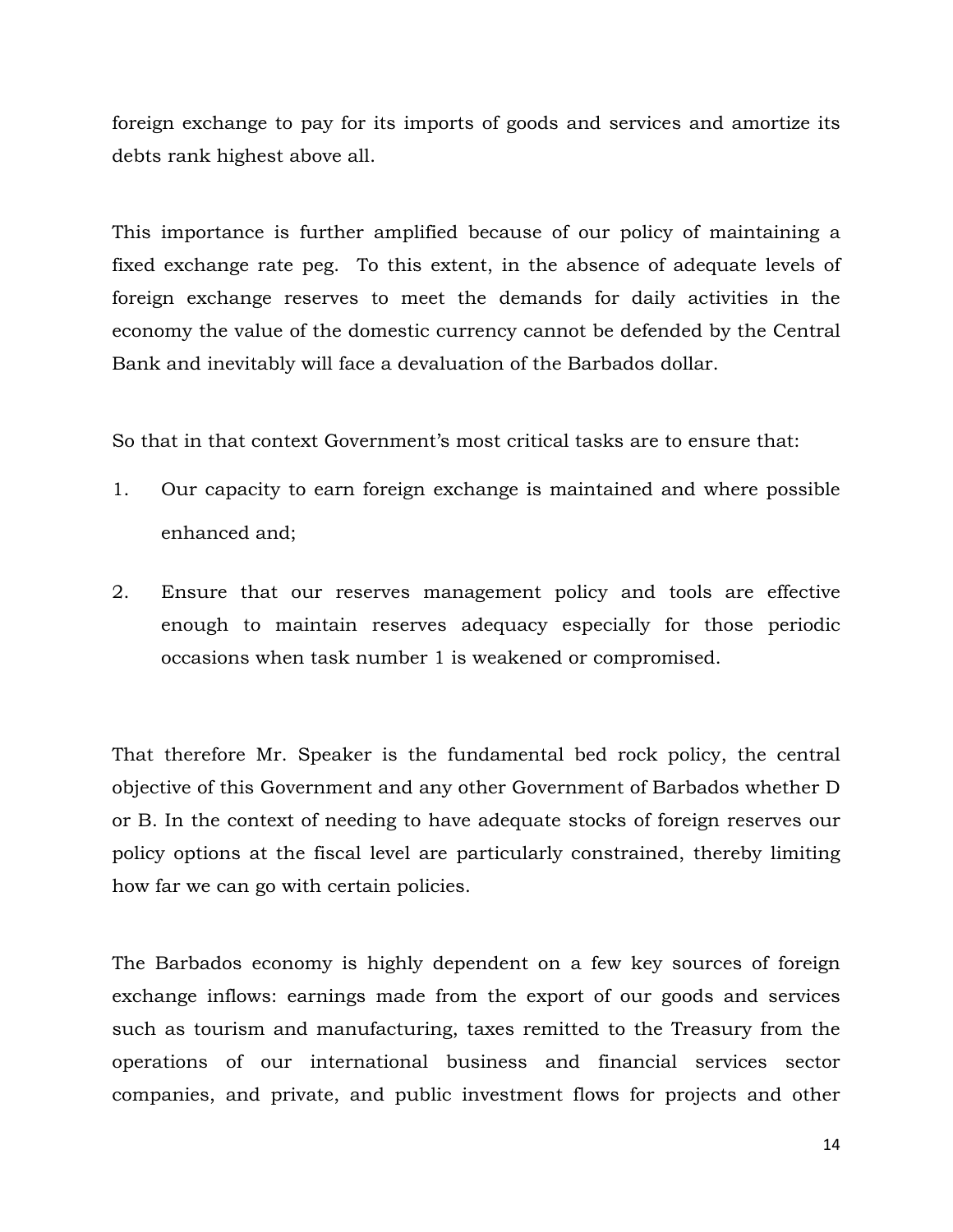activities. From time to time we also go to the private capital markets to sure up our reserve position as necessary.

The earnings we garner from these activities are then used to help the country make its current payments and build up a surplus of reserves to underwrite our capacity to defend our domestic currency.

In the throes of a global economic recession, for a small open economy such as Barbados that is so highly dependent on the international economy for growth in the foreign exchange earning sectors, it is normal to expect that any slow down or contraction in our source markets will compromise our ability to earn foreign exchange.

As you have heard repeatedly Sir, this last recession and the resultant recessionary drag which it has produced hit our foreign exchange earning sectors particularly hard. What's more, this downturn in the business cycle has lasted way longer and caused more damage that any of us would have expected.

Sir it is no mystery that our foreign exchange earnings have taken a major hit. Corporate receipts from the international business and financial services sectors are still below pre-crisis levels, and the tourism spend is down even though the numbers are up.

On top of that Sir, we have been called upon to expend more foreign exchange on fuel, now more than US \$300 million per year and on commodities with our food import bill more than US \$350 million a year. And the point must also be made here Sir, that our food import bill has jumped not only because we are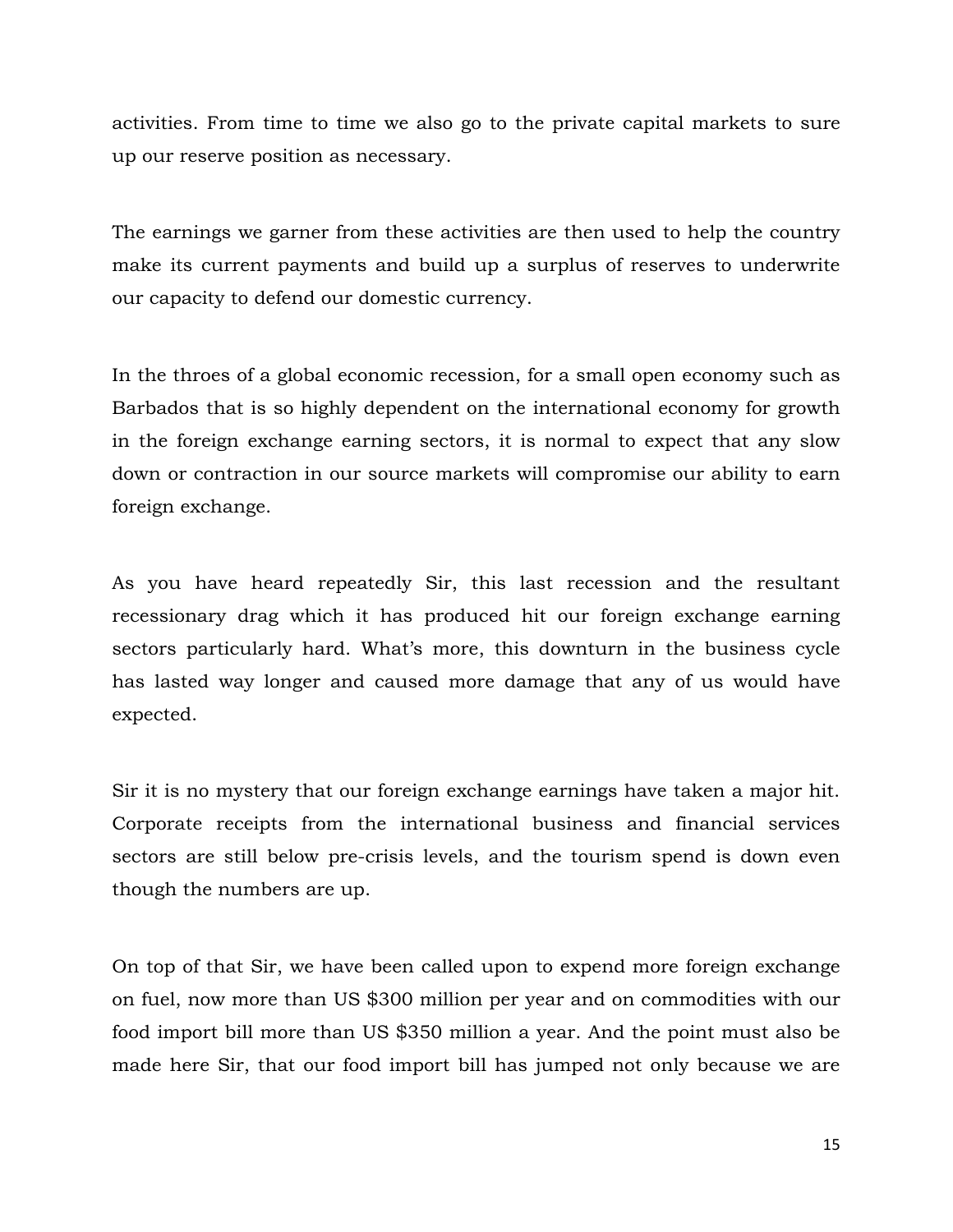importing more of what we eat, but because the prices at which we import have increased tremendously in the last four years.

That is why this administration has sought to pursue a set of policies to increase our competitiveness in the productive sectors, diversify our source markets and invest in alternative technologies that would help save foreign exchange.

But given the fact that most of these interventions would at best require some time before their fully begin to bear fruit, our administration has taken the only sensible decision it could take in the circumstances, that is to employ a strategic foreign reserves management policy to ensure that the country maintains an adequate stock of reserves to meet our current and future foreign exchange needs, defend our domestic currency peg and the value of the local currency and ensure stability in the financial system and overall economy.

In the absence of an effective interest rate tool, fiscal policy may be used to stabilise the economy by controlling aggregate demand. The balance of external payments and receipts is the best measure of the stability of an open economy like ours because of the very high import content of all production and consumption. This is so to the extent that any excess of aggregate demand over the supply of goods and services will immediately spill over into an additional demand for foreign exchange which, if it persists, will erode the reserves of foreign exchange at the Central Bank. This is precisely what we were trying to avoid occurring in this economy.

And since our foreign exchange earning prospects were being so severely challenged, in the short run adjustment policies had to be adopted to shore up the reserve management tools.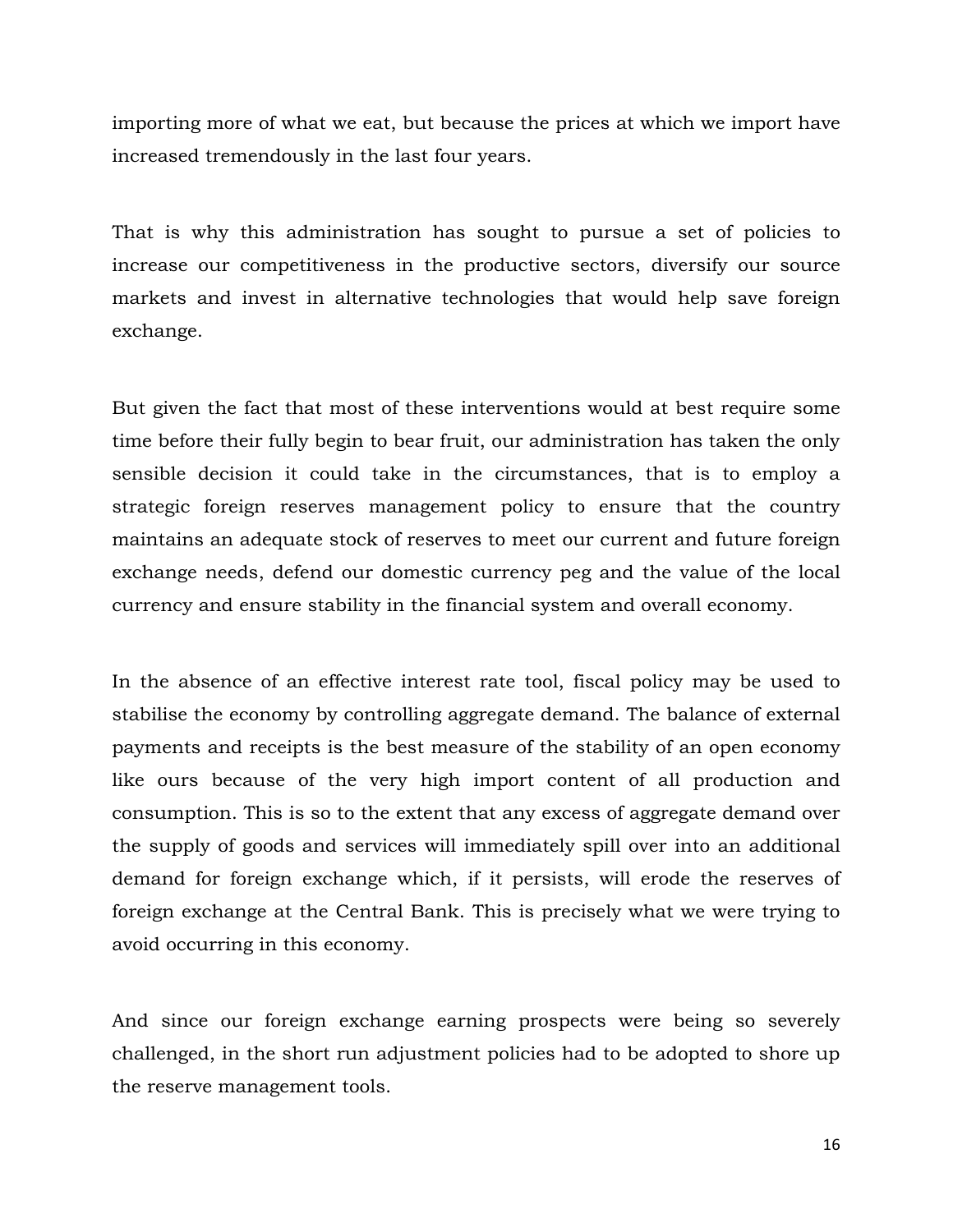It is for this reason Mr. Speaker that we were careful to design a set of policies as iterated in the MTFS and given expression to through the Financial Budgetary Proposals of 2010 and 2011, and the accompanying fiscal programmes as laid out in the Estimates of Revenue and Expenditure for the current financial year and the previous one.

That programme was and is not only correct but it is absolutely necessary to maintain stability in our economy. We surmised from our intensive analysis of domestic, regional and international trends that the resumption of normalcy in the global economy was not imminent and so it could not be business as usual.

We concluded that the best way to tackle Government's deficit was through a mix of expenditure reductions and increases in tax rates, both resulting in a smaller deficit to be Financed and reduced aggregate spending in the economy.

Today I am happy to report to this House and to the country that not only is the programming working but it has largely brought stability to and economy operating in a highly unstable international environment.

We have been able make significant gains this past year in reducing our deficit; liquidity in the banking system remains strong; and our stock of foreign reserves have remained on average at around 1.4 billion dollars for the duration of this tough economic period.

## ECONOMIC REPORT 2011-2012 INTERNATIONAL ENVIRONMENT OVERVIEW

Following a 5.3 per cent increase in world output in 2010, the prospects for full global recovery weakened somewhat at the end of 2011 as the global economy, according to the IMF World Economic Outlook (April 2012), expanded by 3.9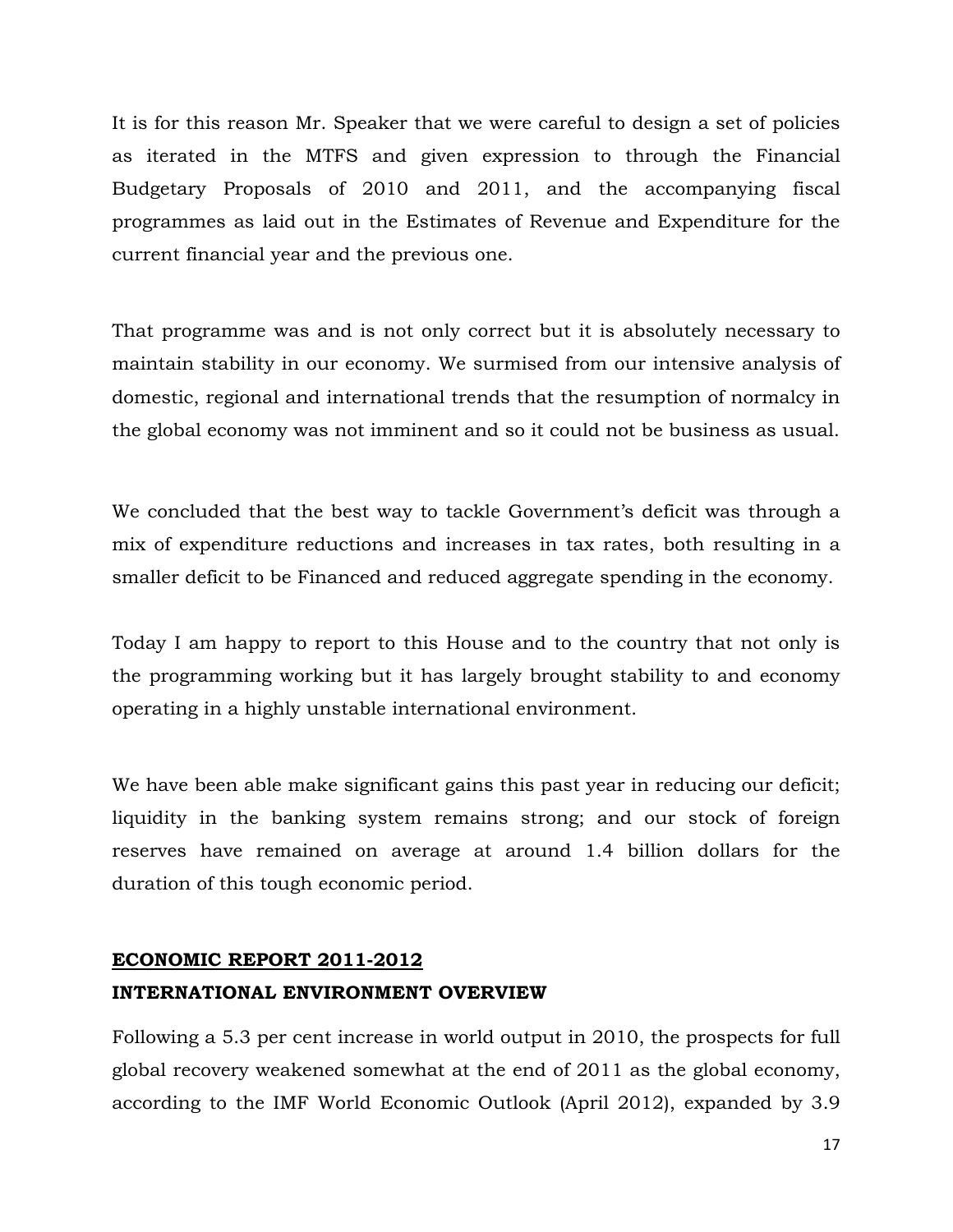per cent. Earlier during the first half of 2011, the global economy progressed steadily even though this period witnessed weather-related reductions in crop production, as well as oil supply disruptions associated with the "Arab Spring" unrest in the Middle East.

However, by the third quarter, prospects for recovery abated as reflected in worsening fiscal conditions in Europe and the United States (US) which resulted in credit rating downgrades. Moreover, during the fourth quarter, risks sharply escalated as a result of intensifying strains in the Euro area and elevated downside risk. As such, there was a reduction in confidence, which triggered further fall-out in financial, labour and housing markets in advanced economies. What is more, growth in emerging and developing economies slowed, although this reduction in pace helped to temper inflationary pressures.

Given these developments, policymakers maintained explicitly accommodative monetary stances, aimed at boosting recovery, while intensifying efforts to address fiscal imbalances and make debt more sustainable. Fiscal policy received particular emphasis in advanced economies, given the challenges faced during the review period.

Due to continued global economic weakness job creation remained sluggish, particularly in Europe. However, in the United States where economic activity gained some strength during 2011, job growth was evident.

#### ADVANCED ECONOMIES

Within the Advanced Economies, Real GDP rose by an estimated 1.6 per cent in 2011 compared with an increase of 3.2 per cent a year earlier. In the U.S., economic activity rose by an estimated 1.7 per cent compared with an increase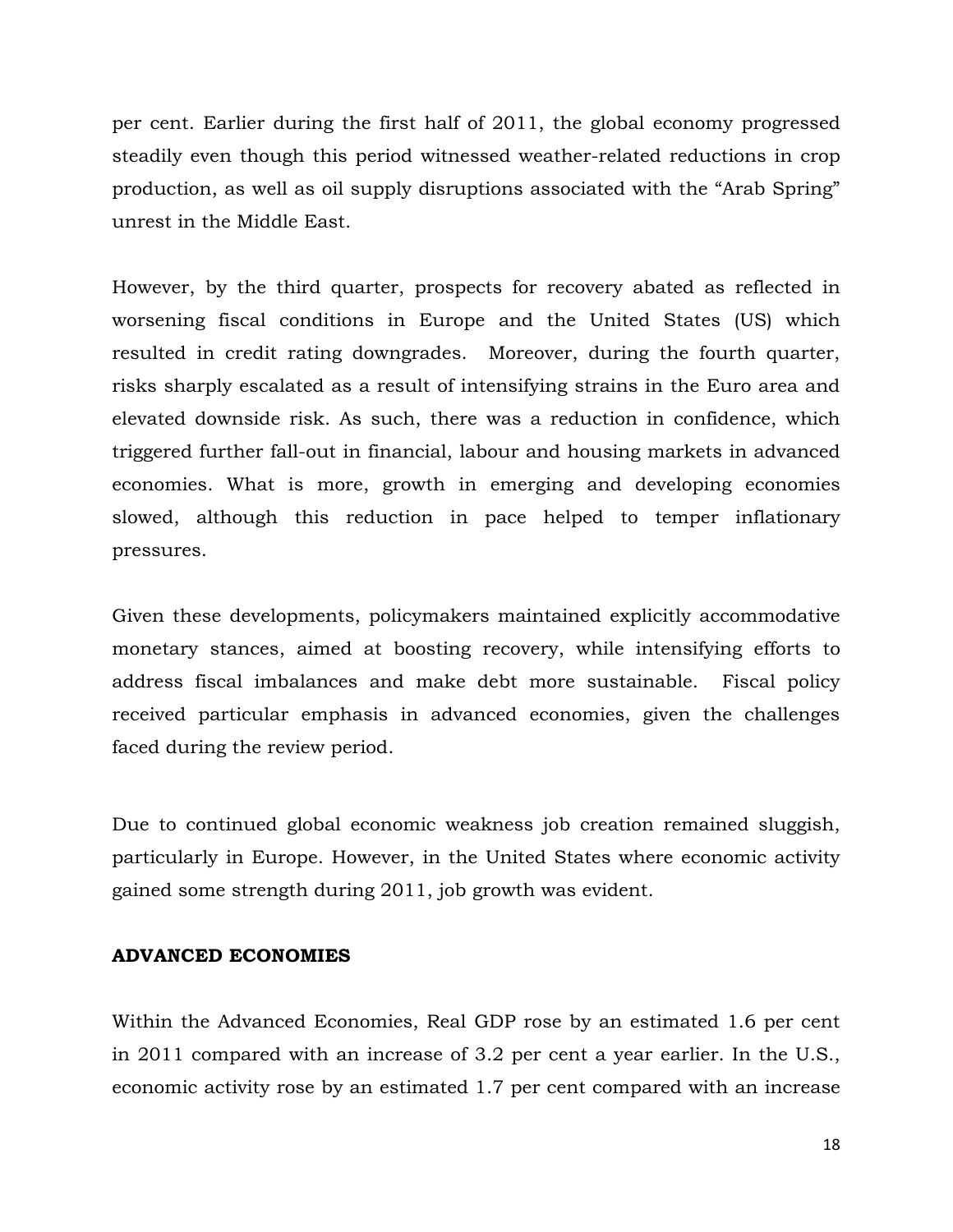of 3.0 per cent at the end of 2010. That economy witnessed attempts to balance fiscal consolidation with support for an economic recovery during 2011. However, a slight improvement in consumer spending and business investment in the final quarter helped to sustain output growth.

In the United Kingdom, economic activity rose by a projected 0.7 per cent compared with an increase of 2.1 per cent in 2010. In Canada, growth was projected to have moderated, reflecting ongoing fiscal withdrawal and downdrafts from the U.S. slowdown. The unemployment rate, at 7.5 per cent, was well below that in the United States and has been declining steadily since early 2009. IMF projections were that output would rise by 2.5 per cent by the end of the review period.

Preliminary IMF estimates showed real GDP growth in Japan to have declined by 0.7 per cent compared with an increase of 4.4 per cent at the end of 2010. The slowdown from the earthquake was concentrated in the first half of 2011, as activity started to recover in the third quarter, with supply-side constraints having eased significantly and fiscal policy oriented towards support for reconstruction activities. In the Euro area, economic activity rose by 1.4 per cent compared with an increase of 1.9 per cent a year earlier. Major contributors to this growth were Germany (3.1 per cent), France (1.7 per cent) and Spain (0.7 per cent).

#### EMERGING AND DEVELOPING ECONOMIES

In the Emerging and Developing Economies, the emphasis was generally on macroeconomic policy tightening, given that many were combating domestic overheating and inflationary pressures. However, some tightening cycles were stopped and in some cases reversed, as these pressures subsided over the course of the review period in line with moderating growth rates. Within this region, Real GDP was estimated to have increased by 6.2 per cent in 2011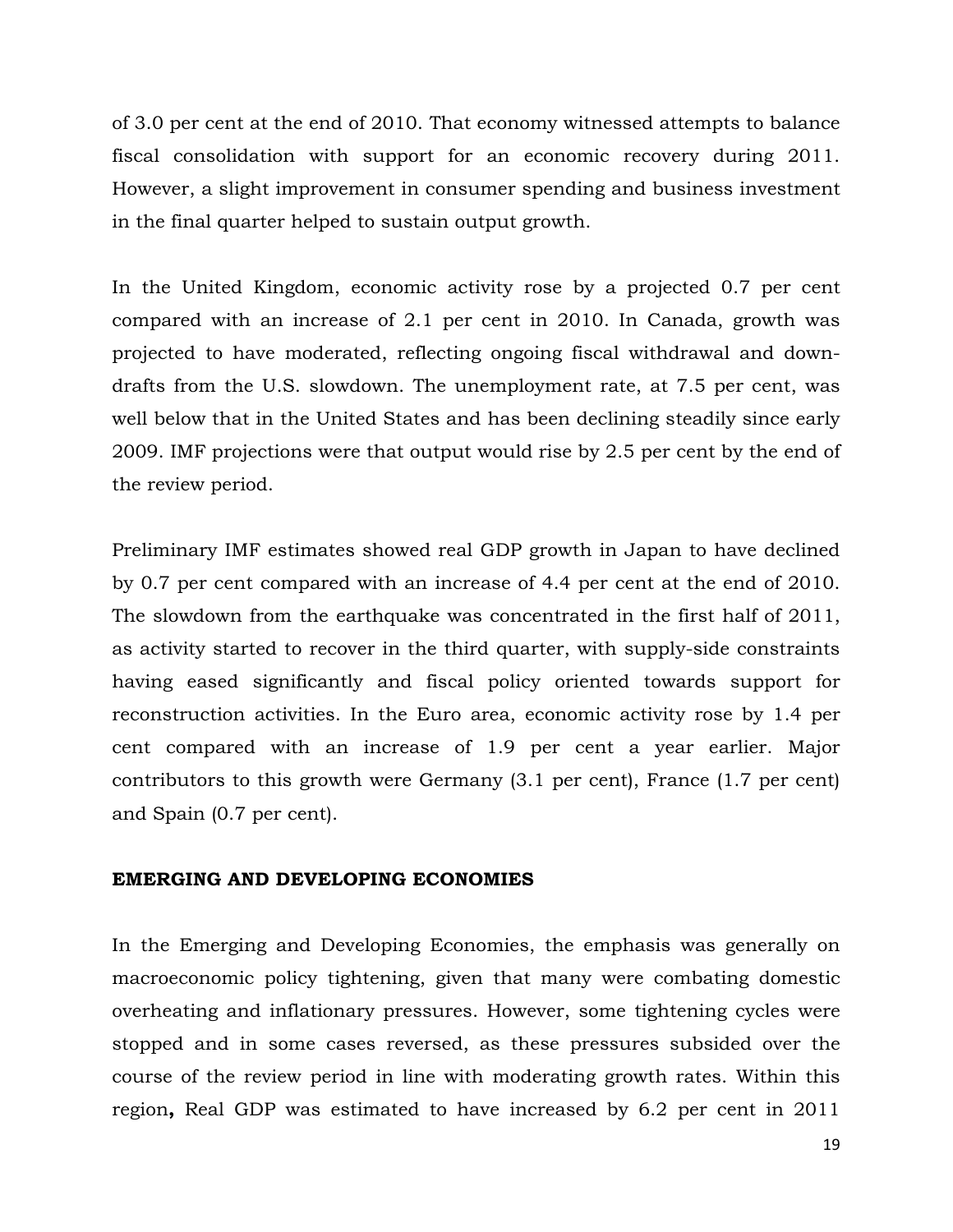relative to 7.5 per cent a year earlier. Driven by domestic demand, economic growth in China and India was estimated to have risen by 9.2 per cent and 7.2 per cent respectively.

In the Latin America and the Caribbean, economic activity rose by 4.5 per cent compared with an increase of 6.2 per cent a year earlier. Major contributors to this growth were Mexico (4.0 per cent) and Brazil (2.7 per cent). During 2011, this region benefitted from strong terms of trade and easy financing conditions.

And in the Euro Zone, the grouping was able to avoid going back into recession as growth at the end of the first quarter 2012 remained flat, compared with a 0.3 per cent decline for the fourth quarter 2011. This outcome was due to strong performance by the Global Economic Developments for 2012.

The latest analysis of global economic developments, both from the IMF and the EU, suggest that the global economy should improve during 2012 despite a marked slowdown in Europe and still cautious recovery in other industrialized nations. According to IMF projections, world output should expand by 3.5 per cent, with advanced economies growing by 1.4 per cent and emerging and developing economies by 5.7 per cent, mainly on account of China and India.

Results for the first three months of 2012 showed the performances of the major industrial economies to have been moderate yet encouraging. In the United States real GDP increased at an annual rate of 2.2 per cent in the first quarter of 2012 even though this was down from 3.0 per cent in the previous quarter. In Japan first quarter growth stood at 1.1 per cent given a bounce back in German economy.

Alternatively, economic activity in the United Kingdom continued to be subdued as real GDP again declined by 0.2 per cent at the end of the first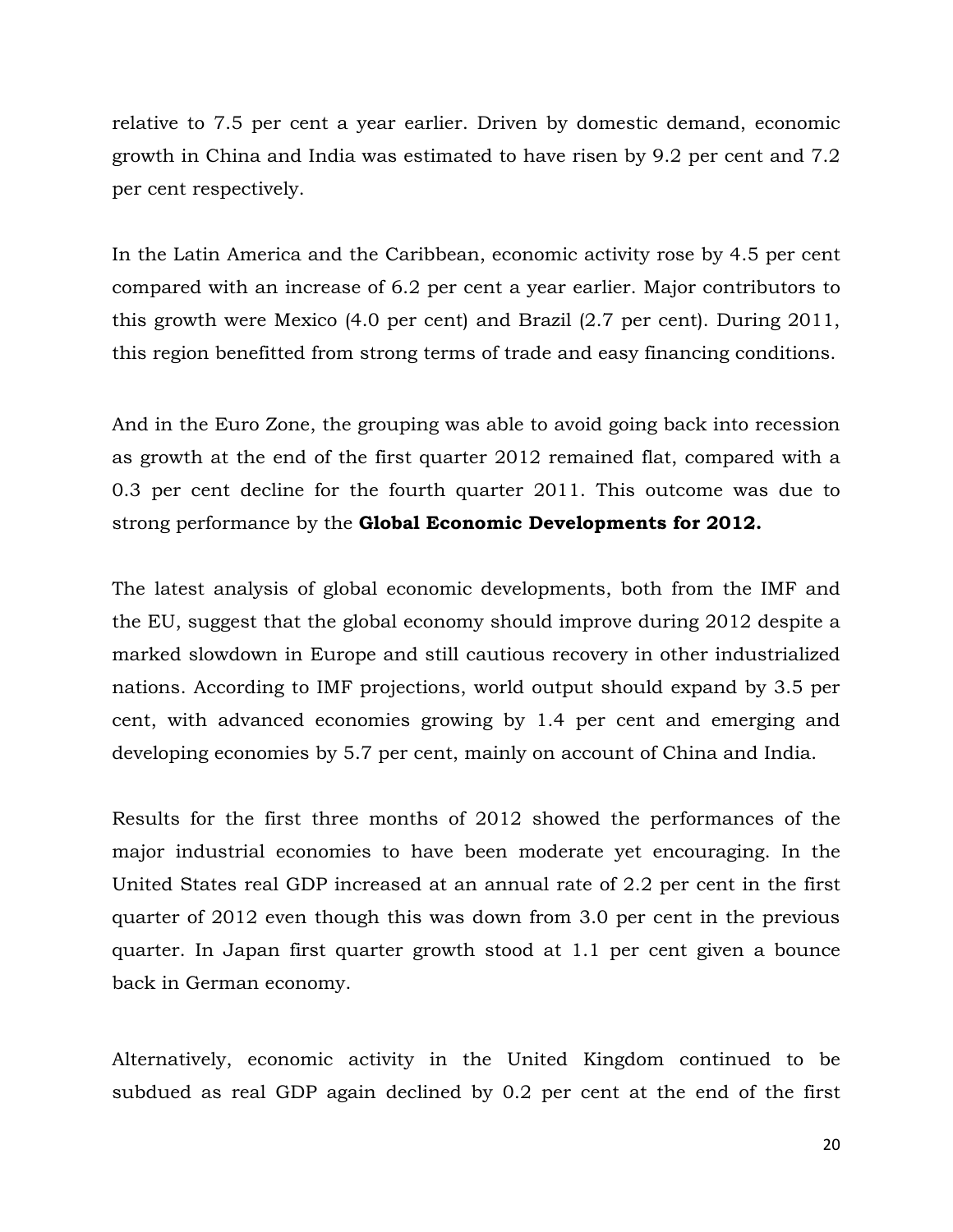quarter owing to a contraction in construction activity. In the emerging markets, real GDP in China decelerated to 8.1 per cent in the first quarter of 2012 as external conditions remained weak.

#### REGIONAL PRESEPCTIVE

While Caribbean countries economies gained some momentum during 2011, most of them continued to struggle as the negative effects of on-going developments in Europe and other developed markets slowed the economic recovery process. This was particularly so for those service- or tourism-based economies, such as Barbados and the Bahamas, who are dependent on travellers from these advanced economies. Alternatively, high commodity prices strengthened the growth of those commodity-based countries in the region, particularly Guyana. Overall, economic growth within the region averaged 1.7 per cent, an improvement from the 0.2 per cent recorded for the same period in 2010. However, this growth still lagged behind pre-crisis levels.

As a result of the challenges which the region faced during 2011, most countries reported low or negative growth. Countries registering negative growth included: Antigua and Barbuda (-3.2 per cent) and Trinidad and Tobago (-1.4 per cent). St. Kitts and Nevis, St. Vincent and the Grenadines, Jamaica and Barbados recorded growth rates under 1.0 per cent. The five (5) countries posting growth, ranging from 1.0 per cent to 3.0 per cent were – Anguilla, The Bahamas, Dominica, Grenada, and St. Lucia. While commodity producers Guyana (4.5 per cent), and Belize (3.1 per cent), recorded growth rates above 3.0 per cent.

The growth outlook for the region remains tied to what will happen in the global economy. The best projections are for most countries to grow modestly between 1.0 to 2.5 per cent. This will hinge on the recovery in regional tourism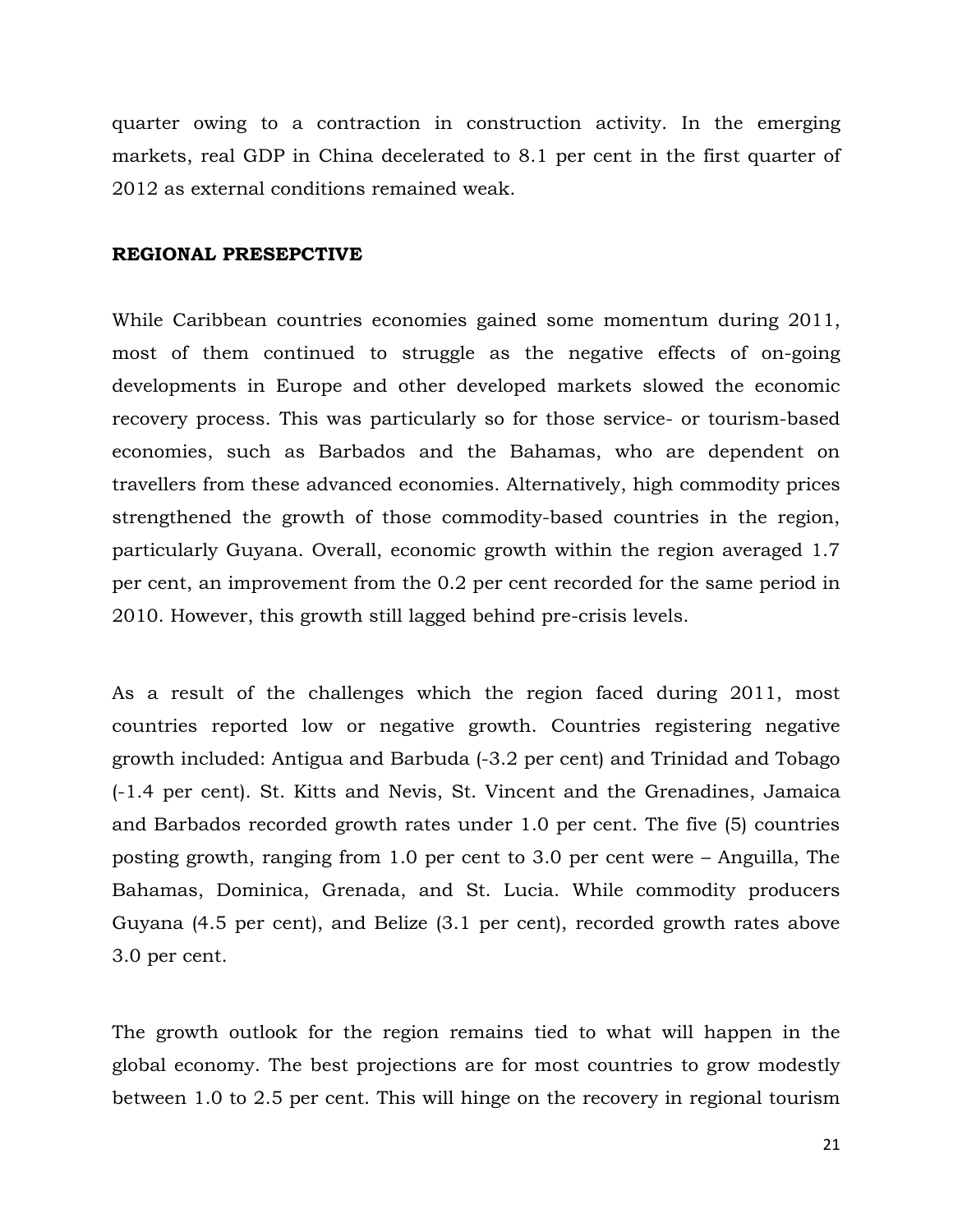which continues to face challenges from the Air Passenger Duty. It is also not expected that foreign direct investments will pick-up significantly, given the continued uncertainty in the global financial markets. Also, with limited fiscal space and the need for fiscal consolidation, and this will continue to challenge their economic development.

#### DOMESTIC ECONOMIC REVIEW

#### Annual Review 2011

At the end of 2011, growth in the Barbados economy, as measured by the change in real GDP, stood at a revised 0.5 per cent compared with 0.2 per cent in 2010. Provisional data also showed that Gross Domestic Product at market prices increased by 1.6 per cent, a significant improvement from the 3.4 per cent decline in 2010.

The overall increase in real GDP growth was led mainly by an improved performance in the non-traded sector. This sector grew by 1.2 per cent in 2011, following a 0.4 per cent increase a year earlier. This growth was attributed to improved activity in the construction sub-sector which rose by 4.4 per cent.

In relation to the traded sector, overall activity declined by 2.5 per cent in 2011. This was attributed to weak performances in all the sub-sectors including tourism which fell by 0.2 per cent due mainly to a 6.9 per cent decline in cruise arrivals even though long-stay arrivals would have expanded by 6.7 per cent.

In the International Business sector the number of licenses issued during 2011 totalled 616 as compared with 515 at the end of 2010, representing a 19.6 per cent increase in overall new company formation. There were 508 new International Business Companies (IBCs) licensed during the year compared with 420 in 2010, an increase of 21.0 per cent.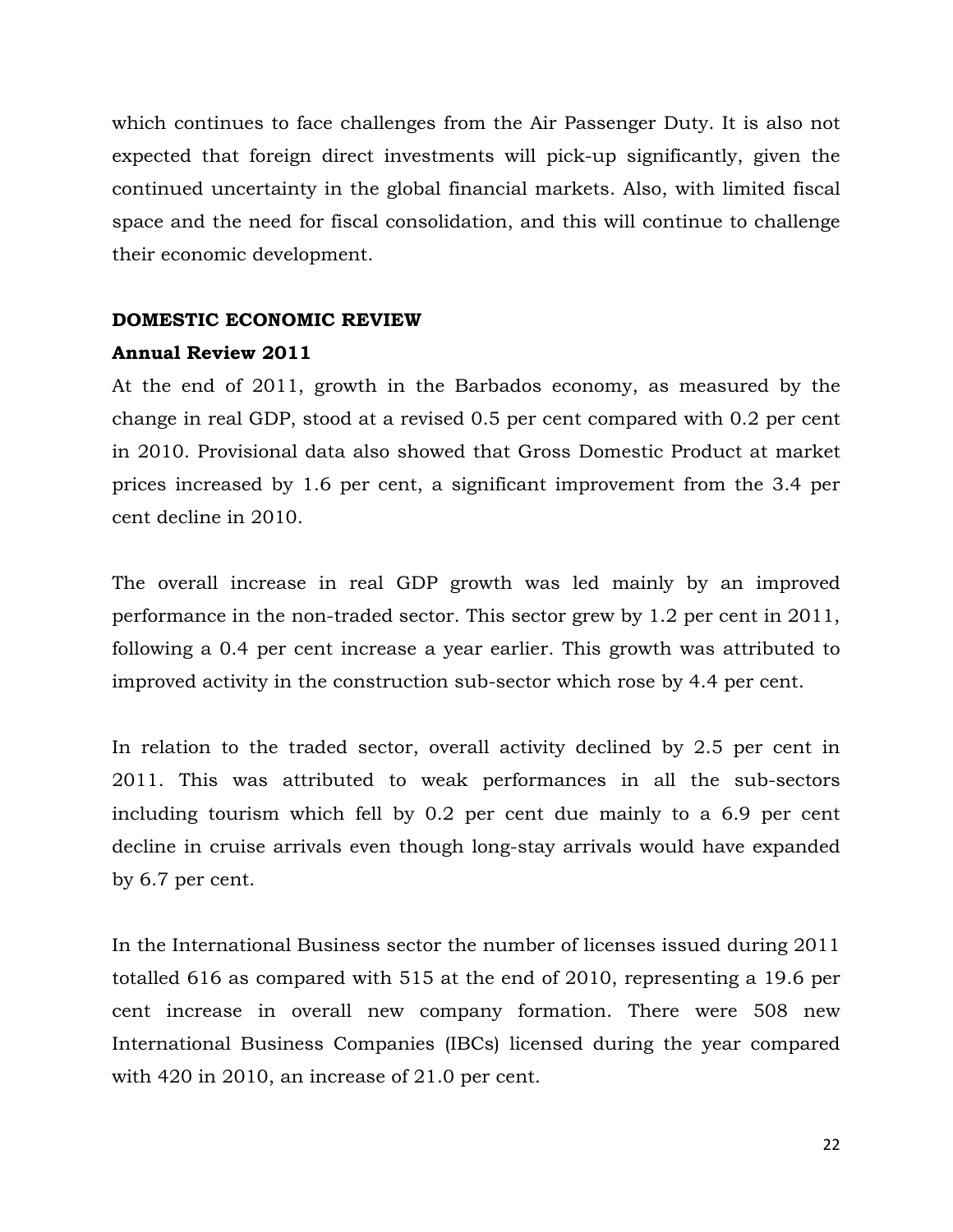The pass-through effect of rising oil and commodity prices led to the inflation rate increasing during 2011, moving from 5.8 per cent at the end of 2010 to 9.4 per cent at the end of 2011. On account of the weak economic recovery, the unemployment rate remained unacceptably high at 11.2 per cent compared with 10.7 per cent at the end of 2010.

At the end of 2011, the balance on the external current account was estimated to be in deficit of 8.6 per cent of GDP. This was due a noticeable increase in imports by 15.0 per cent, mainly on account of a 27.4 per cent increase in fuel imports.

## Fiscal Outturn 2011/2012

## Current Revenue

Information received from the Accountant General indicates that current revenue for the period April 1st to March 31st, 2012 was \$2,513.0 million, an increase of \$211.6 million or 9.2 per cent from the amount recorded for the corresponding period during 2010-2011. The actual revenue for April to March 2012 was \$22.9 million below the original projection for the period.

Taxes on incomes and profits realized \$776.3 million, an amount of \$33.1 million or 4.5 per cent more than collected for 2010-2011 and \$23.5 million less than the original April to March's projection for this financial year. The amount of withholding tax collected during the period under review was \$66.1 million, an amount of \$12.6 million more than the corresponding period in 2010-2011. Taxes on property increased by \$0.7 million over the corresponding period in 2010-2011 to \$150.8 million. The amount collected was \$24.1 million less than the original projection for the period under review.

Taxes on goods and services increased by \$179.0 million or 17.0 per cent to \$1,232.1 million. The original projection was \$1152.7 million for the period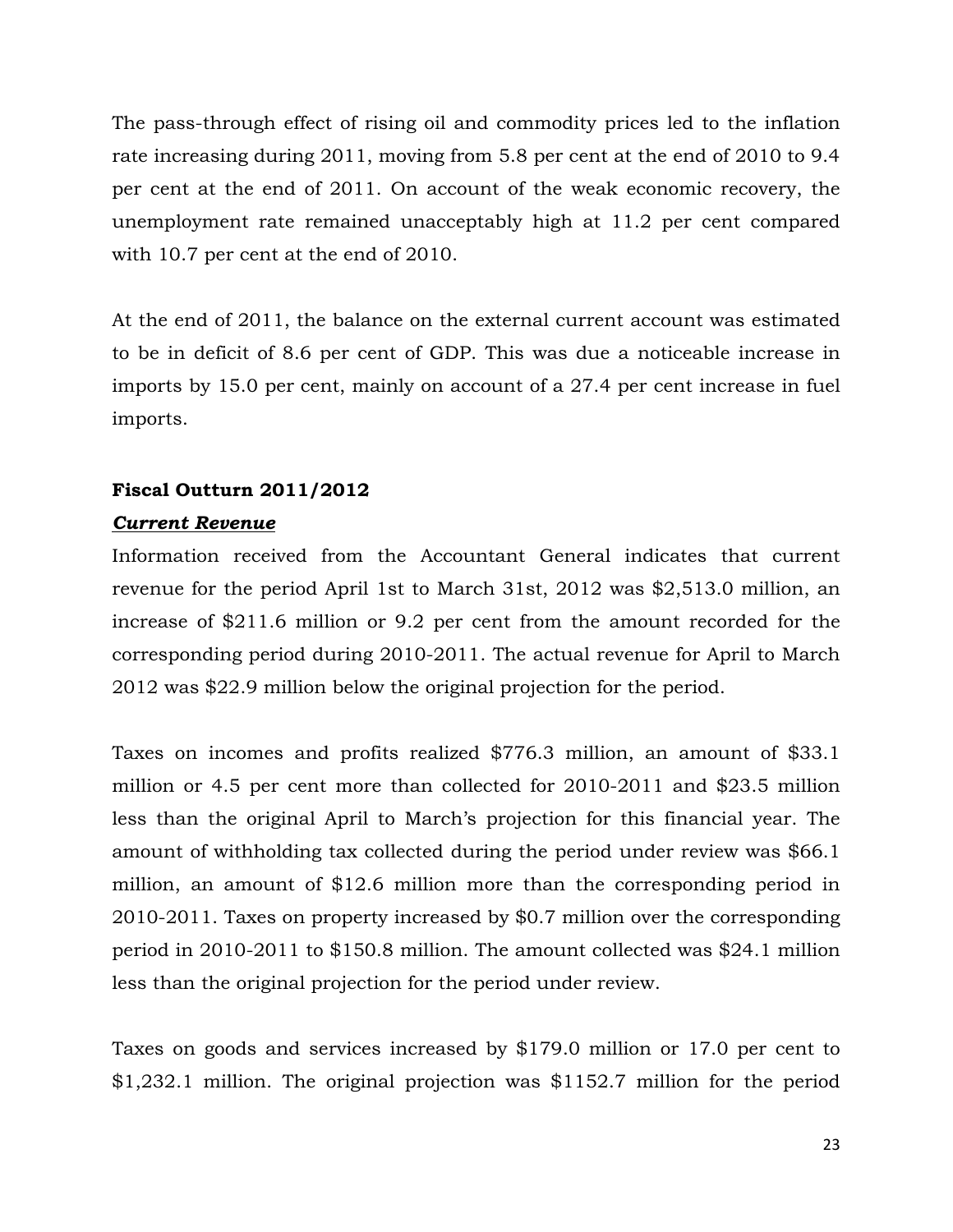April to March 2012. Receipts of VAT totalled \$949.6 million, an increase of \$184.9 million. The original projection was \$823.9 million. Excise Duties recorded \$170.2 million, an increase of \$24.2 million from the actual outturn for 2010-2011 and \$4.4 million less than the original projection.

Import duties increased by \$4.4 million to \$195.7 million. This represented an increase of 2.3 per cent from the amount collected in 2010-2011. Special Receipts decreased by \$2.6 million to \$51.2 million while Non-Tax Revenue decreased by \$13.4 million over the corresponding period of 2010-2011 to \$81.0 million.

#### **Expenditure**

Current expenditure, exclusive of amortization of \$454.6 million, decreased by \$103.0 million or 3.5 per cent over the 2010-2011 figure to \$2,819.0 million.

Wages and Salaries increased, due to emoluments, by \$7.4 million from \$798.5 million in the corresponding period for 2010-2011 to \$805.9 million. Expenditure on goods and services increased by \$17.9 million to \$396.4 million, while expenditure on current transfers decreased, moving from \$1,174.0 million in 2010-2011 to \$1,017.3 million for the period April to March 2012.

Total debt payments in the period April 2011 to March 2012 amounted to \$981.9 million with interest payments of \$527.3 million and amortization payments of \$454.6 million. Interest payments increased by \$26.9 million whereas amortisation decreased by \$366.4 million from the corresponding period in 2010-2011. Capital expenditure for the period under review was \$91.9 million compared to \$108.3 million for the corresponding period in 2010- 2011.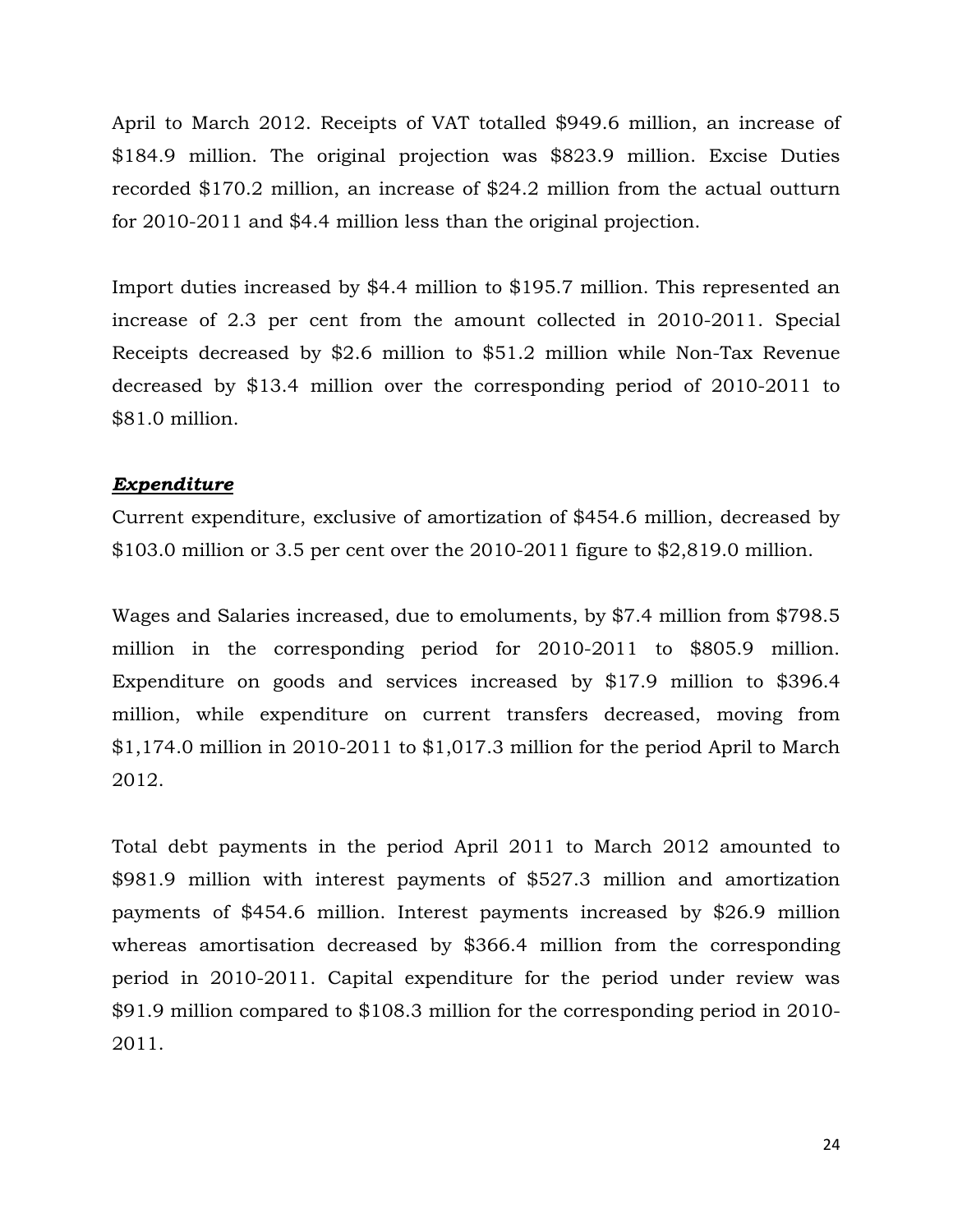Total expenditure for April 2011 to March 2012 was \$3,356.5 million compared to \$3,842.5 million in the corresponding period of 2010-2011, a decrease of \$486.0 million.

#### Current Balance

The current balance for the period ending March 2012 was negative \$751.6 million. By comparison, the current balance for the period ending March 2011 was negative \$1,432.7 million.

#### Fiscal Balance

At the end of the review period ending March 2012, the fiscal balance was in deficit to the amount of \$388.9 million. This represented a deficit of 4.5 per cent of GDP at market prices of \$8,626.0 million or approximately \$8.6 billion. The deficit for the corresponding period in 2010-2011 was \$720.0 million, which represented 8.8 per cent of GDP at market prices of \$8,208.2 million or approximately \$8.2 billion.

## The First Quarter Review 2012

The Barbados economy remained stable during the first quarter 2012. Real output increased by an estimated 1.5 percent, stimulated in part by a 2.4 percent growth in tourist arrivals. The economy recorded a balance of external receipts and payments in the first quarter of the year, and the Central Bank's foreign exchange reserves increased by \$3.8 million.

Net long-term capital inflows for the private sector were sufficient to cover external debt service, including \$37.0 million in amortisation and \$50.0 million in interest payments on foreign bonds and loans from international institutions. However, the current account of the balance of payments continues to be adversely affected by persistent increases in the prices of oil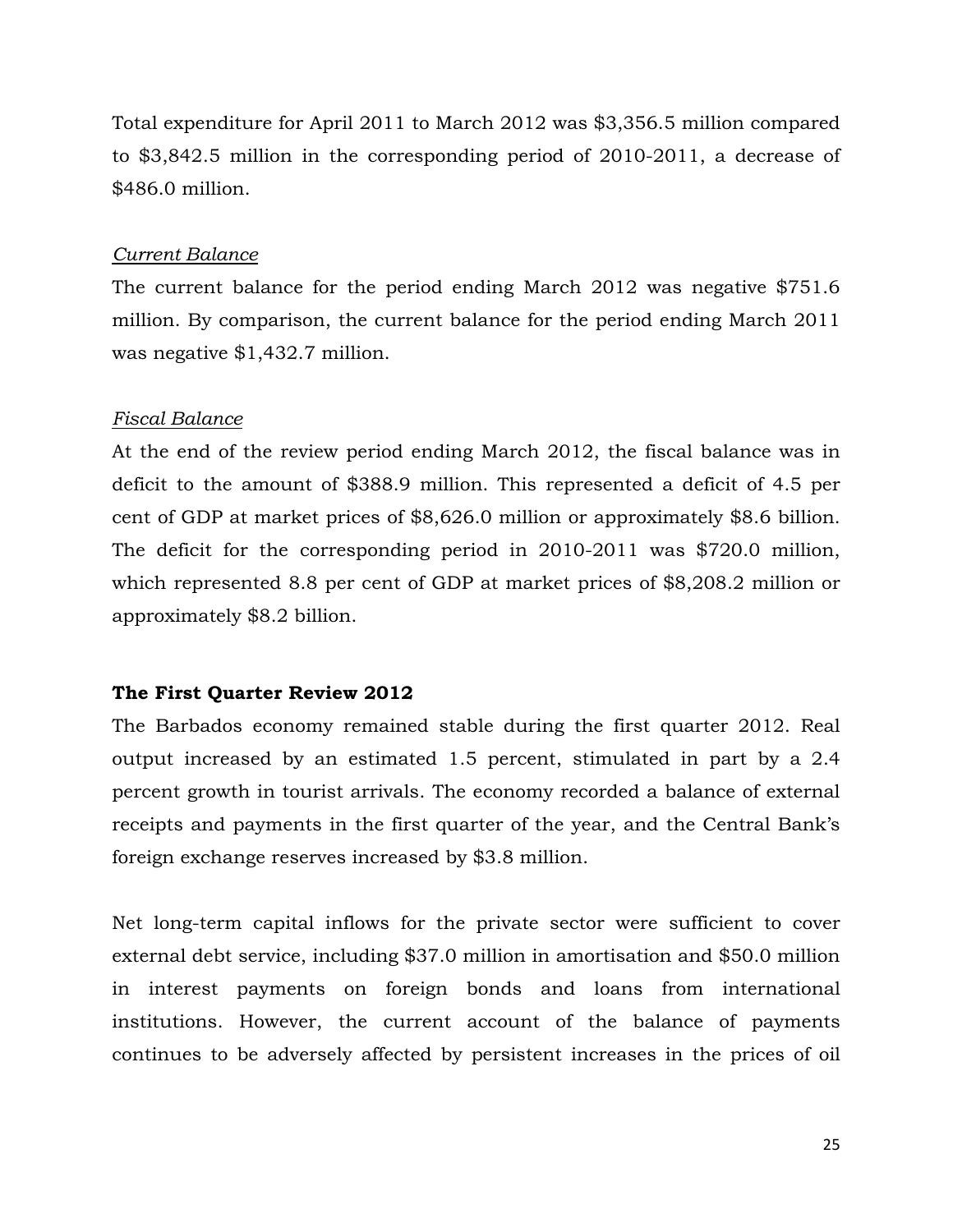and commodities, and the deficit for the first quarter is estimated at 3.8% of GDP.

 In the International Business and Financial Services (IBFS) sector there was an 11.0 percent increase over last year in licenses renewed up to February, but new licenses granted during the first two (2) months of the year were 37.0 per cent fewer than those issued during the same period in 2011.

#### Traded Sectors

Preliminary estimates showed activity in the productive sectors has expanded by 2.1 per cent for the first three months of 2012. This was driven by a 5.1 per cent expansion in tourism output as long-stay tourist and cruise arrivals increased by 2.3 per cent and 16.5 per cent respectively. The primary factors in the growth of long-stay arrivals were increased performances in the Canadian market by 8.0 per cent, the CARICOM market by 8.5 per cent and the European market which grew by 18.0 per cent on account of a fortnightly charter service out of Sweden.

Disappointingly, the US and UK market fell by 4.3 per cent and 5.6 per cent respectively. In the case of the UK market, cruise and stay-over packages that were previously offered by two cruise ships were discontinued, while the USA market was adversely affected by the reduction of seating capacity out of Dallas and the discontinuation of the Delta Airlines flight from Atlanta.

The International Business and Financial Services sector continued to be faced with strong tax competition from other Caribbean jurisdictions. However, Barbados was able to retain its relative market share. A total of 2,834 licenses were renewed between January and April 2012, 5.0 per cent above the renewals that were issued during the comparable period 2011. The number of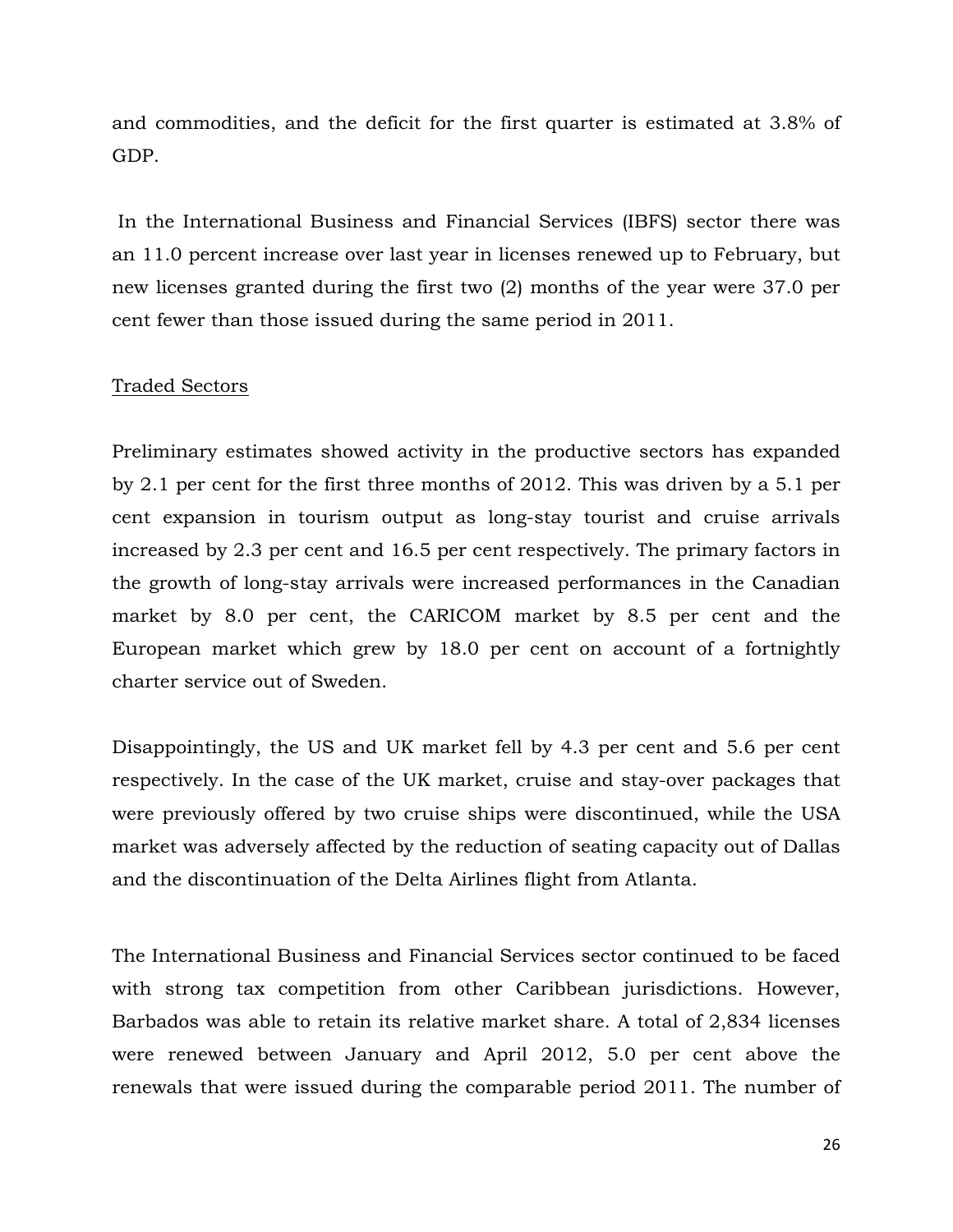new licenses issues stood at 186 for the period January to April 2012, compared with 232 in the corresponding period of 2011. There were 128 new licenses issued to international business companies, down from 197 in the similar period of 2011.

The manufacturing sector continued to be depressed during the first quarter of 2012 as output fell by 1.7 per cent, while non-sugar agriculture is projected to have contracted by 4.1 per cent

## Non-Traded Sector

Activity in the non-traded sector expanded by 1.3 per cent at the end of March 2012, as the indirect effects of tourism activity were reflected in the construction and wholesale & retail sub-sectors. The construction sector is estimated to have advanced by a further 3.4 per cent during the first quarter on account of activity in the housing market, as well as tourism-related projects. The wholesale and retail sector is estimated to have grown by 2.0 per cent, spurred in part by an improved tourism outturn and increased imports.

## Unemployment and Inflation

The lingering effects of the global and financial crisis coupled with slow economic growth reflected the level of unemployment, which rose to 11.2 per cent in 2011, up from 10.7 per cent at the end of 2010. The inflation rate stood at 9.1 per cent at the end of February 2012, compared with 6.3 per cent a year earlier.

Financial Sector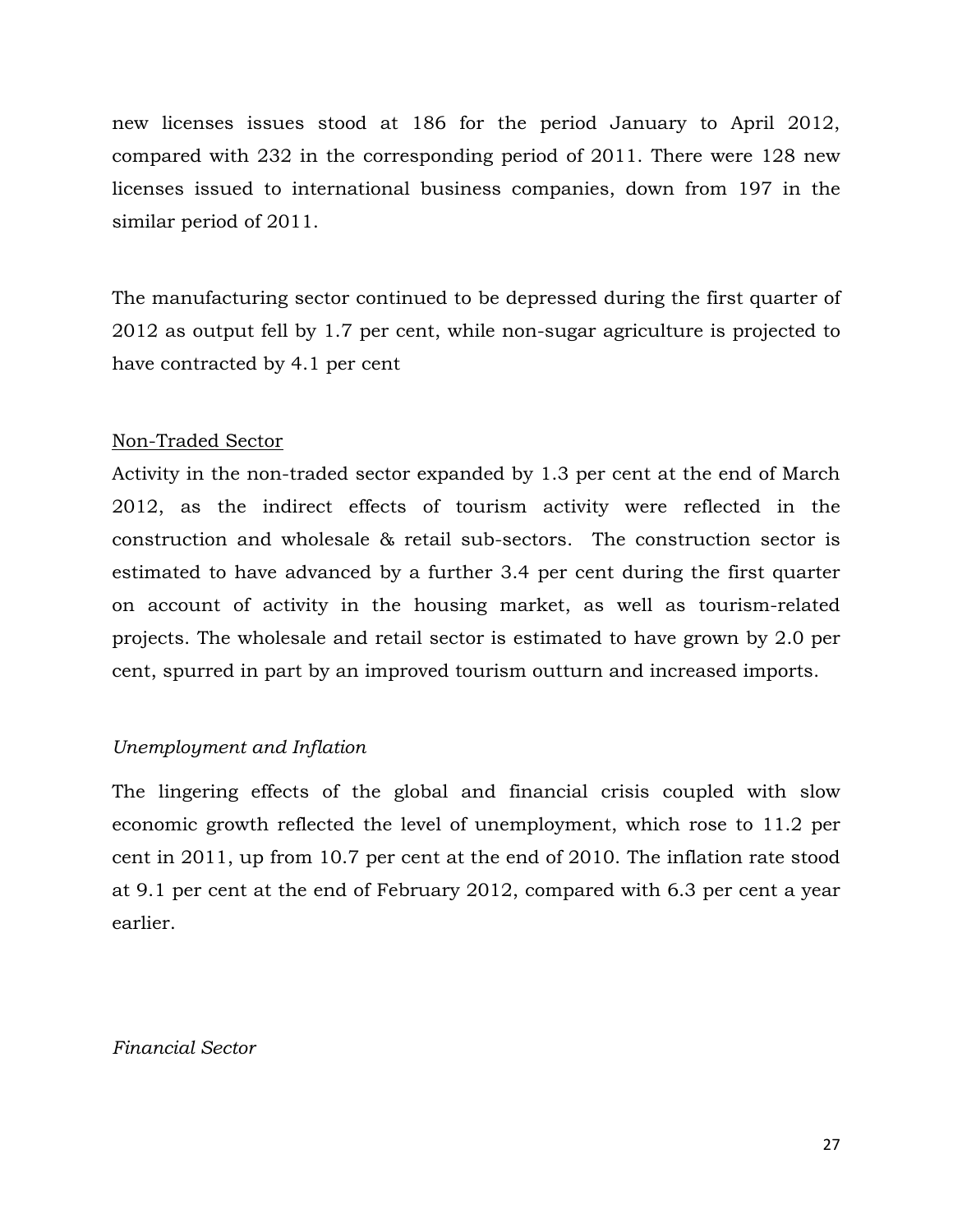Domestic deposits at commercial banks fell by \$38.2 million for the year (data up to March 21), while credit to the non-financial private sector increased by \$15.6 million. The excess liquidity ratio edged up slightly, moving from 9.6 percent in December 2011 to 10.9 percent at the end of March 2012. The majority of this increase was attributed to increased cash holdings by commercial banks (\$61.0 million), in addition to excess Treasury Bill holdings of \$38.0 million. The average Treasury Bill rate and the interest rate on commercial banks' deposits and loans remained unchanged.

Loans extended by credit unions expanded by 6.5 percent (or \$74.0 million) for 2011 and were primarily driven by new mortgages which generally represent about 40.0 percent of the credit unions' loan portfolio. Deposits at credit unions and other nonbank deposit taking institutions grew by 8.0 percent and 4.0 percent, respectively, by the end of 2011. Data to January 2012 show that the mortgage portfolio at trust and Finance companies fell marginally (by less than one percent), while private mortgages at commercial banks declined by 1.8 percent.

From this report Mr. Speaker we can see that the general trajectory of our economy is headed in the right direction. Clearly gains have been made in halting the massive negative declines experienced recorded in the 2008/09 period our key foreign earning sectors and some marginal growth has returned even though conditions in many of our key trading partners remain challenging.

Equally, we have made significant progress in bringing our fiscal deficit down to the extent that we are in fact slightly better than the targets we set in the Medium-Term Fiscal Strategy for this stage of the programme.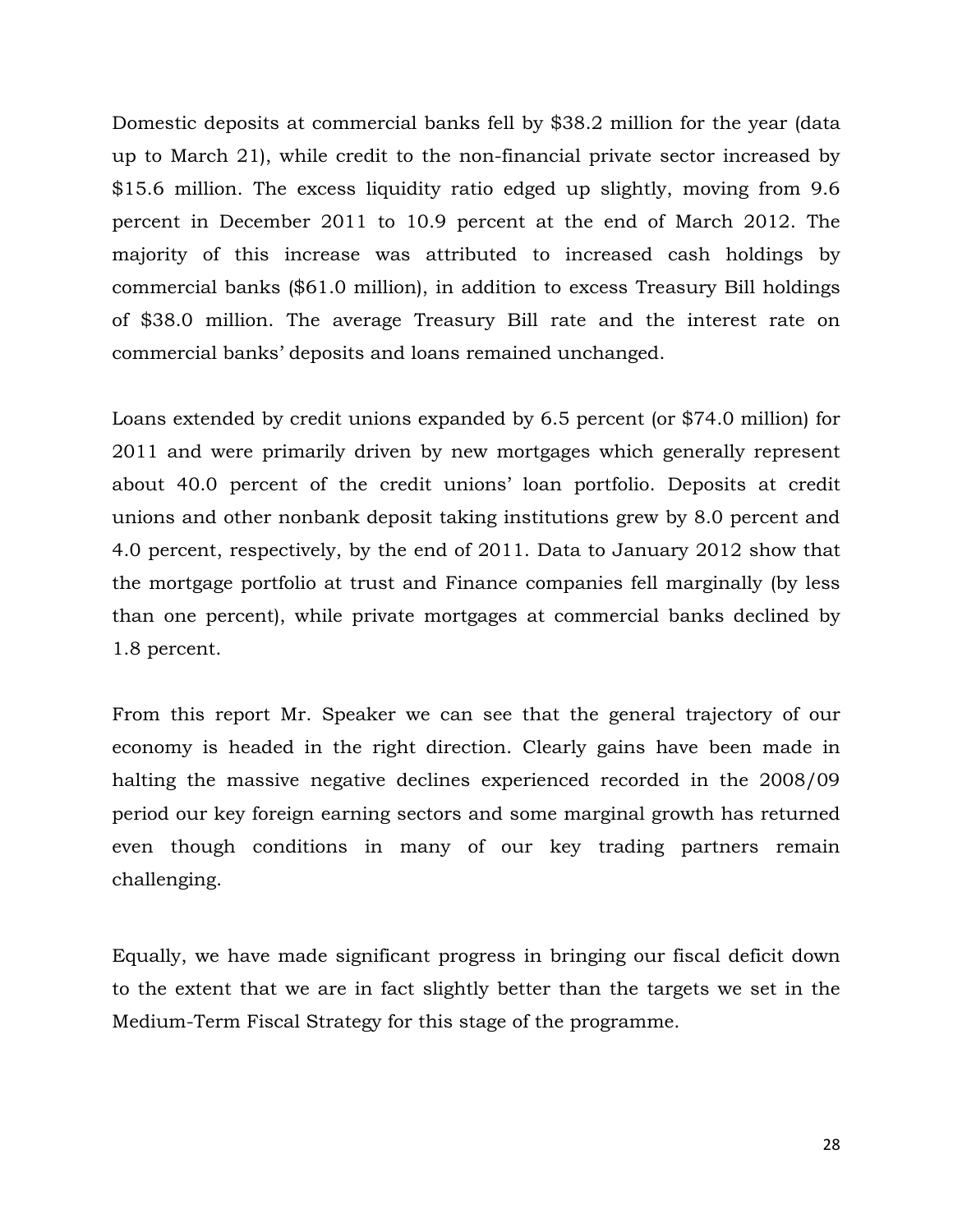Relative to what we expect in 2012, as has been outlined earlier, much of that will depend on how the global economy handles this new round of seeming down turns across key economies.

With our two most relevant source markets, UK and USA clearly heading back into recession of slowing down dramatically, Barbados and the rest of the region can expect as the World Bank predicts, to experience another steep economic and financial shock.

Remaining optimistic, but yet cautious, the expectations are that real economic growth in 2012 could lie between 1.0 per cent and 1.5 per cent. This would be driven by construction activity both in the tourism and Government sectors. Beyond 2012 and into the medium term, growth rates of 2.0 to 3.0 per cent are possible, provided key sectors such as tourism, construction and international business are able to fully recover. Continued macroeconomic stability will be contingent on Government's ability to carry on the implementation of its Medium Term Fiscal Strategy. It will also be dependent on maintaining a comfortable level of foreign reserves, which are expected over 2012 to cover imports and other foreign payments, as in 2011. In this regard, the foreign reserve cover is expected to be about eighteen (18) weeks of imports.

It is expected that inflation pressures should abate somewhat as long as the current trend of reduced global fuel and food prices is maintained. There has been some evidence of this as domestic prices would have fallen at the end of February 2012. Hence, if this pattern continues then we could see inflation falling to below 9.0 per cent. Regarding the unemployment outlook, improvements will be dependent not only on a sustained global economic recovery, which would positively benefit our exports of goods and services, but also on current domestic policies designed to boost growth. As such, the aim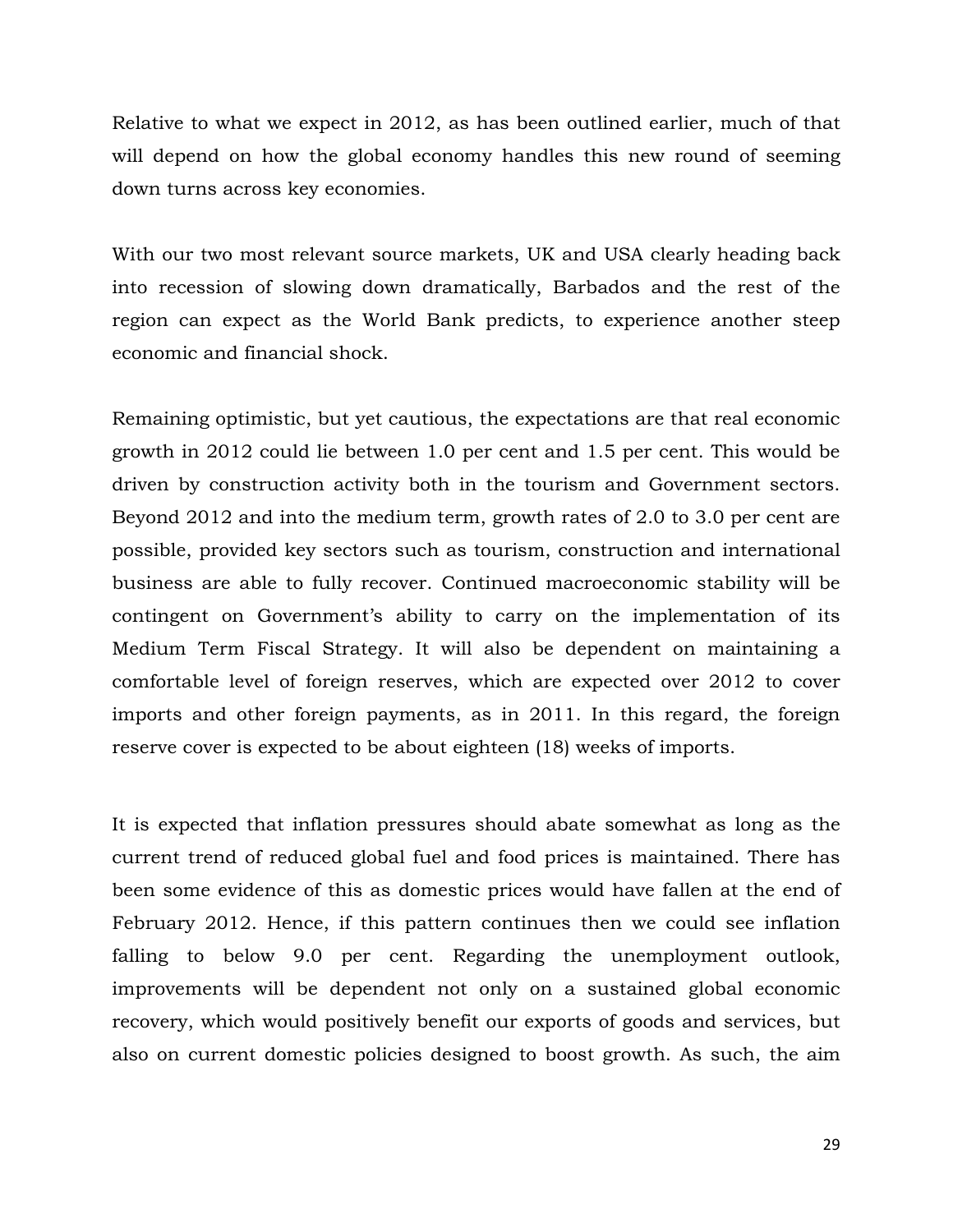over the short to medium term will be to work towards bringing the unemployment rate back to single digits.

Fiscal projections 2012-2013:

The Estimates for 2012-2013 project current revenue on the accrual basis at \$2,656.1 million. Revenue to be collected during the 2012-2013 fiscal year is set at around 29.1% of GDP estimated at \$9,292.7 million to yield \$2,620.1 million.

Taxes on incomes and profits are expected to raise \$834.6 million on the accrual basis. When bad debts are taken into account, the amount to be collected is expected to be \$819.6 million, an increase of \$44.0 million or 5.7% above the amount to be collected in 2011-2012. Income tax is expected to increase by \$32.1 million or 7.8% to \$444.6 million. The increase in projected revenue for income tax is due to increased efficiencies of the new automated tax system. In general the information system is better particularly as it relates to the capturing of data which was previously entered by the individual on a manual basis.

The uploading of data from third parties has widened the net for income taxes - For example (1) data uploaded from the NIS has served to identify individuals who receive benefits which should be taxed and (2) individuals who previously received income from more than one employer but only declared one source are now faced with the fact that employers are required to upload this data. This allows an individual's additional income to be taxed. These are some of the major efficiencies of the new automated tax system that have served to widen the tax base.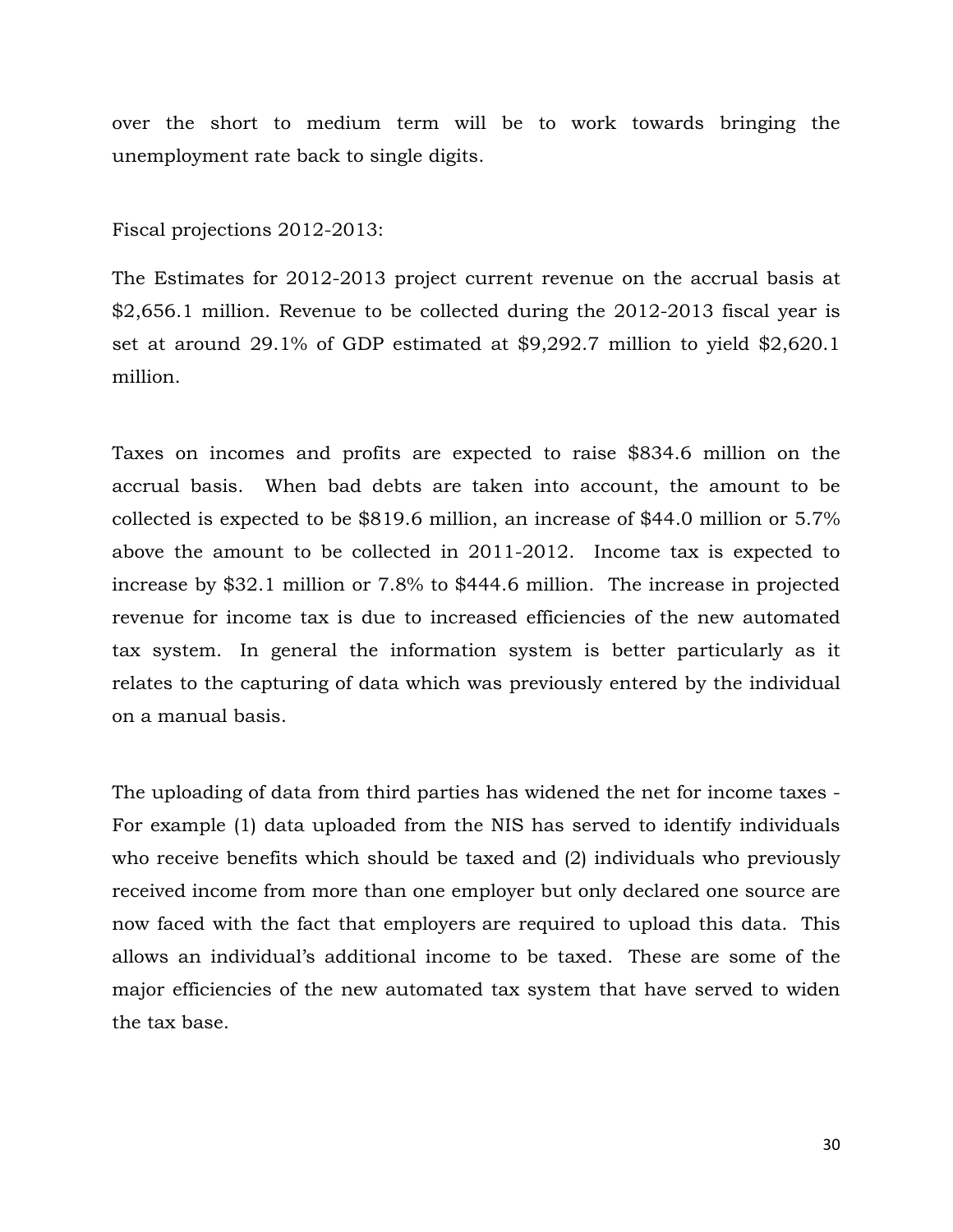Corporation Tax is projected to increase by \$8.3 million or 2.8% to \$305.0 million. On the other hand, taxes on property are expected to realise \$146.7 million, an amount of \$3.4 million less than was collected during 2011-2012.

On the accrual basis, taxes on goods and services are projected at \$1,267.6 million. Taxes to be collected on goods and services during the year are expected to rise by \$82.9 million or 7.1% to \$1,249.1 million. This tax category receives its principal impetus from receipts of VAT and Excise Duties, which are expected to contribute \$923.9 million and \$179.4 million respectively to the Treasury in the fiscal year. This higher projection is based on the actual receipts up to January 2012 and the expected amounts for February and March 2012.

Import duties are projected at \$212.0 million, increasing by \$23.6 million over the projected amount for fiscal year 2011-2012. This projection is based on projected growth in 2012-2013 as well as the actual receipts up to January 2012 and the projected outturn for 2011-2012.

Special receipts are expected to decrease by \$26.2 million to \$27.5 million. An amount of \$30 million was received in 2011-2012 for Sundry Receipts and this amount is not expected to be received in 2012-2013.

Non-tax revenue is expected to increase from the amount approved in 2011- 2012, increasing by \$13.0 million to \$130.6 million due to dividend income from the Barbados National Oil Company Limited.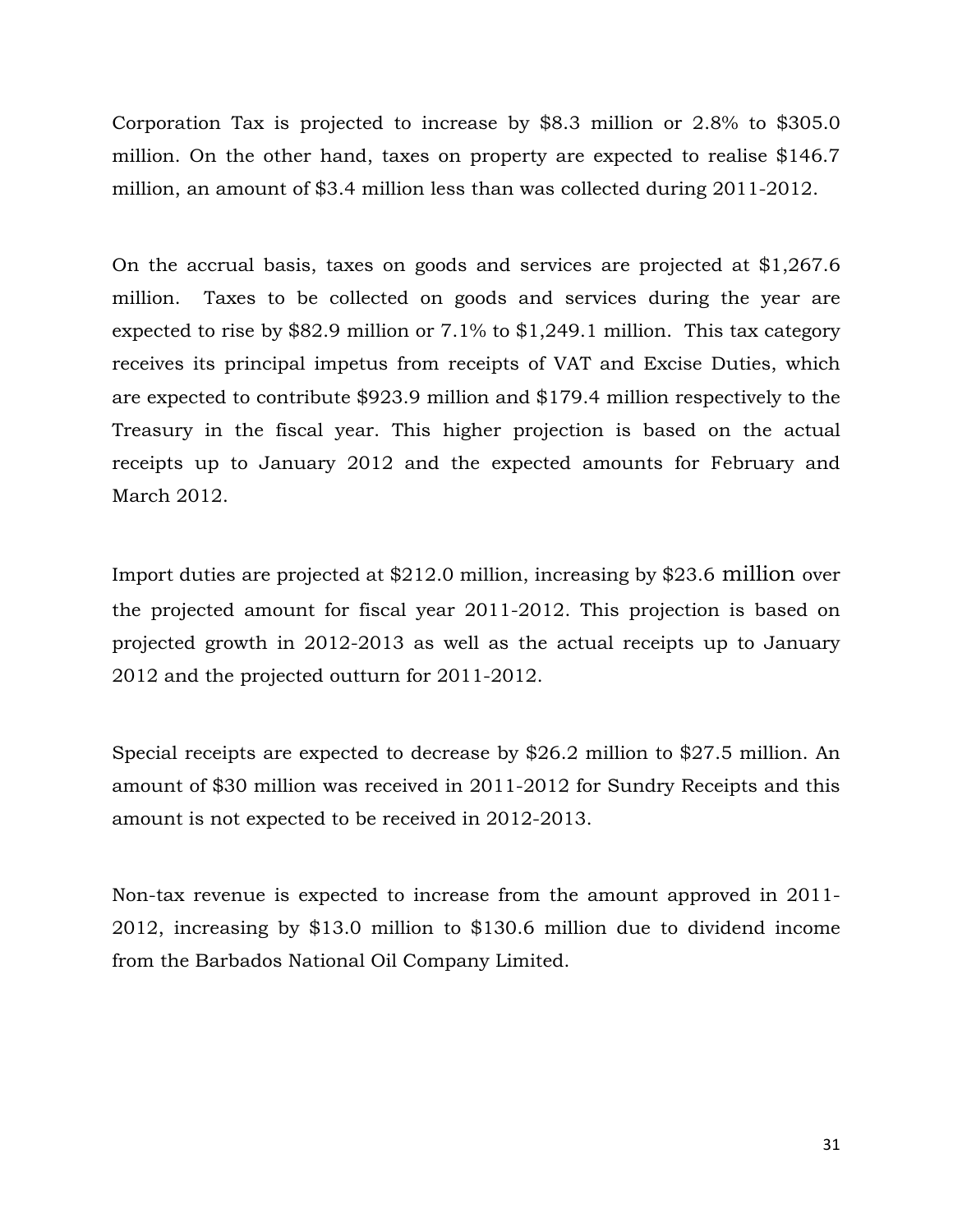The Government of Barbados is expected to receive grant income of \$20.5 million, of which \$18.5 million will come from the European Development Fund (re the Human Resource Development Strategy).

### Current Expenditure 2012-2013

Current expenditure, exclusive of amortization of \$440.5 million, is projected at \$2,933.1 million. When converted to the cash basis, and bad debts and depreciation expenses are excluded, current expenditure is expected to increase by \$139.9 million or 5.1% over the 2011-2012 revised figure to \$2,890.3 million.

Wages and Salaries are expected to increase over the revised amount in 2011- 2012 by \$22.9 million or 2.8% to \$818.6 million. This increase is mainly due to increments.

Expenditure on goods and services is expected to decrease by \$0.2 million from the approved figure for 2011-2012 to \$432.8 million. Current transfers are also projected to decrease over the amount approved in 2011-2012 by \$9.2 million or 0.9% to \$1,017.5 million.

Bad Debt and Depreciation expense are projected to be \$15.8 million and \$25.0 million respectively.

Non-Capital Assets consisting of repayment of loans to Government are projected at \$0.7 million, the same amount as that approved for 2011-2012.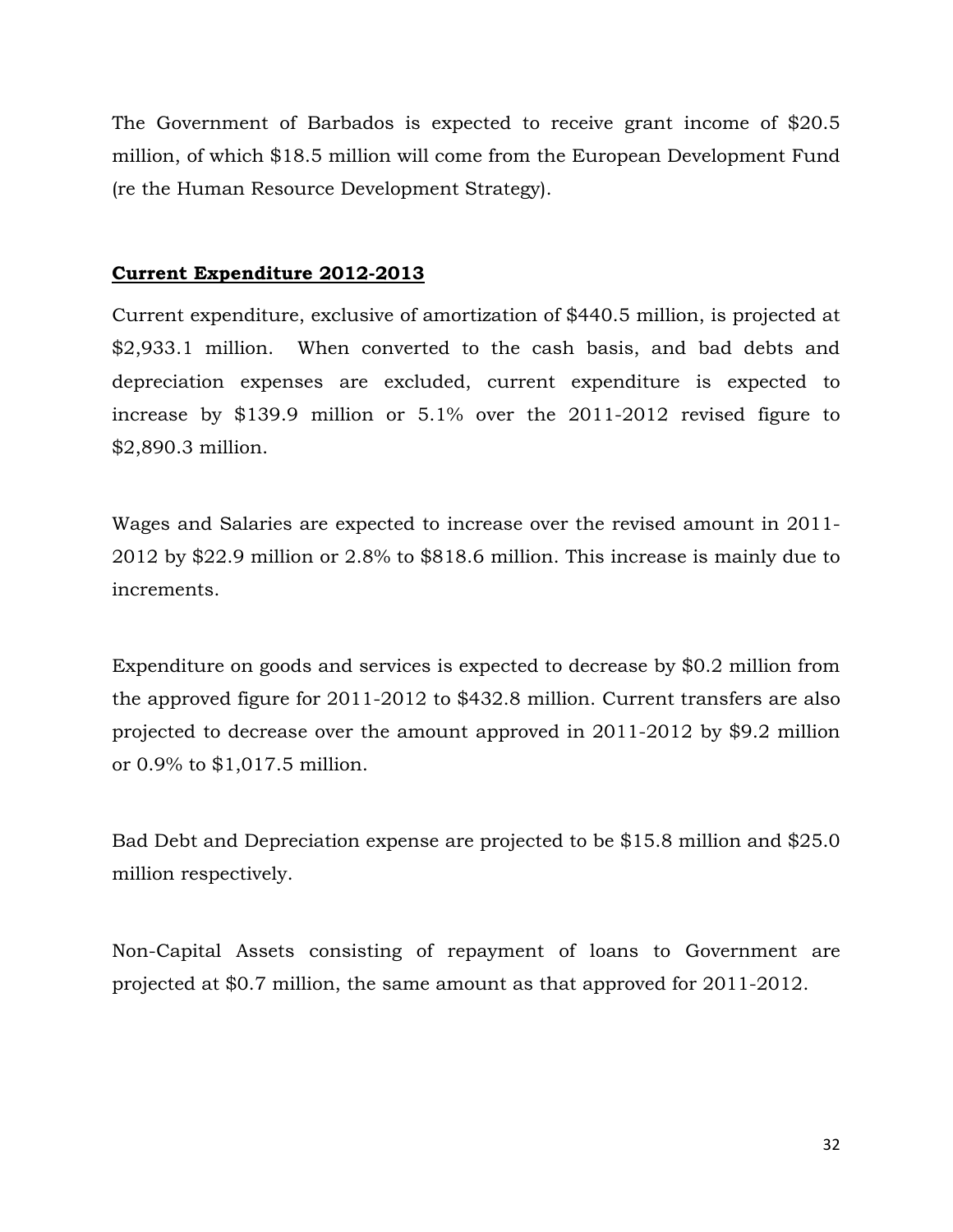Interest payments in 2012-2013 are expected to increase over the 2011-2012 revised figure by \$13.1 million or 2.4% to \$555.0 million due to new loans being brought on to the books.

Amortisation of \$571.6 million is projected, increasing by \$129.1 million or 29.2% over the 2011-2012 revised figure due to an increase in the issue of debentures.

#### Capital Expenditure 2012-2013

Capital expenditure is projected to increase from the amount approved for 2011-2012 by \$19.7 million or 7.8% to \$272.3 million on the accrual basis.

Capital assets are projected to increase over the revised 2011-2012 figure by \$28.7 million to \$86.3 million. The amount is expected to be \$18.5 million more than the amount approved in 2011-2012. Capital transfers are projected at \$49.3 million, \$2.8 million less than the revised figure for 2011-2012.

#### Fiscal Balance 2012-2013

As indicated previously, current revenue of \$2,620.1 million is expected to be collected, of which \$2,469.1 million is tax revenue and \$151.0 million is nontax revenue and grant income. Total expenditure of \$3,596.7 million consists of current expenditure of \$3,461.9 million and capital expenditure of \$141.9 million on the cash basis. When amortization is excluded, a deficit of \$412.1 million on the cash basis is expected, representing 4.4% of GDP. On the accrual basis, the negative net operating balance is \$326.2 million representing 3.5% of GDP.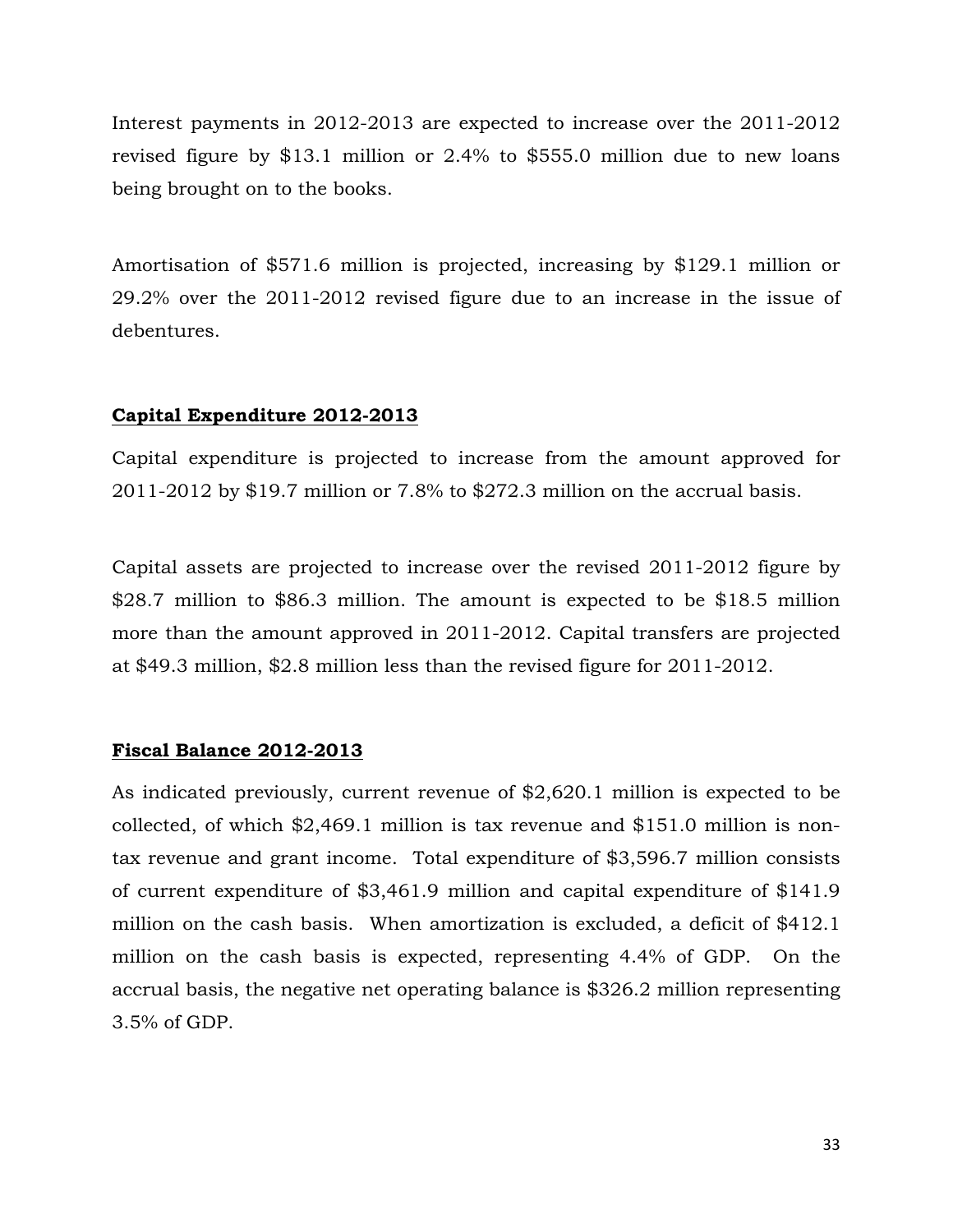## Debt Stock

| <b>Stock</b>                                     | 2012-2013   | $2011 -$<br>2012 | 2010-   | 2009-   |
|--------------------------------------------------|-------------|------------------|---------|---------|
| Outstanding                                      | (Projected) | (Estimated)      | 2011    | 2010    |
| <b>External Debt</b>                             | 2,526.29    | 2,435.5          | 2,384.3 | 2,119.8 |
| Domestic Debt                                    | 6,698.51    | 6,522.4          | 5,618.0 | 5,133.4 |
| Public<br>Total<br>Debt                          | 9,224.8     | 8,957.9          | 8,246.7 | 7,451.1 |
| Central<br>Government<br>Debt to<br>GDP<br>ratio | 95%         | 96.4%            | 97%     | 84.8%   |
| Contingent<br>Liabilities                        | 1,507.1     | 1,437.1          | 1,434.4 | 1,179.7 |
| <b>GDP</b><br>Debt to<br>ratio                   | 110%        | 111.9%           | 113.5%  | 98.2%   |
| (Includes)<br>Contingent<br>Liabilities)         |             |                  |         |         |

## Debt Service

|          | 2012-2013   | 2011-2012   | 2010-2011   | 2009-2010   |
|----------|-------------|-------------|-------------|-------------|
|          | (Projected) | (Estimated) | (Actual)    | (Actual)    |
| Interest | 555,045,286 | 523,530,501 | 501,251,734 | 434,791,966 |
| Domestic | 396,461,261 | 371,543,827 | 341,007,701 | 292,929,797 |
| Foreign  | 154,999,018 | 148,472,591 | 147,491,383 | 137,446,332 |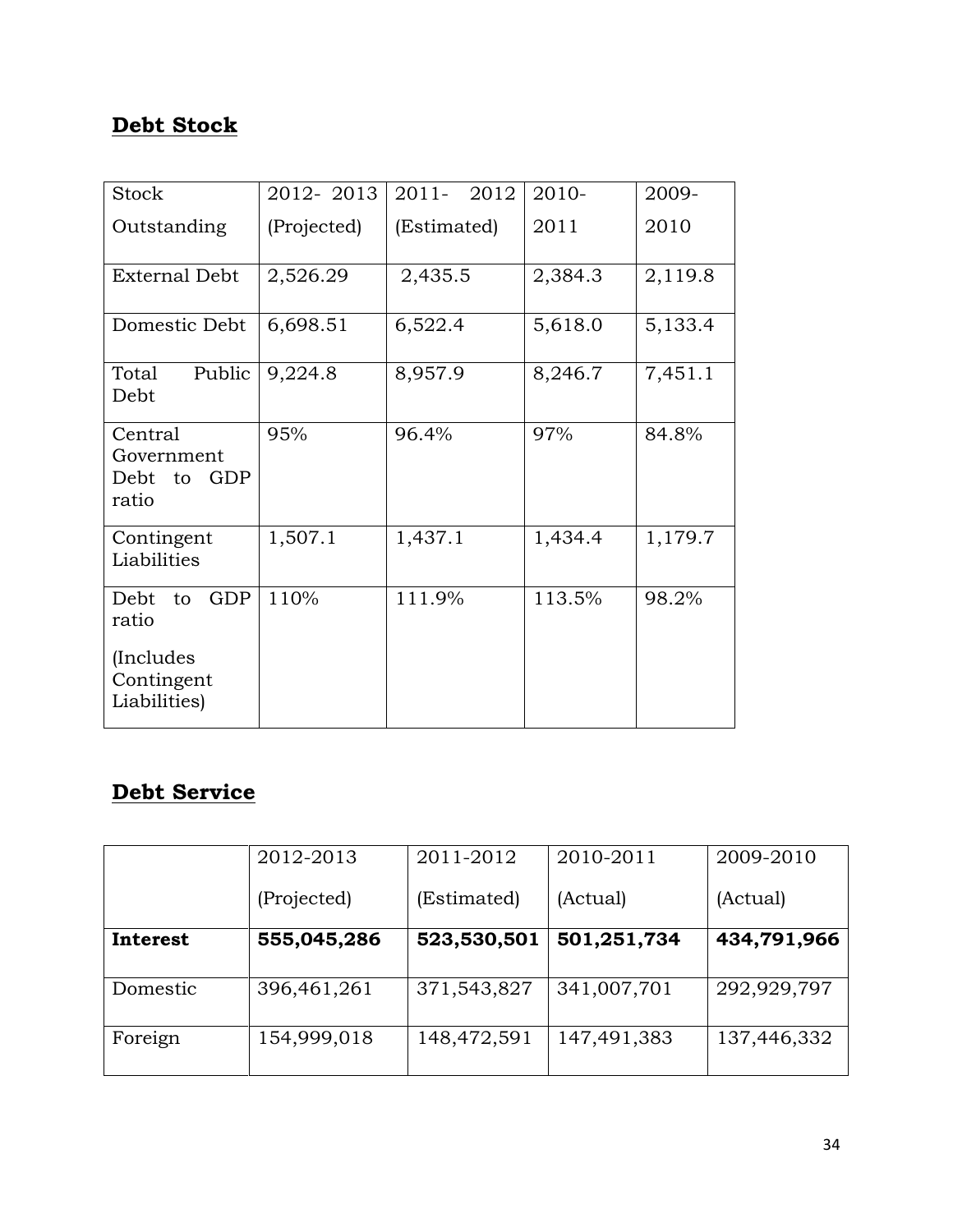| Exp of Loan  | 3,585,007     |             | 12,752,650    | 4,415,837   |
|--------------|---------------|-------------|---------------|-------------|
|              |               |             |               |             |
| Amortization | 571,632,605   | 425,064,902 | 845,096,829   | 440,385,559 |
| Domestic     | 302,487,843   | 192,616,134 | 439,865,862   | 241,628,828 |
| Foreign      | 138,047,022   | 134,751,028 | 290,783,227   | 97,261,371  |
| Sinking Fund | 131,097,740   | 124,697,740 | 114,447,740   | 101,495,360 |
|              |               |             |               |             |
| <b>Total</b> | 1,126,677,890 | 922,495,403 | 1,346,348,563 | 875,177,525 |
|              |               |             |               |             |

## Debt Sustainability Analysis

A recent Debt Sustainability Analysis (DSA) carried with assistance from CARTAC, concluded that Barbados remains at high risk of debt distress. This is largely consistent with the results of the IMF's most recent DSA conducted on Barbados which indicated that the country's debt "remains high and vulnerable to shocks."

The debt to GDP ratio remains high and debt sustainability is a cause for concern, particularly if projected economic growth is slower or lower than expected and in the absence of policy changes. This is particularly acute in light of the negative primary balances that Barbados has recorded since 2008.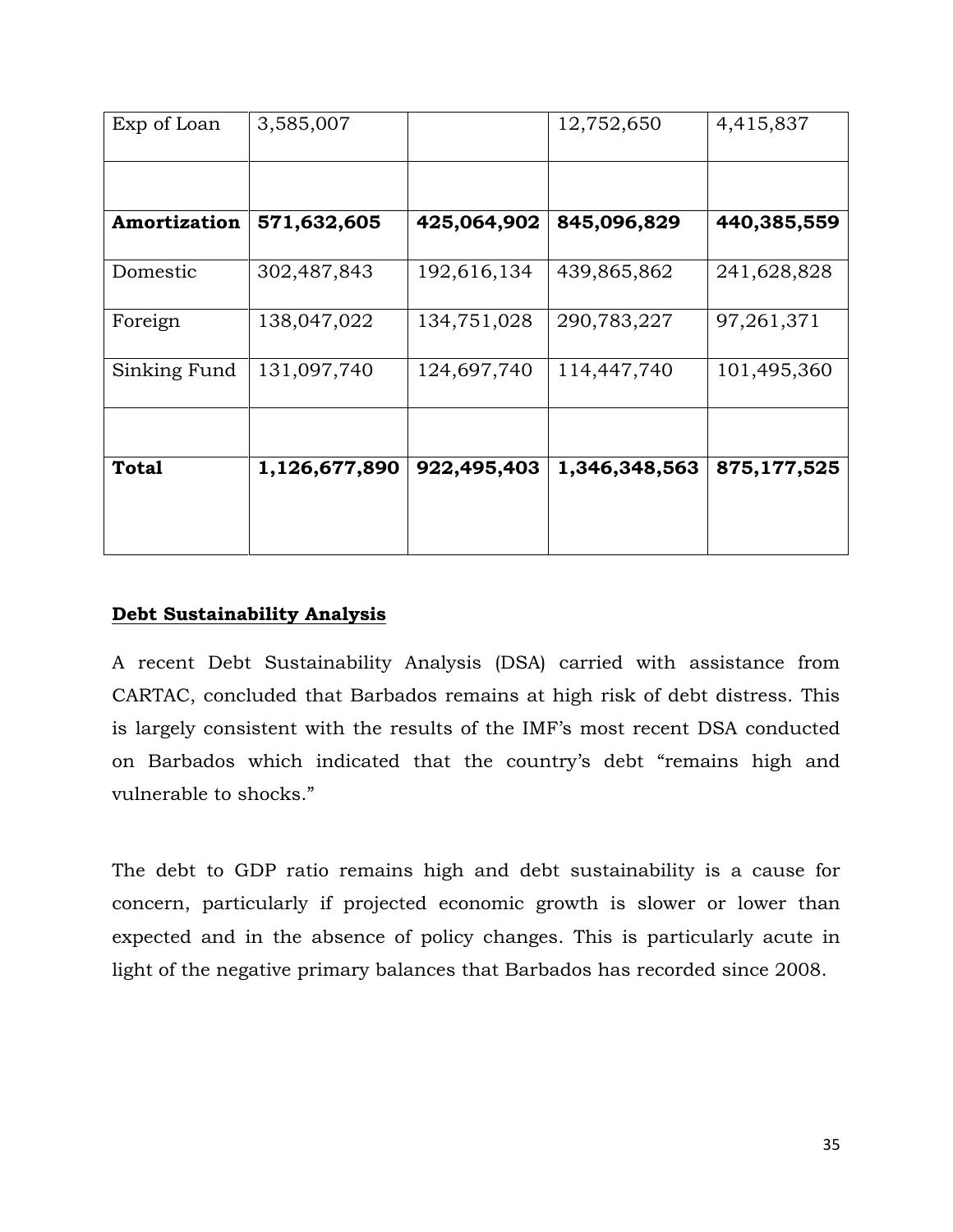Consequently, efforts were concentrated on finding credible revenue enhancing and expenditure restraining measures which could be implemented to change the upward trajectory in the debt ratio.

The results yielded a steeper and quicker decline in the debt to GDP ratio, and are being actively considered for inclusion in the Medium Term Debt Strategy.

## Deficit Financing 2012-2013

In 2012-2013 it is expected that \$754.3 million or 76.7% of the fiscal deficit on the Accountant General's basis will be financed by domestic sources. The balance of \$229.4 million will be foreign financed in the form of capital project inflows and borrowing in respect of Policy-Based Loans.

Mr. Speaker, having set the context within which we are operating, outlined Government's programmatic and operational approach to managing the economy in recessionary times, and highlighted the results we have achieved thus far and what we expect over the next year, allow me to move on to specify the additional policy interventions which we believe will assist the country in achieving our objectives.

In this regard Sir, for the avoidance of doubt I am mindful to remind Barbadians what those overall objectives are:

- 1. To maintain stability in economy by managing our foreign exchange function to ensure we have adequate levels of reserves to meet the demands of society and thereby defend our current peg
- 2. To meet the revenue and expenditure targets as set out in the Medium-Term Fiscal Strategy (set at 4.6 % of GDP for 2012/13) and a balanced budget by 2016/17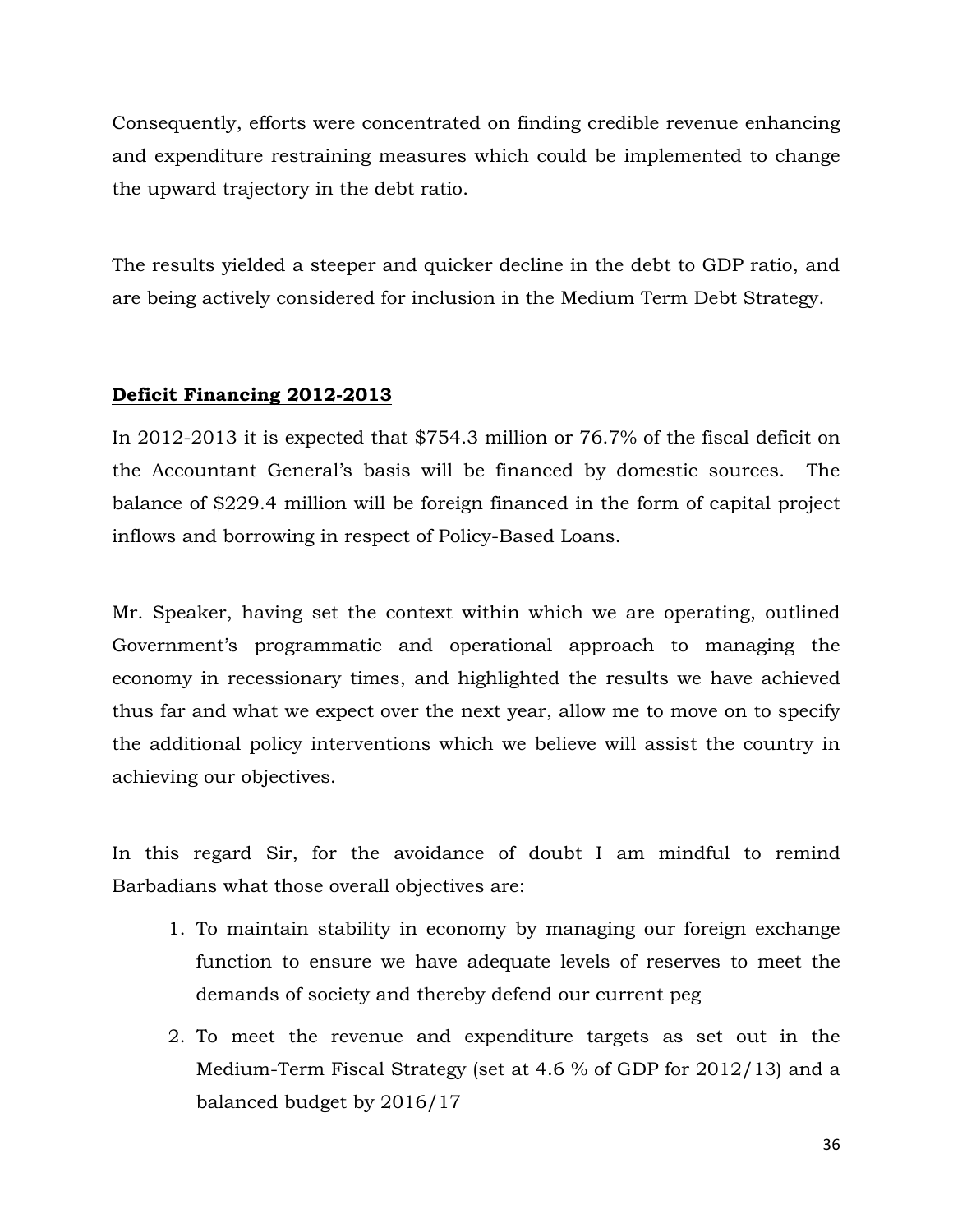- 3. To raise the level of investment in traditional and new economic sectors to grow our economy at a faster rate and thereby either expand our foreign exchange earning capacity and at the same time reduce the amount we utilize for key national activities.
- 4. Continue with our programme for national economic restructuring in strategic areas so as to build a strong platform for sustained economic growth in the medium to long term
- 5. To protect the most vulnerable in our society from the worst effects of the economic challenges we face.

Against this backdrop Mr. Speaker it is critical for all Barbadians to appreciate the depth of the economic challenges we face. We have to understand that injudicious decision-making on either side of the spectrum will not only unravel the gains that we have made so far on the road to recovery but seriously compromise the things which we have come to cherish as part of the Barbadian model.

Free education and health care at point of delivery, subsidized public transport, refuse collection and others have all been critical to our success as a nation but will be severely affected if we do not all pull our weight to afford these social amenities.

Strategic investments in tourism, manufacturing, agriculture, small business development and innovation are all needed now and in the medium term if Barbados is to weather this economic storm and emerge even better for it. We cannot grow our economy if these investments are not made. We cannot make these investments if the Government cannot bring down its high deficits and eventually balance its budgets.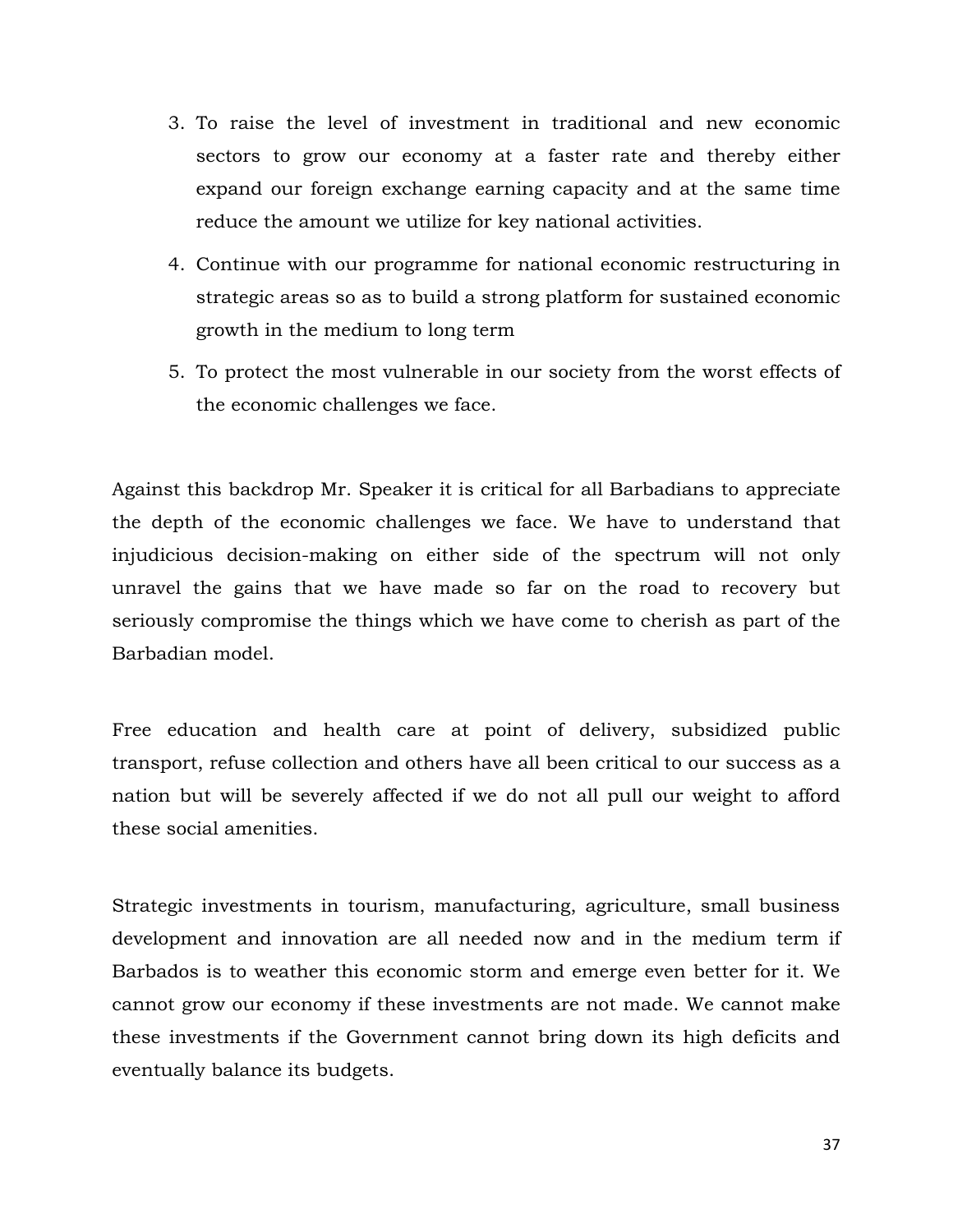And we most definitely will not be able to keep people employed or generate more job-creating activity if a small segment of the population is doing well financially while the vast majority of the others are not.

We have to strike a delicate balance between adjustment measures, growth interventions and defending the Barbados dollar against devaluation. It means Mr. Speaker that collectively everyone must, during this period of economic challenge, carry some of the burden of helping the country regain its footing.

The following measures I submit Sir, are intended to take us a further step along the way to achieving that. They are not perfect, because we are not perfect. But, they are appropriate to the circumstances we face and allow us to gradually restore, repair and rebuild this proud society of ours in a real way.

We have had scores of meetings these past weeks, with traditional and even new sector groups that never got the chance to engage the Finance Team before. Equally we have listened with great humility to the concerns of the average Barbadian on the streets and have reflected deeply on their requests. I want to thank all of them for their sincerity and input. I say to them we share your deep concern for what is happening in Barbados and we accept your assurances of support. You may not see reflected in these measures everything which you asked for but I know you appreciate that we cannot do everything at once. Your desires will not be forgotten.

# The Budgetary Proposals

# Taxation: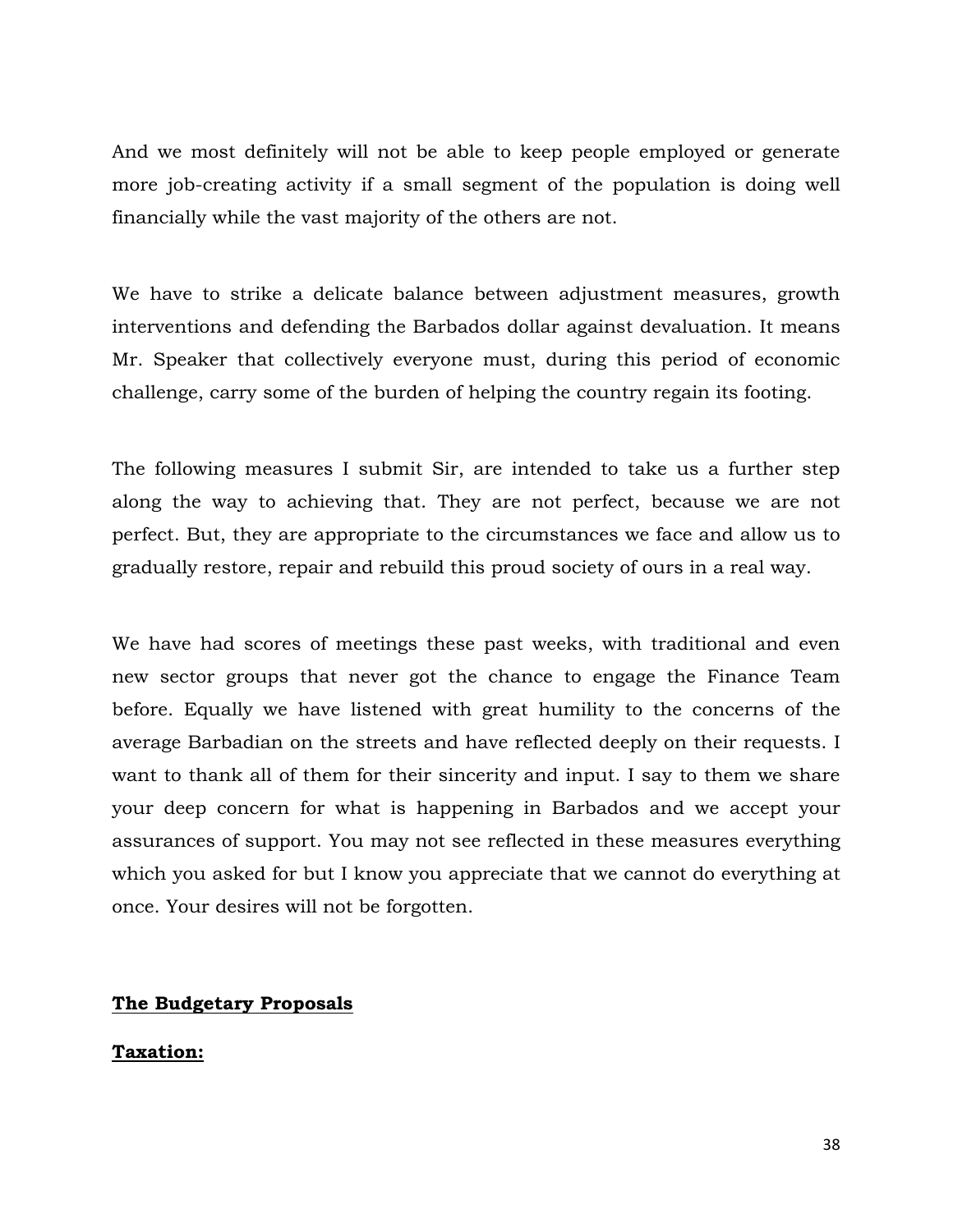Mr. Speaker, in October of 2010 I introduced a series of adjustment measures designed to assist with a programme for fiscal consolidation. These included: principally, an increase in the VAT from 15% to 17%; the imposition of a 50% increase in the Excise Tax on Gasoline and Diesel and; a removal of the taxfree allowances for applicable workers.

I promised at that time to review these impositions after eighteen months to see what progress we have made with our programme and whether there was need to either remove or continue with these measures in place.

We have completed our reviews and have decided on the follow:

- 1. The VAT rate of 17.5% will remain in place until further notice. The VAT has proven to be a most effective and efficient instrument in our efforts to increase revenues and help close for fiscal deficit.
- 2. Given the seeming continual reduction in the price of oil on the World market, now put at just over 80 dollars a barrel, and which is beginning to filter through to domestic price for the refine products, we have decided to retain the 50% increase for a little while longer to assist in attaining our revenue targets and contribute to our expanding alternative energy programme. We will however give the assurance that should the price spike upwards again pass the 95 dollars a barrel in the near future we will adjust the rate downwards at an appropriate rate to give an ease as necessary.
- 3. Following the imposition of the taxes on the travel and entertainment allowances and in the preparation of the legislative instruments, it was drawn to the Ministry's attention that in fact there was no legal basis for these exemptions but this had developed over time as an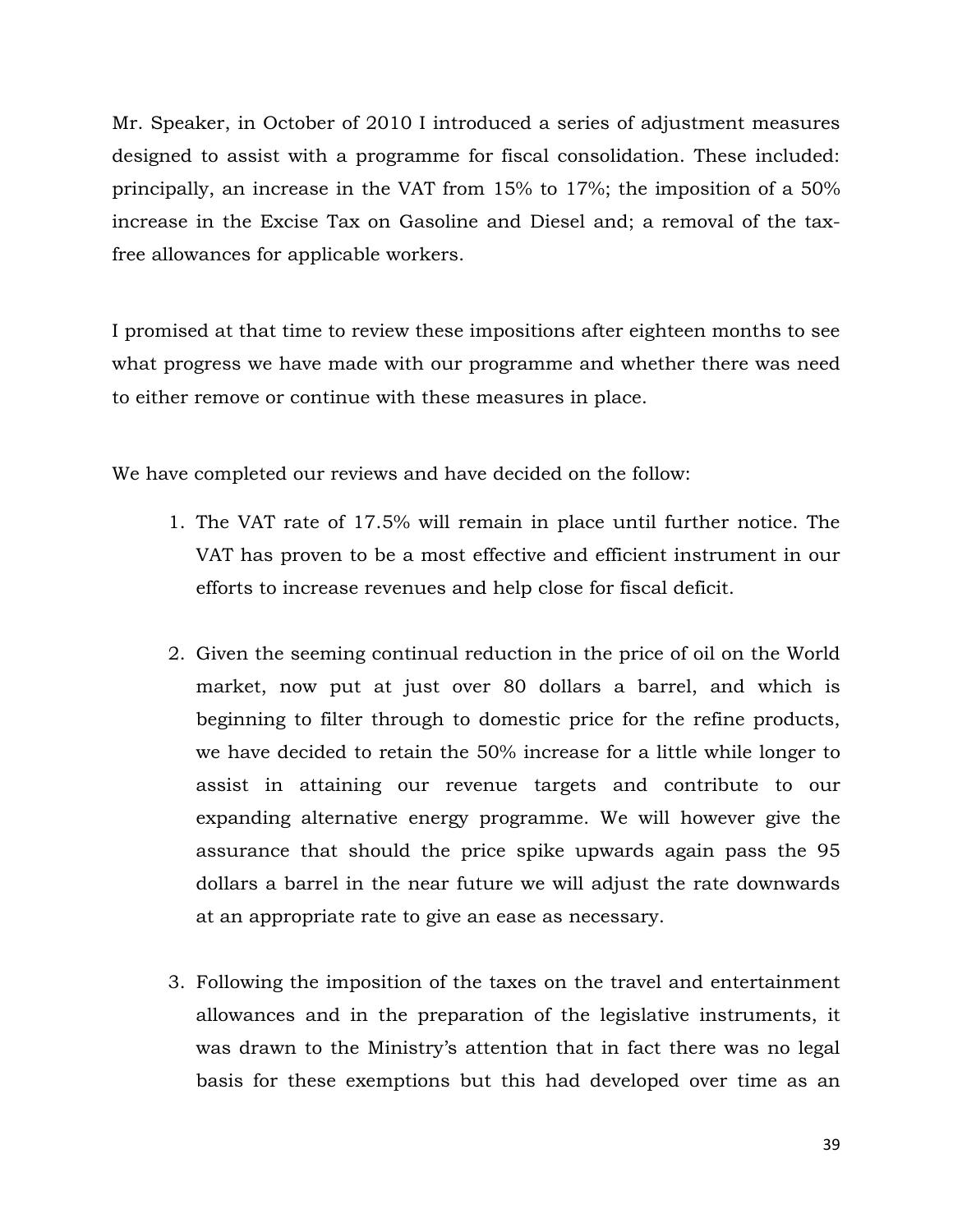administrative practice by the Inland Revenue Department which was increased in amount over the years by successive Governments. As an instrument for assisting people in having increased disposable income the tax free allowances have been very effective in assisting with both spending and savings in the local economy. As a result their removal has been a cause for understandable concern. However over the years this method has been extensively abused by employees and employers who have received extensive allowances for activities which in many cases never occurred in the manner in which the allowances were conceived to be used. As such the revenue loss to Government has grown exponentially over the years as more and more individuals in the higher tax brackets continued to receive a lower base salary and a high allowance payment.

While we have surmised that some level of relief is now desirable in helping people in Barbados to continue to meet their obligations and invest in our economy we have decided that other ways to effect this reality must be found. Added to this Mr. Speaker, is the fact that, as the figures clearly demonstrate, we are not yet out of the woods with our fiscal situation and prudence dictates that any actions we take must be in moderation and in keeping with our stated goals as I have outlined.

In order to strike this delicate balance I propose that as of August  $1<sup>st</sup>$ 2012, we will increase the tax threshold from 24,200 to 30,000 and adjust the effective tax rate at the bottom from 20% to 17.5 %. This will effectively mean that all those persons earning between \$24,200 and \$30,000 will pay 17.5 % on the amount between \$24,200 and \$30,000 and those earning more than \$30,000 will pay 17.5 % on the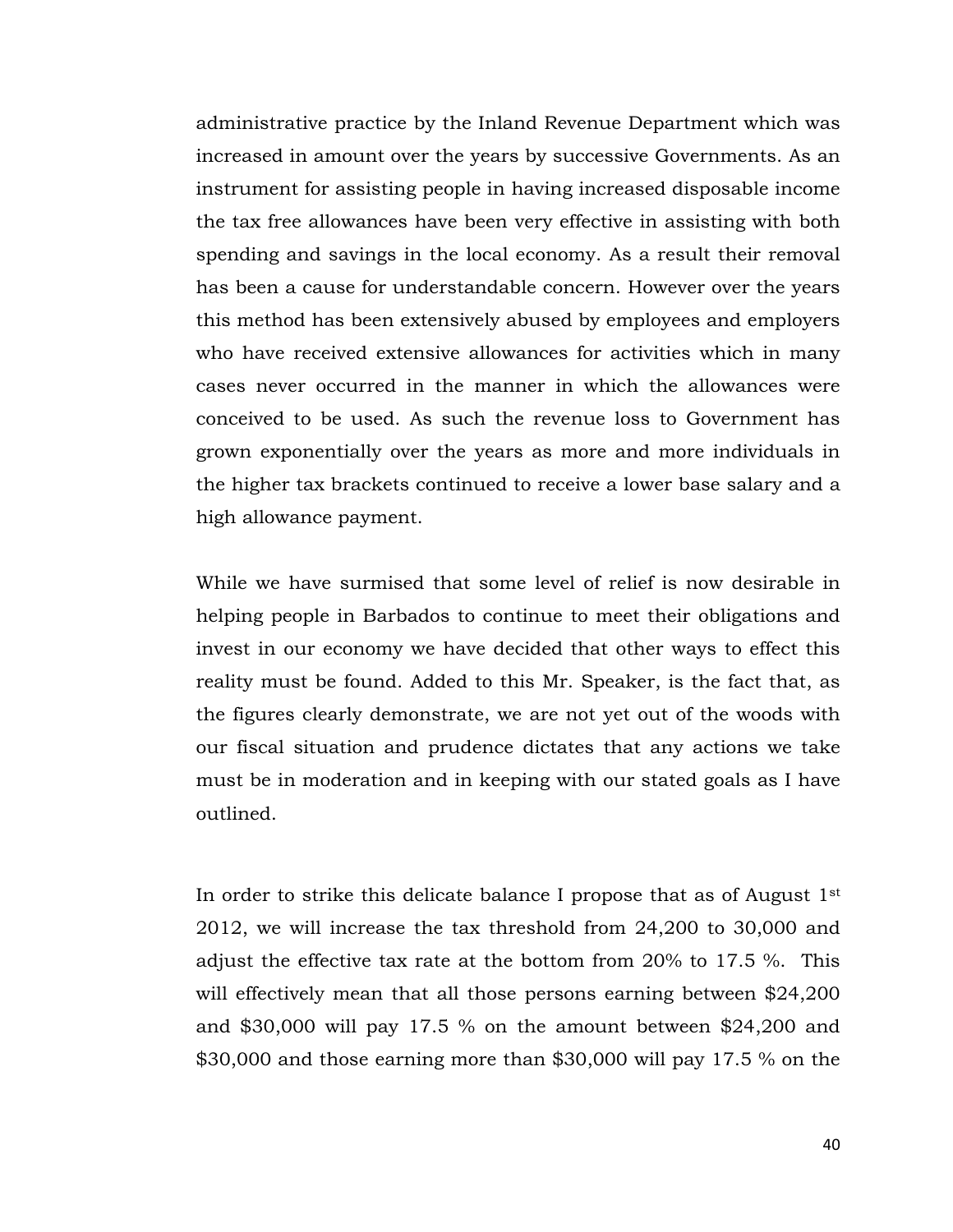assessable income up to \$30,000 and will continue to pay the upper rate of 35% on anything above 30,000 dollars.

Mr. Speaker this measure is expected to give full restoration to some categories of workers particularly those in the lower allowance granting salary scales and partial restoration of the amounts previously given as non-taxable allowances to those in middle and higher grades. It means that all will be better off than what currently obtains with the taxed allowances but not all will be fully restored.

As I indicated this is what we have surmised is feasible in the circumstances and what will help to ensure that we all assist the country to achieve its objectives.

Finally on this point allow me to advise the House that it is the Government's intention to undertake a complete review of the entire tax system next year and it is our firm expectation that coming out of that exercise a further lowering of the income tax thresholds and rate of tax will come down and full restoration will result.

This measure is expected to result in a revenue loss to the Treasury of 29 million dollars. And to compensate in part for this expended loss in revenue the Ministry will immediately instruct all ministries to adjust their expenditure budgets downwards by 2 percent for their 2012 allocation appropriated by this House in March. This will be to ensure that we stay firmly with our fiscal targets for this year and the overall Medium-Term Fiscal Strategy. It is expected that this cut will bring a saving of Bds\$33 million across the board.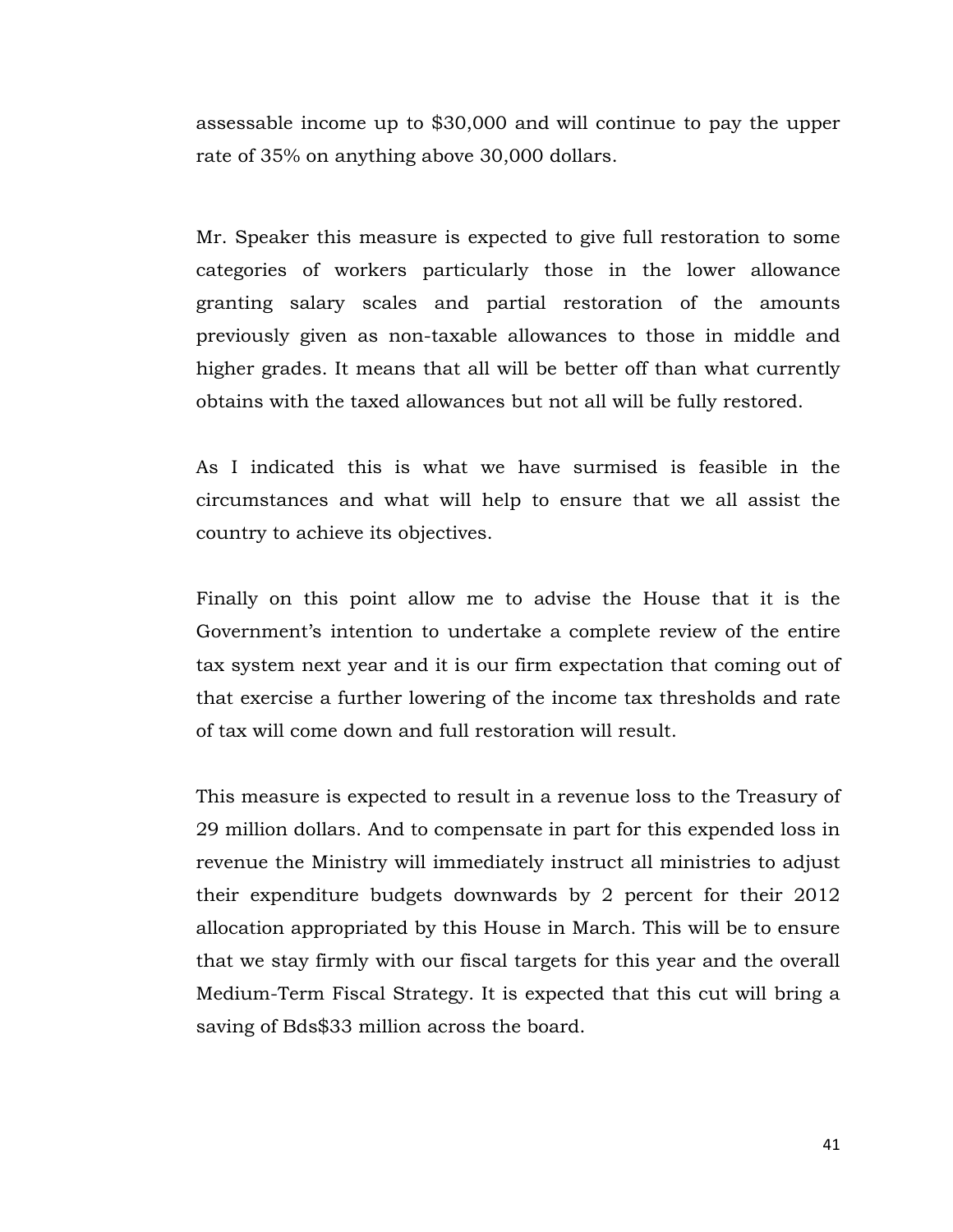#### Health and Human well-being:

Sir, it is now widely accepted that Barbados as a relatively sophisticated small developing country has seen in the last two decades significant changes in our life styles as we enjoy the modern trappings of convenience. While most of these have been for the better there is a growing concern that these same life style changes have contributed in large measure to the growing prevalence of life style illnesses such as chronic non-communicable diseases. A variety of cancers, hypertension, diabetes, and heart disease are only but a few of the critical health challenges confronting thousands of Barbadians.

We also know Sir, that especially with these types of illnesses early detection and treatment can often lead not only to the saving of lives but the leading of a far more comfortable existence post diagnosis. It can also lead to a massive reduction in personal and state cost for treatment due to hospitalization. Additionally it can contribute to a drastic reduction in man hours lost due to time away from work while contributing to maintaining work place productivity.

Bearing these factors in mind and following consultations with our colleagues in the Ministry of Health and further afield I now propose to introduce this income year an "ounce of prevention tax credit" for up to \$750 dollars on a comprehensive annual medical examination for persons 40 years and over. The allowance can be claimed at filing time and should be accompanied by an electronic copy of a certificate verifying the procedure was done and signed by a registered medical practitioner.

#### INTERNATIONAL BUSINESS AND FINANCIAL SERVICES SECTOR: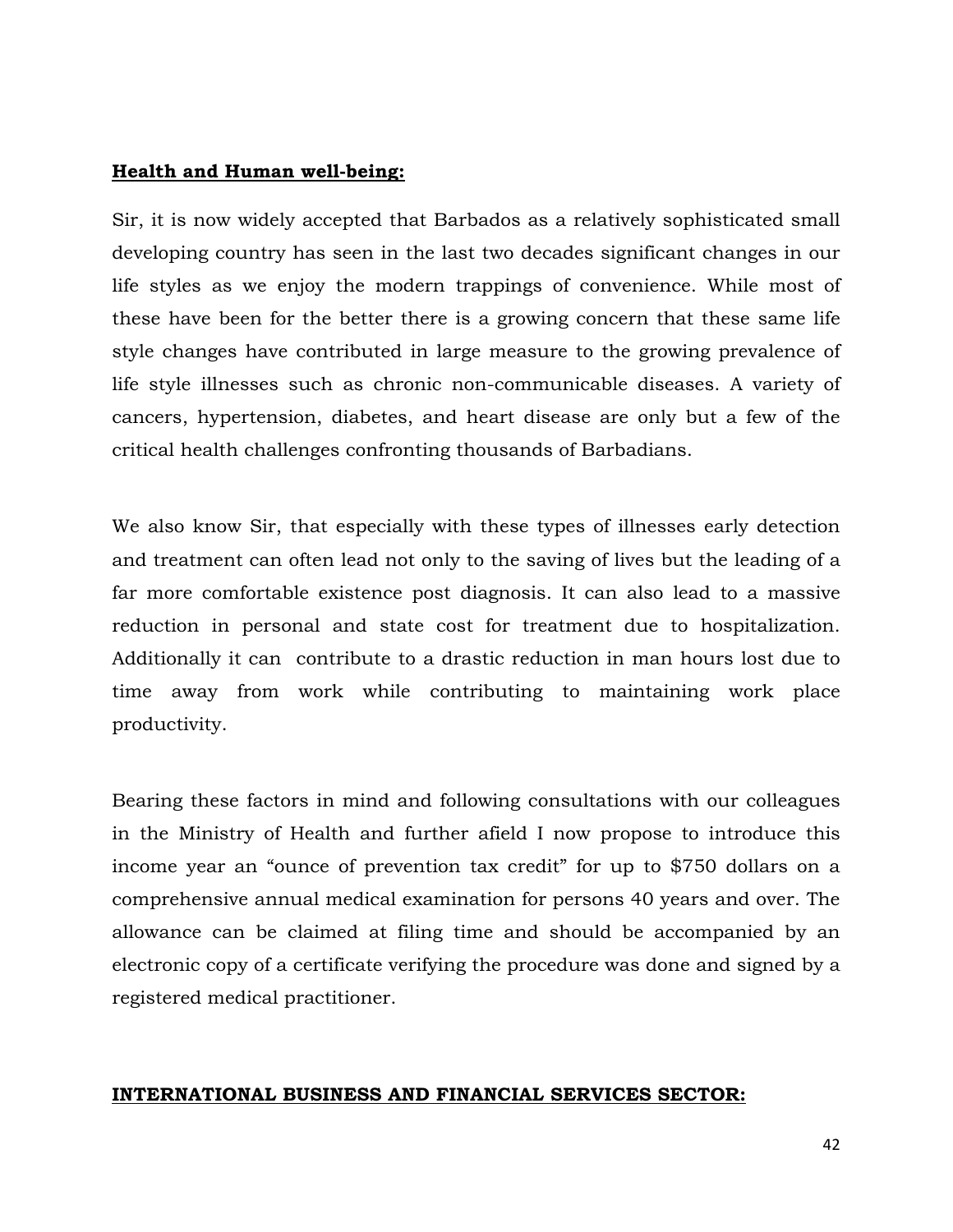Since 1995, Barbados through its Double Taxation Agreement with Canada has been the lowest tax jurisdiction whose companies were permitted under Canadian law to generate exempt surplus i.e. taxed income in Barbados that could be repatriated to Canadian parent companies without further tax being incurred by the parent companies. However Canada has recently changed its Income Tax Act to expand the number of countries that qualified to have the earnings as a subsidiary be categorized as exempt surplus as defined under the Act. The change extended the exempt surplus status to countries that signed a Tax Information Exchange Agreement (TIEA) with Canada. The TIEA measures were first announced in the 2007 Federal budget in order to encourage foreign Governments to enter into TIEAs with Canada. The Canadian Government also announced that it would take measures to assist in the negotiation of TIEAs with jurisdictions with which it does not have a comprehensive double taxation treaty. This measure came into effect in January 2010.

Countries therefore with zero taxation regimes e.g. Bermuda, Bahamas and Cayman which have signed TIEAs with Canada have become the lowest cost tax option that can generate exempt surplus. This has caused the international tax advisors both internal and external to review their companies' existing structure with a view to possibly moving their organizations to zero tax jurisdictions.

In 2011 Invest Barbados contracted a retired Inland Revenue officer to conduct a study which attempted to identify the sector's contribution to the economy. Information from the Inland Revenue Department, the International Business Unit of the Ministry of International Business and International Transport and the Central Bank as well as from some international business entities was sourced. The study garnered statistical information on international business entities for income year 2010, and it was discovered from the sample that for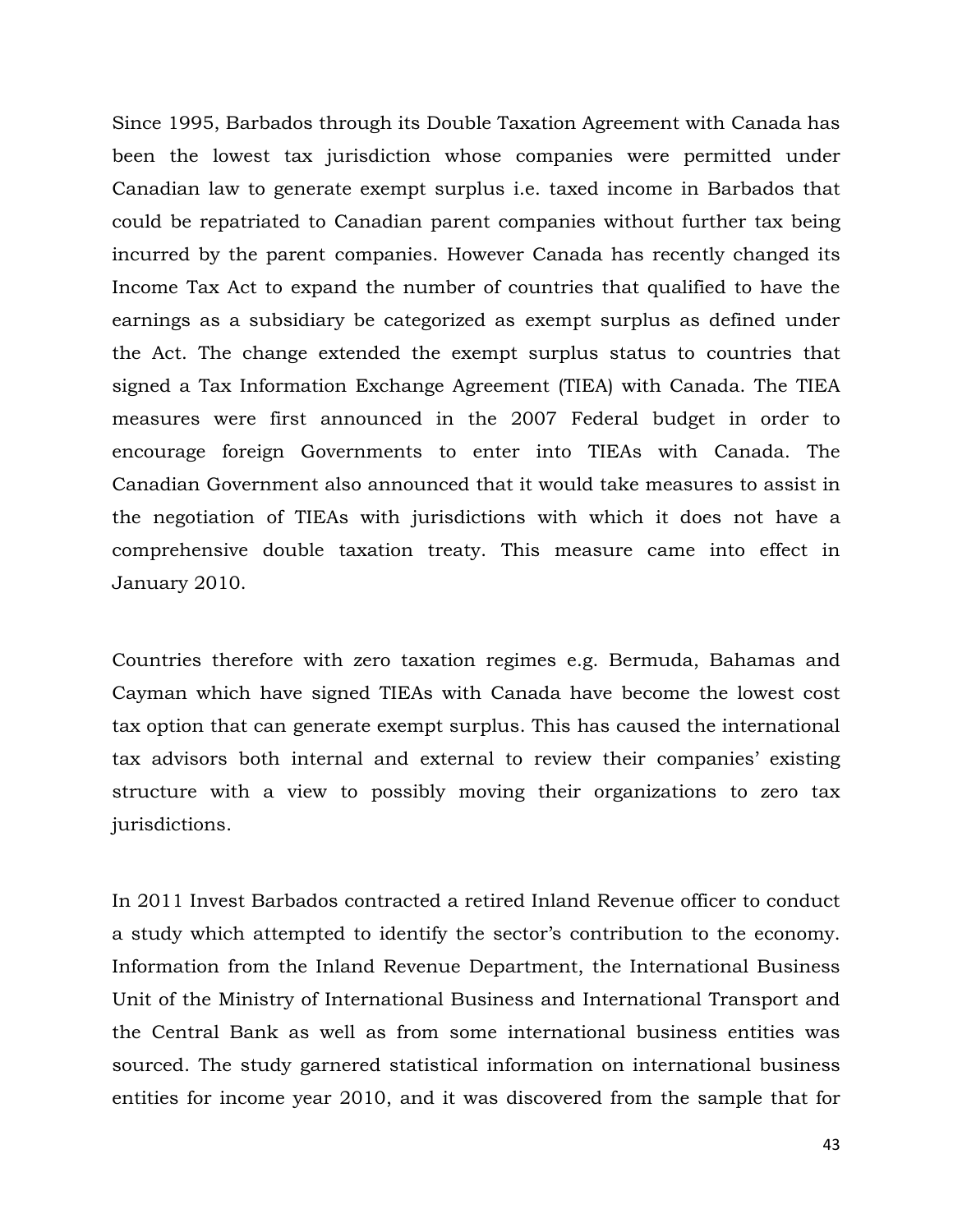every dollar collected in corporate tax revenue (\$186 million), a further three dollars and seventy-two cents (\$692 million) had been spent in the economy. This included \$208 million in employment costs, \$264 million in professional services, \$53 million in leasehold arrangements and assets purchased locally, \$32 million in rents and \$26 million in other Government revenues. In assessing the impact of companies migrating from Barbados to zero tax jurisdictions it should be noted that apart from the \$212 million in Government revenue, the \$667 million of additional spend in the economy generated by these entities should also be considered. It should also be noted that while the top 20 IBCs contributed \$120 million in corporate taxes, the spend in the economy was only \$58 million, while the majority of the money spent in the economy (\$643 million) was by smaller tax-paying and non taxpaying companies.

A further study was done by the Inland Revenue Department providing comparative analysis with the information provided by Invest Barbados. The following was submitted:

#### Conclusions of the Study

- 1) Based on the analysis by the Inland Revenue Department the Canadian risk is estimated to be about \$40M, as compared to \$88.5M for the total entities.
- 2) A move from the 1% rate to 0.5% would result in a revenue loss projected at \$58M;
- 3) A move from the 1% rate to 0.25% would result in a revenue loss projected at \$87M; and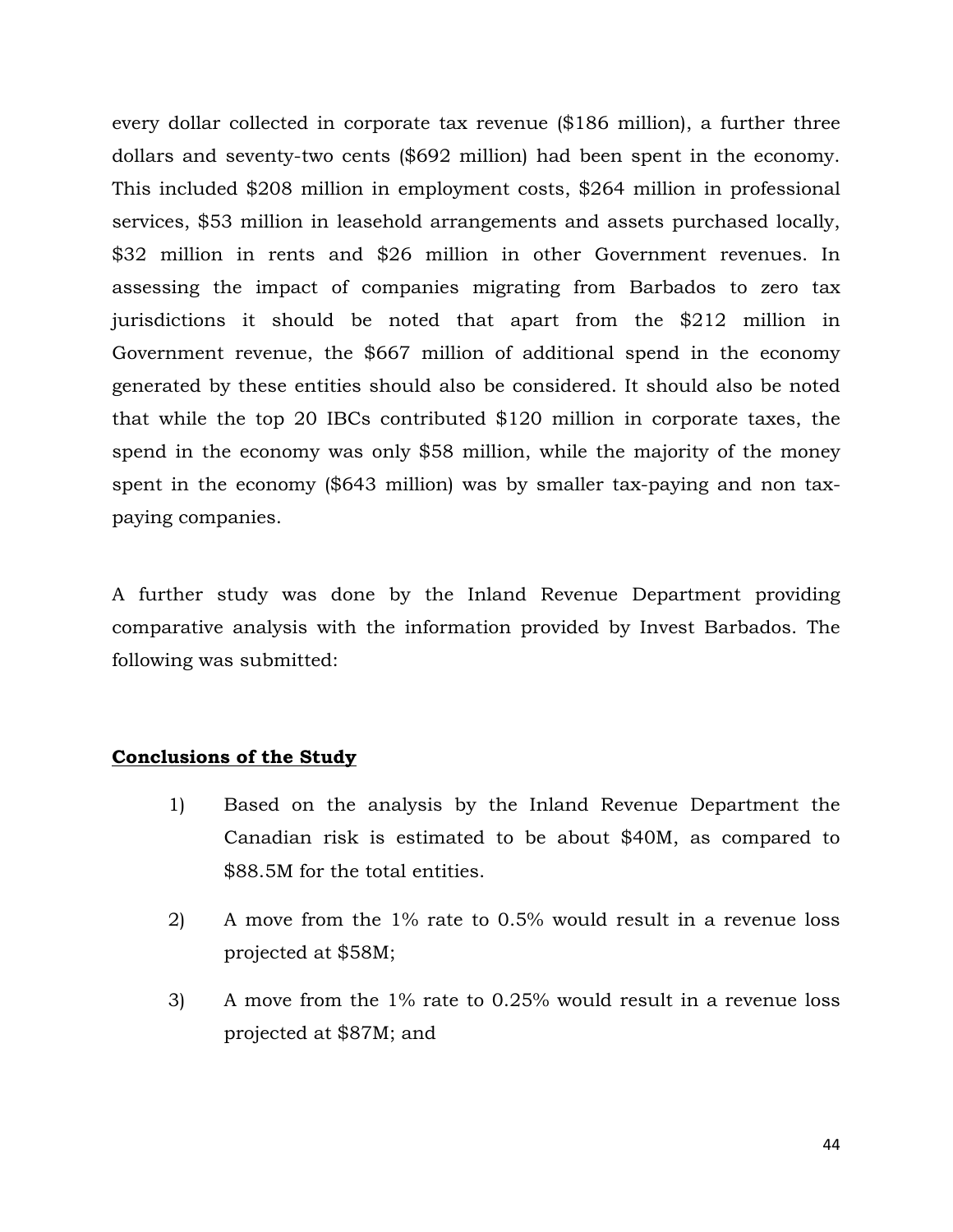4) A move from the 1% rate to 0.1% would result in a revenue loss projected at \$104M.

Notwithstanding the above scenarios, a Committee comprising representatives from the Ministries of Finance, International Business, Office of the Chief Parliamentary Counsel, Invest Barbados and tax consultants from Ernst and Young, who examined all of the issues recognised that other measures for the longer term needed to be considered and it would wish to continue looking at these so that a wider and fairer scope of measures that include those smaller companies with the majority of spend in the economy could also be realised. It should also be noted that although the initial intention was to look at International Business Companies only, it was realised after further investigation that Societies with Restricted Liabilities and Offshore Banks could also be impacted by the migration effect. All scenarios therefore include these entities.

Having considered the conclusions of the study undertaken by the Inland Revenue Department, the Committee recommends and we propose that the following measures be taken to attempt to stave off the exit of international business entities from Barbados:

- i. that the International Business Companies Act Cap 77 and the Societies with Restricted Liabilities Act be amended to change the tax rate on the highest band for taxable income for income years 2012 and 2013;
- ii. that the tax schedule in Section 10 (1) of the International Business Companies Act be amended to read as follows: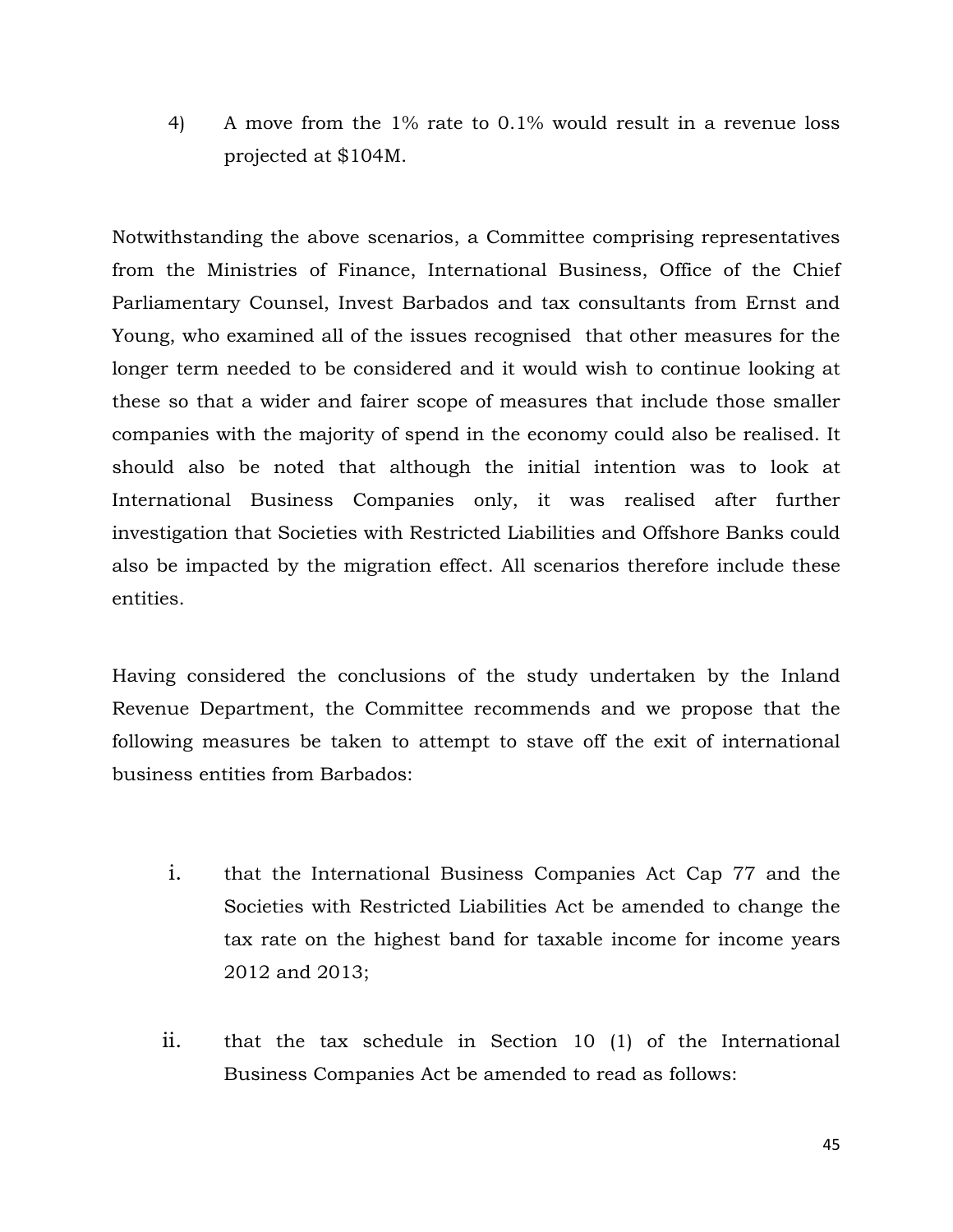- (a)  $2.5\%$  on all profits and gains up to \$10,000,000;
- (b) 2.0% on all profits and gains exceeding \$10,000,000 but not exceeding \$20,000,000;
- (c) 1.5% on all profits and gains exceeding \$20,000,000 but not exceeding \$30,000,000; and
- (d)  $0.5\%$  on all profits and gains in excess of \$30,000,000.
- iii. that the lower band of 0.5% apply for income year 2012 and that this be changed to 0.25% for income year 2013;
- iv. that the changes apply to legislation for Societies with Restricted Liabilities as well as offshore Banks;
- v. that the range of services eligible for the Foreign Currency Earnings Credit be expanded to include exploration, extraction and other mining, oil and gas activities, licensing and sub-licensing of intellectual property and shipping services; and

And finally that even though there was a projected revenue loss of approximately 58 million dollars in the first year there was likely to be a claw back of close to 25 million dollars as a result of new entities establishing in Barbados particularly because of the new low rates. This would therefore result in a net revenue loss of about 23 million dollars.

While I am on matters pertaining to this sector Mr. Speaker, I will also take the time to alert the House that very shortly after we return from the post budget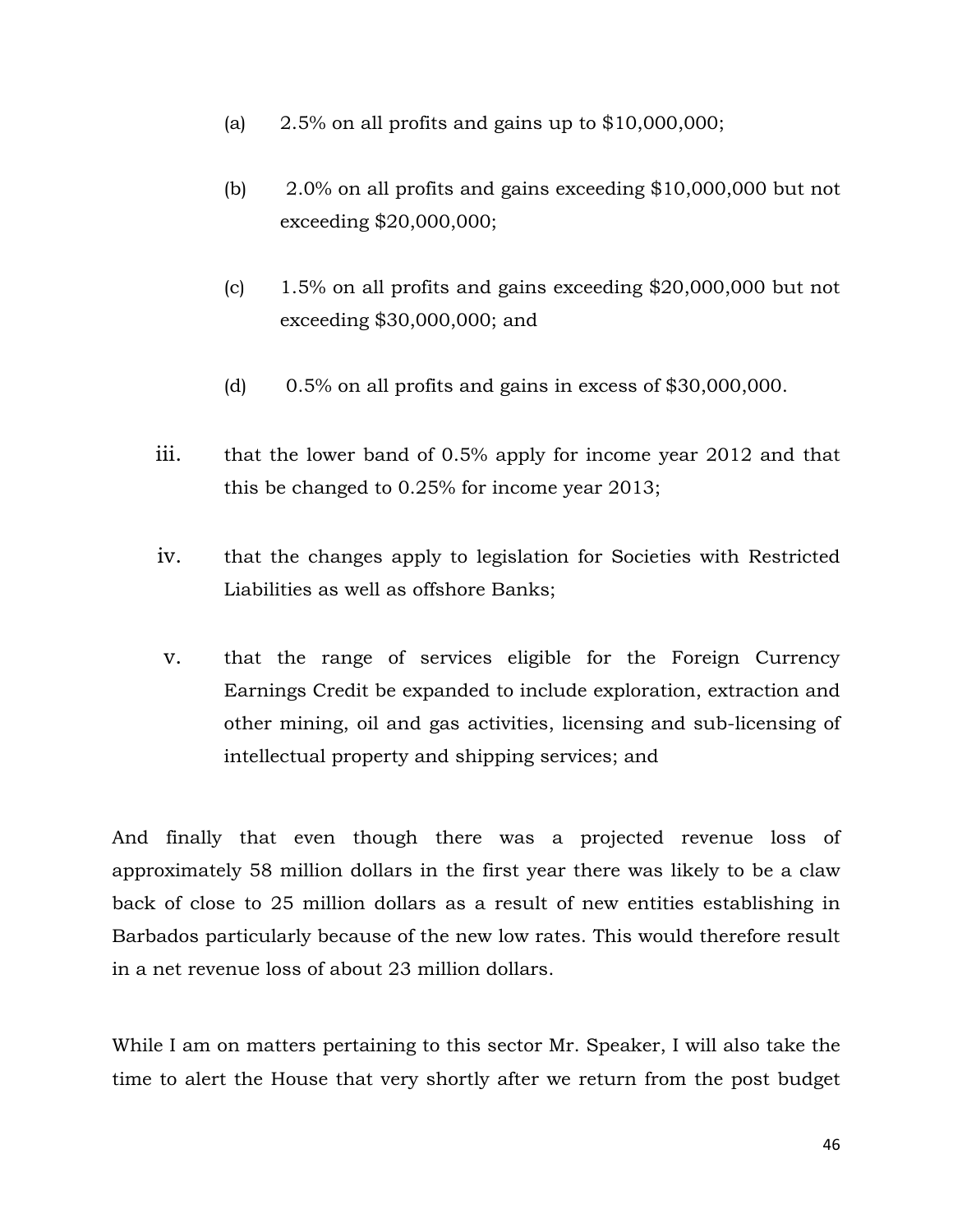break the Ministry of International Business and the Office of Attorney General will be bringing four pieces of major IB legislation to the House for debate and passage in a special International Business legislation day. These pieces will look at:

- 1. Money Laundering and Financing of Terrorism (Prevent and Control) Bill
- 2. Foundations Legislation
- 3. International Corporate and Trust Providers legislation
- 4. Societies with Restricted Liability Act.

The passage of these pieces of legislation will provide our jurisdiction with a set of critical new tools with which to market the country as a premier destination for IB investment.

# Land Tax Rebates

Mr. Speaker, as you are aware, the methodology regarding the application of rebates for land taxes was changed for the financial year 2011-12. This change meant that the tax demanded was used as the base rather than the value of the property. While this amendment did not have any impact on the resultant tax for the hotel sector, there were changes in the agricultural and the pensioners sectors.

On account of the varying rating structure for residential properties, the level of tax rebates enjoyed by pensioners ranged from 50% at the bottom, and rising to as high as 82% as the values increased.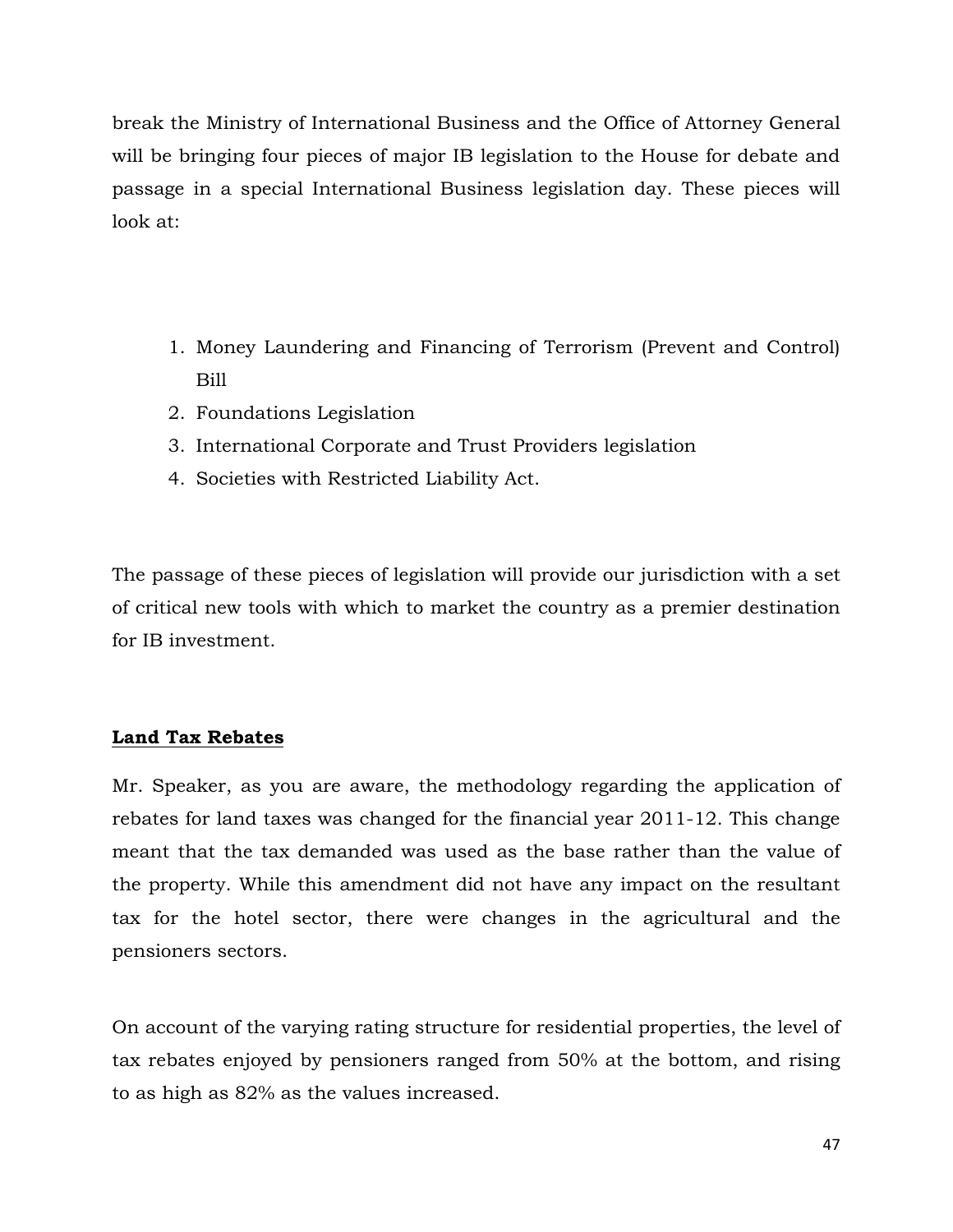For the financial year 2010-2011, 6,323 properties benefitted from the rebate awarded to pensioner-occupied homes. The pre-rebate charge for these properties had amounted to \$5,585,495.30. As a result of the pensioner rebate, the total tax demanded was \$1,759,225.22, a saving of 69% on average.

For the financial year, 2011-12, there were 6,654 properties which would have been granted the pensioner rebate. This year the rebate level was standardized at 50% across the board with the resulting pre-rebate figure of \$5,152,688.25 being demanded and a post-rebate of \$2,576,344.13 being charged, a saving of 50%.

The year 2011-12 was also the start of a re-evaluation cycle, and some properties, with an increased valuation and the change in the application, saw a rise in their tax demanded.

# Proposal

Since it was not the intention of the adjustment to penalize taxpayers, it is proposed to increase the rate of rebate in order to compensate for the increase in the tax demanded which came about from the increases in the land values. Therefore the level of rebates for pensioners can be raised from the 50% to 60% or as is appropriate.

The revenue impact will be negligible.

# Land Tax Amnesty:

The arrears owed to the Land Tax Department date back to 1981 to 1982 tax year. Of the amount owed over the thirty-one (31) years the principal accounts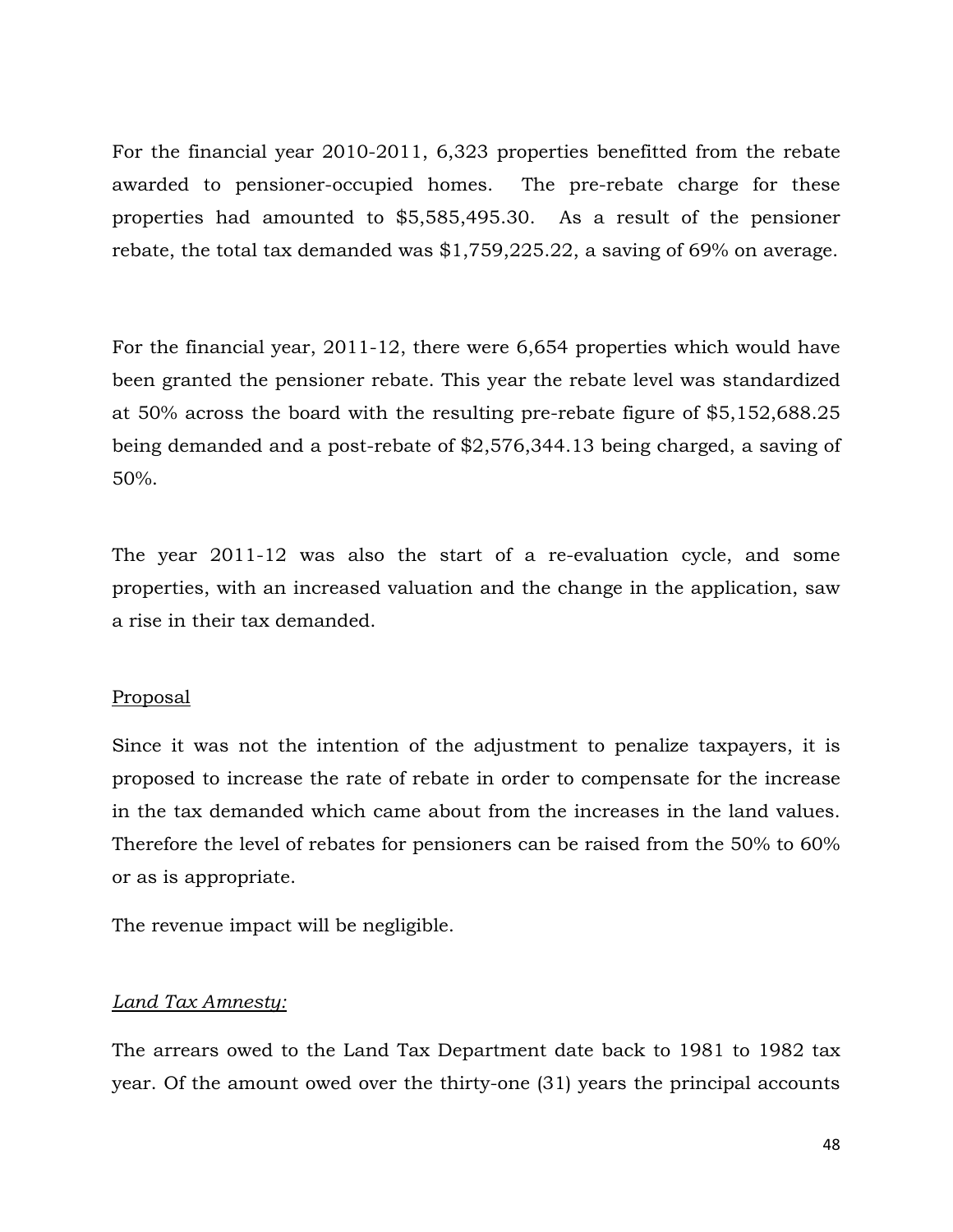for 68% of the total, the penalty 3% and the interest 29%. During the first twenty-three (23) years of arrears, that is, 1981/ 1982 to 2003/ 2004, the amount owed to the Department totalled approximately \$46, 632,825.65 of which 39.5% was principal, 2% was penalty and 58.5% was interest. In is only in the latter years that Principal has outpaced the interest charged.

# Proposal

In our continued efforts to reduce the high level of arrears, an amnesty will be offered to all tax payers for amounts owing from 1981-82 to 2011- 12 with the attached conditions:

- The proposed amnesty will be for thirty (30) days commencing July 2, 2012 and ending July 31, 2012
- The amnesty will allow for 100% waiver of both the penalty and interest dependent on the full amount of principal being paid in a one-off payment for the respective year due. This will allow persons to take advantage of multi-year payments even if they were not in a position to pay off the full amounts.
- There will be no extensions of the amnesty.

# Motor Vehicle Duties:

Since 2008 available evidence has demonstrated that costs from foreign car manufacturers have been escalating so rapidly that it has almost reached an unavoidably critical point. Indeed so steep has been the rise that some popular models have increased in price by more than \$10,000 per unit putting them out of the reach of the average customer.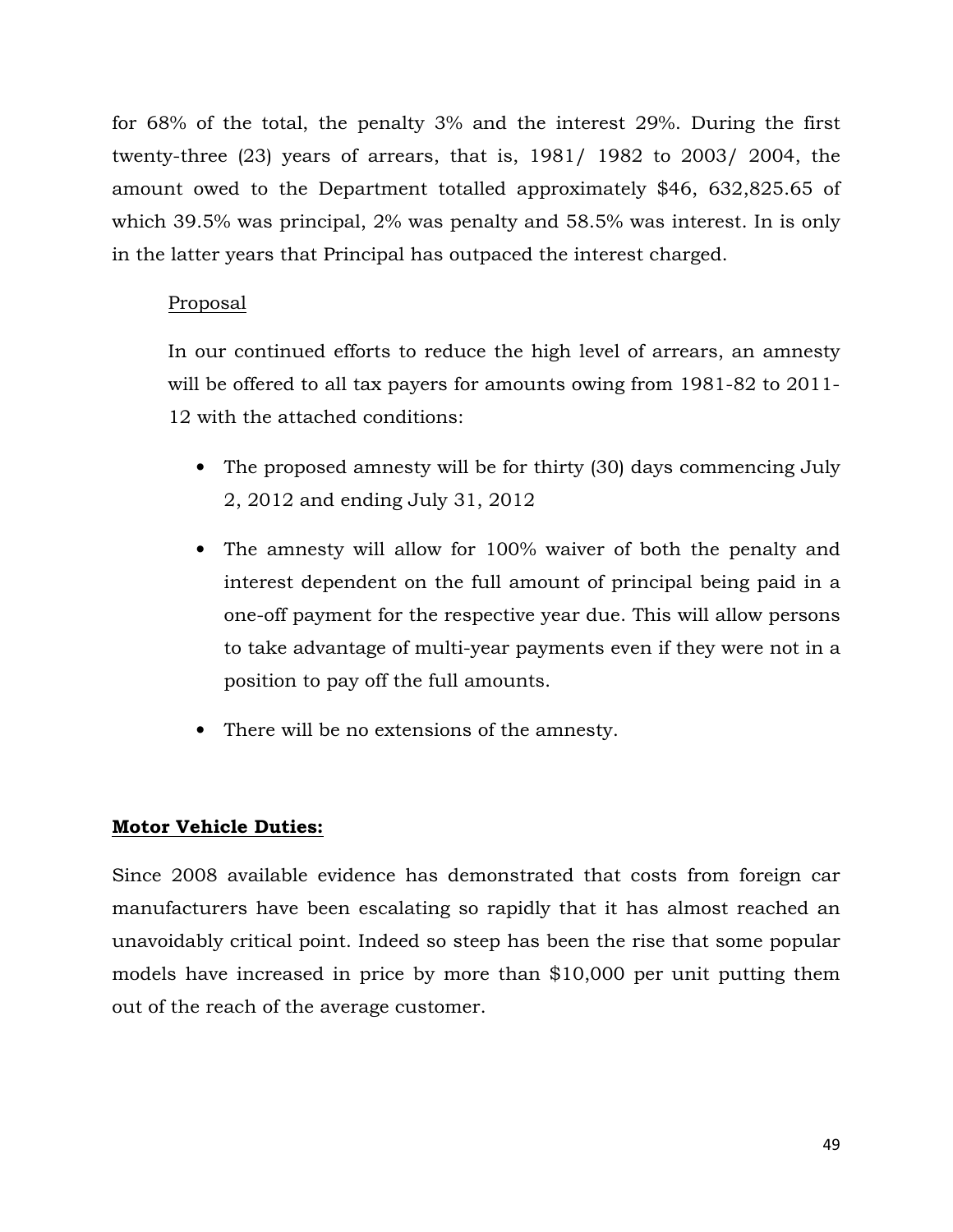When the chargeable value on vehicles was introduced many years ago it was never intended to negatively impact on mid-size cars, and the limit was at \$30,000 which allowed these vehicles to be available to the average consumer. However, in 2002, against a backdrop of manufacturer's increases and appreciating currencies, an approach to the Ministry at that time for an increase in the limit to counteract rising prices was acceded to and the limit was raised to \$45,000 to address this issue and to ensure that smaller vehicles were not penalized.

It would appear that a very similar situation has arisen again and when matched with the reported decline in new car sales because of the downturn in the business cycle estimates are that some garages are losing up to 40% in sales.

In this regard, the Barbados Automobile Dealers Association has petitioned the Ministry of Finance for an adjustment in the chargeable value on mid-sized vehicles and a 40% reduction in the excise tax.

Having consulted with the Comptroller of Customs on this matter and given the national contribution of the sector to the economy of Barbados - not least among which is the employment of close to 20,000 Barbadians - I propose to:

- 1. Increase the chargeable value on new vehicles in this range from \$45,000 to \$55,000 with a review after one year.
- 2. Lower the Excise tax by 25% with a review after one year.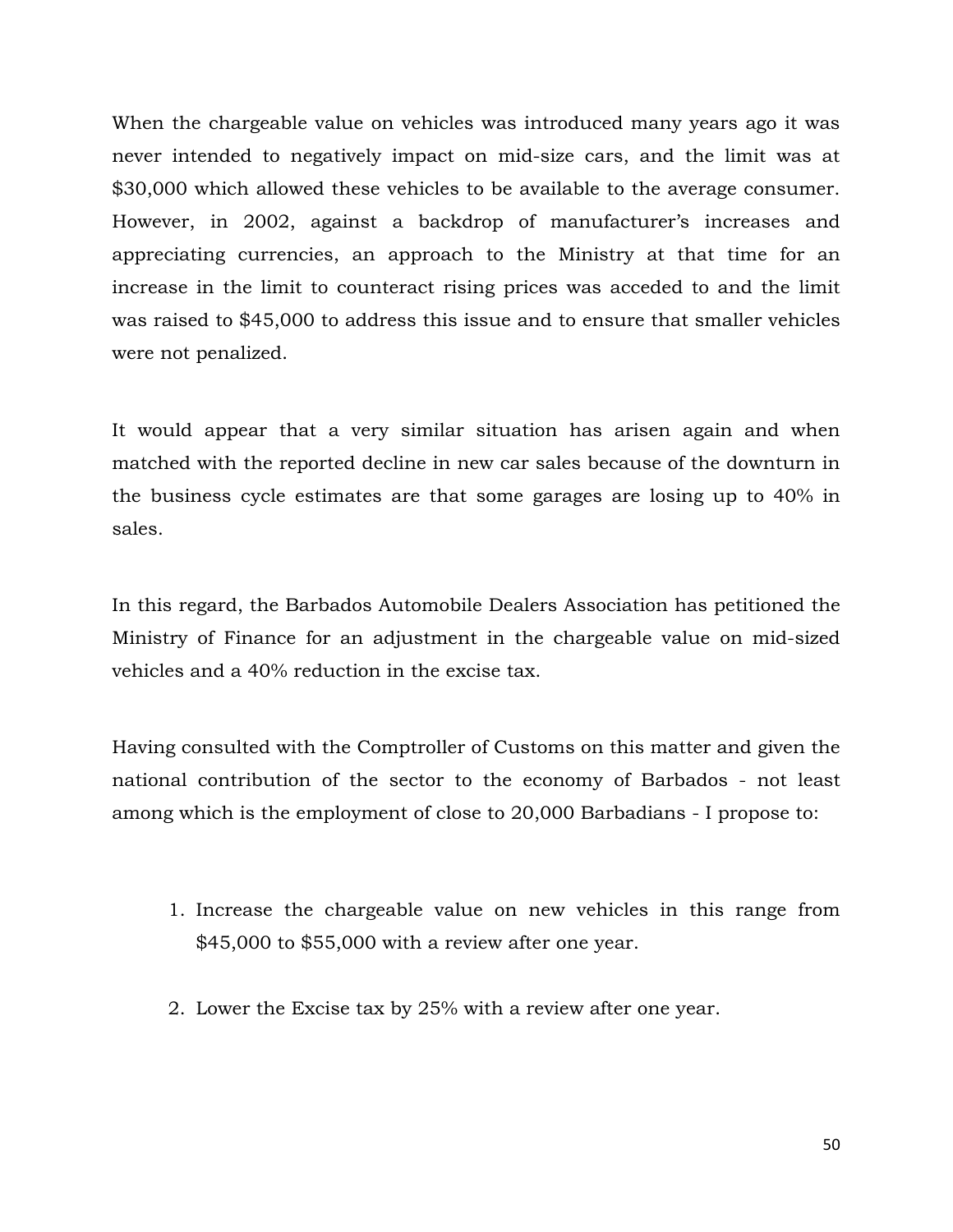Mr. Speaker I am however also proposing that with immediate effect that the excise tax rate of 9.31% for locally manufactured cars should be removed from the Act thereby applying the same rates of 20% to 120% to various categories of motor vehicles whether imported or not by registered manufactures. By continuing to have a local rate, the revenue loss in some cases would be approximately 100% of the excise taxes on each vehicle.

 WTO rules prohibit the discriminatory practice of having the tax on any locally produced goods at a rate lower than that of the imported goods. This anomaly was also drawn to the attention of the Barbados delegation during the EPA's negotiations.

## FEES and LEVIES:

## Solid Waste Disposal and Treatment:

Mr. Speaker over the past twelve years or so Barbadians have witnessed an almost doubling of the volumes of solid waste which the society has produced for treatment and disposal by the Sanitation Services Authority. To be sure available data from the Ministry of the Environment indicates that between 2002 and 2011 the following average annual amounts were handed by the SSA at varying sites:

| <b>Mangrove Pond Landfill</b> | 2,573,317 Tons       |
|-------------------------------|----------------------|
| Asbestos Site                 | 952 Loads            |
| Bagatelle                     | 119,079 Loads        |
| Lonesome Hill                 | 15,387,422 Gallons   |
| Construction and Demolition:  | 572,925 Cubic Meters |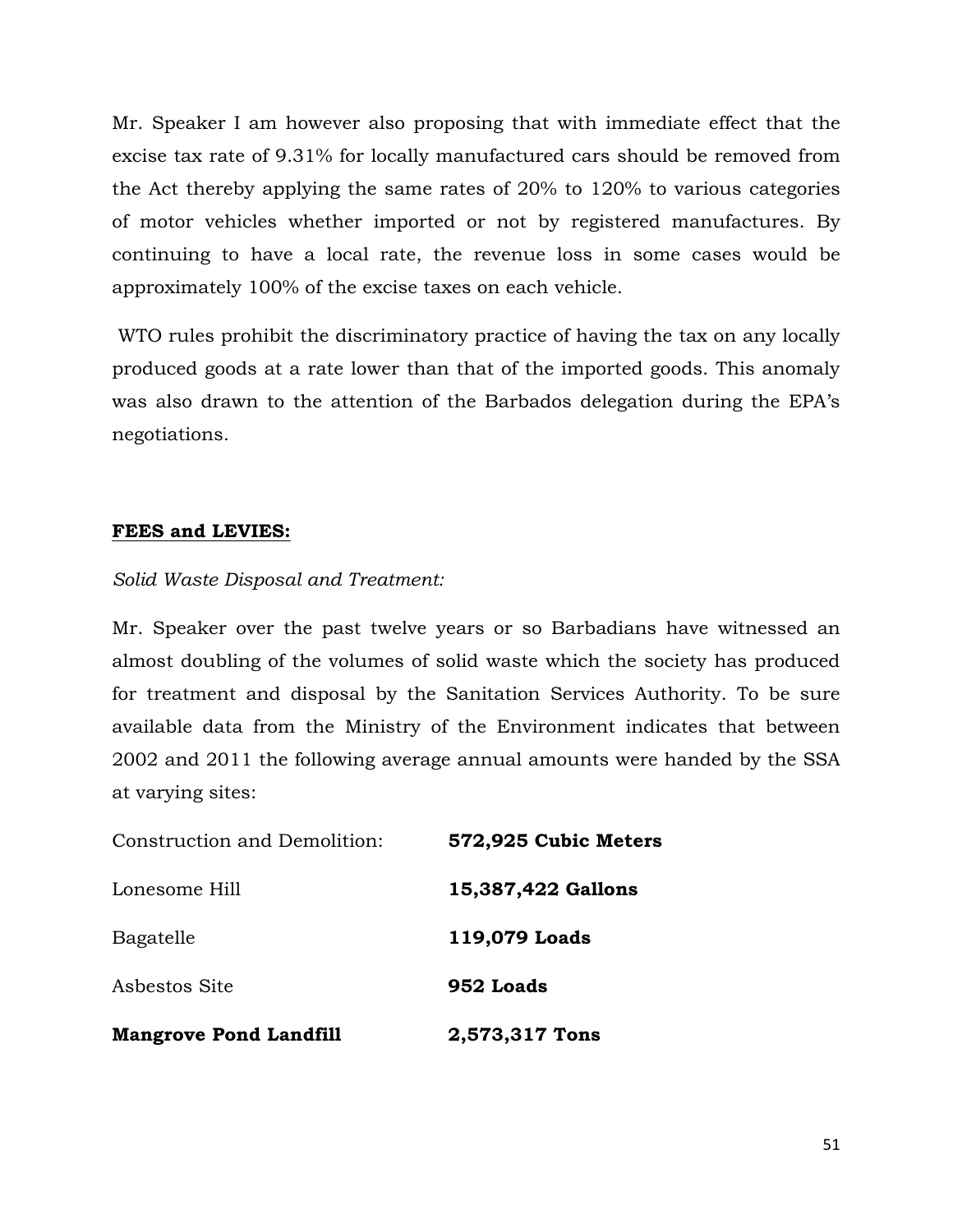Most of this is spawned from an average annual collection stream of 863,601 tons of garbage by the SSA. In addition there are currently an estimated 5 million used tyres at the landfill posing severe headaches for the operators. Recognizing this huge and still growing problem the former administration surmised from expert advice that the existing landfills, particularly the one at Mangrove would have been incapable of carrying this load for any extended time in the future.

To that extent they sought to have a new sanitary landfill constructed at Greenland but after spending near \$40 million the project was abandoned. The then Government engaged and entered into an arrangement for a PPP with a company called Sustainable Barbados Recycling Centre for the construction of a waste treatment facility to treat this ever growing volume of garbage so as to reduce the amounts going to the sanitary landfill at Mangrove. That arrangement was adopted by this administration and the Centre has been in operation since 2008.

Available evidence I am advised suggests that the Centre has been able to reduce current volumes of garbage to near 2003 levels and were it not for this intervention Mangrove would probably have maxed out its current capacity.

| Year         | <b>Loads entering SBRC</b> | <b>Tons entering SBRC</b> |
|--------------|----------------------------|---------------------------|
| 2009         | 66,786                     | 168,775.51                |
| 2010         | 161,234                    | 437,748.58                |
| 2011         | 144,932                    | 348,593.10                |
| <b>Total</b> | 372,952                    | 955,117.19                |

|  |  |  | <b>Sustainable Barbados Recycling Centre Ltd</b> |
|--|--|--|--------------------------------------------------|
|--|--|--|--------------------------------------------------|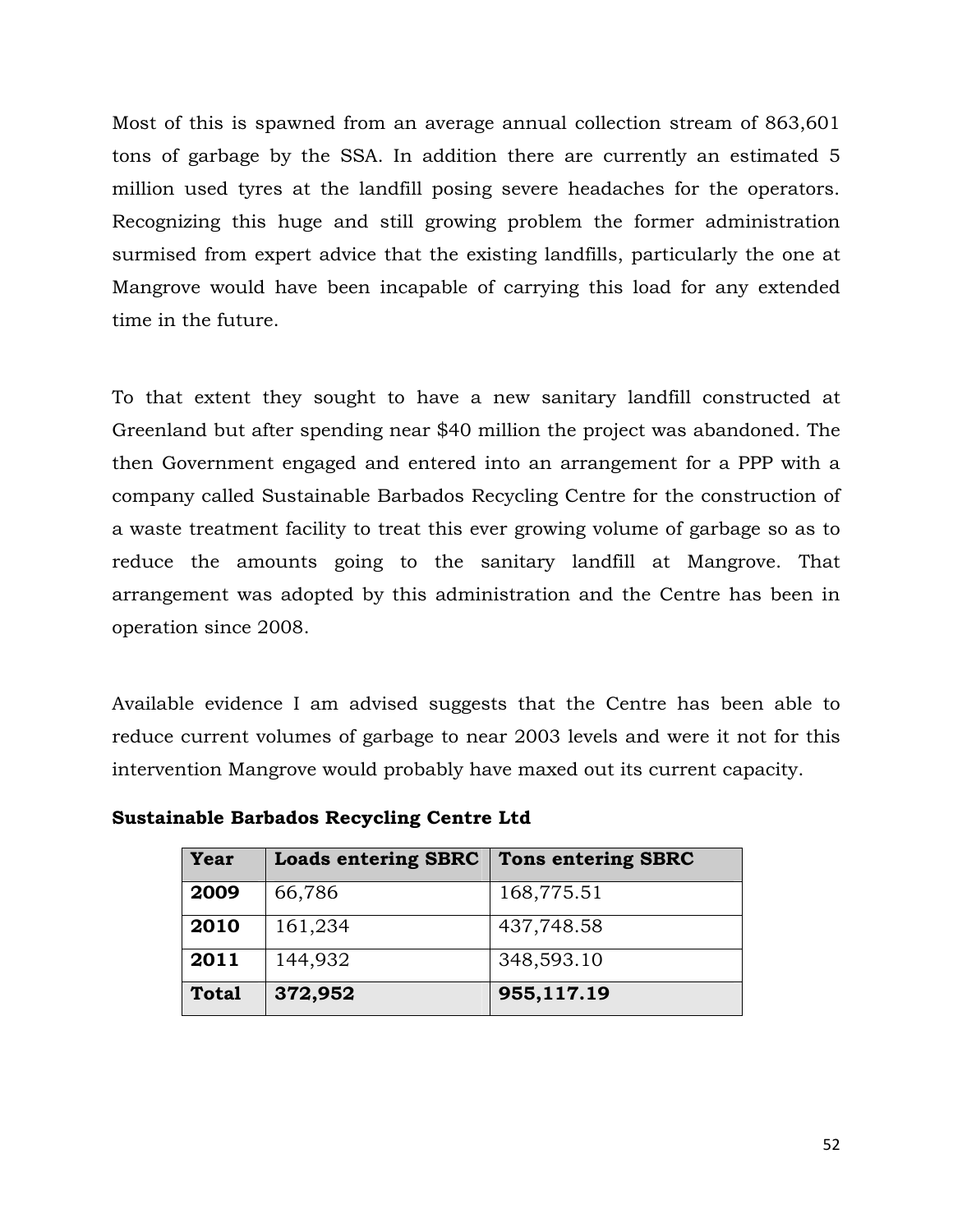Concomitant on the rise in the volumes being treated by the Centre, the costs Government has to pay for this process have risen appreciably as the number of loads entering the Centre have more than doubled since its opening. On recent submissions from the Ministry of the Environment and Drainage, the least cost in any given year for this absolutely essential service would be \$21 million, and at the higher end could reach as much as \$28 million as it did in 2010.

However while this service has become critical to us continuing to operate sanitary landfills or disposal sites, it has pushed up the transfer cost to the SSA by nearly 30 million dollars per year. To further strengthen my point Sir in 2008 the current transfer from the Government to the SSA was around 32 million dollars. By 2010 it had reached near 62 million dollars.

What's more Sir, given the fact that it is projected that Barbadians will produce solid waste in ever increasing volumes over the next two decades we are facing a particularly dangerous situation that could negatively affect our economy financially, and our environment as well. It is for this reason that this administration has put so much stock on our greening economy initiatives including a recent decision by the Cabinet to vigorously pursue the construction of a waste-to-energy facility to convert some of our waste into renewable energy for domestic and commercial use.

However with the best will in the world it is not likely that such a facility will be ready within the next five years or so, and will cost hundreds of millions to erect. In the interim we will have to continue to find the resources to pay for the facilities already existing to help manage this massive problem.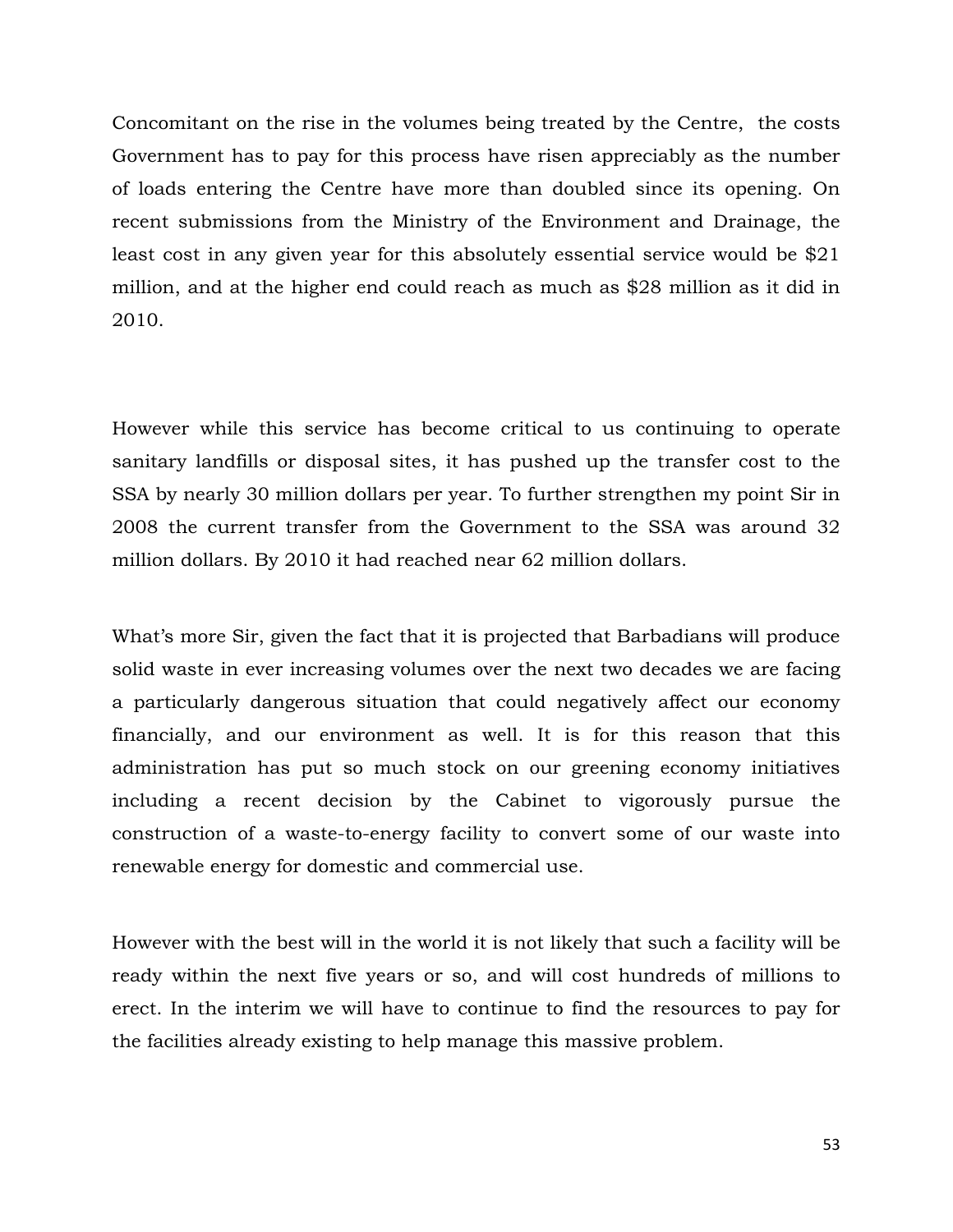Mr. Speaker while as a country we continue to enjoy free and regular refuse collection and will do so long into the future, it has now become necessary for us as a nation to assist our Government in meeting, at least partially, some of the costs for the treatment of the volumes of garbage we produce on a daily basis. Due to our waste Government has had to engage additional costs to treat garbage without any mechanism for recovery to ensure that traditional services which the SSA provides free of cost to Barbadians can continue.

In light of this, and somewhat regrettably, Government will be forced to introduce a small "greening levy" to assist in meeting the extensive costs associated with the treatment of the garbage which we all produce on a daily basis.

Given the harsh realities of the economic times we in the Ministry of Finance have tried to keep this imposition as small as possible across certain salary categories so as not to create any undue burden. As such I now recommend that a national greening levy be imposed on the salaries of Barbadian workers as follows:

- 1. Persons earning up to 25,000 per year 0%
- 2. Persons earning between 25,000- 50, 000 per year 0.1%
- 3. Persons earning between 50,000 and 100,000 per year 0.15%
- 4. Persons earning above 100,000 per year 0.25%

This will bring the total levy to be collected per month to 0.5 % of insurable earnings for an annual collection total of approximately 15 million dollars per year. The levy will be collected through the NIS and remitted to the Consolidated Fund.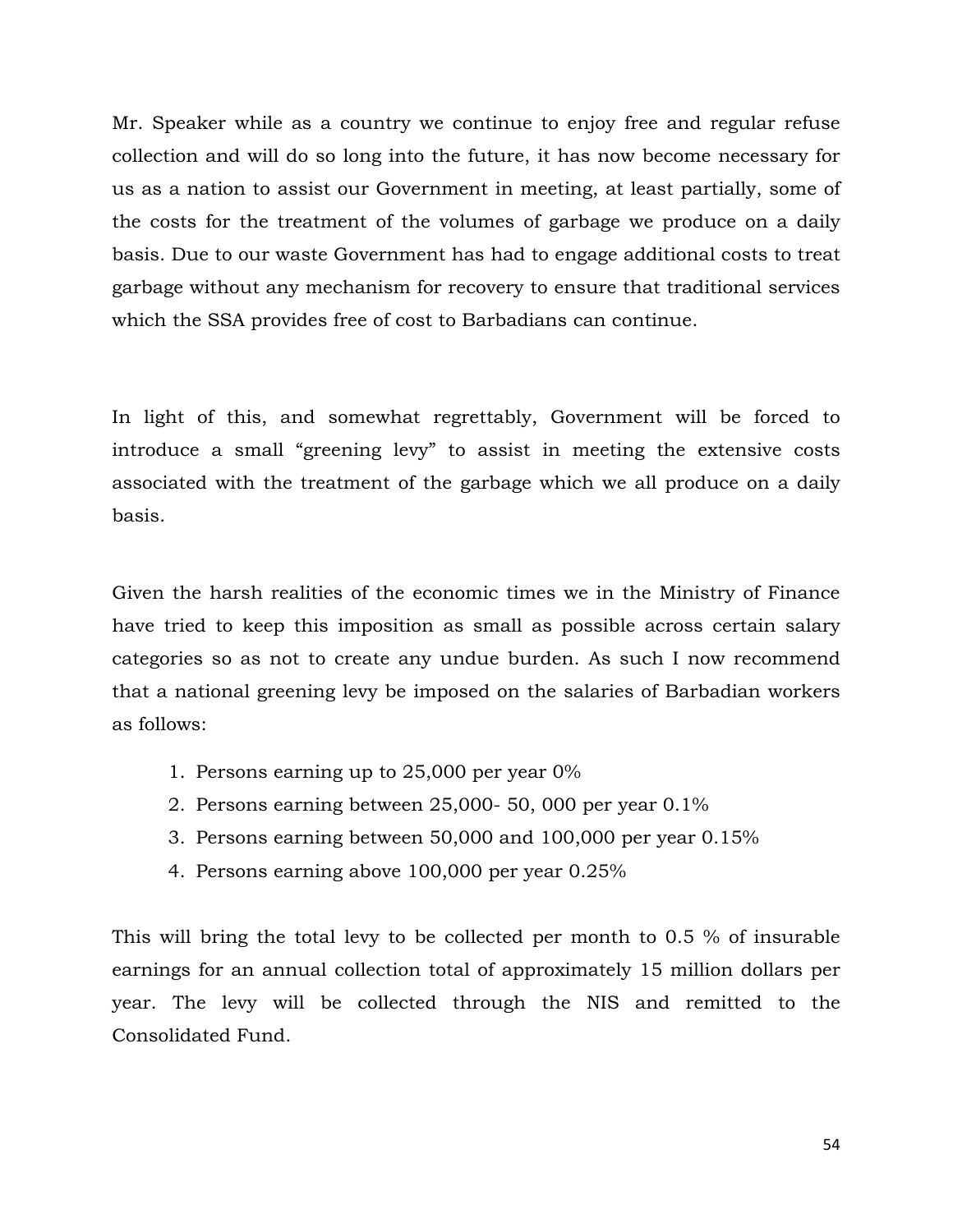Sir we have kept the level of the imposition especially low so as not to impact too harshly on Barbadians while shielding those in the lower salary brackets from the imposition altogether. It means Sir by way of example that a person earning under 25,000 will pay nothing; a person earning say 30,000 a year will pay \$30 a year or \$2.50 a month. A person earning 50,000 a year will pay \$50 a year or \$4.17 per month and a person earning 100,000 a year will pay \$150 a year or \$12.50 a month.

Whilst I am well aware Sir that this imposition will likely be heavily criticized and probably be unpopular among those who have to pay it, I would only urge right-thinking Barbadians to deeply reflect on the facts which I have just provided and determine for themselves whether this situation could be allowed to continue unaddressed without doing severe harm to the country, its society and economy.

#### Immigration:

Mr. Speaker for some time now local Immigration authorities and policy makers alike have been bombarded by several investors, retirees, and others interested in investing in Barbados about the possibility of special entry permits and other forms of status in Barbados. While the existing legislation did make provision for some of this to occur it was highly restrictive and not particularly friendly to credible foreign investor requests. Equally, retired staff of regional and international organizations who resided in Barbados for periods exceeding ten years and whose children were born here while these individuals were on mission where not properly provided for in the legislation and often were placed at a distinct disadvantage.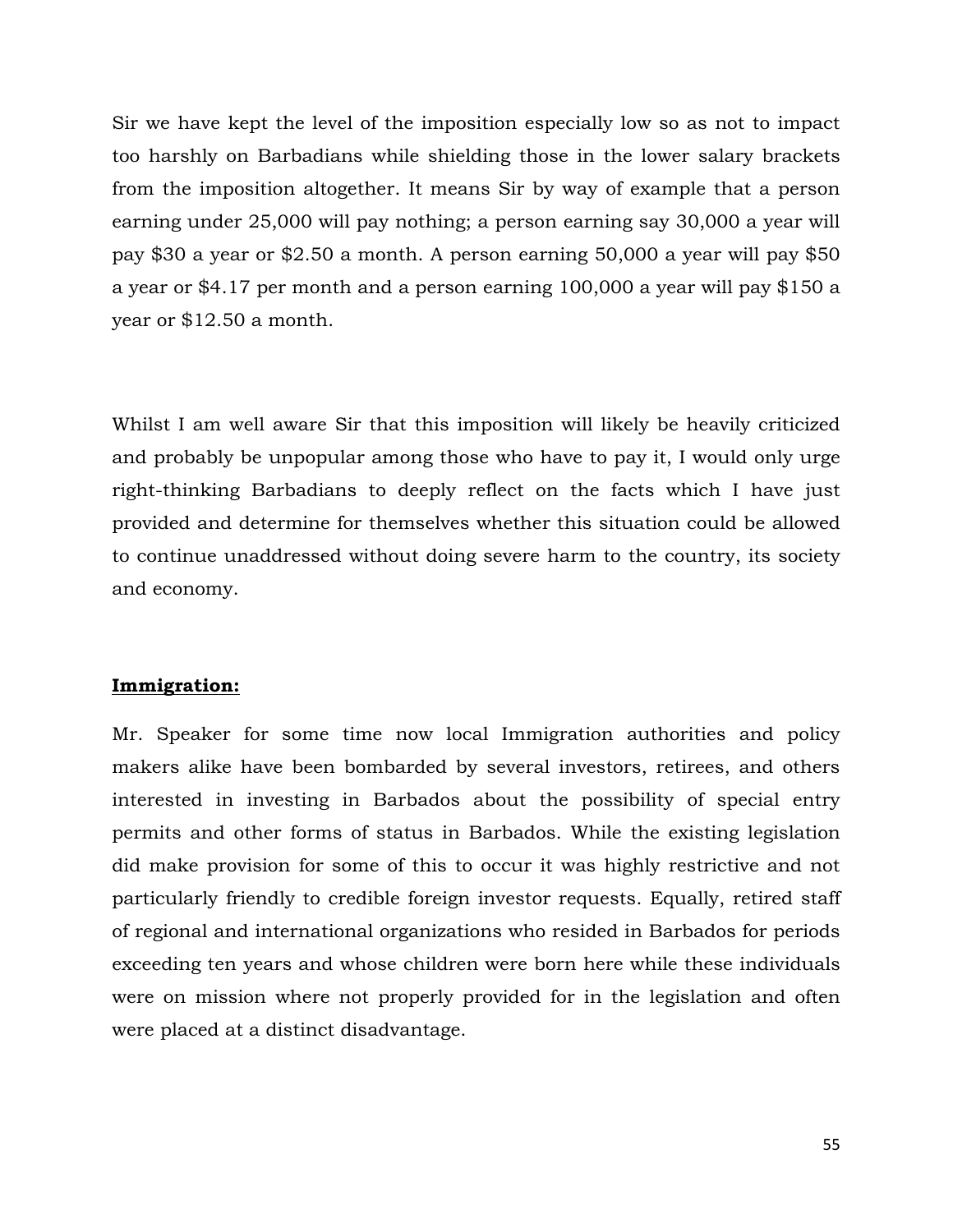To this extent, the Ministry of Immigration and the Immigration Department having studied the relevant issues over several months and consulted with a cross section of public and private sector actors, recently made representation to the Cabinet and secured approval for the following:

Agreement to the Revised Policy on Special Entry Permits for Non-

Nationals who wish to retire in Barbados as follows:

- i. Property owners who are retired and 60 years or older The property should have a market value prescribed by the Minister from time to time;
- ii. The parent of a citizen of Barbados The person must be retired and 60 years or older, should have no dependants, and would not be required to own property in Barbados;

iii. Grandparent of citizen of Barbados

The person must be retired and 60 years or older, should have no dependants, and would not be required to own property in Barbados;

# iv. Retired staff of regional and international organizations

These persons must be retired and 60 years or older and should have spent at least ten (10) years in Barbados with the organization. Retired staff from regional organizations are not required to be property owners;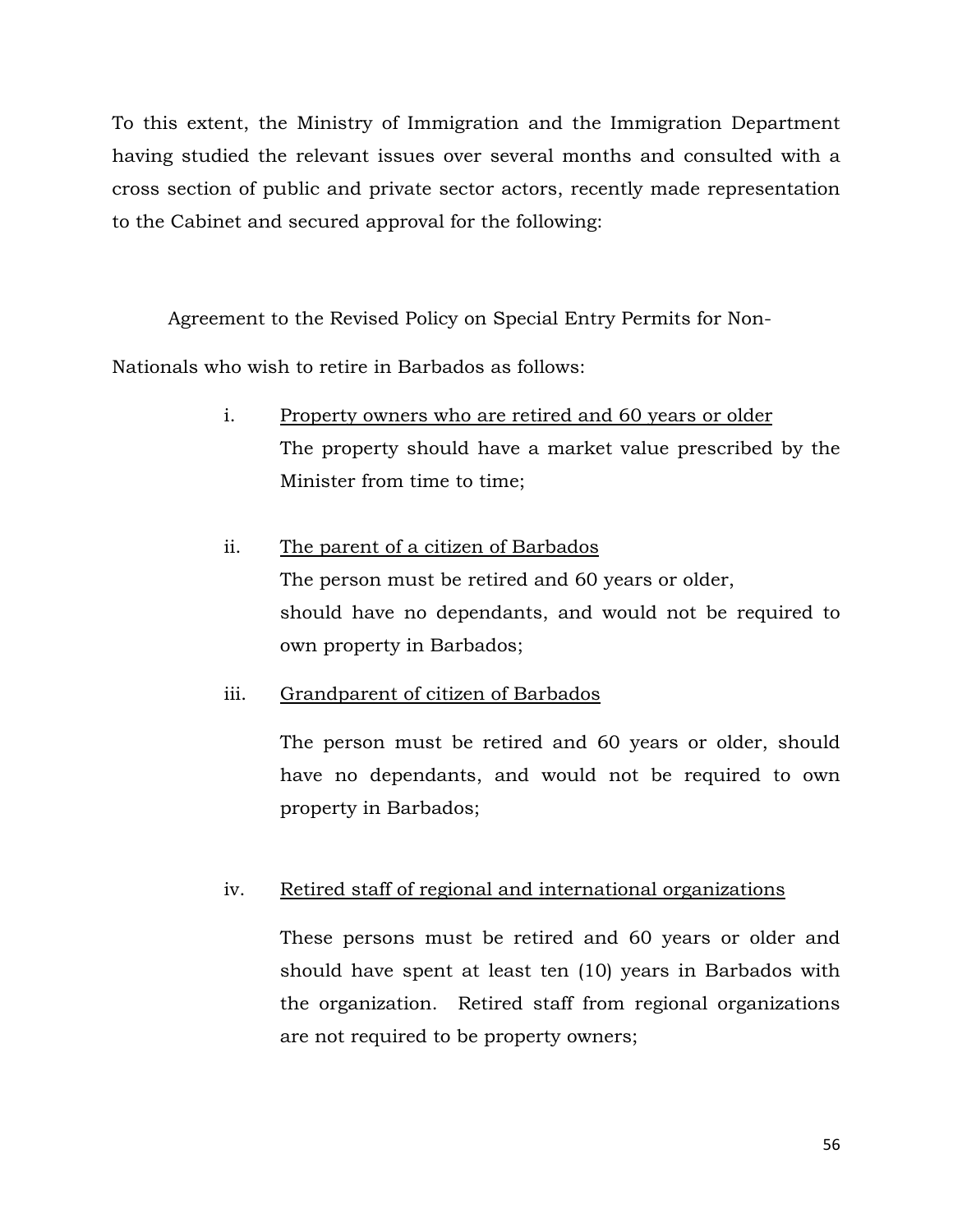# v. Property owners who are retired and under 60 years, but not less than 50 years

There should be provision for retired persons with properties at a value prescribed by the Minister, who are not yet 60 years, but at least 50 years to benefit from a special entry permit for a period until the age of 60 years is reached. At that time, on application, they may then qualify for an indefinite special entry permit;

#### vi. Property owners who are under 50 years

There should be provision for property owners who are under 50 years with properties at a value prescribed by the Minister, to benefit from a special entry permit for a period until the age of 60 years is reached. At this time, on application, they may then qualify for an indefinite special entry permit.

#### vii. High Net Worth Persons

These individuals must have net assets of not less than \$10,000,000.00. They may be required to submit copies of income tax returns and/or audited statements of net assets to show that they continue to meet the threshold and if the threshold is not met for five years, the indefinite special entry permit should be withdrawn. The proposed subcategories of high net worth persons are as follows:-

## 1. Persons Over 60 years and Retired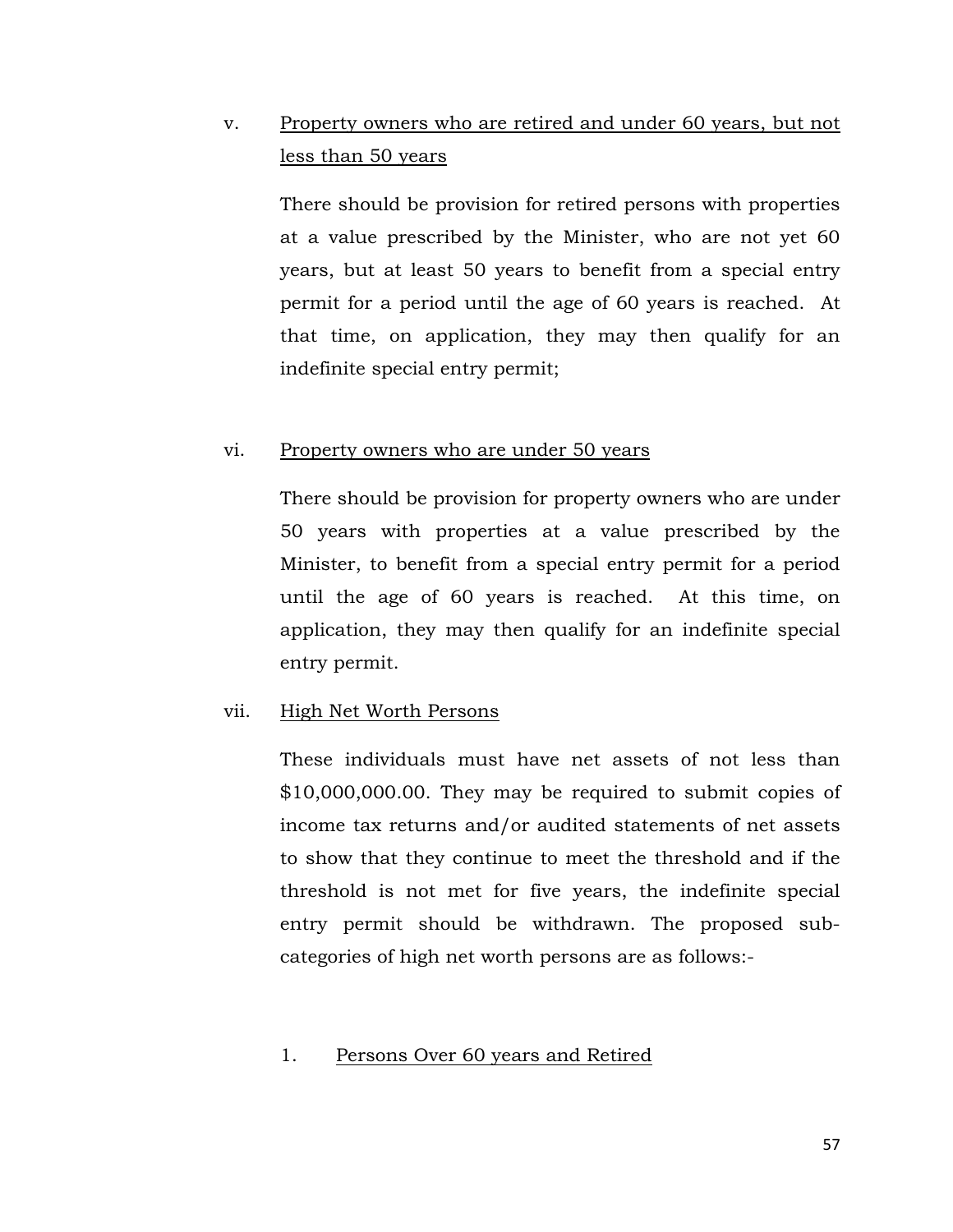These individuals should be granted indefinite permits once they meet security requirements, have adequate health insurance, and are retired or not engaging in employment in Barbados;

### 2. Persons Under 60 Years and Retired

These individuals should be granted temporary permits which are valid until they reach the age of 60. Once all security requirements are met, their source of the wealth is clear, with confirmation through the Central Bank of Barbados or a commercial bank and there is evidence, (high net worth) that the individual would not be likely to seek employment in Barbados and some of their income is taxable in Barbados, they should then be granted a special entry permit;

# 3. Persons over 60 years who wish to engage in employment in Barbados

These individuals should be granted an indefinite special entry permit on payment of an additional work permit fee;

# 4. Persons under 60 years who wish to engage in employment in Barbados

In this case of the indefinite special entry permit for high net worth individuals, the fee should be equivalent to the value of multiple long- term work permits.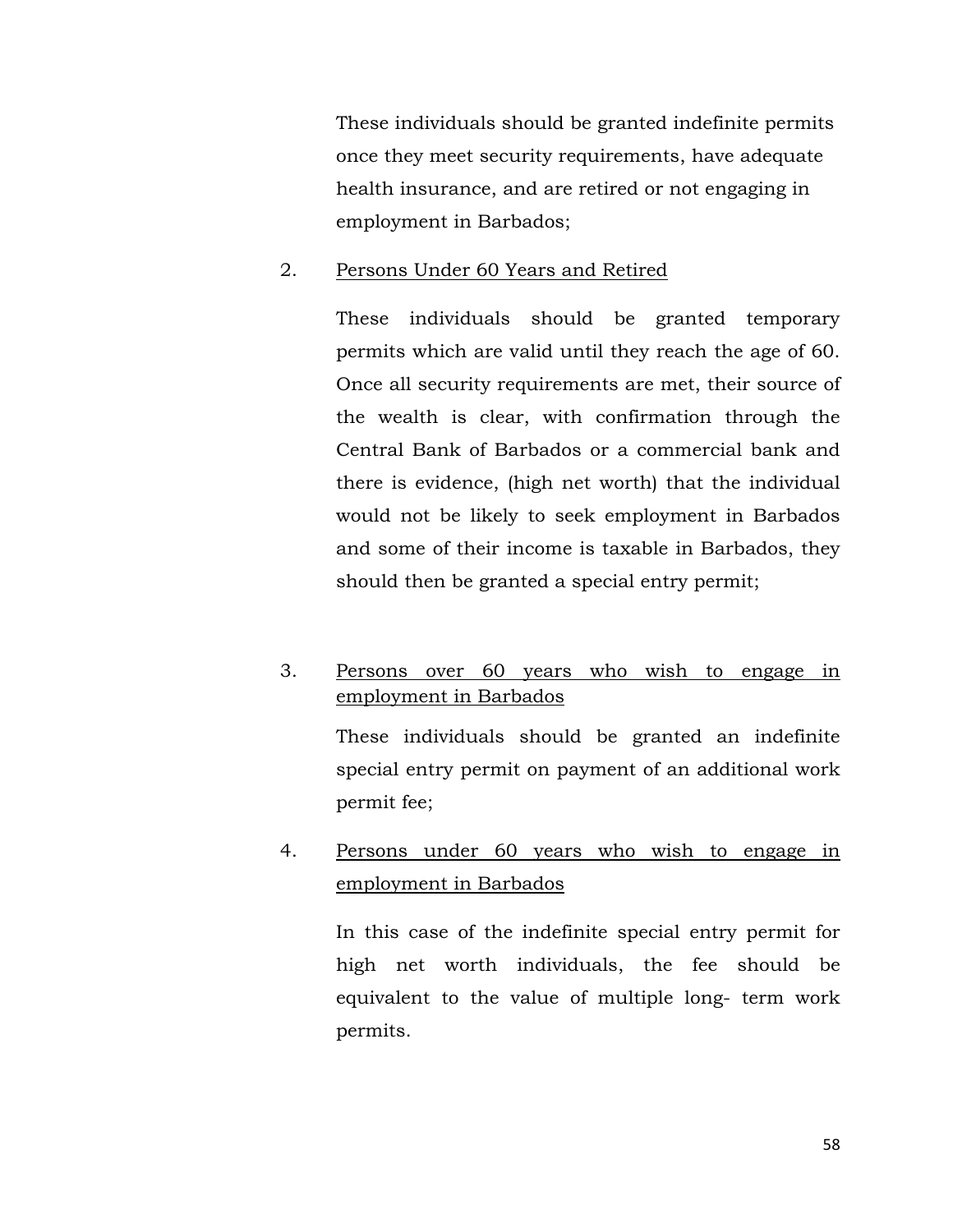5. Persons who intend to function as non-executive directors of a company should pay an additional fee for a work permit to cover the period of directorship. Persons who at first opt to acquire the status in retirement with no intention of engaging in employment should be permitted to change that status at any time on payment of the additional fee;

#### (viii) Dependants of High Net Worth Persons

While other persons who qualify for special entry permits are not permitted to have accompanying dependants except a spouse of similar age, high net worth individuals should be permitted to have minors accompanying them as dependants. Spouses should be permitted a similar status. Minor children, while permitted to accompany their parents, should not as minors, be granted indefinite time. They might be granted special entry permit for a period of five years or a term of eighteen years whichever is less. Student visas should be automatic for this period. Permanent status as adults should depend entirely on the circumstances of the dependant himself and not simply on the basis that they resided in Barbados as accompanying minors;

#### (ix ) Requirement for Special Entry Permits

All applicants and dependants over 16 years must satisfy security checks and submit police certificates of character, proof of adequate health insurance and evidence that they are able to support themselves and dependants. A minimum of \$700,000.00 medical insurance coverage for persons under 50 years will be required, and \$1,000,000.00 for those persons over 50 years.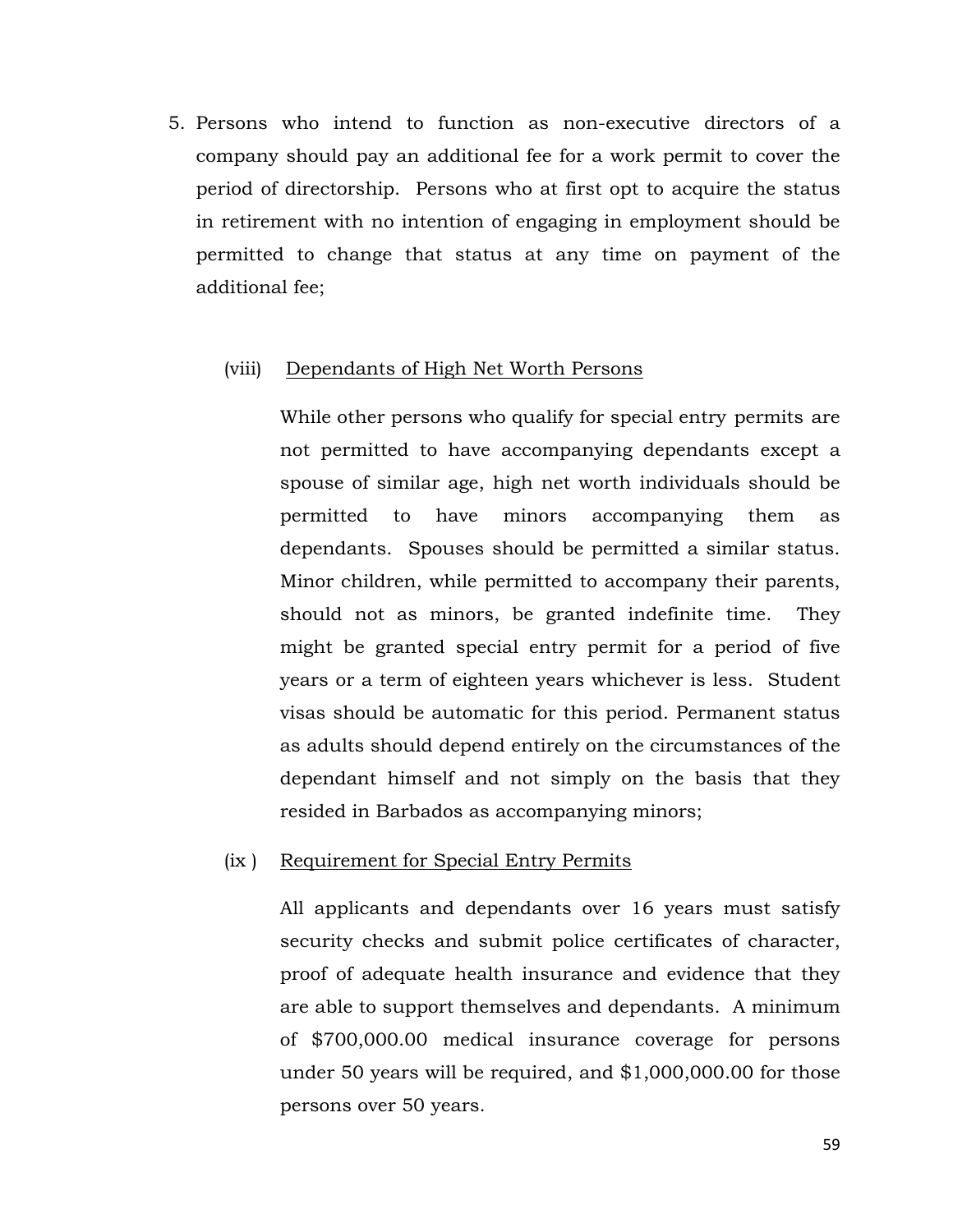Applicants under 60 years who wish to run their worldwide businesses from Barbados, but not work for a Barbadian registered company, will not require a work permit.

The spouse of the applicant should get a residency visa for the same period as the applicant.

Minor children of the applicant, or children who are at University or College and are still fully dependent on the applicant should be given the same term as the applicant, but the applicant must produce evidence every three years that the child is enrolled in a school in Barbados, or is being home schooled with the approval of the Ministry responsible for education.

To accompany these new provisions in the rules I now propose a new fee structure as set out in Appendix 1 to this document to have immediate effect.

In addition to these I also propose to increase the fees for re-entry applications and approvals for re-entry applications to \$300 dollars.

#### Police Fees:

Sir the heavy demand for specialized police services and equipment has been taking its toll on both technical and human resources within the Royal Barbados Police Force. Commensurately the cost of most of the inputs into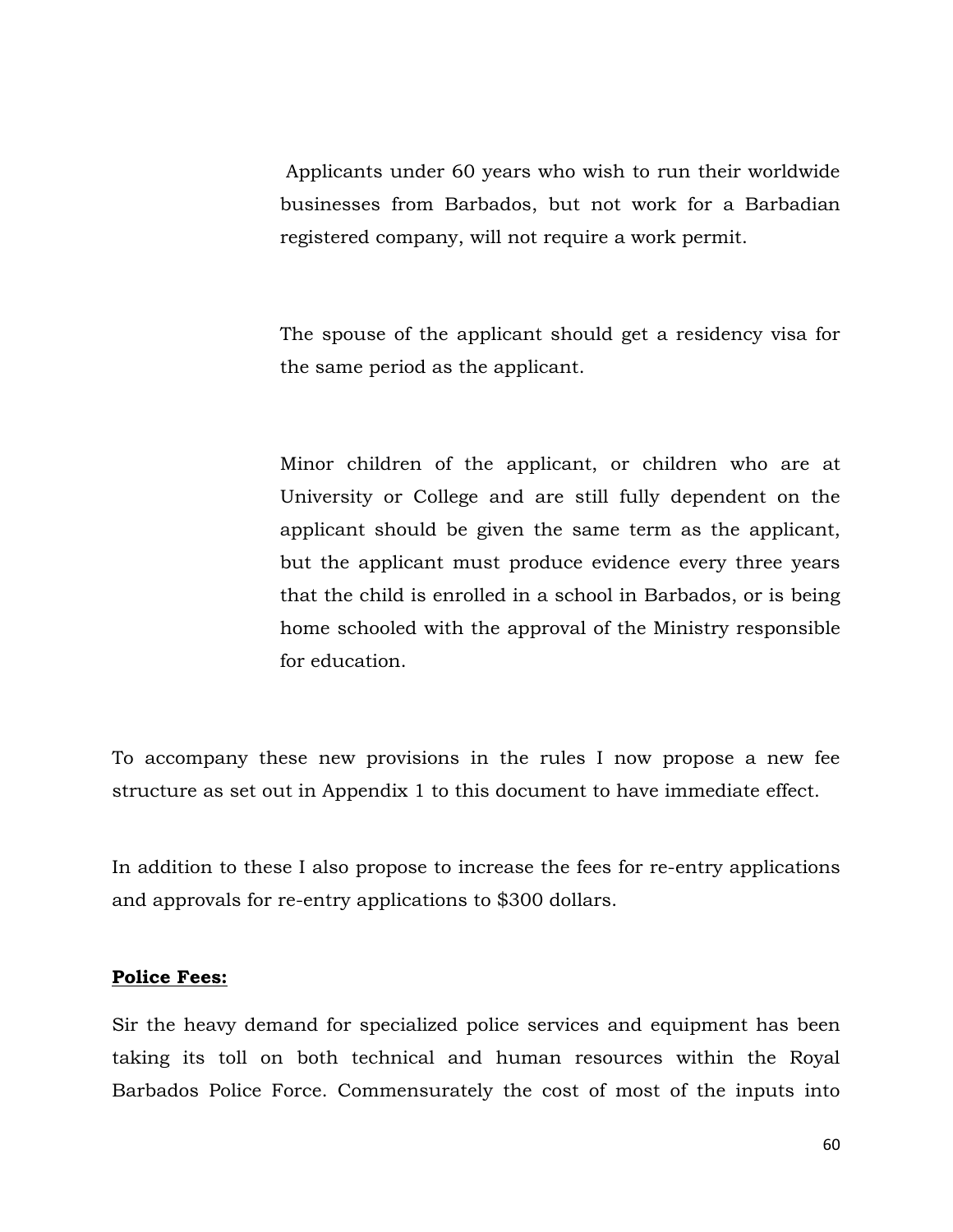these processes have increased tremendously over time while the fees charged for such things as forensic services, certificates of character, crash barriers, and operational support services have remain static over the last ten years or more.

In this regard the Commissioner of Police has petitioned the Ministry to allow for a small increase in the fees quoted and charged for a specified set of special services. These services can be found at Appendix 2 of the document.

I propose that with effect from August  $1<sup>st</sup>$ , 2012 the attached fee increases as listed with the Appendix 2 shall become effective.

#### AGRICULTURE:

For many years, Agriculture has performed the role of reducing poverty and eradicating hunger within many civilizations. For us within this developing country, Agriculture has been recognized as being a key developmental tool for stimulating economic growth both directly and indirectly in the country and indeed throughout the region.

The ongoing Global Financial Crisis has affected the food prices locally. The food crisis of 2008 would have taken us all by surprise and its continued affect has persisted until this day.

Recognizing the significance of these occurrences the agricultural sector of Barbados has shifted its emphasis to ensure that food sovereignty is maintained whereby we have the ability to feed ourselves as a nation as well as the visitors to the island. To facilitate the growth and development of the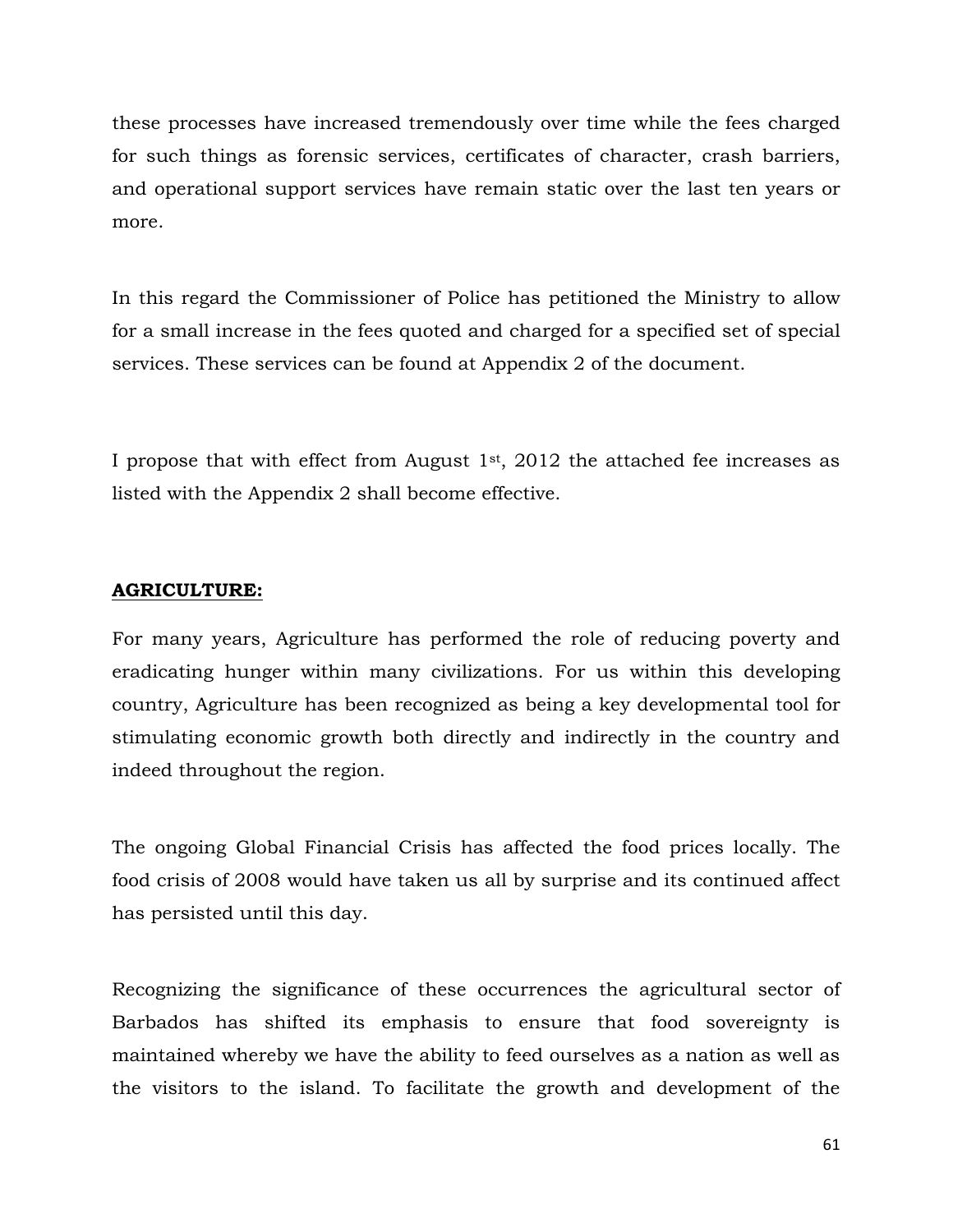Agricultural Sector, the Government of Barbados on assuming office in January 2008 provided the Sector with a package of incentives aimed at counteracting the constraints being faced within the Sector. This effort has borne fruit resulting in positive growth in the Agricultural Sector in 2009.

Given the impact the global economic downturn is having on this Country's Balance of Payments position, consideration must be given to the reduction of the country's food import bill which rose to as high as \$678.5 Million in 2008. The Agricultural Sector has been proven to contribute and continues to contribute towards the reduction of the Food Bill on the level of the householder which is of paramount importance in times of unemployment and underemployment.

There is therefore the need to ensure that the provisions of incentives are upgraded as the country seeks to respond to the needs of a modernized Agricultural Sector. The following proposals are therefore aimed at achieving this objective by promoting the development of this Sector on a Sustainable growth path:

- 1. Over the next five years Agro businesses will have access to \$20 million in financing from the proposed "Hotel Refurbishment, Energy **Efficiency and Food Production Fund.** Further details on this will follow later on.
- 2. Increase in the rebate for returning idle lands into production It is proposed that the current rebate for returning idle lands into production to be increased from \$500 per hectare to \$1, 000 per hectare;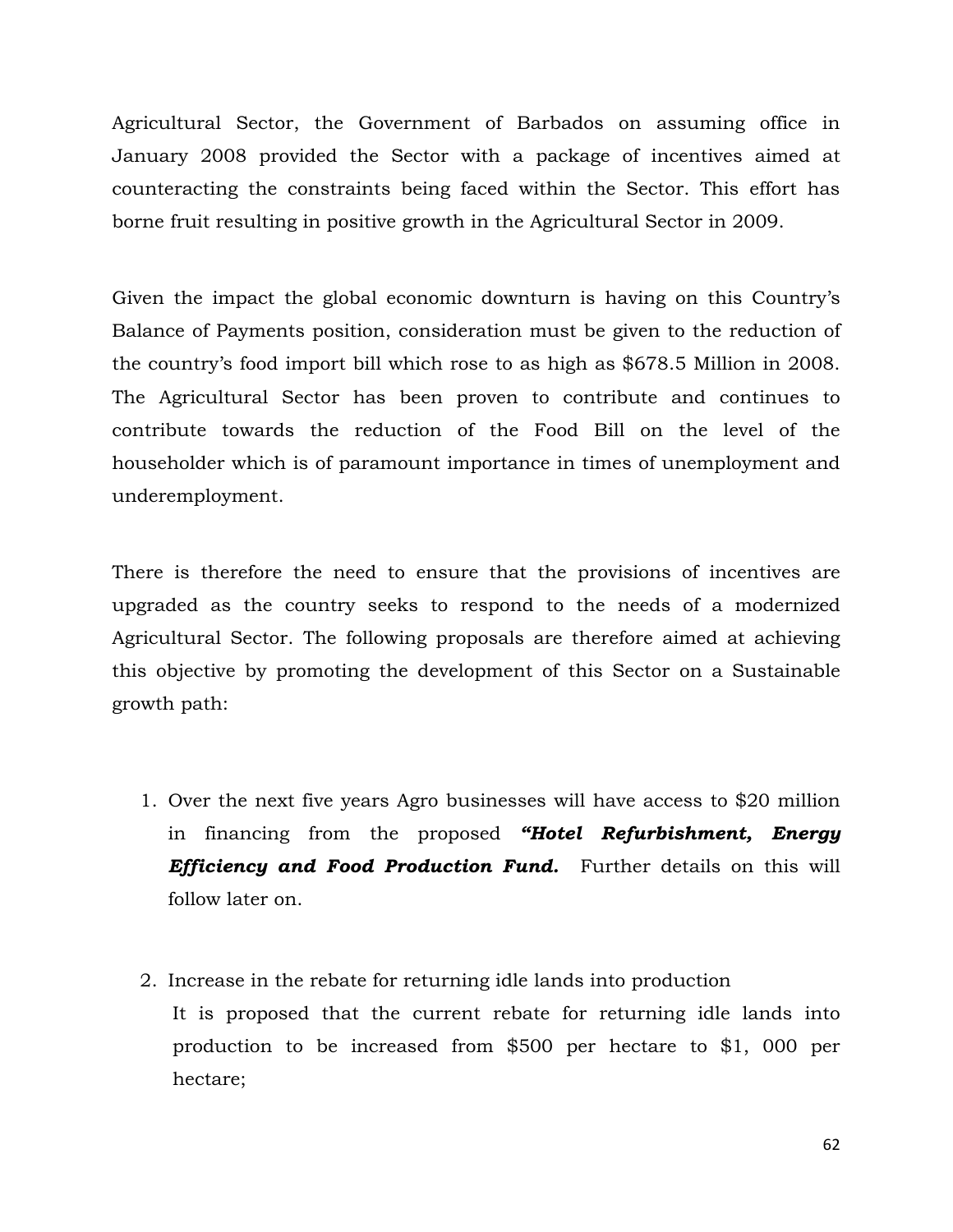- 3. We will allocate \$3.0 Million to facilitate the re-establishment of the Tractor Cultivation Scheme to be managed by the BADMC;
- 4. Increase of rebates by 100% to farmers who utilize the Services under this Scheme as proposed below;

| <b>SERVICE</b> | <b>EXISTING RATE</b> | PROPOSED RATE  |  |
|----------------|----------------------|----------------|--|
|                | \$ per hectare       | \$ per hectare |  |
|                |                      |                |  |
| Ploughing      | 100                  | 200            |  |
| Farrowing      | 80                   | 160            |  |
| Harrowing      | 120                  | 240            |  |
| Rotorvating    | 100                  | 200            |  |
| Subsoiling     | 100                  | 200            |  |

- 5. A rebate of \$500 for each gilt that is raised to breeding stage. 1000 gilts will be drawn from the programme to increase pig production. This will cost Government an additional 500,000.
- 6. A rebate of 50% up to a maximum of \$4,000 per animal imported to for the purpose of improving livestock quality.

# Business Facilitation:

Trade Receivables Liquidity Facility (TRLF) (Factoring)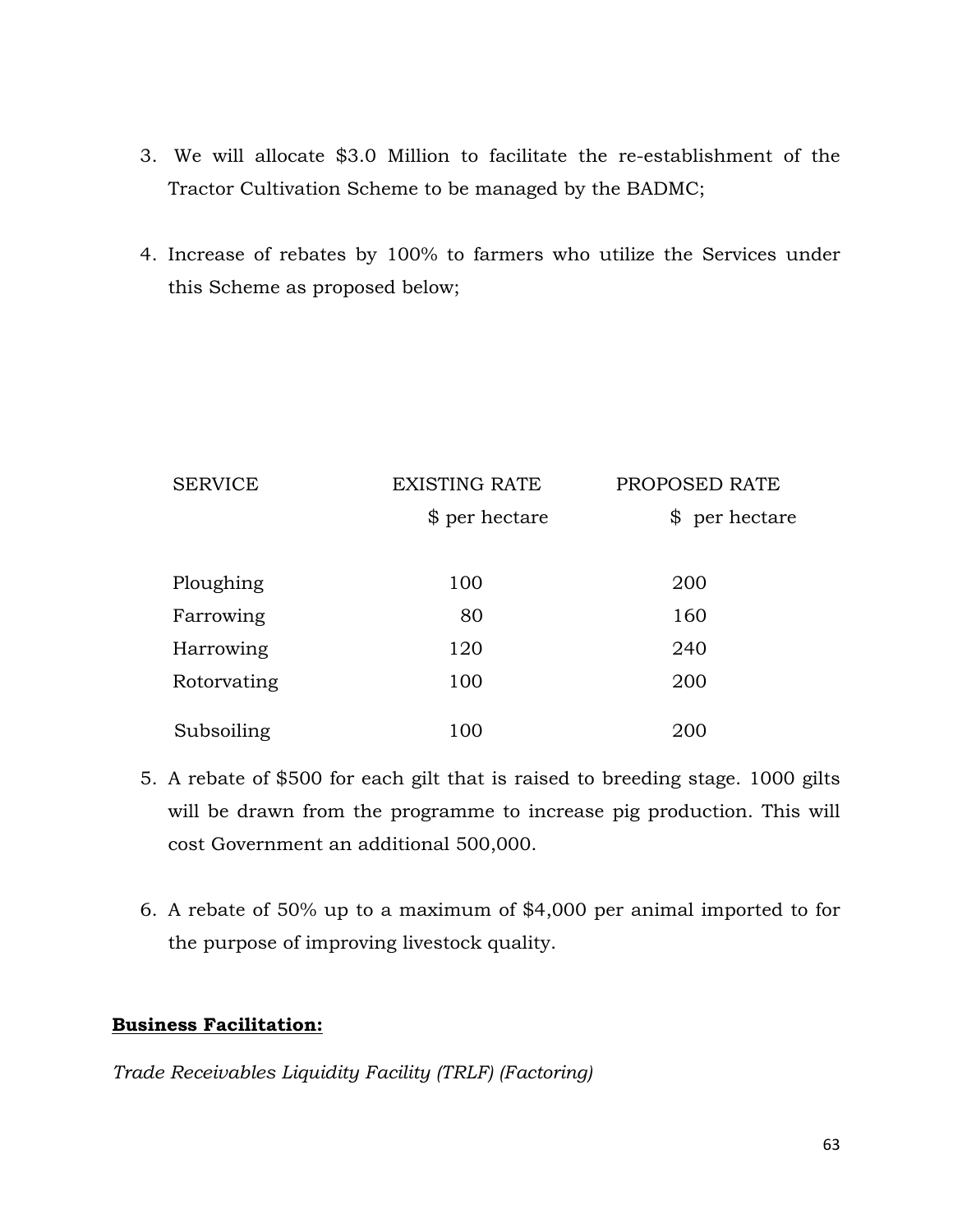The Factoring programme has been in place for more than a year now and while it has worked relatively well it has encountered some bureaucratic challenges that have at times frustrated the people it was designed to assist. Following a review of this programme by the Ministry of Industry, Small Business and Rural Development and relevant stakeholders and on recommendation from the Ministry we now propose the following adjustments:

> The Programme has been lacking in momentum simply because most of the requests have been coming from individuals, micro and small businesses who are owed less than ten thousand (\$10,000), the required minimum to be factored. These entities would have to accumulate a debt of ten thousand (\$10,000) before they can benefit from the programme and this may not be possible since it depends on the frequency of procurement of goods and or services from their particular establishment. It is therefore proposed that:

- o the existing requirement that allows for a minimum of ten thousand (\$10,000) to be factored to be reduced to a minimum of five thousand (\$5,000);
- o the list of financial institutions acting as intermediaries to provide financing under the factoring programme be expanded to include Credit Unions which have indicated an interest to participate in the Programme

Fund Access has been one of the veritable success stories coming out of the recession with a flood of requests for support from scores of young small business people eager to provide employment for themselves and others through investments in various business enterprises. In an effort to assist the Fund in coping with this excess demand for its services I propose to top up the current allocation provided in the Estimates of Expenditure to the tune of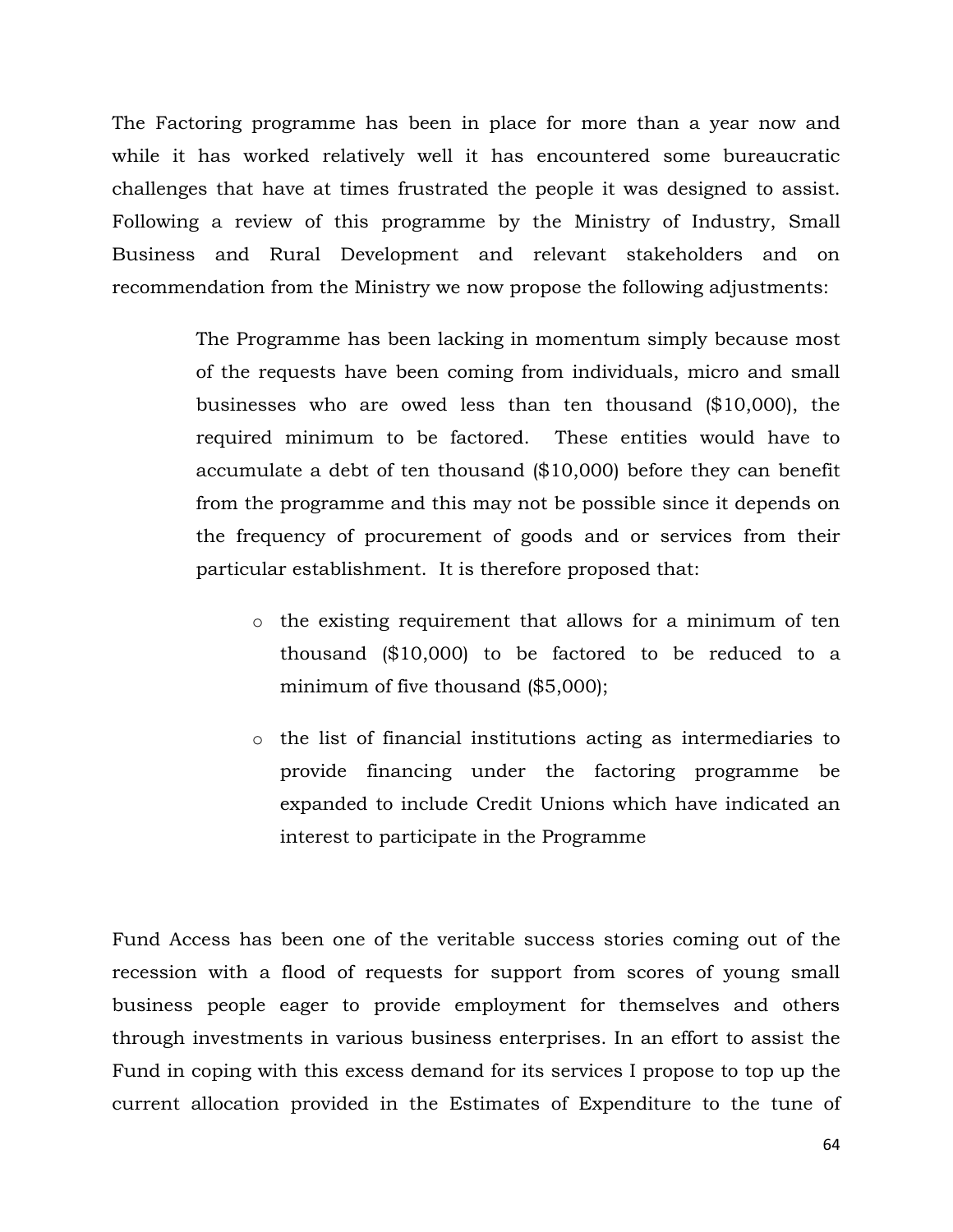\$600,000 more. This should help the Fund to deal with a growing list of expectant and budding young entrepreneurs.

As a companion to investment in our young people I equally propose to inject an additional \$400.000 into the Micro Enterprise Grant Scheme to also assist the Ministry to deal with the flood of very solid requests that has come in since the initiation of this programme two years ago.

# Business Re-organisation:

Following numerous requests by businesses both domestic and international and in an effort to contribute to the proper and orderly restructuring of business entities in the country I have acceded to requests to remove the Property Transfer Tax when shares are transferred during a corporate reorganization of a group of companies and with no change of beneficial ownership.

This should become effective from August 1st, 2012.

# Barbados Cooperative Credit Union League Limited

Mr. Speaker as most of us know the Credit Union sector is a critical part of the financial system in the non-bank financial sector in Barbados. Indeed from very humble beginnings the sector now controls billions of dollars in assets on behalf of their members. A part of these assets represent substantial deposits in various institutions across the island.

However, unlike commercial banks the law does not offer the same level of protection to credit union members of those financial institutions.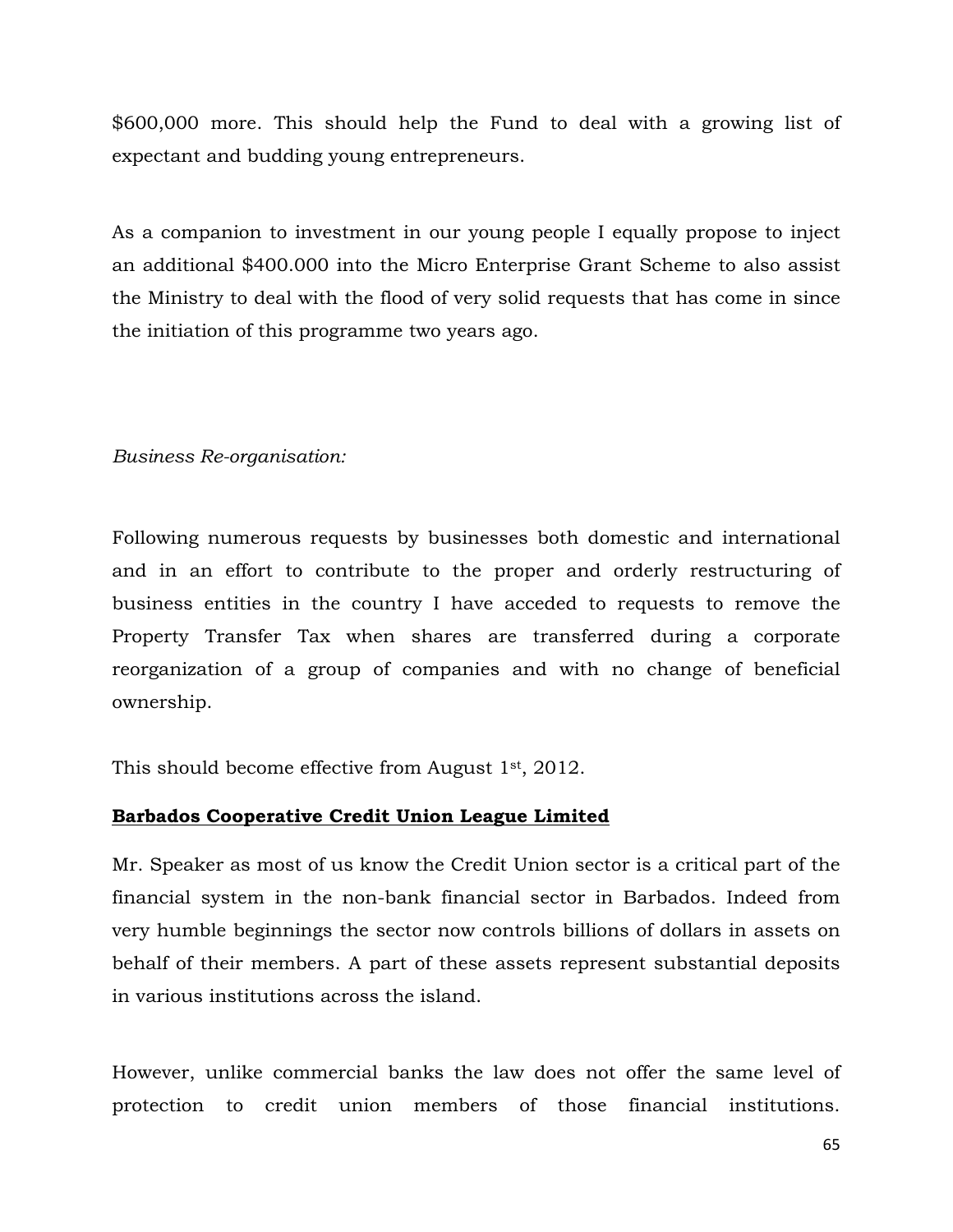Unfortunately credit union members face no less risk than those who are depositors in commercial banks and believe that they should be similarly protected at least in the minimum under the law.

I agree with this contention. As such I have instructed the Ministry's staff to begin research to prepare a brief for the Chief Parliamentary Counsel for the amendment of the Deposit Insurance Act and the Financial Services Commission Act to facilitate the creation of a separate ex ante fund for credit unions to have protective cover for their members at a basic rate no less favourable than coverage offered for depositors in commercial banks.

## Barbados Association of Retired Persons (BARP)

BARP serves a very important constituency in Barbados and has performed admirably in sensitizing members of wider civil society as to critical issues affect or retired population. They are to be commended. However, as is widely known volunteer work in civic organization can not only be taxing but equally as costly. This Government has over the course of the last four years sought wherever possible to assist proffer assistance where practicable and affordable.

On this occasion the Association has made certain representations to the Ministry of Finance relative to some state impositions on the work of the organization which we concur could be a bit burdensome. To this extent I therefore propose that the Ministry will seek to amend the VAT Act to:

• Exempt BARP from the payment of VAT on supplies made by the Organisation, supplies mean the provision of goods, services, real property or any other thing in any manner and includes a sale transfer, barter, exchange, gift, lease, rental, hiring, letting, licensing or deposition.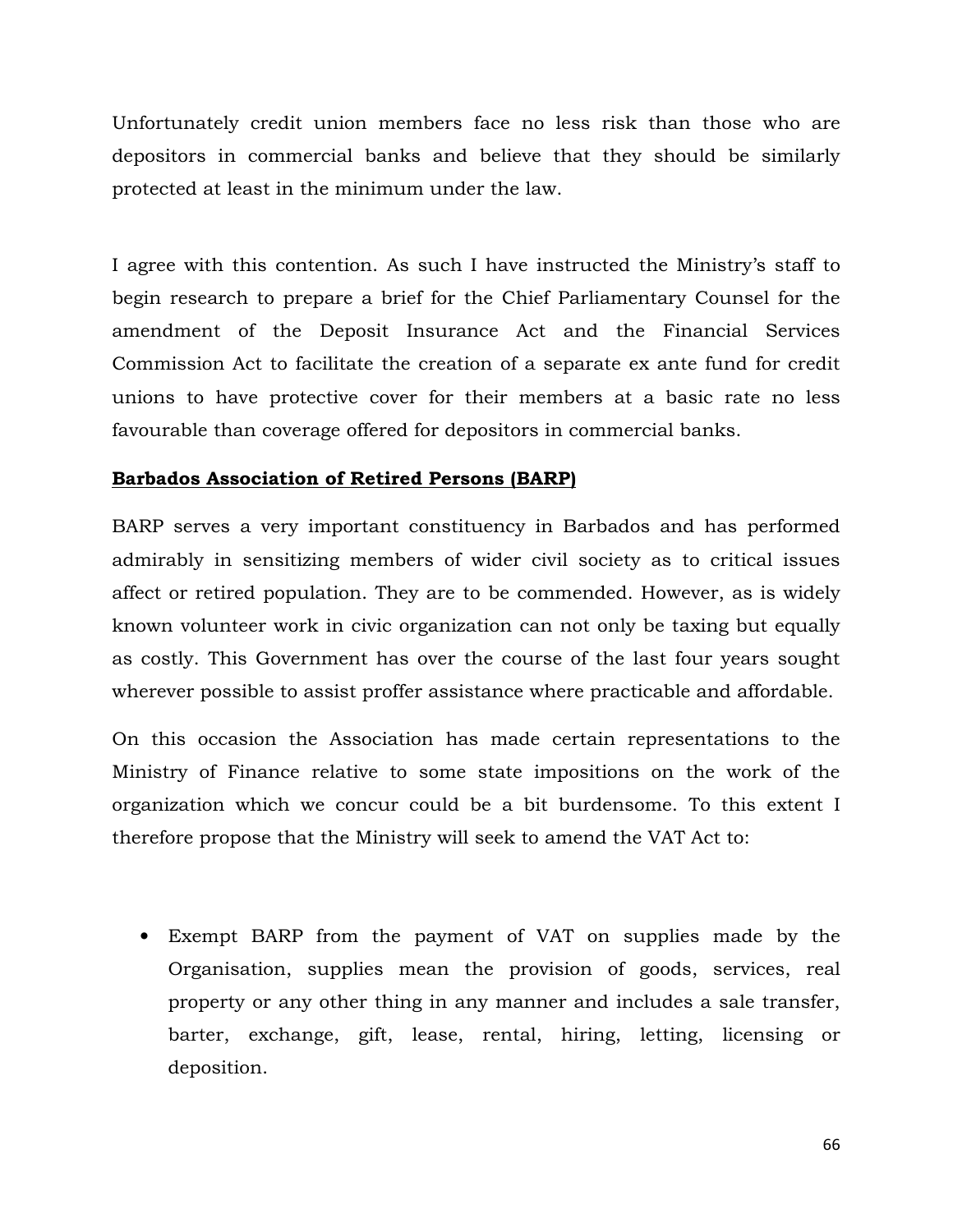• Amend the Income Tax Act to exempt BARP from the payment of corporation tax on income.

## Single Parent child support Fund:

Mr. Speaker for some time now the very troubling issue of the non-payment of child support by delinquent parents has attracted public attention as much as it has caused consternation among hundreds of single parents across the country.

Indeed Sir, this situation has reached a particularly unsettling stage where on a weekly basis several parents who have ventured into the various Magistrates' Courts to collect payments have had to leave empty-handed as these payments have not been made and Court Marshalls have been unable to locate the delinquent parent. The downside of this Sir is that several of the nation's children are then left to struggle without basic amenities and supplies necessary for a meaningful existence.

While this deep sociological issue bears extensive research and study to understand the true parameters of its impact on society, it is evident that its presence and persistence is causing major social dislocation among a particularly vulnerable segment of the country's population.

While it is not the intention of the Government to encourage delinquent parents to continue with these nefarious practices, or to support the deliberate flouting of the law, we are satisfied that this matter has reached such an unhealthy state that lack of intervention by Government at this stage will lead to the emergence of a dangerous set of circumstances that will work to undermine the household fabric of the society.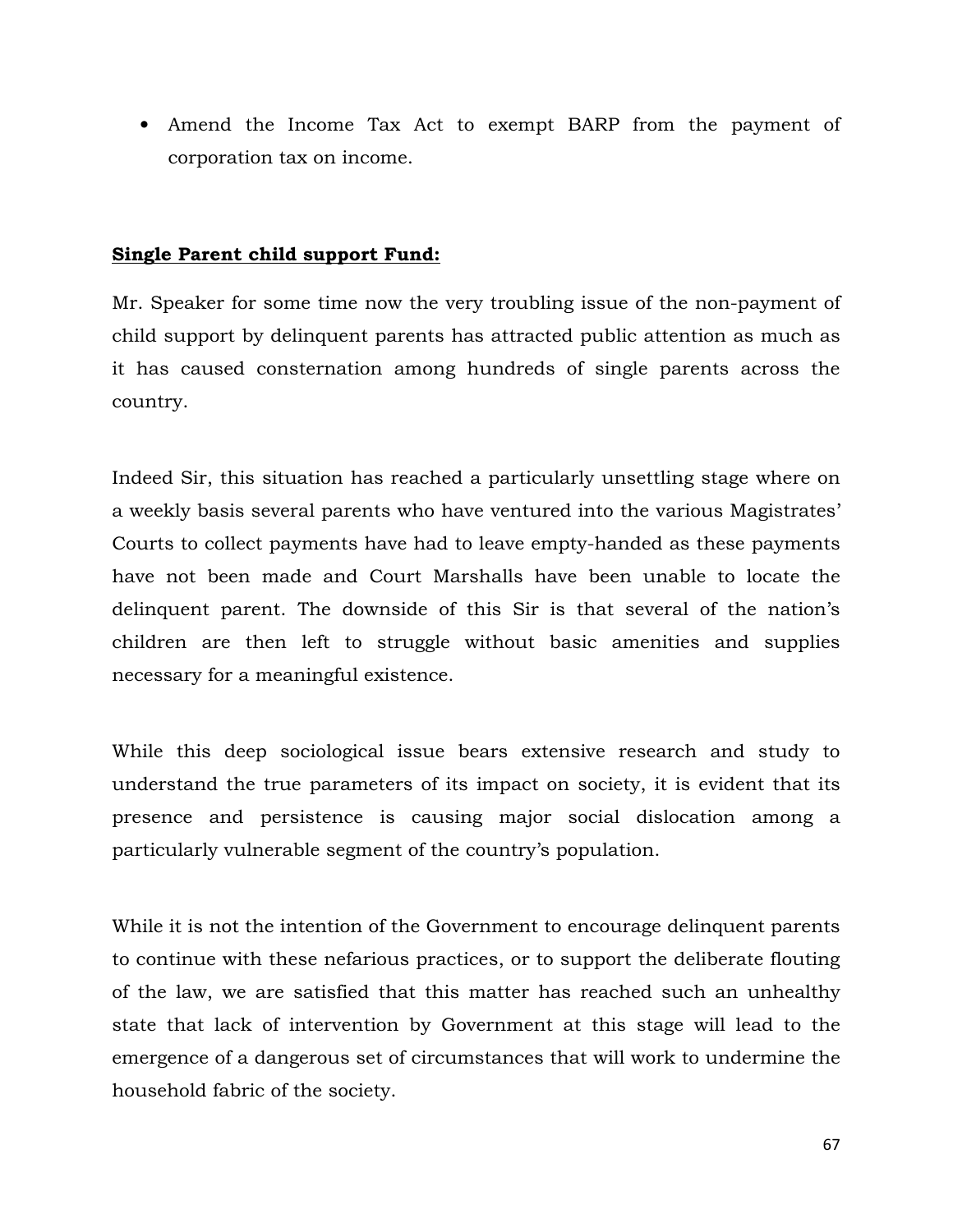To this extent, Government has decided to establish a temporary child support assistance fund to help parents to carry some of the load of maintenance while the state aggressively pursues the delinquent parents to recover the amounts owed. We therefore propose that:

- a) Monies in the amount of \$400,000 should be allocated to a Vote to establish a Fund that would assist with the provision of child support payments which have been delayed, under the Maintenance Act, Cap. 216, and that this cap be reviewed in accordance with changes in economic and social conditions.
- b) The administration of this fund would be done in consultation with the Magistrates' Courts which currently process child support payments under the Maintenance Act, Cap. 216.
- c) Applicants would be entitled to apply for payment from this Maintenance Fund within one month of defaulting parents not adhering to the Court Order to pay child support.
- d) Until a comprehensive study is conducted for each child in the system, the amount that each child may receive in a week shall not exceed \$50.00 unless in extenuating circumstances where an assessment is made by a Social Worker.

# Towards Greening Barbados Economy:

# Background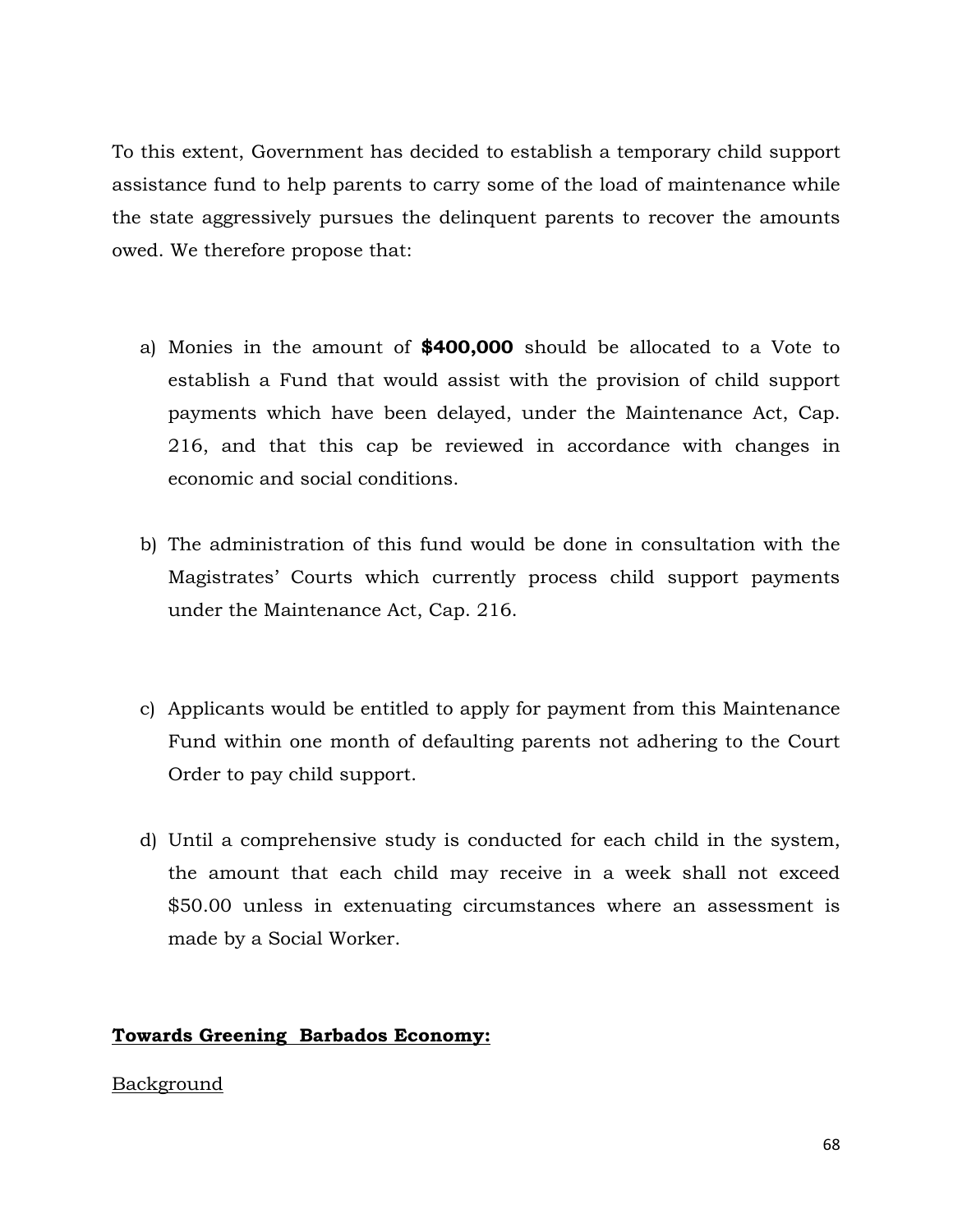It is now widely accepted Sir, that in years of prosperity very little was done to diversify the economy. There has been an over reliance on tourism receipts and more recently international business as the main foreign exchange generating engines of the economy. However, in focusing on these two sectors, what was ignored was the fact that as foreign exchange was being generated, hardly any effort was being made by the country to prevent the leakages of foreign exchange fuelled largely by the increases in the importation of fuel, motor vehicles and food. In practice, there was a fundamental failure to make the necessary structural changes to the economy as a means of retaining most of the gains made in the two main foreign exchange generating sectors. So the net effect of this situation was that as the country made more foreign exchange it started to spend even more.

Support for this position, can be seen as the importation of fuel into Barbados is now the highest single category of imports on the island's total import bill. A 2010 research study conducted by the Central Bank of Barbados indicates that fuel as a percentage of total imports increased from 7% in 1998 to over 20% in 2009. The significant increase in Barbados' fossil fuel consumption can be directly linked to the fact that the generation of electricity and transportation represents 50% and 33% respectively of total fuel imports in 2010.

Over the past 18 years, we have seen a twofold increase in the number of fossil fuel-driven motor vehicles imported on the island from approximately 55,668 in 1994 to 116,675 in 2011. Of importance, there is a noticeable correlation between the increases in the number of motor vehicles on the island and the marked increase in the island's importation of fuel. This scenario had long been identified as unsustainable and required a radical shift in the island's energy policy.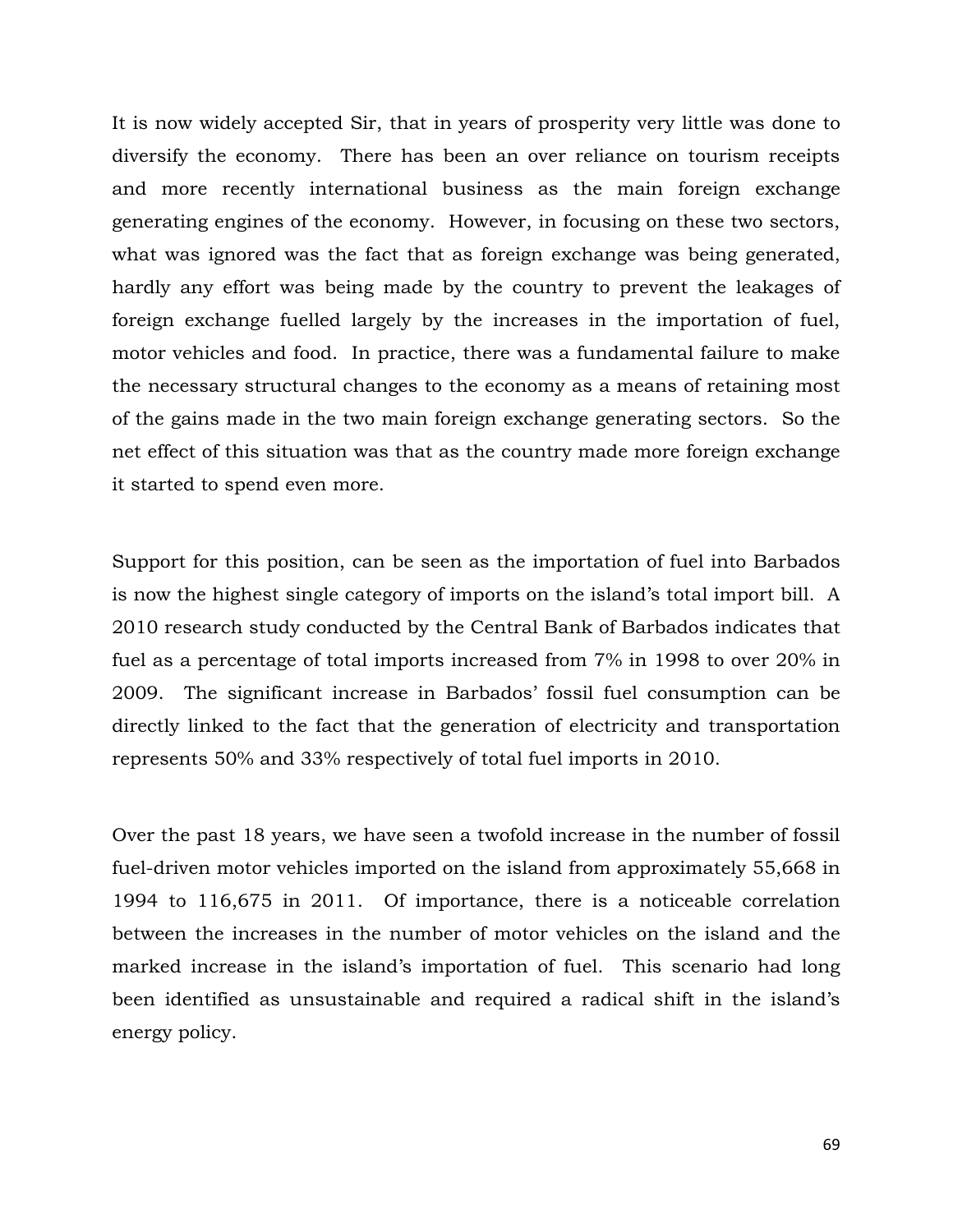The proposals contained in this presentation will seek to further support the several efforts made since 2008 at implementing the necessary initiatives, in particular through a strong focus on Renewable Energy as being a critical, if not the most important, component of restructuring the Barbadian economy within the next five years.

The large scale use of Renewable Energy in Barbados is not a new buzzword. In fact, Barbados has been seen as one of the leaders in the green revolution and this can be observed as the island has been ranked as high as fifth in the world for solar water heater penetration. The recently completed, Green Economy Scoping Study Synthesis Report, produced by the Government of Barbados in conjunction with the University of the West Indies, the United Nations Environment Programme and several private and public sector stakeholders indicated that :

# In 2002, Barbados saved 15,000 metric tonnes of carbon emissions and over USD 100 million in energy savings from the 35,000 solar hot water heater systems that had been installed at the time. [ page 22]

Government's vision, the foundation of which has been laid through the series of Renewable Energy initiatives and incentives previously introduced in budgets since 2008, is to aggressively pursue a policy of matching the level of solar water heater penetration on the island with photo voltaic ("PV") and wind installations within the next five years. This policy could radically reduce the shocks that the economy has been facing during the current recession from the impact of high fuel and energy prices on Barbados' external account, which has negatively resulted in slowing down efforts at accelerating economic expansion. This situation has had an extremely severe impact on the cost of doing business on the island, as several local manufacturers and businesses in general have publicly cited the costs associated with electricity as being their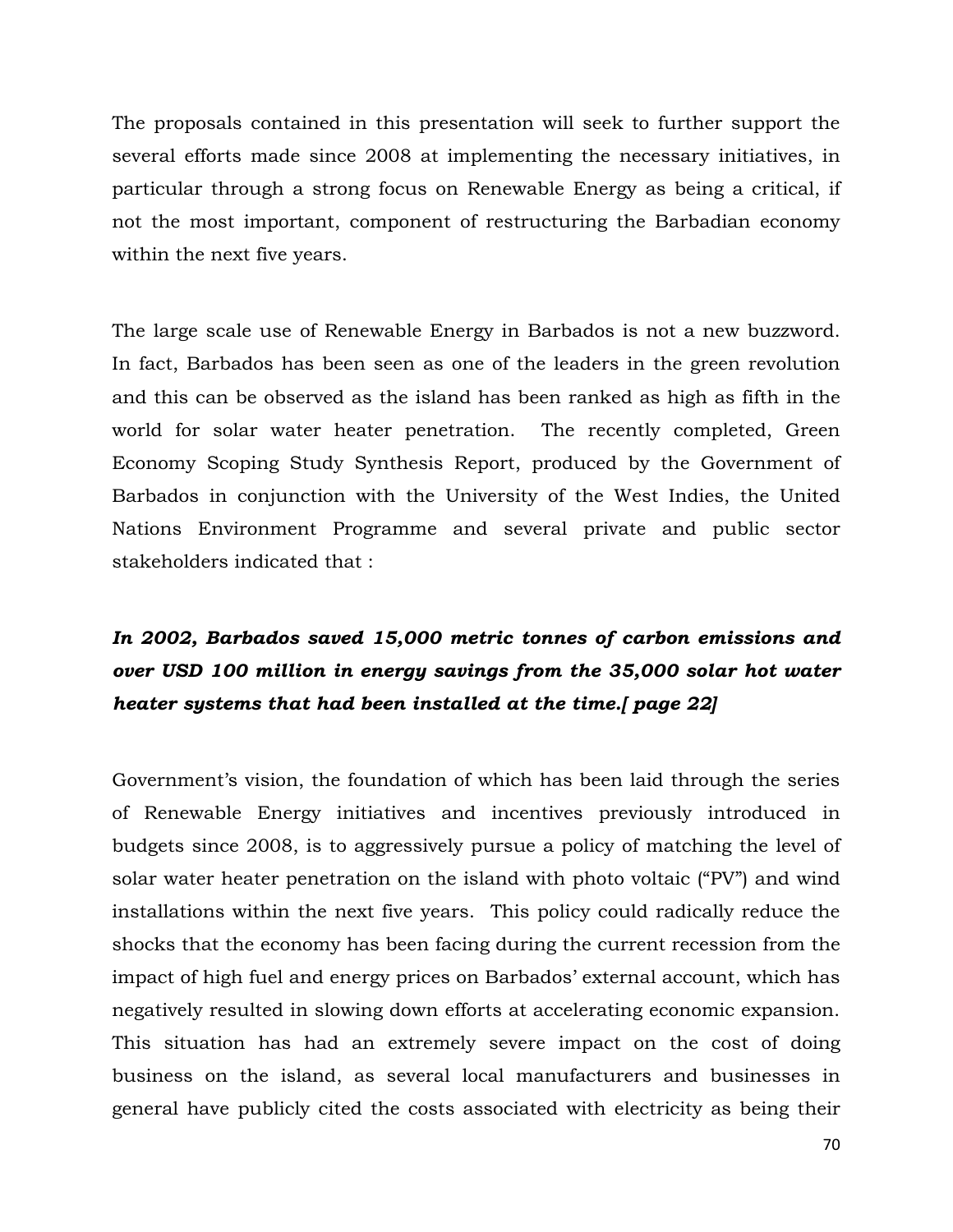largest monthly expense outside of the payment of wages and salaries. In addition to contributing to the high cost of doing business, the high cost associated with electricity generation and fuel for transportation has also substantially contributed to the rising costs of living on the island throughout the last 18 years.

In light of the above scenario, Government has undertaken a careful study of the island's generation and consumption of electricity. At present the Barbados Light & Power Company Limited (BL&P), the sole licensed producer of electricity on the island, has a total installed generating capacity of 239 megawatts from three generating stations, with a peak demand for electricity of approximately 165 megawatts daily. A major part of Government's vision for restructuring the Barbadian economy is through diversifying the current sources of generating electricity through the large scale introduction of renewable energy generated electricity into the island's total installed capacity. Towards this end, Government has identified the bold mission of facilitating the large scale penetration and distribution of PV and wind generating technology on the island to match the current levels of solar water heater penetration in domestic households. This mission can be seen through the fact that if a 5 year target of installing at least 35 megawatts of renewable energy in the form of at least 35,000 one kilowatt solar PV or wind turbines was achieved, it would translate into renewable energy comprising approximately 20 percent of the island's peak demand generating capacity.

The realization of this target would result in substantial benefits to the island's economy through the long term retention of foreign exchange as PV systems have extended payback periods of 20 to 25 years with virtually no operating and maintenance costs and would significantly offset the importation of fuel currently employed to generate electricity. With the gradual introduction of energy-efficient vehicles such as hybrid and electric vehicles, the island's fossil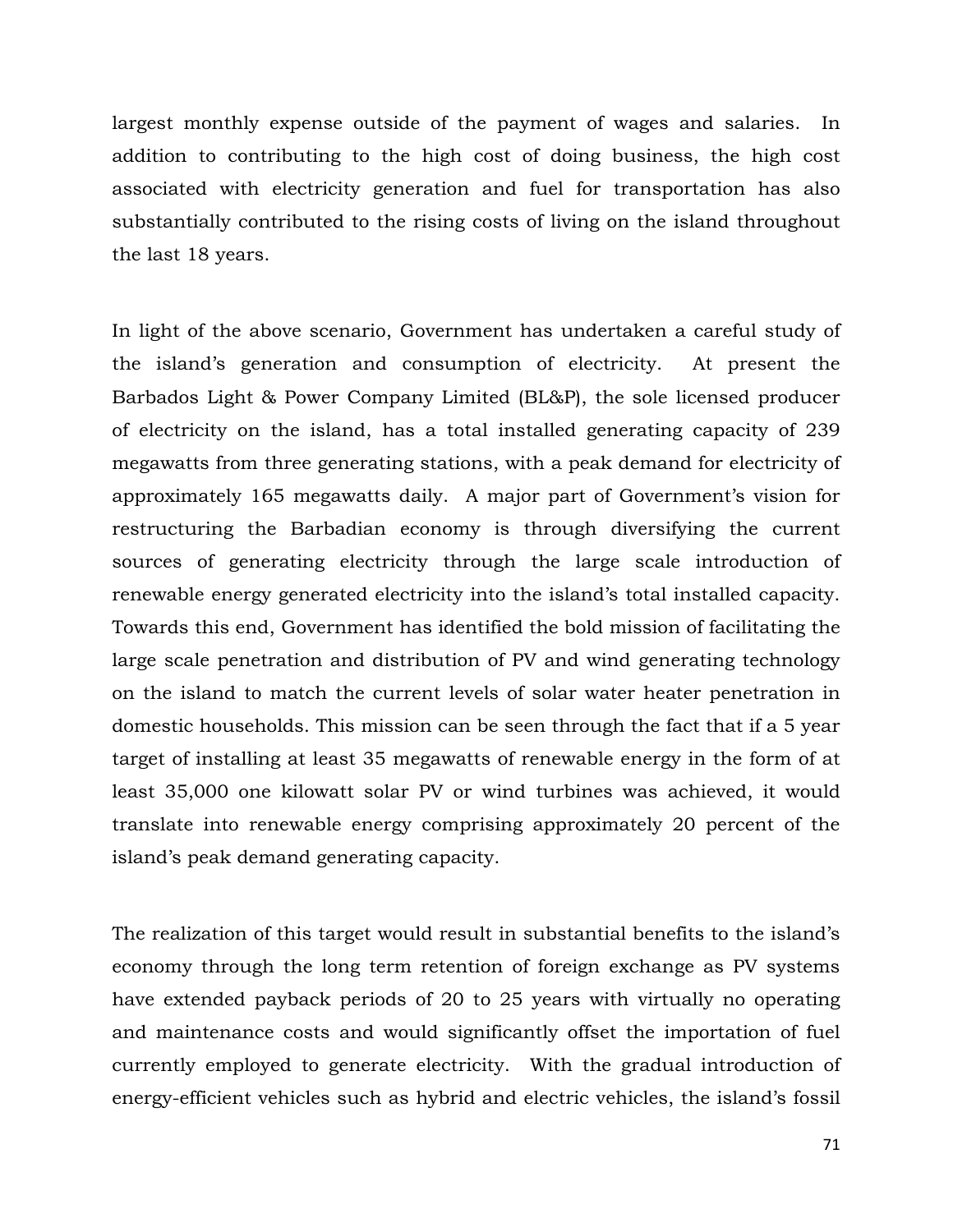fuel requirements would be further reduced thereby saving foreign exchange. In addition to contributing to the greening of the island's economy, the large scale integration of renewable energy has the potential for creating thousands of jobs as additional services would be required by electricians, roof installers and engineers to facilitate the installation of the necessary infrastructure. Based on current global prices the total cost of such an initiative would range between BDS\$350 to 400 million.

In support of this aggressive vision of restructuring of the economy through renewable energy, government has already examined and proposed several amendments to the Electricity Act of Barbados to facilitate the orderly distribution of excess electricity produced outside of the main power company into the national Grid. This Amendment Bill should be before the House In August and it is expected that the new legislation will provide for prices to be set each year for each renewable energy source. The feeder tariff will hold for a number of years at a level to enable investors to cover their debt service and recover their capital. It will also put a mechanism in place to ensure that the price to the public is kept to a minimum.

In addition, Government through the assistance of a US\$20 million Grant from the IADB has set up the Smart Energy Fund to assist SME's and entrepreneurs with financing at subsidized interest rates of 3.75% for renewable energygenerating and energy-conservation projects.

A fundamental component of Government's vision towards achieving this transformation is through the utilization of local or home-grown private sector capital investment. The core of this local or home-grown strategy is to create an environment where the excess liquidity in the banking system and credit unions, recently cited as being over BDS\$4 billion, can be released to provide the necessary private sector- and private citizen-driven capital investment into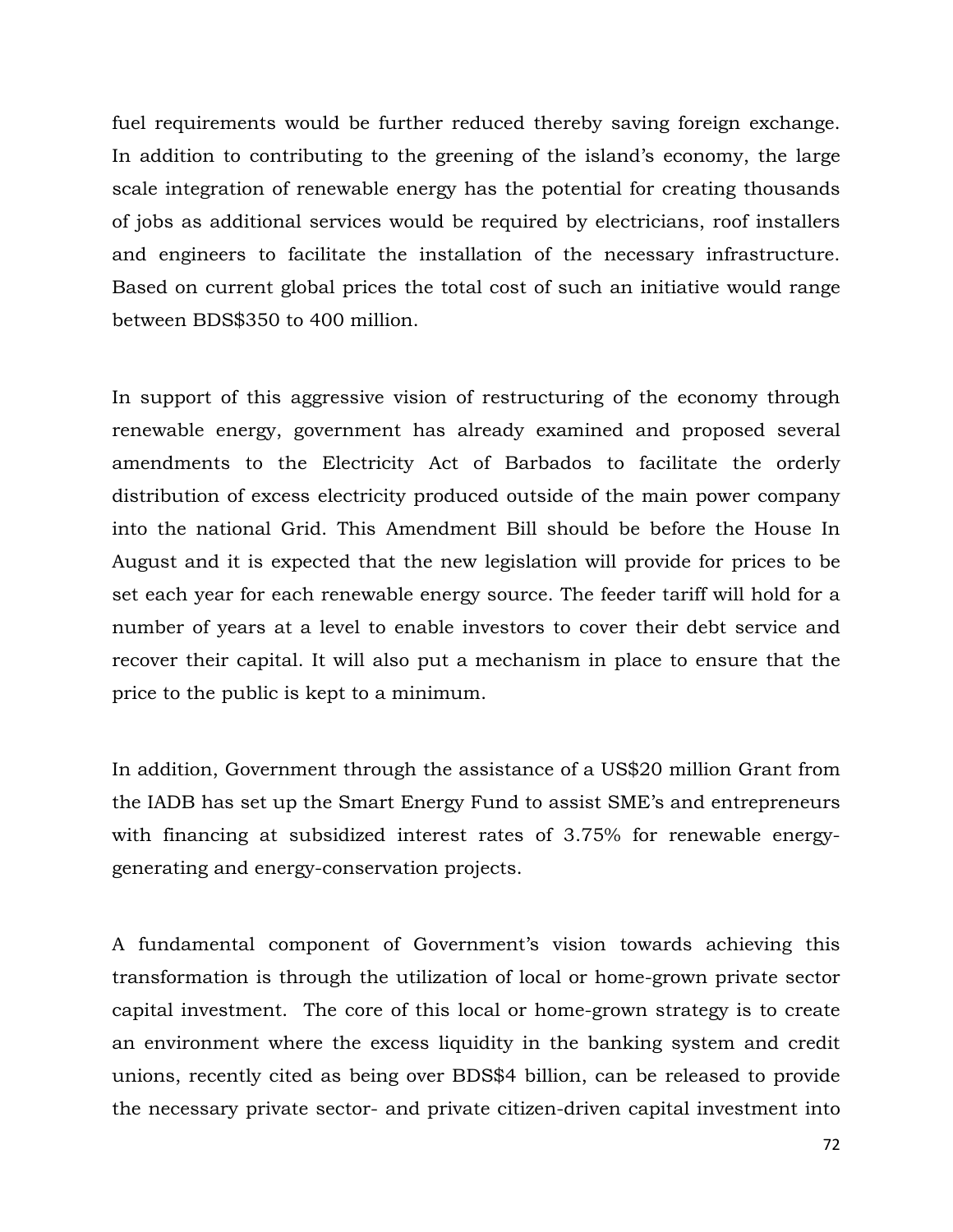entrepreneurial ventures such as increasing the penetration of renewable energy and energy efficiency technologies.

INCENTIVES FOR BUSINESSES GENERATING and DISTRIBUTING ELECTRICITY FROM A RENEWABLE ENERGY SOURCE (RE), BUSINESSES PRODUCING, DISTRIBUTING and/or INSTALLING RENEWABLE ENERGY SYSTEMS FOR ELECTRICITY GENERATION and ENERGY EFFICIENT (EE) PRODUCTS

- Government will provide financial assistance of \$100 million in the form of low-interest loans over a eight (8) year period to tool and capitalize the industry, and to provide improved credit to the consumers of RE and EE products produced locally. This loan facility will be available to the industry via the financial intermediaries (including banks, credit unions, and finance companies) and administered by way of a special window under the Industrial Credit Fund and the Credit Guarantee Scheme of the Central Bank of Barbados;
- Building materials and supplies for construction of a facility dedicated to the generation and sale of electricity from a renewable source shall be duty free and VAT free;
- A zero rate of VAT will be applied to all RE and EE systems and products produced in Barbados;
- Developers, manufacturers and installers of RE products will be granted an income tax holiday of 10 years;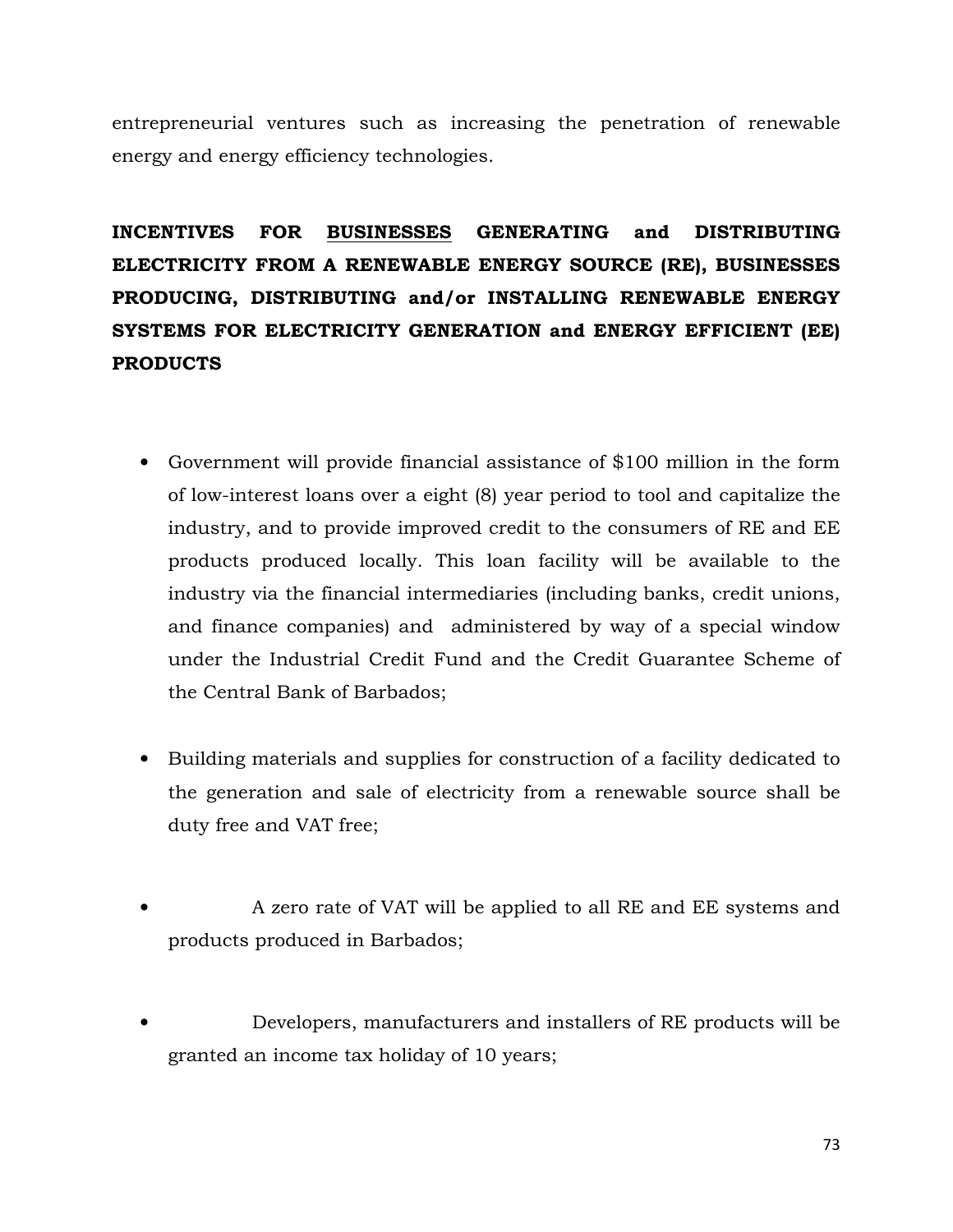- Eligible businesses will now have a 150% deductible on interest paid on loans entered into for:
	- $\triangleright$  upgrading an existing property so as to generate and sell electricity from a renewable source;
	- $\triangleright$  Construction of a new facility to generate and sell electricity from a renewable source;
	- $\triangleright$  Construction of a facility for the installation or supply of renewable energy generation systems or energy efficient products ;
- Eligible businesses will now have a 150% deductible on expenditures for staff training related directly to the generation and sale of electricity from a renewable source in the installation, as well as the installation and servicing of renewable energy electricity generation systems or energy efficient products;
- Individuals will be able to claim the funds spent on RE and/or EE training provided by educational and vocational institutions that are approved by the Barbados Accreditation Council as a separate deduction on their income tax. This deduction can also be made by the parents of minors and adult students (up to the age of 25 years) who are not working and who are studying in the area of RE and/or EE;
- Eligible businesses will now have a 150% deductible on expenditures directly related to the marketing of products for the generation and sale of electricity from a renewable source in the installation, as well as the installation and servicing of renewable energy electricity generation systems or energy efficient products;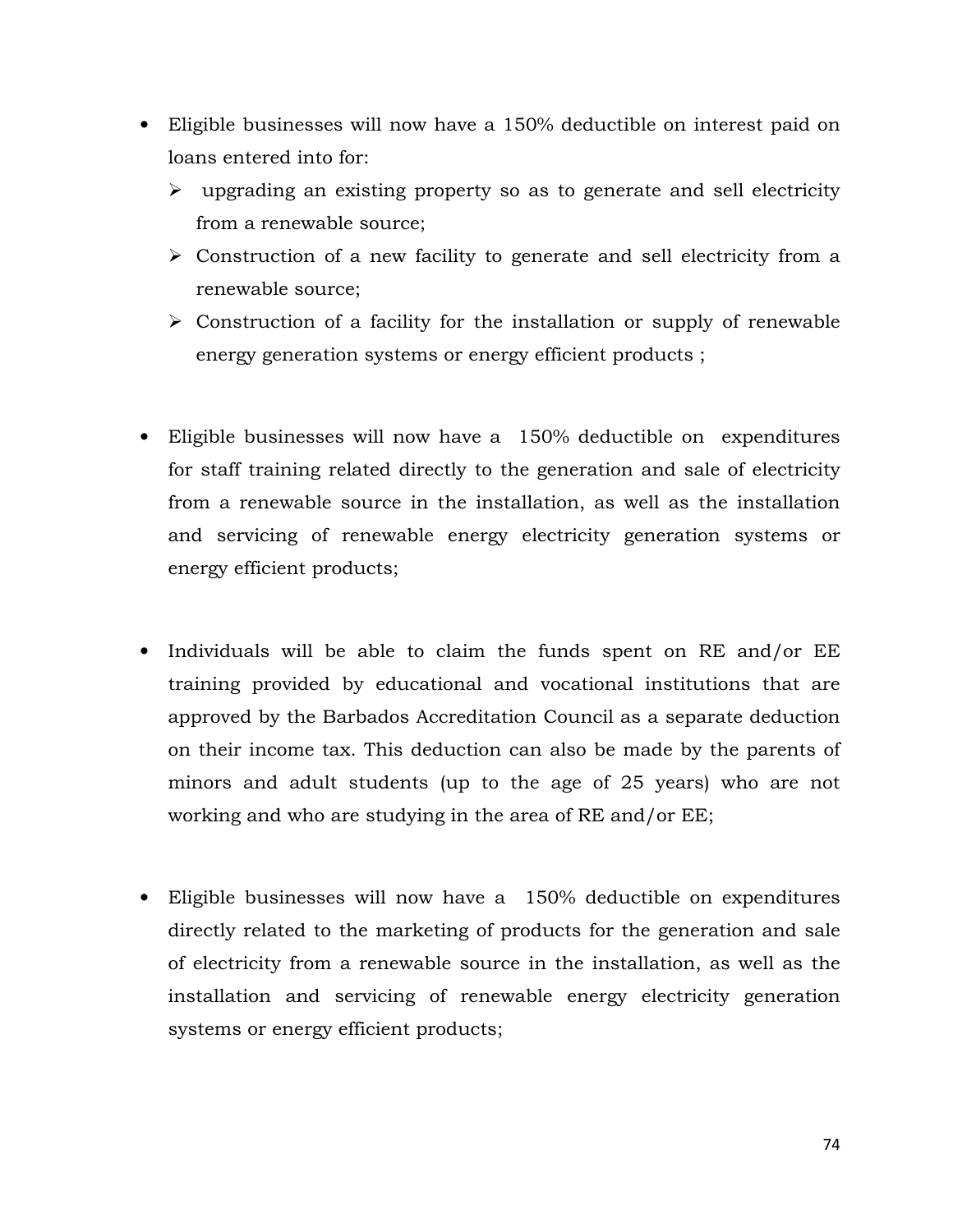• Eligible businesses will now have a 150% deductible on expenditures for product development/research related directly to the generation and sale of electricity from a renewable source in the installation, as well as the installation and servicing of renewable energy electricity generation systems or energy efficient products;

INCENTIVES FOR INVESTORS IN BUSINESSES GENERATING AND DISTRIBUTING ELECTRICITY FROM A RENEWABLE ENERGY SOURCE (RE), BUSINESSES PRODUCING, DISTRIBUTING AND/OR INSTALLING RENEWABLE ENERGY SYSTEMS FOR ELECTRICITY GENERATION and ENERGY EFFICIENT (EE) PRODUCTS:

- Interest earned by financial intermediaries (including banks, credit unions, and Finance companies) for financing the development, manufacturing, and installations of RE and EE products and technologies shall be free of withholding taxes for 10 years;
- Venture capital funds where investments are made in the RE and EE sectors shall be free from corporation taxes for a period of 10 years;
- Contributions to venture capital where investments are directed to the RE and EE sectors shall be deductible from taxable income for a period of 10 years;
- Dividends for shareholders of companies investing in entrepreneurial businesses engaged in installation or supply of renewable energy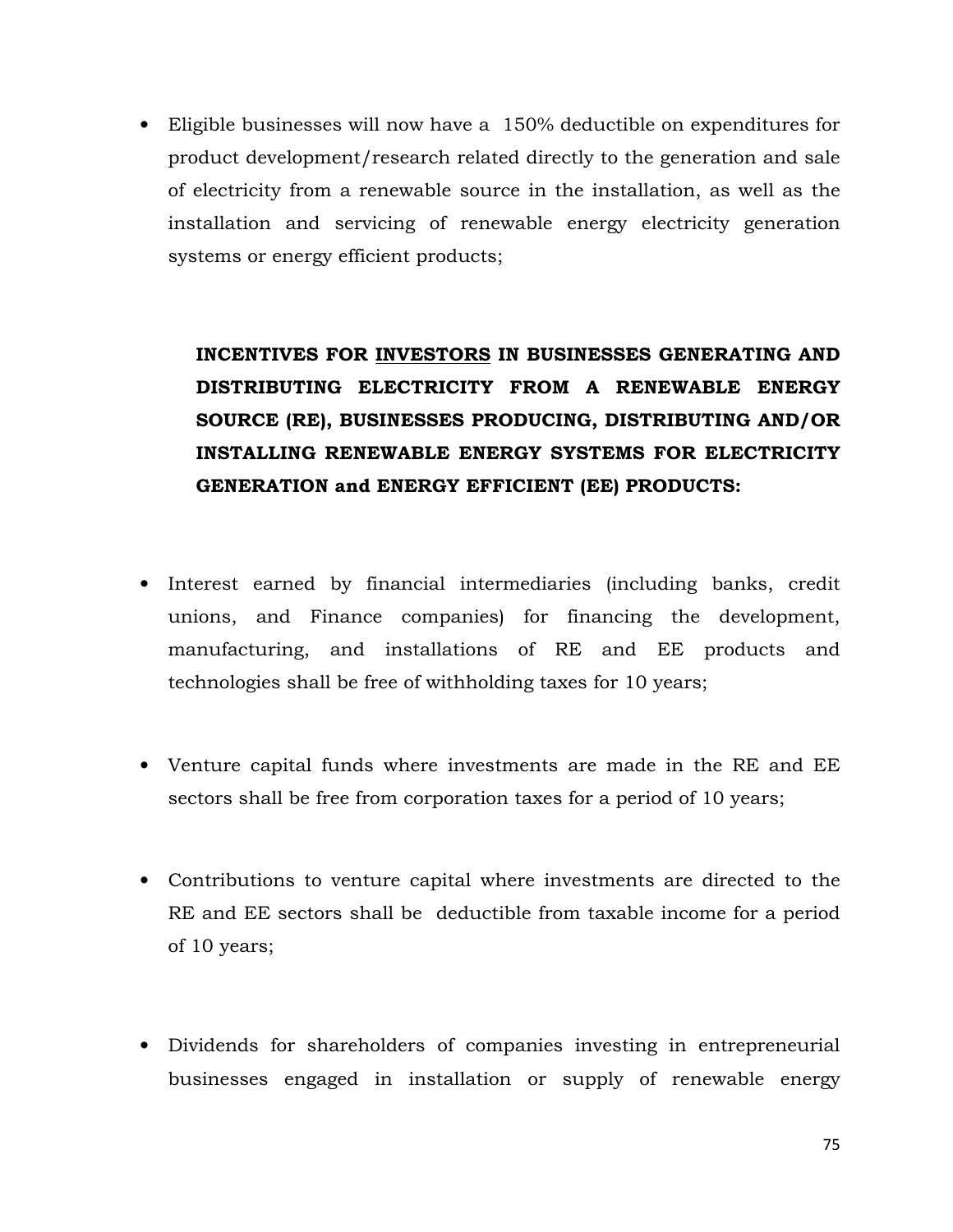electricity generation systems or energy efficient products shall be exempted from withholding taxes for a 10 year period;

The income households earn from the sale of electricity produced from the utilization of RE equipment shall be exempted from all taxes;

# • INCENTIVES FOR ELECTRIC CARS & HYBRIDS

• An electric vehicle is one powered primarily by an electric motor drawing its charge from rechargeable batteries or fuel cells and is recharged by an external source of electrical power. It is proposed that the Customs Tariff (Amendment) (No. 9) Order, 2009 be amended to include the following categories of electric vehicles and recommended rate of duties.

| Category |                                   | <b>Rate of Duty</b> |  |  |  |
|----------|-----------------------------------|---------------------|--|--|--|
| $\rm(i)$ | Where the motor capacity does not | 20%                 |  |  |  |
|          | exceed 100hp                      |                     |  |  |  |
| (i)      | Where the motor capacity is more  | 35%                 |  |  |  |
|          | than 100hp but less than 125hp.   |                     |  |  |  |
| (iii)    | Where the motor capacity is more  | 46.95%              |  |  |  |
|          | than 125hp                        |                     |  |  |  |

• Currently the rate of duty on Solar Powered Vehicles is 20%. The use of solar energy in transportation will result in replacing gasoline for vehicle use without requiring oil for electricity use. The use of the Solar Powered Vehicles in the transport sector can also reduce the country's importation of fossil fuels: It is now proposed that the Customs Tariff (Amendment) (No. 9) Order, 2009 be amended to reflect a new duty of 10% on Solar Powered Vehicles.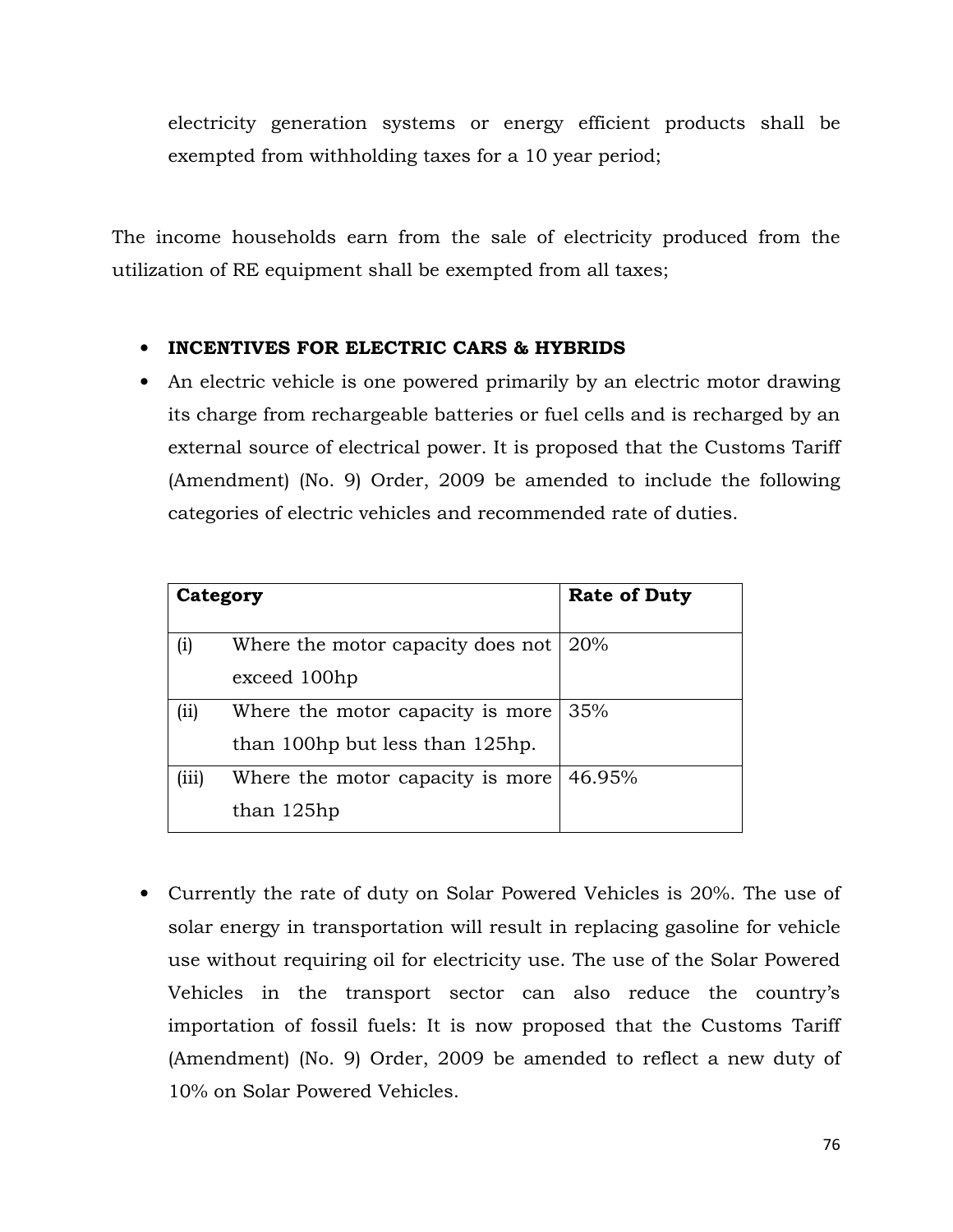## Off-SHORE DRILLING PROGRAMME:

Finally, while I am on this issue of energy Sir, it would be remiss of me if I didn't update the House on the off-shore drilling programme much vaunted by the last administration but which ran into server difficulties at the beginning of the economic recession when virtually all of the proposed bidders backed away from pursuing the investment. As you know Sir there were almost major deficiencies identified by several of these companies with the two pieces of legislation – the Off-shore Petroleum Exploration License Act and the Off-shore Petroleum Taxation Act. We have now completed the draft amendments and will very shortly lay the Bill in parliament foe debate and passage.

I can also alert the House that we have reached agreement for an exploration with the one remaining company from the first batch of bidders, BHP Billiton, who will be free to proceed with its operations once the amendments are passed in Parliament. We expect that that agreement will be signed shortly and government will receive a signing bonus of US\$6 million.

## Unleashing Strategic Investment capacity in key economic sectors:

At present, with an asset base of over BDS\$4 billion in its various schemes, the National Insurance Scheme is the institution with largest pool of capital in Barbados. In its most recent actuarial review, the independent actuary reports that the National Insurance Scheme of Barbados has assets of a reserve ratio of eight (8). This implies that the NIS can meet its obligations to beneficiaries for eight years from its current asset base. A common benchmark for a "sound" Social Security Fund is a reserve ratio of five (5). The actuarial review also states that "the greatest challenge the National Insurance Fund will face in the coming years is the ability to find suitable investment opportunities. Already representing almost 40% of GDP, National Insurance Fund reserves are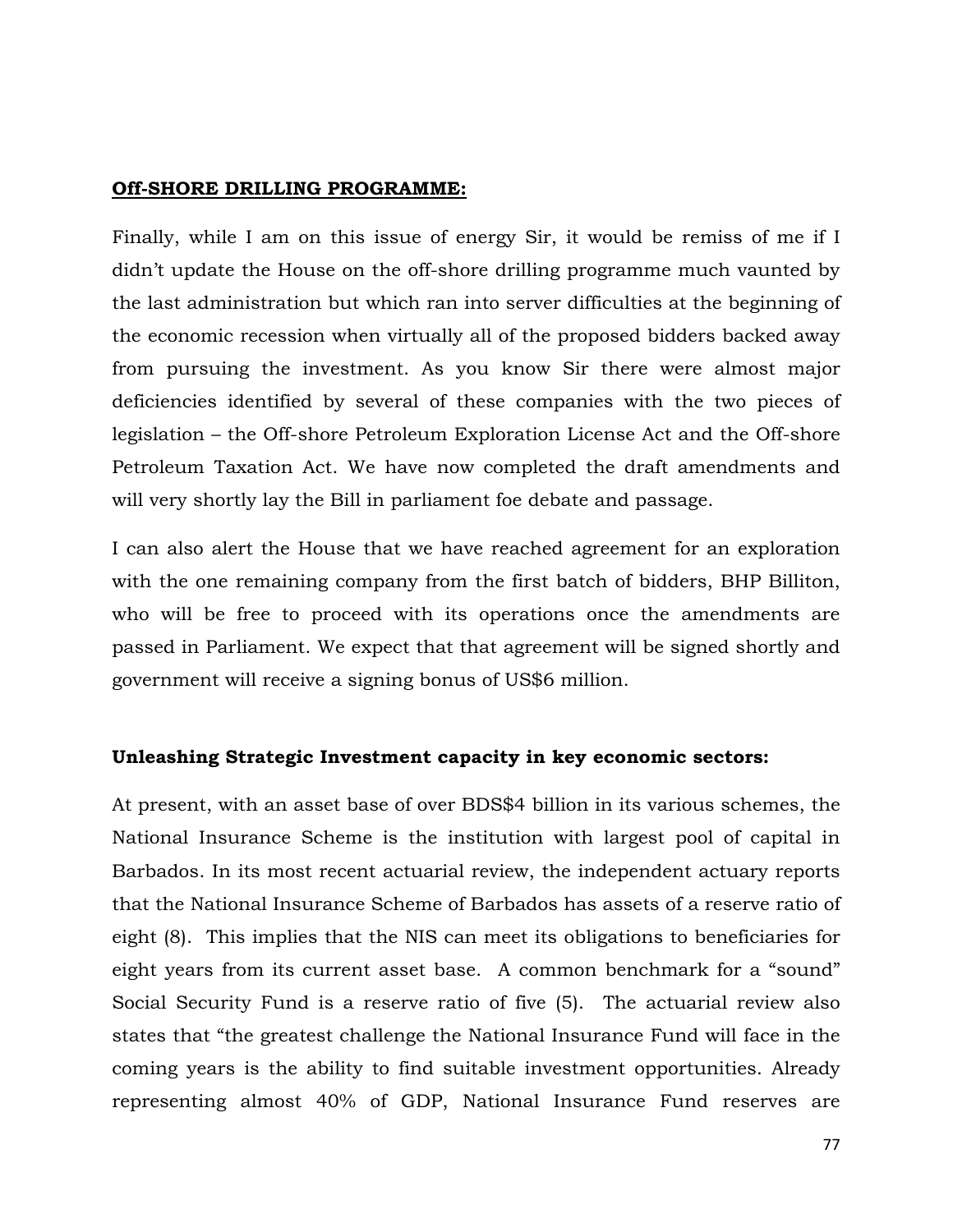projected to grow at a faster rate than the local economy for many more years." At present approximately \$300M of the NIS portfolio is in the form of various deposits in the banking system as the scheme struggles to find suitable investments. As a pension fund these are not ideal investments as pension funds which have long term liabilities prefer long term investments.

### To this extent the National Insurance Board will be directed to:

- 1. Establish a "Hotel Refurbishment, Energy Efficiency and Food Production Fund" as part of its investment portfolio. The fund will initially be capitalized with \$18million of the NIS surpluses. For the next twelve months, in every month where the NIS earns a surplus of more than \$10M, \$1M of that surplus will be directed to further capitalization of the fund. A further \$50M of financing will be provided from the receipts of the Government's divestment programme for a total fund of \$80M. Of the \$80M, \$20M will be allocated to the initiation of a National Food Production Initiative to be managed the BADMC in conjunction with key agriculture stakeholder over five years with a specific mandate to focus on an agreed list of crops and meats for which acceptable programmes can be implemented to achieve self-sufficiency in production. This will not only cut the food import bill but provide work for hundreds of Barbadian small farmers keen to assist in this programme.
- 2. Additionally a special 15 million dollar envelope will be place in the agribusiness component of the fund to provide direct funding to private sugar farmers to underwrite a reasonable price support mechanism as a top up to that currently being offered by BAMC for the next two crops. This support is being given on the condition that farmers agree to use their rotation fields for food crop into the production as agreed with the ministry of agriculture. The proceeds for this special envelope with come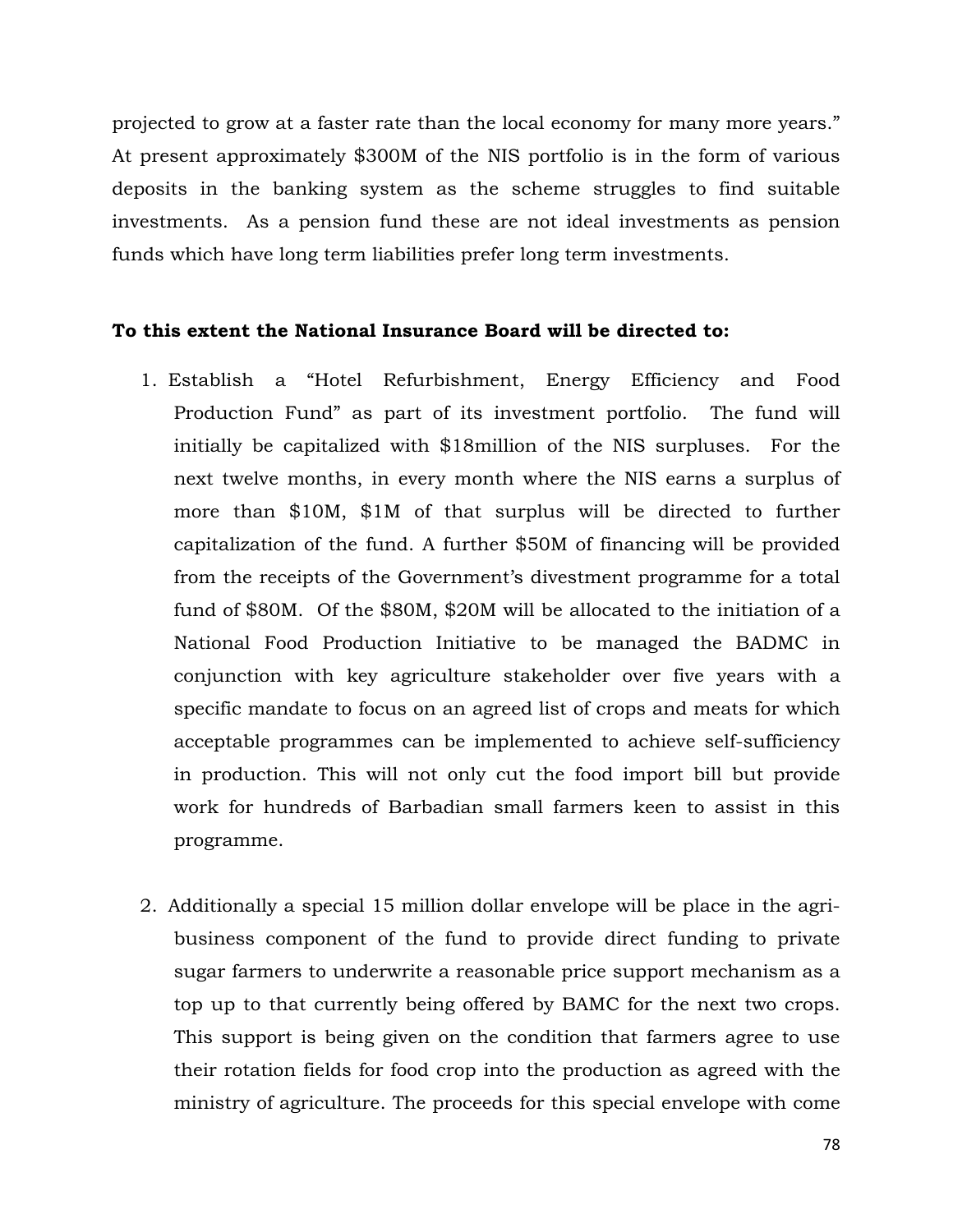from government's divestment programme but will be provided in this year from the consolidated fund on reimbursement terms.

3. 50 million dollars will go to a Hotel Refurbishment and \$10M to the National Alternative Energy. Manufacturing and Agricultural Firms may also apply to the fund for financing of comprehensive energy efficiency plans and alternative energy electricity generation projects.

The "Hotel Refurbishment, Energy Efficiency and Food Production Fund" will have a board comprised of two members from the NIS, two members of BTII, two members from the Enterprise Growth Fund and a representative each from the Ministry of Finance, Ministry of Energy and Ministry of Agriculture. The board will have the mandate to commission analyses of proposals and decide on the proposals that will be funded. The NIS will provide funding for approved proposals in return for Redeemable Preferred Shares in the entities. The shares will be redeemable in 10 years and carry a dividend rate of 8%. Due to the fact the "Hotel Refurbishment, Energy Efficiency and Food Production Fund" will be financed out of NIS surpluses, and hence these funds would have been invested anyway, the establishment of this fund has no immediate actuarial implications for the NIS fund.

Establish a "Tertiary Education Fund." For the next five years, in every month where the NIS earns a surplus of more than \$10M, \$4M of that surplus will be directed to further capitalization of the fund, for a fund of \$48 million in the first year, After the NIS provided its share of the "Hotel Refurbishment, Energy Efficiency and Food Production Fund," in every month where the NIS earns a surplus of more than \$10M, \$5M of that surplus will be directed to further capitalization of the fund, for an annual fund of \$60M. These funds will be transferred to the Consolidated Fund and will be used to assist in the funding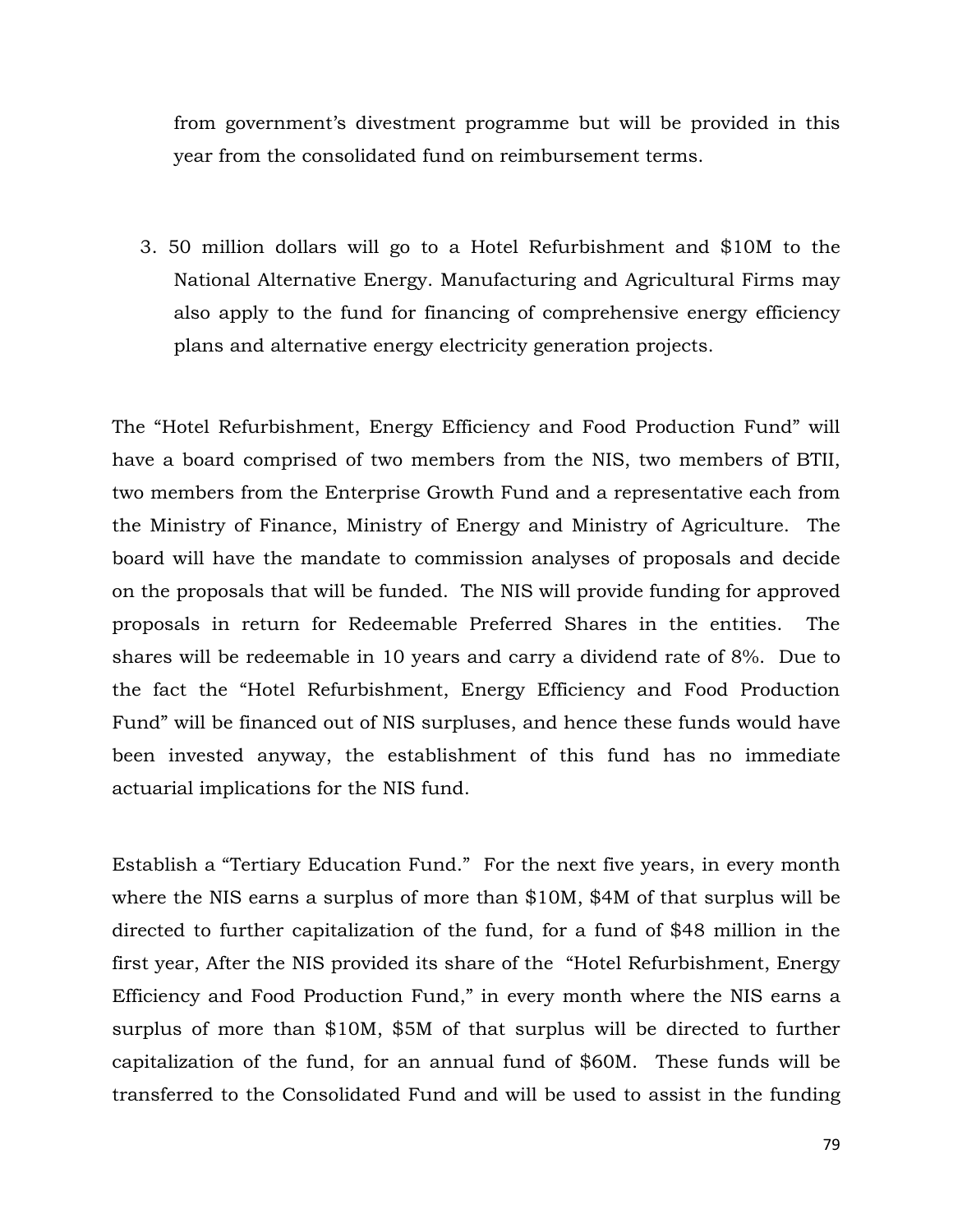of the University of the West Indies, The Barbados Community College, Samuel Jackman Polytechnic, Sixth Forms and Special Education Projects in Barbados.

The public should note that the NIS funds earmarked in these proposals will be accessed if, and only if, the NIS runs a surplus in excess of \$10 M per month. Also, the funds in the proposed "Hotel Refurbishment, Energy Efficiency and Food Production Fund" are investments in business entities in the new growth areas of our economy, and stand to provide returns for the NIS. Barbadians more than most appreciate the value of an investment in education, and the public should note that the remaining funds are to be invested in education and education alone.

# ENHANCING THE COMPETITIVENESS OF THE TOURISM & HOSPITALITY SECTOR

Barbados has become a highly attractive location for hotel and other tourism development and is now a world renowned leader in the area of tourism. In 2011, World Economic Forum ranked Barbados #28 out of 139 countries in terms of Travel & Tourism Competitiveness with top marks in affinity and prioritization of travel & tourism. In the Americas, Barbados was ranked 3rd overall among the region, behind only US and Canada. The sector in Barbados is currently challenged by an aged plant and high operating costs. The aged nature of the plant creates a challenge for entities to generate the room rates needed to cover costs. The uncertain global economic environment has also created a need for a greater focus on domestic tourists as part of the business model. The following proposals aim to begin to address these three issues.

1. Land taxes on hotel accommodation will be frozen at current levels (11/12) for the next two evaluation cycles.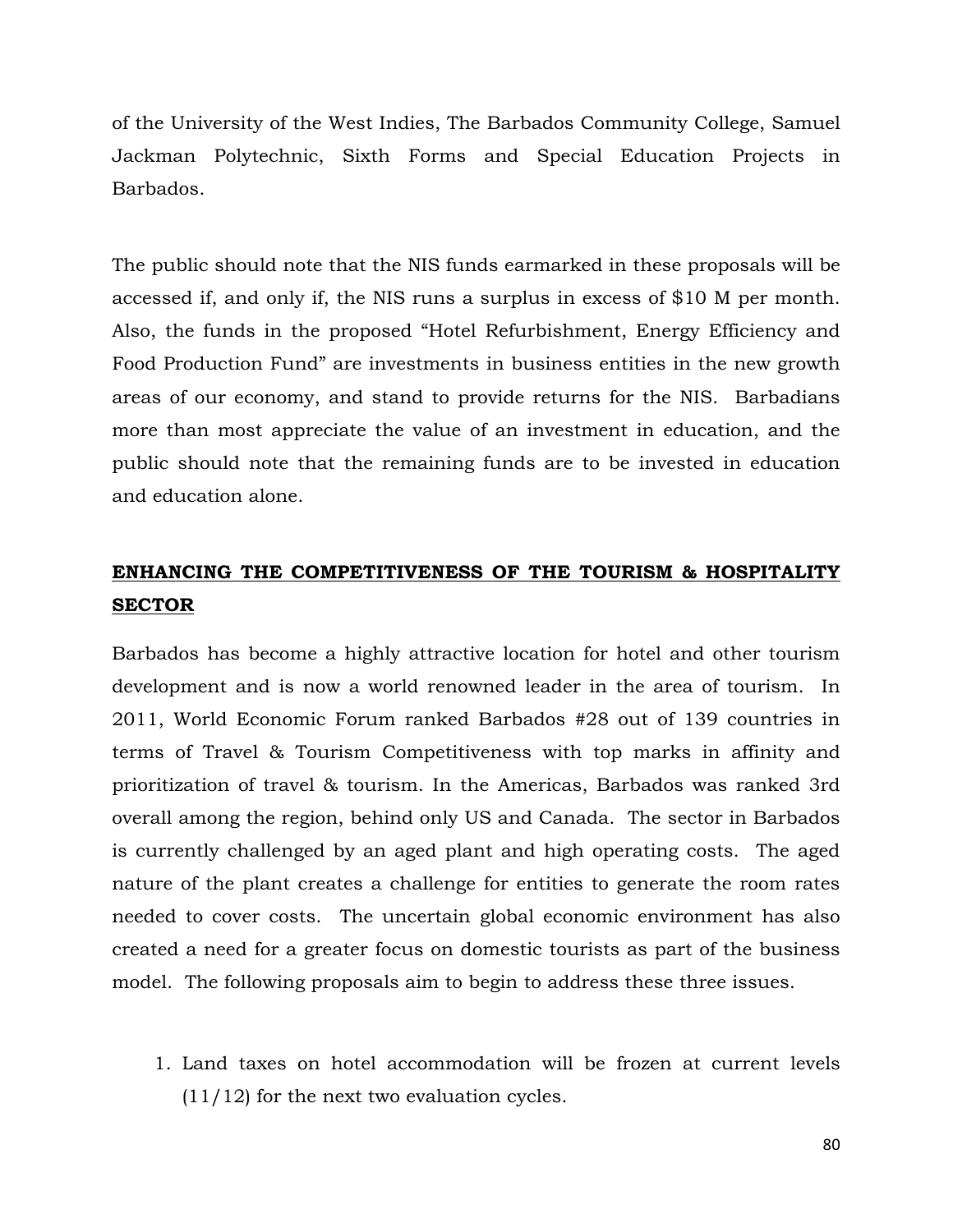- 2. Hotel Refurbishment Fund: Small and medium sized hotels can apply to the newly established "Hotel Refurbishment, Energy Efficiency and Food Production Fund" for financing to refurbish and/ or upgrade the hotel plant. The refurbishment/upgrade plan must include a comprehensive energy efficiency plan and an alternative energy electricity generation component.
- 3. Provision of an additional \$5 million dollars to the BTA to assist with special marketing activities through the end of 2012 to improve visitor numbers in the second half of year.

# A SECOND EDUCATION REVOLUTION

The DLP administration recognizes that access to education at all levels has been key to the success of Barbados. The DLP remains committed to and fully supportive of the continued growth and development of UWI Cave Hill and increased access to tertiary education for Barbadians.

What we do not support is a continuation of the current strategy which sees a sizeable majority of students disrupt their normal educational progression by moving directly to UWI from fifth form as lower matriculation students. UWI has always had Lower Level Matriculation. We have no problem with persons who for whatever reason may have left school after fifth form and now want to advance their studies coming into UWI as lower level matriculation students. What we do not however as a policy encourage is fifth form graduates entering UWI directly as a matter of course. To this end we are committed to adding more sixth forms (we have already added two new ones) and expanding places at The Barbados Community College and Samuel Jackman Prescod Polytechnic as resources permit.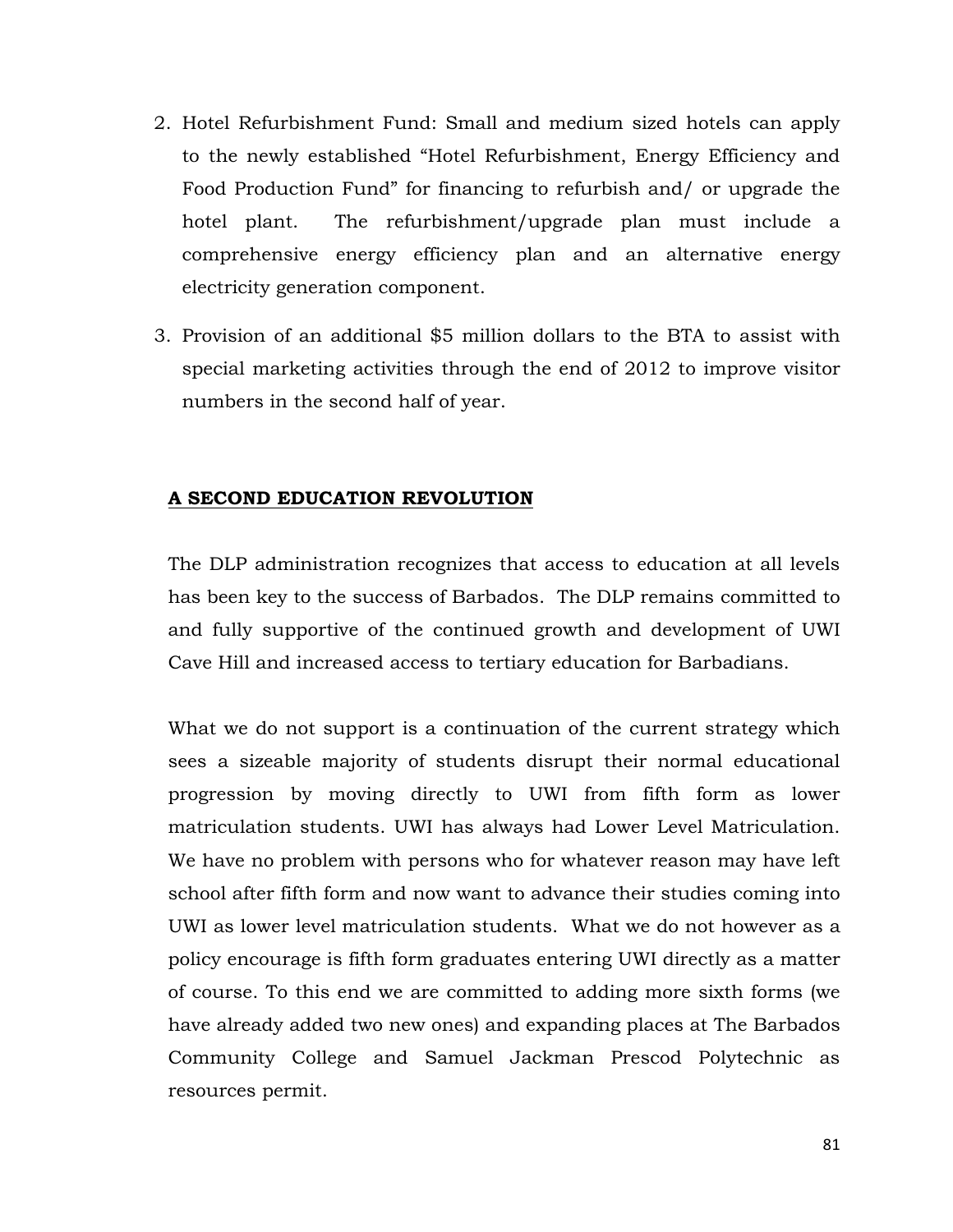Through the expansion of Sixth Form Schools, The Barbados Community College and Samuel Jackman Prescod Polytechnic this administration envisages a situation where the vast majority of students going on to UWI would have completed a course of study at one of the above-mentioned entities. This approach will yield several benefits including:

- a. Students entering UWI will be much more prepared for education at the university level, which is expected to enhance the university experience for students, the throughput of students and the quality of the final graduate;
- b. Substantial savings to the state due to articulation arrangements between UWI and the rest of the tertiary system. At present, through a system of articulation arrangements that exist between UWI, CAPE and the Barbados Community College, students entering the Faculty of Social Sciences in particular, who have completed certain CAPE subjects, and certain Associate Degree programmes at BCC are granted exemptions from Level One courses at UWI, such that they are to complete their degrees in approximately two academic years, instead of the typical three academic years. In addition, certain programs are specifically articulated as "Two plus Two Programmes" where students do two years at BCC and two years at UWI. The Ministry of Education has been mandated to engage BCC, CAPE and UWI Cave Hill to expand the range of "Two plus Two Programmes" and other articulation arrangements to more programmes across the University. Of course such expansions would be subject to the requisite quality requirements.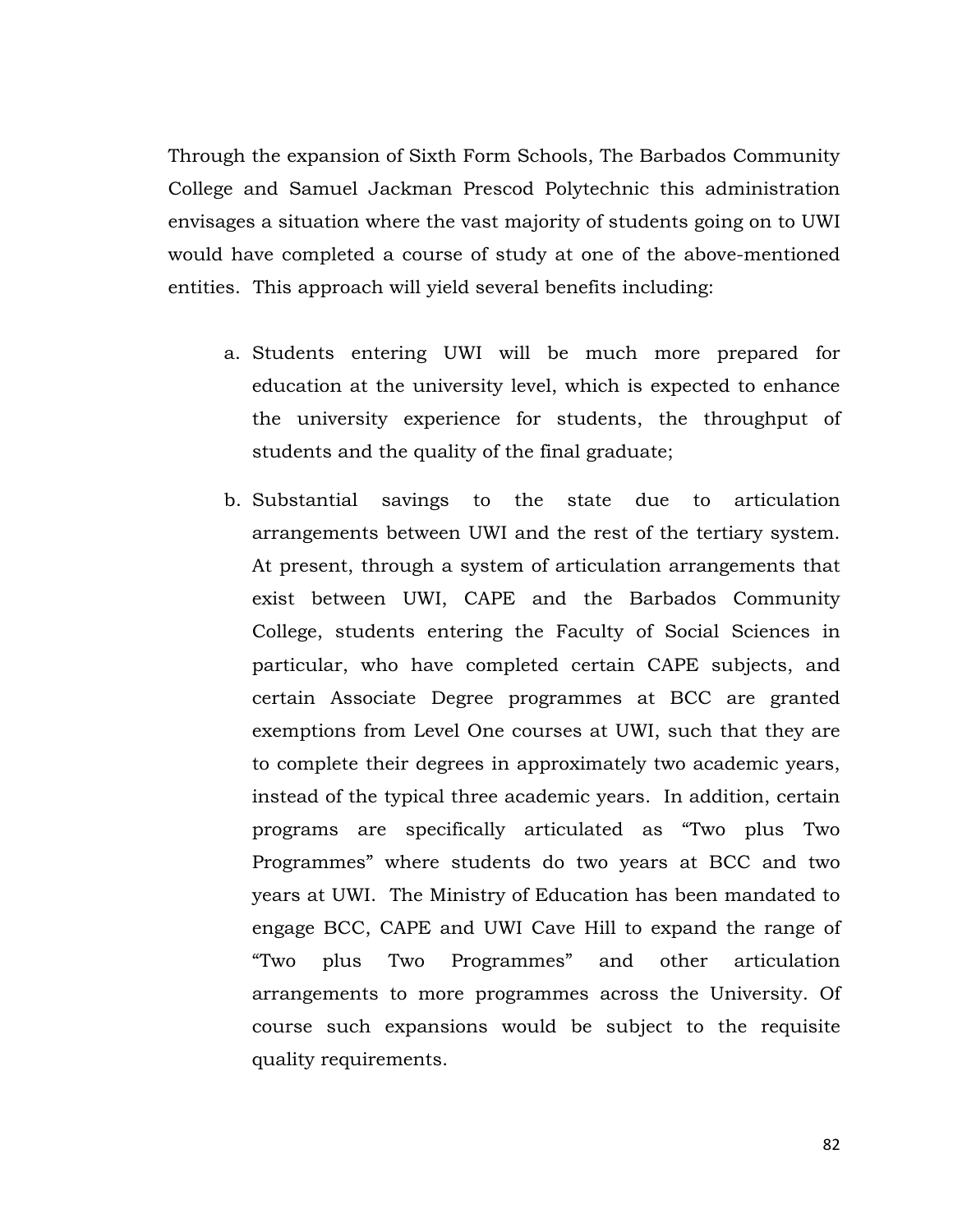To further strengthen my point Sir, if one looks at the comparative costs between educating a student at UWI for a year as oppose to the Barbados Community College, the potential for substantial savings is immediately discernible. These savings can serve to reduce the size of the "Transfers and Subsidies" and help the ongoing process of fiscal consolidation while maintaining access for Barbadians.

## Schedule of Fees

|             | Approximate    | Annual   | Annual    | for<br>Total | Approximate   | Approxim  |
|-------------|----------------|----------|-----------|--------------|---------------|-----------|
|             | number<br>of   | Full     | Part Time | Three        | Cost of       | ate Total |
|             | students<br>in | Time     | Fees      | Years<br>at  | Associate     | for Two   |
|             | 2011/2012      | Fees     |           | UWI          | Degree at BCC | plus two" |
|             |                |          |           |              |               | degree    |
| Pure &      | 1,000          | \$33,750 | \$16,875  | \$101,250    | \$12,000      | \$67,504  |
| Applied     |                |          |           |              |               |           |
| Sciences    |                |          |           |              |               |           |
|             |                |          |           |              |               |           |
| Humanities  | 940            | \$33,750 | 16,875    | \$101,250    | \$12,000      | \$67,504  |
| & Education |                |          |           |              |               |           |
|             |                |          |           |              |               |           |
| Social      | 4,200          | \$33,750 | 16,875    | \$101,250    | \$12,000      | \$67,504  |
| Sciences    |                |          |           |              |               |           |
|             |                |          |           |              |               |           |
|             |                |          |           |              |               |           |
|             |                |          |           |              |               |           |
|             |                |          |           |              |               |           |
|             |                |          |           |              |               |           |

The second point is that we do not support the notion of Tertiary Education being defined almost exclusively in terms of a Bachelors or higher degree. We believe that appropriate and relevant Associate Degrees, Technical and Vocational Qualifications and a range of Professional Qualifications are an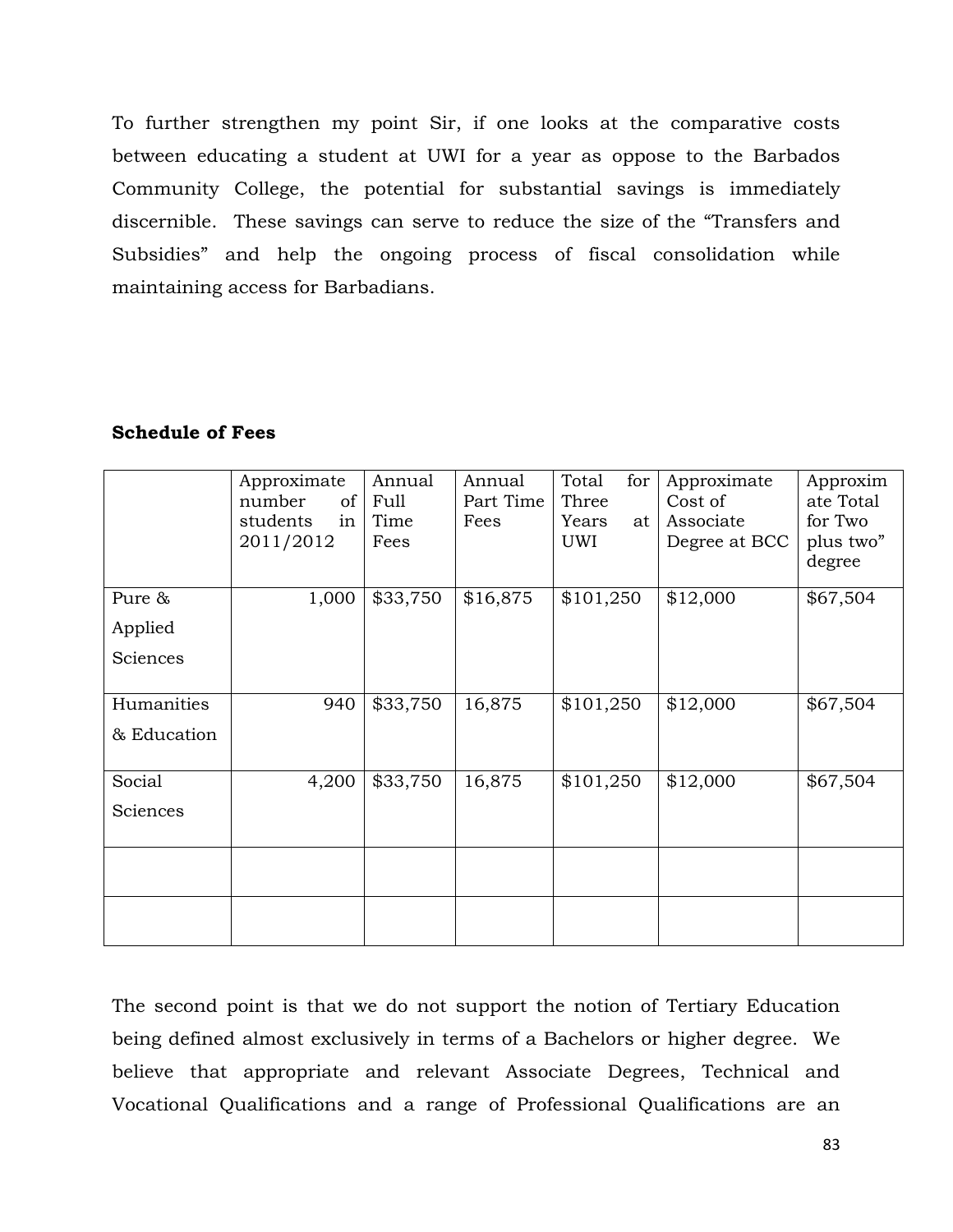integral part of Tertiary education. The available evidence suggests that Barbados may well be suffering from a shortage of skilled persons in the Technical and Vocational areas. We take the view that the state should seek to create an environment where Barbadians are provided with a menu of tertiary education options. We see tertiary education as including Professional Designations, Associate Degrees, Certificates and Diplomas in a wide variety of areas. For example, in terms of driving the International Business Sector, we would like to see more persons pursuing the Certified Financial Analyst Designation (CFA), The Society of Trust and Estate Practitioners (STEP) qualifications in International Trust Management, International Succession and Probate, Corporate Secretarial Qualifications, and so on. We would wish to see persons pursuing Professional Designations, Certificates and Diplomas in Health Care, Computer and Information Services, Project Management, Security and Protective Services, Videography, Graphic Arts and Culinary Arts to name a few. This is why in the 2008 budget (our first budget) we increased the loan limits, eased the loan conditions and expanded the range of course offerings eligible for funding from the Student Revolving Loan Fund as part of this thrust in tertiary education. We continue to take a very broad view of tertiary education and as resources permit we are committed to expanding the offerings of the Barbados Community College, Samuel Jackman Polytechnic, resources of the Student revolving Fund and the range of courses funded by that entity.

In support of these and other efforts at maintaining our strategic investments in educational development as a key plank in our economic transformation programme we propose the following:

## Establishment of a "Tertiary Education Fund."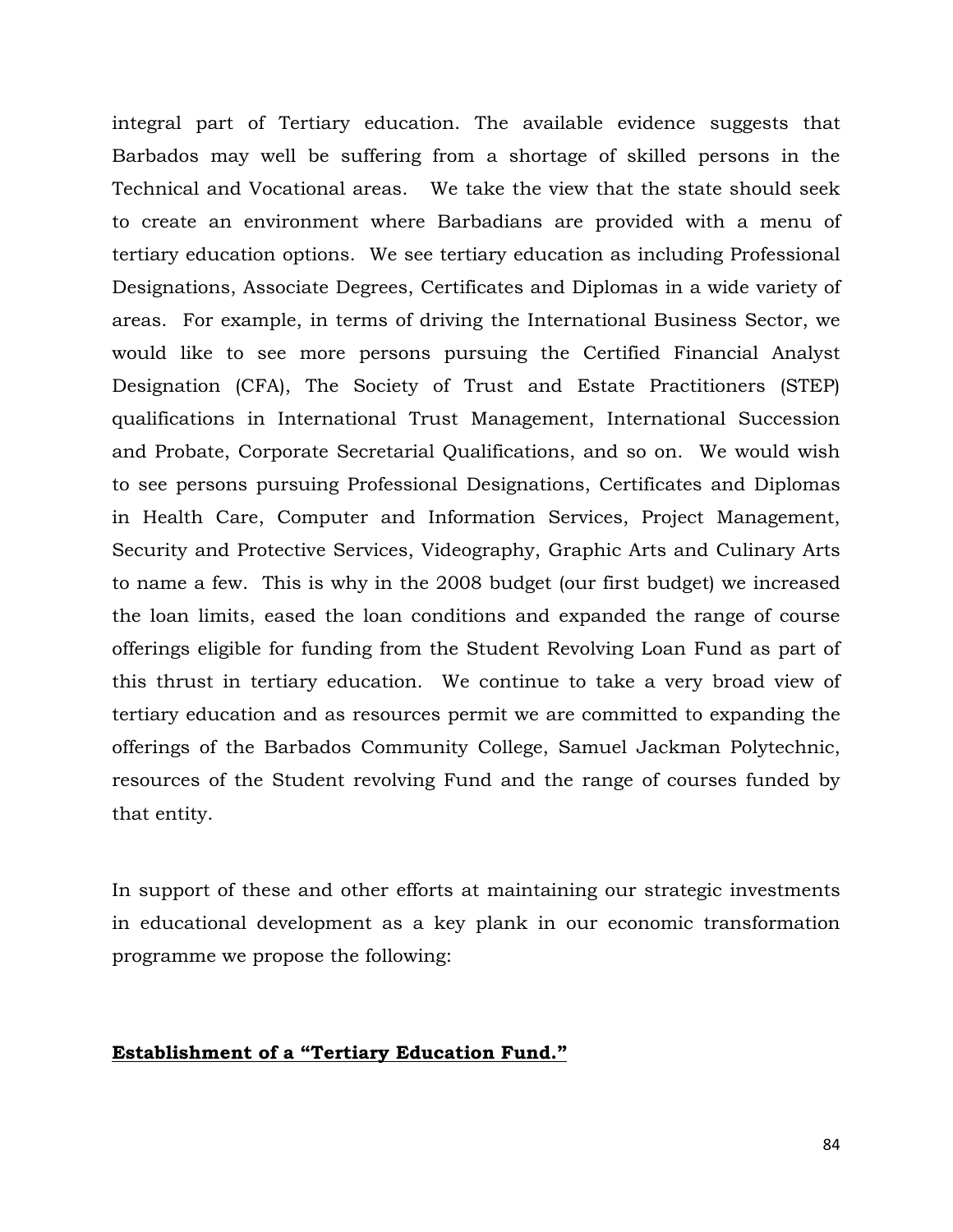- $\triangleright$  As outlined earlier, for the next five years, in every month where the NIS earns a surplus of more than \$10M, \$4M of that surplus will be directed for the capitalization of the Fund, for a fund of \$48M in the first year, Thereafter, from the second year onwards every month where the NIS earns a surplus of more than \$10M, \$5M of that surplus will be directed to further capitalization of the fund, for an annual fund of \$60M. These funds will be transferred to the Consolidated Fund and will be used to assist in the funding of the University of the West Indies, The Barbados Community College, Samuel Jackman Polytechnic, Sixth Forms and Special Education Projects in Barbados. It is expected that the transfers to UWI, BCC and Polytechnic, and the education budget will be reduced commensurately.
- $\triangleright$  Also as mentioned earlier, the Ministry of Education has been mandated to engage BCC, CAPE and UWI Cave Hill to expand the range of "Two plus Two Programmes" and articulation arrangements across the university. The aim is that for academic year 2013 to 2014, 75% of Barbadian students entering UWI Cave Hill will be able to complete their degrees in two academic years.
- $\triangleright$  A 50% reduction in the interest rate on loans from the Student Revolving Fund for training in the following Technical & Vocational areas:

Mobile and Web Applications Development; (Writing Apps for Ipads, Cell phones and so on) Information Systems Security; Network Technologies; Animation; Videography;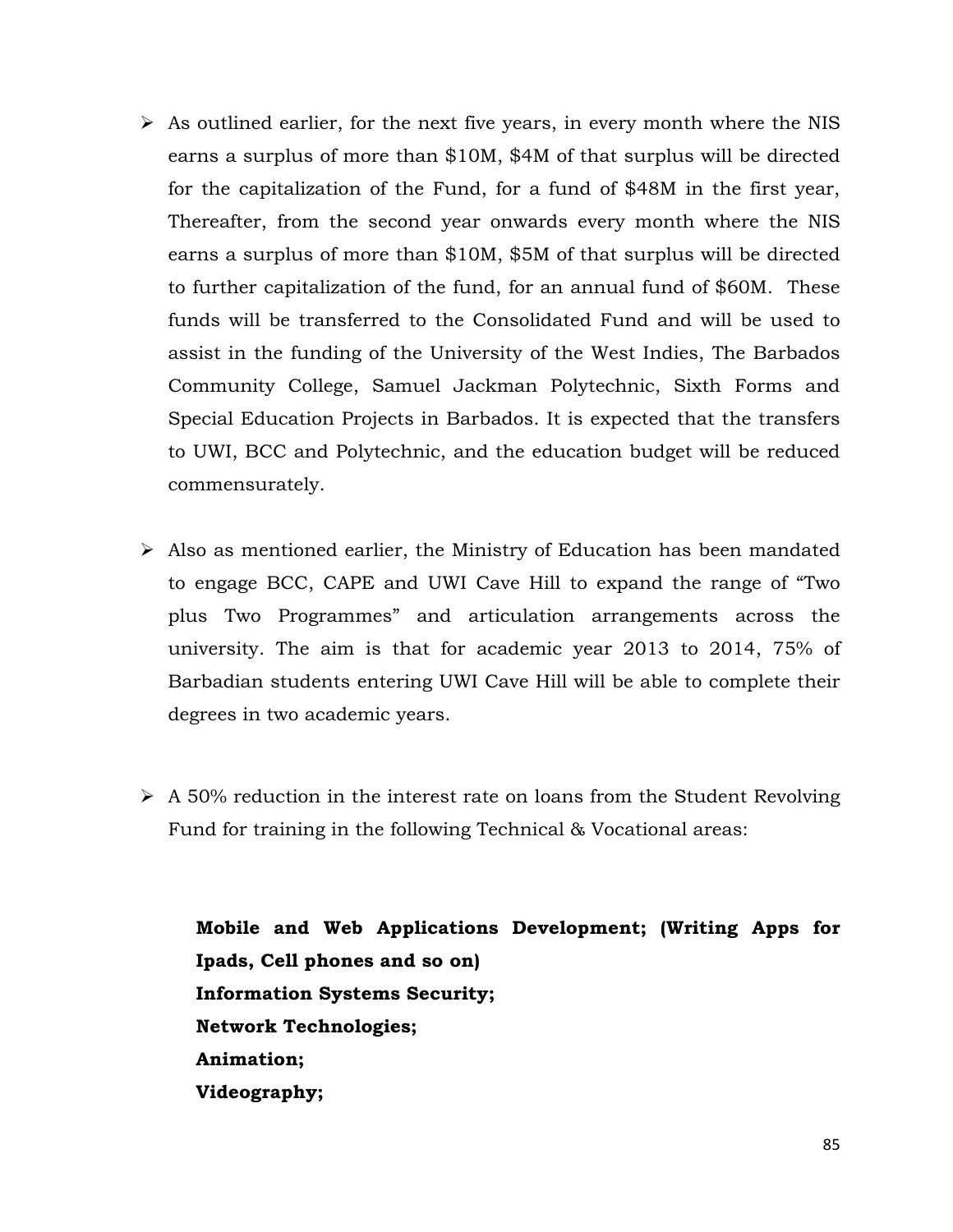Nursing and Health Care; Criminal Justice and Security; Photovoltaic and Wind Generation Electrity Generation systems installation and maintenance.

### CAPITAL MARKET DEVELOPMENT & INVESTMENT FINANCING

The capital markets play a crucial role in economic development, facilitating the movement of capital from savers to investors which serves to drive economic growth and development. Investment as opposed to consumption is the ultimate driver of growth in an economy. The future growth and development of the Barbados economy is contingent on adequate funds being available and invested in the key areas that will drive the economy. While Barbados has developed a sophisticated and modern financial system, at present we are faced with a situation in Barbados, where there are high levels of liquidity in the financial system but an acute shortage of capital for investments in the economy. This shortage of capital is especially acute for investments in Agriculture, Alternative Energy, Creative Industries, Education, Health Care, Information Technology, Manufacturing and Tourism and Hospitality - the very sectors we need to drive growth in our economy! The reality is that investments in these types of projects often fail to meet the risk profile of the conservative Commercial Banks and Insurance companies. In many economies, equity investments and the stock market where investors in riskier type projects have access to high levels of liquidity are the mechanisms whereby a number of these types of investments are able to access capital. However, while the Barbados Stock Exchange has grown large in terms of market capitalization (the ratio of the stock market capitalization to GDP is 101% compared to a global average of 55%), the number of listed companies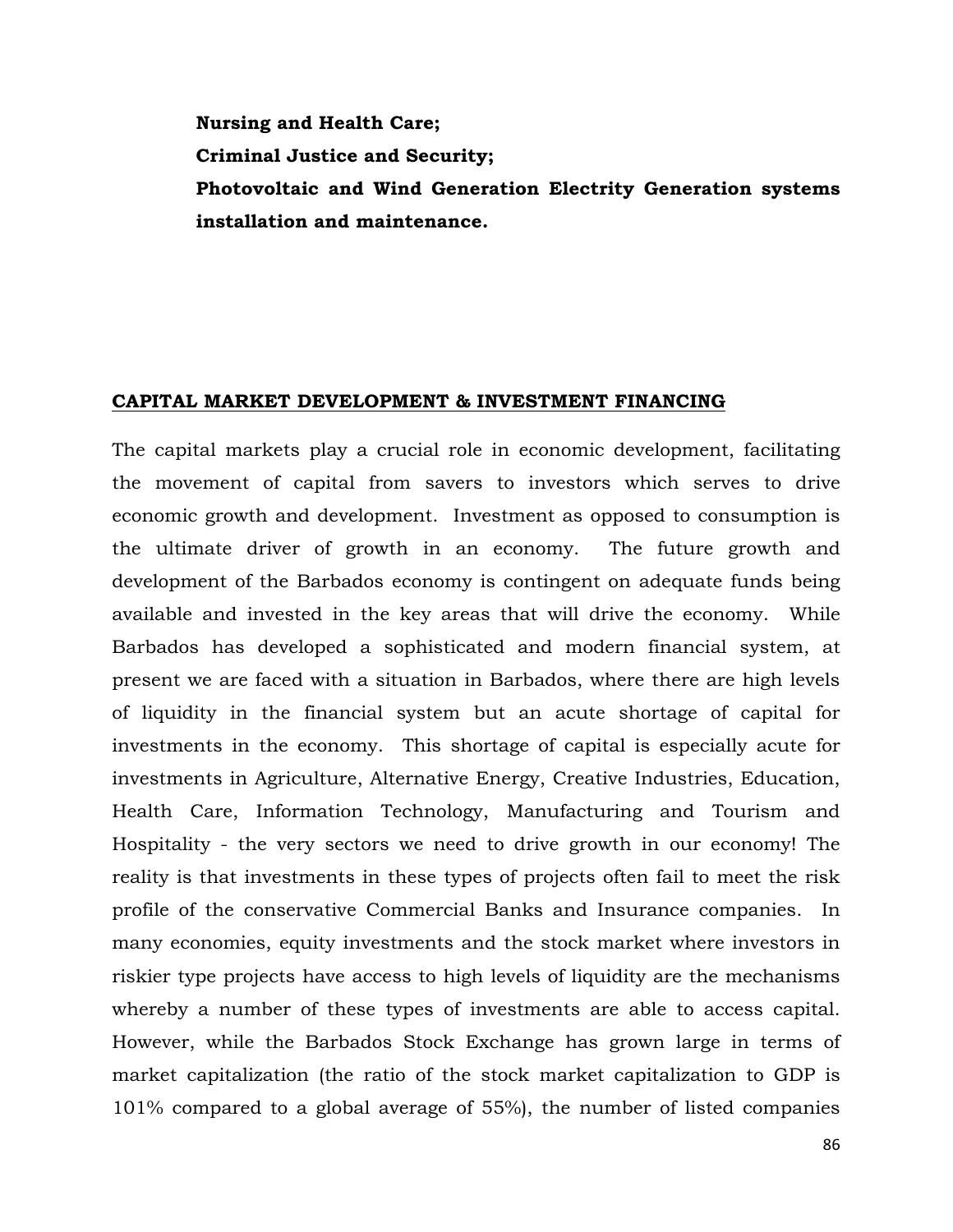continues to decline and the viability of the exchange seems under threat. The Junior Stock Market has also remained grossly underdeveloped with SunBeach Corporation being the only listing to date. An active Junior Stock Market provides an additional avenue for Small and Medium firms which do not meet the financial and other requirements of the "Main" stock market to access capital without having to resort to borrowing. A vibrant Junior Stock Market which can facilitate the financing of small and medium type enterprises is a critical piece of the puzzle in restructuring the Barbados economy with a focus on Agriculture, Alternative Energy, Creative Industries and Information Technology.

The available evidence therefore points to a bank-dominated capital market, an illiquid stock market dominated by a few large firms, an almost non-existent Junior market, a National Insurance Scheme desperate for suitable investments and an economy facing an acute shortage of "risk capital" for the investments needed to drive a restructuring of the Barbados economy. However, we cannot afford to delay the much needed investments in Energy Efficiency, Food Production and upgrades of the hotel plant. The traditional financial institutions are not stepping up to the plate as we would like and as we cannot wait on international capital, we must act now to secure our own future in Barbados. Having spoken to the NIS part already I now propose the following additional measures to assist with this problem:

 $\checkmark$  Undertake an Initial Public Offering of 30% of the shares of Grantley Adams International Airport Inc, the Oil Company and Barbados Port Authority, and the listing of these companies on the Barbados Stock Exchange. Over the next few months, a valuation of the entities will be undertaken and the IPO process initiated. The listing of these three major entities on the stock exchange will serve to inject some much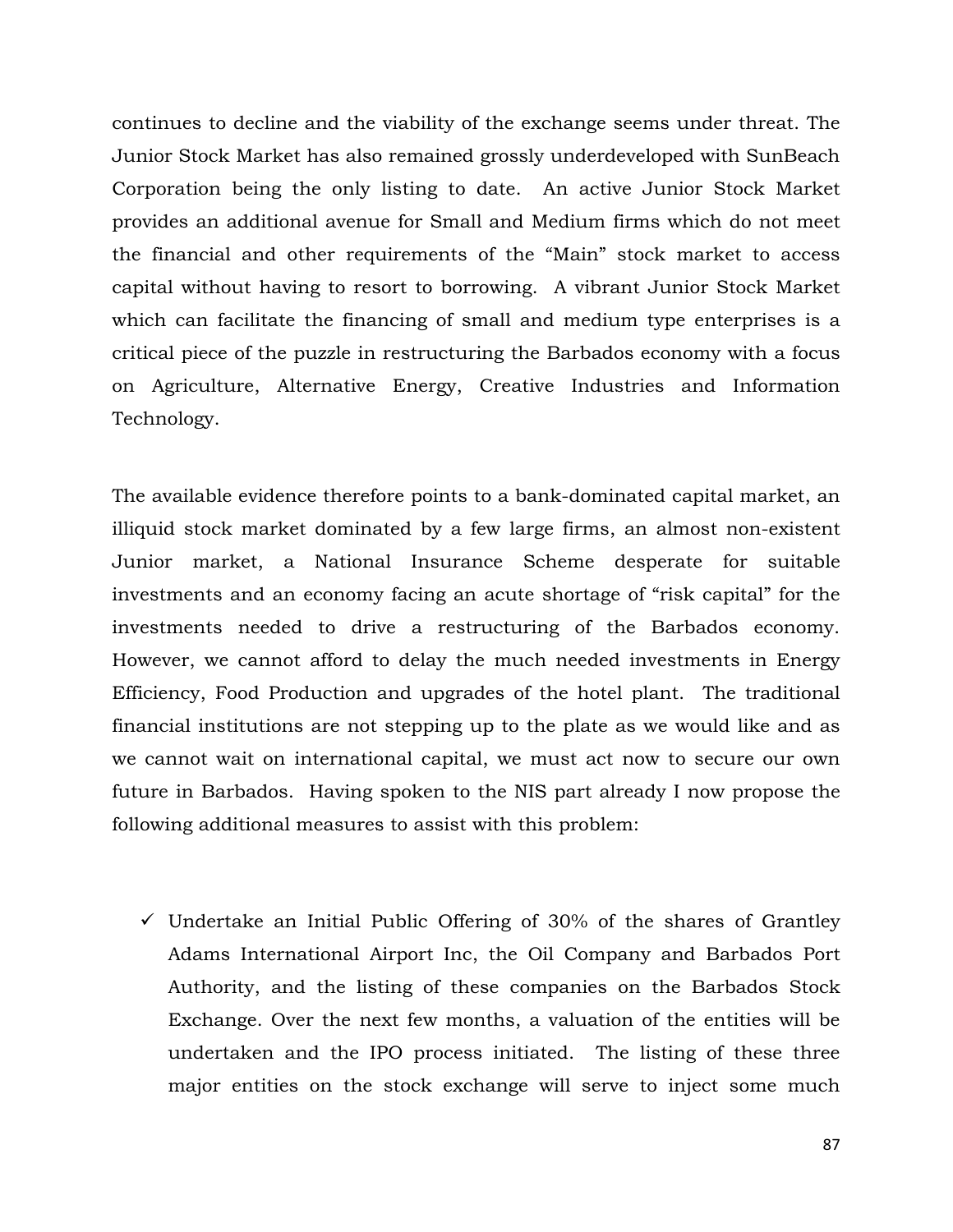needed life in the exchange. The IPO process will be undertaken in a manner that will ensure broad share ownership which promotes economic democracy and market liquidity.

- $\checkmark$  Providing a fiscal incentive for companies to list on the Junior Stock Market, where firms that choose to list on the Barbados Stock Exchange's Junior Stock Market will be provided with a tax incentive for ten years structured as follows:
	- a. An income tax holiday on 25% of the company's operation for the first five years of the ten year incentive period;
	- b. A full income tax holiday for the first five years of the ten year incentive period;
	- c. A half income tax holiday for the second half of the incentive period;
	- d. An exemption from withholding tax on dividends and other distributions from companies listed on the junior market;
	- e. An exemption from transfer tax on transfers of shares in Junior market companies;

To promote liquidity and encourage economic democracy, in order for a company to qualify for the above-mentioned tax incentives the following could be required:

- a. The company must have a minimum of 50 shareholders;
- b. No single shareholder should own more than 25% of the shares of the company and no other shareholder should own more than 5% of the shares.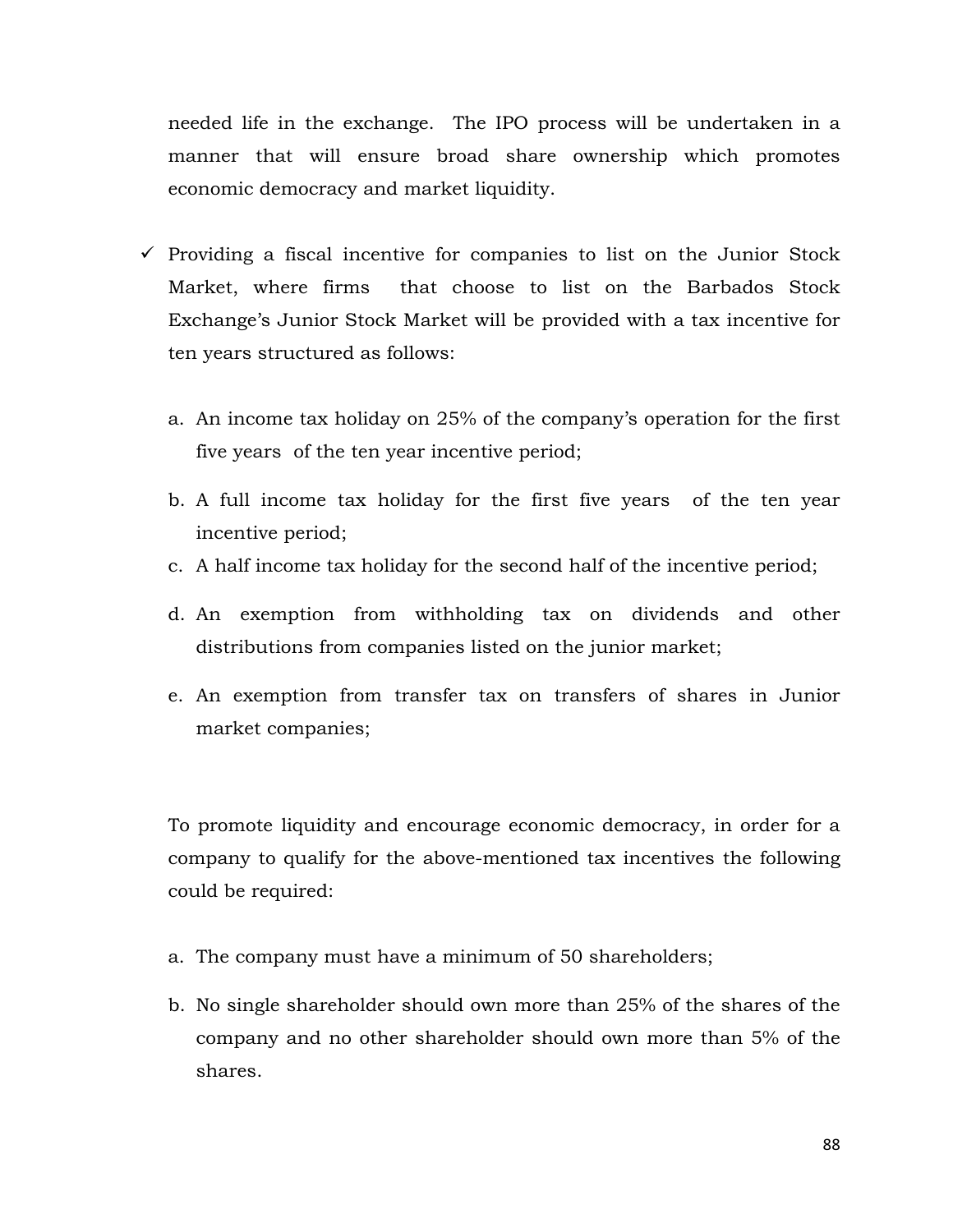c. If at any point these are violated the company must repay the Government all taxes claimed.

# Budget Financial Impact

Mr. Speaker the measurers which I have just outlined are intended to add value to the Barbados economy without doing violence to our fiscal consolidation programme. In this regard I am minded to point out that on a calculated basis we expect that the measures will cost the treasury a maximum of 87 million dollars. On the converse we expect that through direct revenue gains, and savings due to direct expenditure cuts, government will garner 96 million. There should therefore be a net positive gain of approximately 8 million dollars.

# SPECIAL ISSUES:

CLICO

# **Overview**

Deloitte Consulting Ltd. (acting through Messrs Oliver Jordan and Patrick Toppin) was appointed as Judicial Manager for CIL's operations in Barbados and the Eastern Caribbean by the High Court of Barbados on April 14, 2011 following the appointment of Richard Surage of PKF as Judicial Manager for CIL's branch in St. Lucia on April 11, 2011.

On April 29, 2011, Omax Gardner of PKF was appointed as Judicial Manager for CIL's branch in St. Kitts - Nevis and subsequently Deloitte was appointed as Judicial Manager of CIL's remaining EC Island branches located in Grenada, St. Vincent, Dominica, Antigua and Anguilla. Montserrat remains the only country not under judicial management.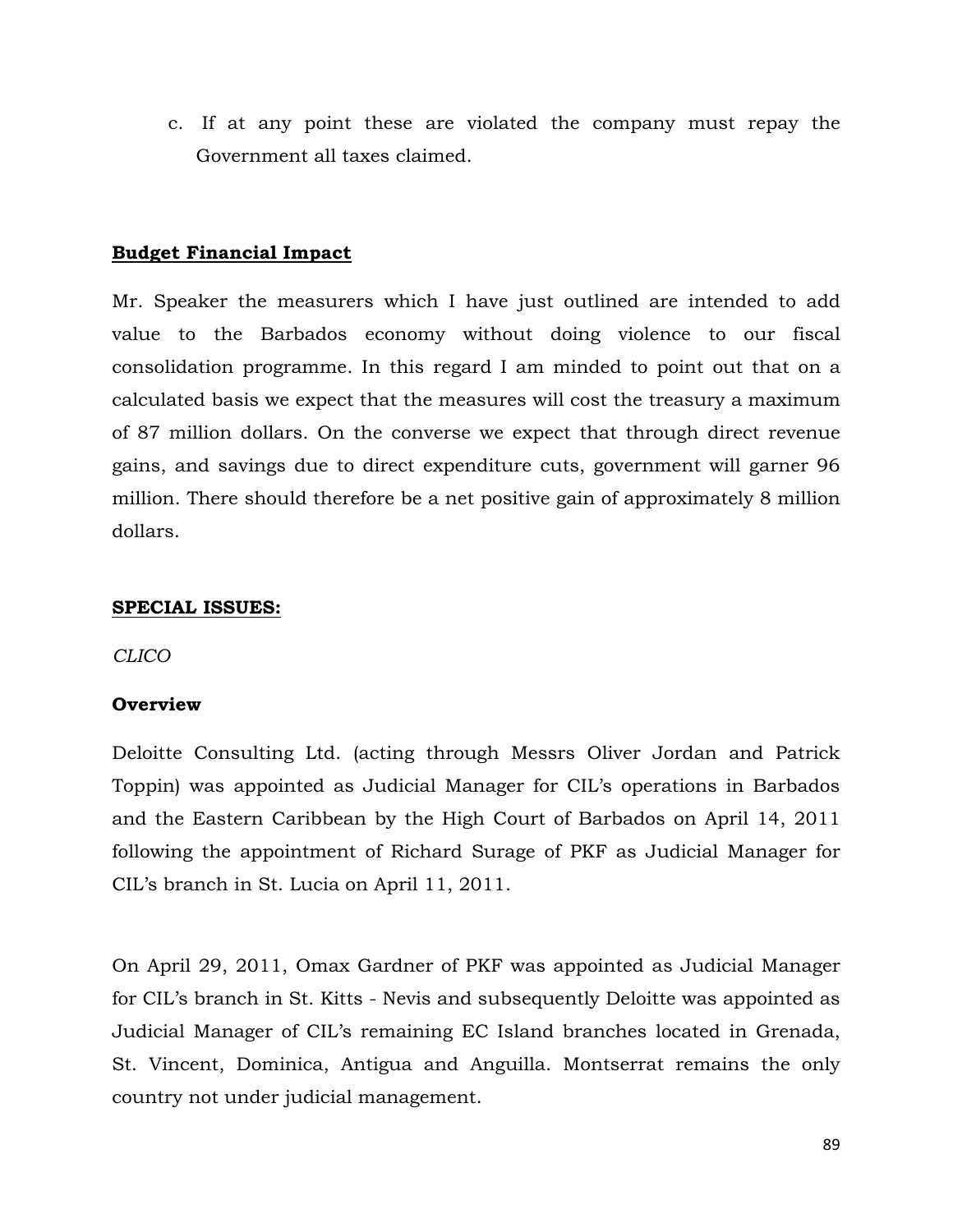It is important to note that, unlike the situation with CLICO in Trinidad where there was a separate insurance company doing business exclusively in that country, CIL through its branch network, operates in Barbados and eight other Eastern Caribbean jurisdictions. This distinction creates a variety of legal and other challenges to developing an effective restructuring plan for this company.

# Activities of the Judicial Manager

Since the date of its appointment last year as Judicial Manager, Deloitte has taken control of CIL's head office operations and with the cooperation of the Judicial Managers across the region has taken necessary steps to ensure the survival of the company.

The Judicial Manager has since completed its examination of CIL's financial condition and the most recent information at March 31, 2012 is that the current estimated value of its assets is Bds\$454milion while policyholder liabilities are estimated at \$854million. Note these figures are preliminary and subject to change.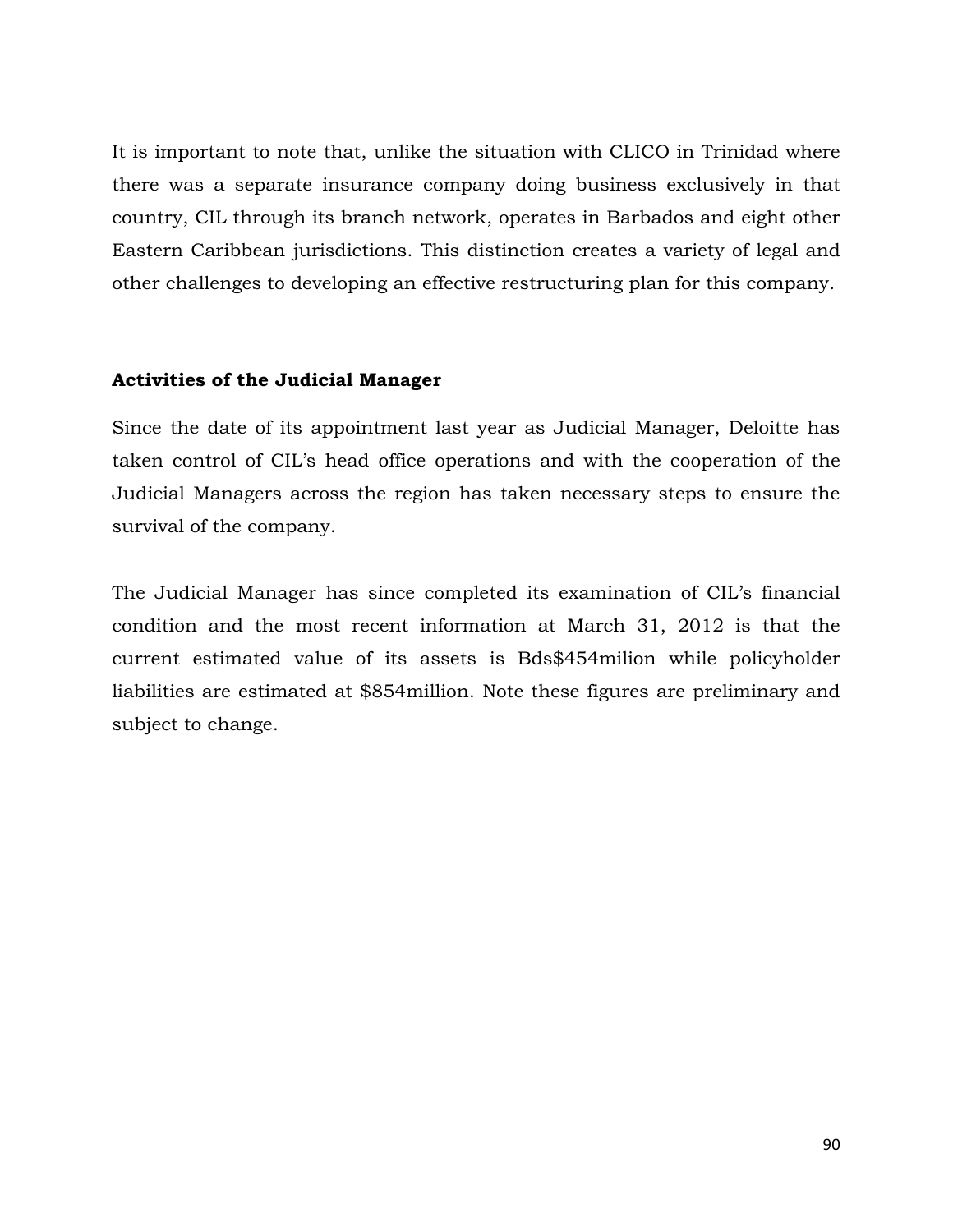A breakdown of current estimated value of CIL's assets and liabilities by country are set out below:

|                                         | St. Vincent  | Anguilla  | <b>Barbados</b> | Antigua    | Dominica   | Grenada    | Montserrat | St. Kitts | St. Lucia   | Total       |
|-----------------------------------------|--------------|-----------|-----------------|------------|------------|------------|------------|-----------|-------------|-------------|
| Fair market<br>value of total<br>assets | \$13.615.305 | 633.454   | 633,454         | 633,454    | 633.454    | 633,454    | 633,454    | 633,454   | 633.454     | 633,454     |
| Policyholder<br>liabilities             | 98.368.624   | 4,242,885 | 369,570,752     | 70,873,781 | 58,913,259 | 99,312,755 | 37,940,564 | 8,980,077 | 106,019,794 | 854.222.493 |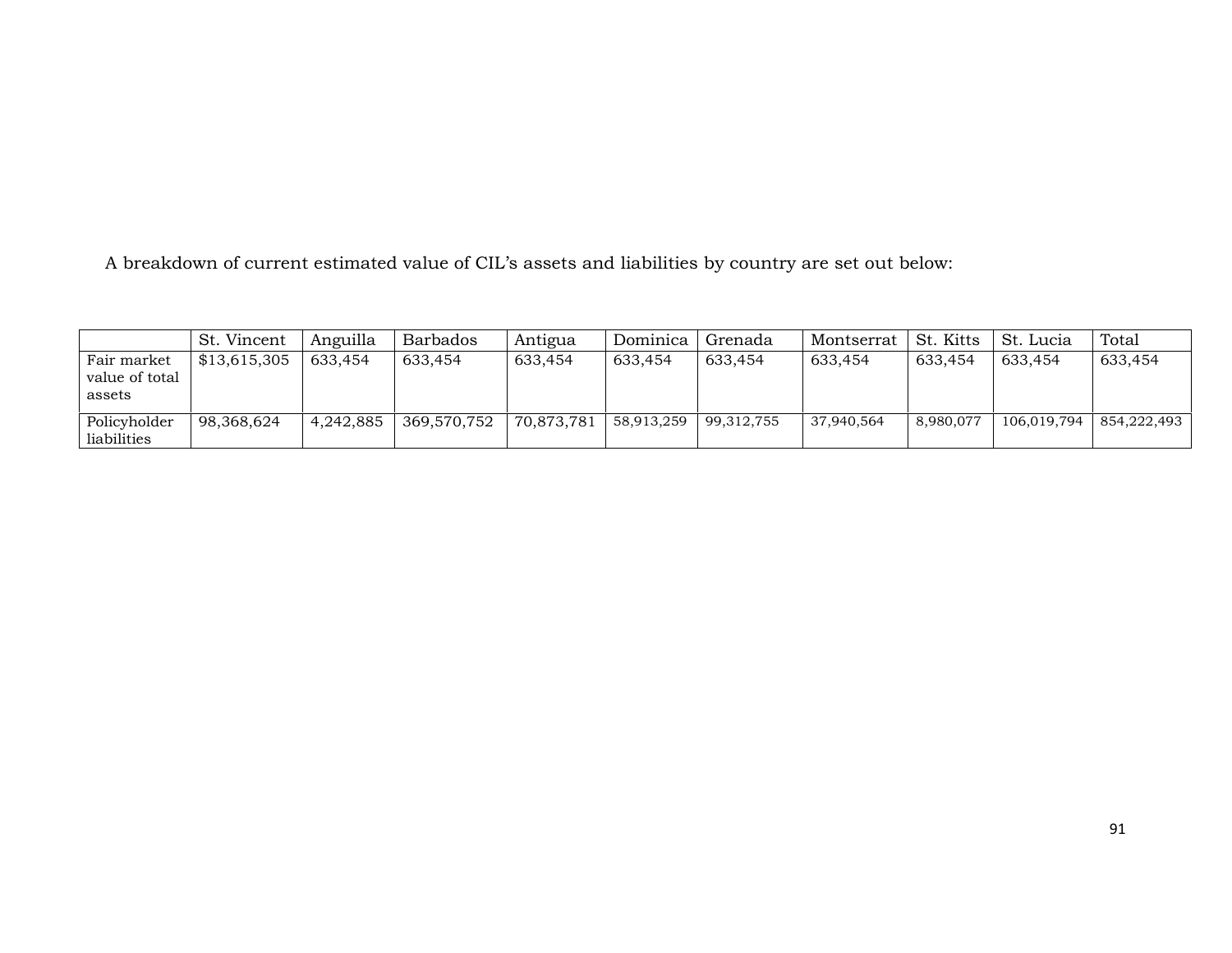The Judicial Manager has for the past year, explored a number of alternative options for restructuring the company but has now settled on a sale to a reputable insurance company as the best option in the interest of all the policyholders. After an extensive search process within the region and internationally they have received two credible offers which they are currently evaluating.

A common element in both offers is that the Executive Flexible Premium Annuities (EFPAs), which are non-traditional insurance products, would not be acceptable to the buyers in their current structure. Therefore unless these products are restructured as traditional insurance products they would have no interest to potential buyers for CIL.

Another concern raised by potential buyers is the high proportion of real estate assets within CIL's total assets. This is a concern because any purchaser of CIL's policyholders' liabilities will have to receive eligible assets for inclusion in the relevant insurance statutory funds, and in most instances real estate assets are limited to 20% of those statutory funds.

There therefore has to be an innovative way of converting CIL's real estate assets into qualifying assets for the purposes of deposit to the statutory funds, failing which any sale for CIL's business would be unlikely.

A final challenge to a successful sale of CIL's business is that the majority of CIL's assets are located in Barbados and St. Lucia. However, to facilitate the sale of policyholder liabilities located in the other EC island jurisdictions where the CIL does not hold significant assets, eligible assets would have to be transferred to these jurisdictions. A mechanism will therefore have to be developed which transfers part of the asset value within Barbados and St. Lucia to the other Eastern Caribbean island jurisdictions.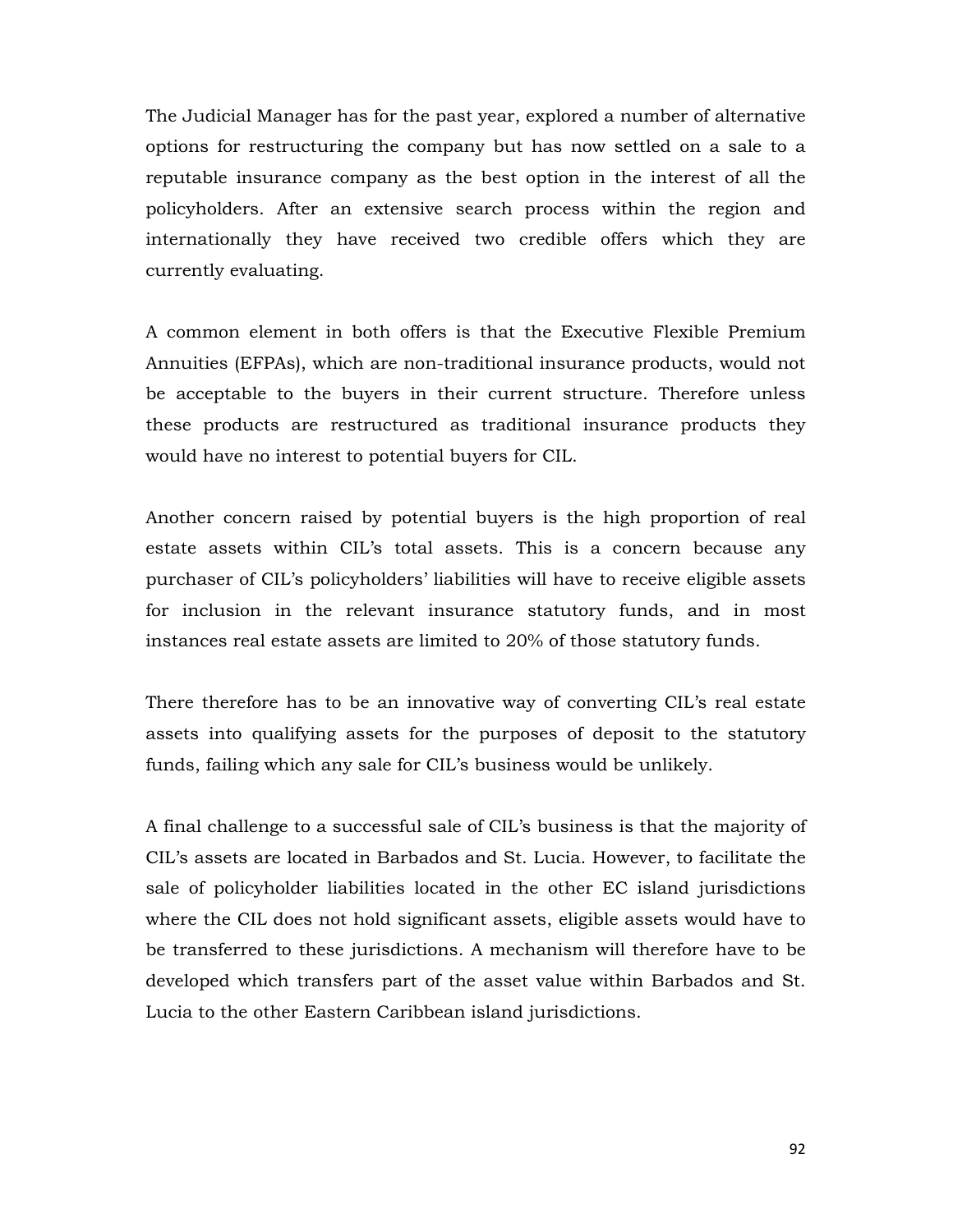#### Current proposal from the Judicial Manager

The Judicial Manager has developed an approach which it believes would facilitate the transfer of CIL's insurance business to one of the current bidders, as well as the partial settlement and restructuring of its EFPA portfolio. This approach envisages transferring CIL's existing assets into a Special Purpose Vehicle ("SPV") and with necessary backing from regional Governments, floating a bond estimated to range from Bds\$550million to Bds\$650million on the regional capital markets.

The Judicial Manager has been advised that given the current level of excess cash reserves of commercial banks in the Eastern Caribbean, the proposed bond might have a high degree of interest in the market.

 The net proceeds from the bond would be used to acquire qualifying assets that would be transferred to a buyer of CIL's insurance business as well as to fund the partial settlement and restructuring of CIL's individual EFPA policies.

Upon successful completion of the sale, CIL's Individual & Group Life, Pension and Annuity policyholders would become new policyholders of the successful bidder for the business.

Individual EFPA policyholders in Barbados and the EC islands would receive a cash payment of up to Bds\$25K and 70% of their principal balance above Bds\$25K would be converted into a long-term Annuity. These annuities would be backed by qualifying assets purchased by the SPV and transferred to the purchaser. Corporate and Government EFPA policyholders in Barbados and the EC islands would have 100% of the principal balance of their EFPAs converted into an instrument issued by the SPV.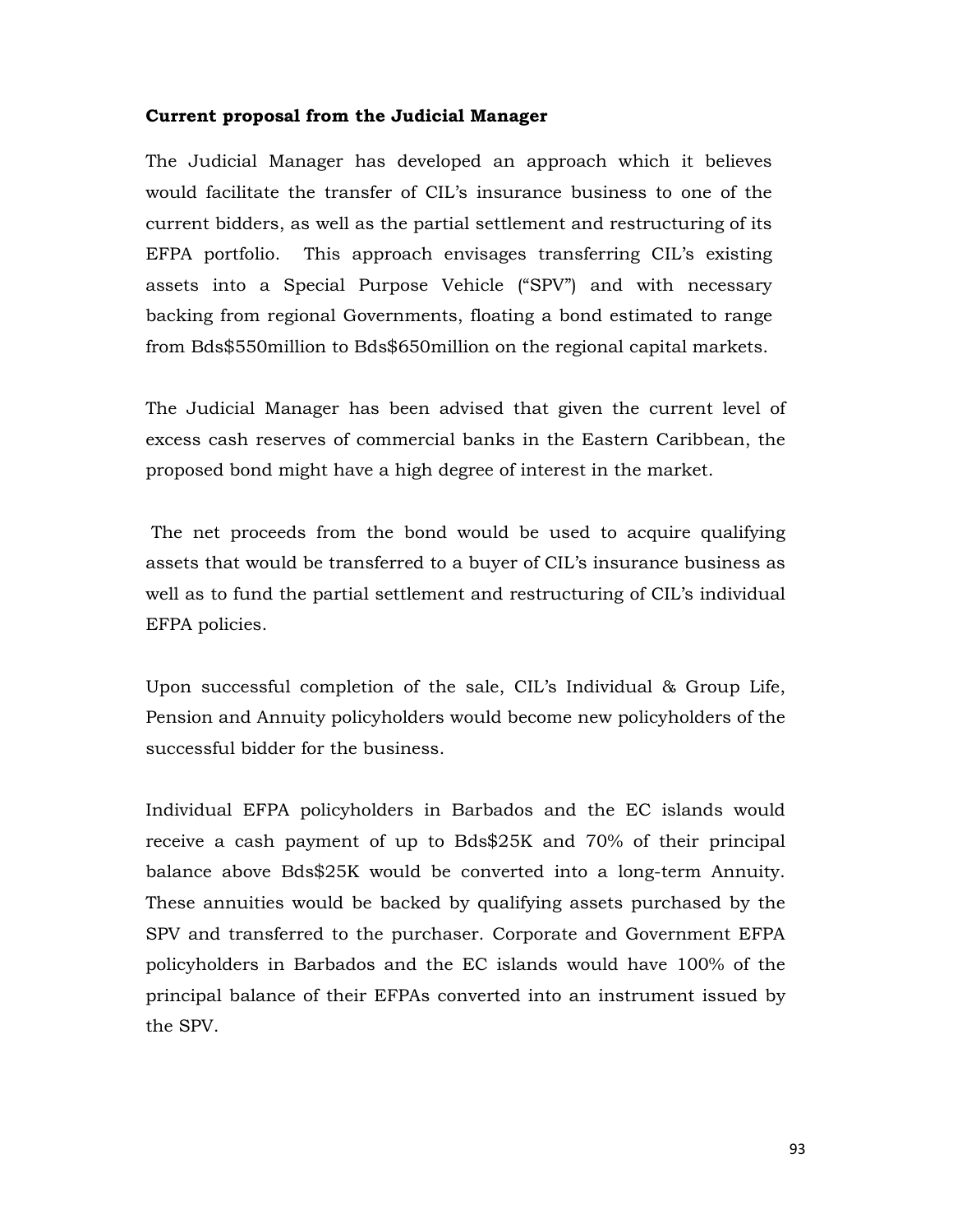Given current market conditions, the successful issue of a multicurrency bond by the SPV will require the support of regional Governments to ensure its success. The amount of this support required for the restructuring outlined above has been estimated at Bds\$200million which would be in the form of Government guarantees or other acceptable credit enhancements required for the bond to be successfully placed in the market.

Should additional support over and above the Bds\$200 million be available from the regional Governments, then restructuring of the nonindividual (Corporate and Government) EFPA policies into an annuity product will also be possible. The conversion rate of these EFPA's will be entirely dependent upon the level of support received from the regional Governments.

Upon confirmation of support from regional Governments and the respective regulators for the proposed approach of structuring a bond to facilitate the sale of CIL's insurance business and the partial settlement/restructure of EFPA policies as well as for the amount of financial support available for the proposed bond issue, Deloitte as the Judicial Manager will prepare a final sale/restructuring plan for submission to the Court for approval in Barbados and the other jurisdictions. It is anticipated that similar submissions will be made by the Judicial Managers in St. Lucia and in St. Kitts-Nevis.

Mr. Speaker, on the 3<sup>rd</sup> of next month a team from the Ministry of Finance and myself, will gather with other CARICOM Ministers of Finance at the CARICOM Finance Ministers' meeting at which these proposals by the Judicial Managers are expected to be presented and discussed. Our hope is that at the end of those deliberations these proposals or some amended version of them will be given broad support and receive the general endorsement of all of the affected regional Governments, with each accepting and agreed share of the responsibility for the execution of the proposal.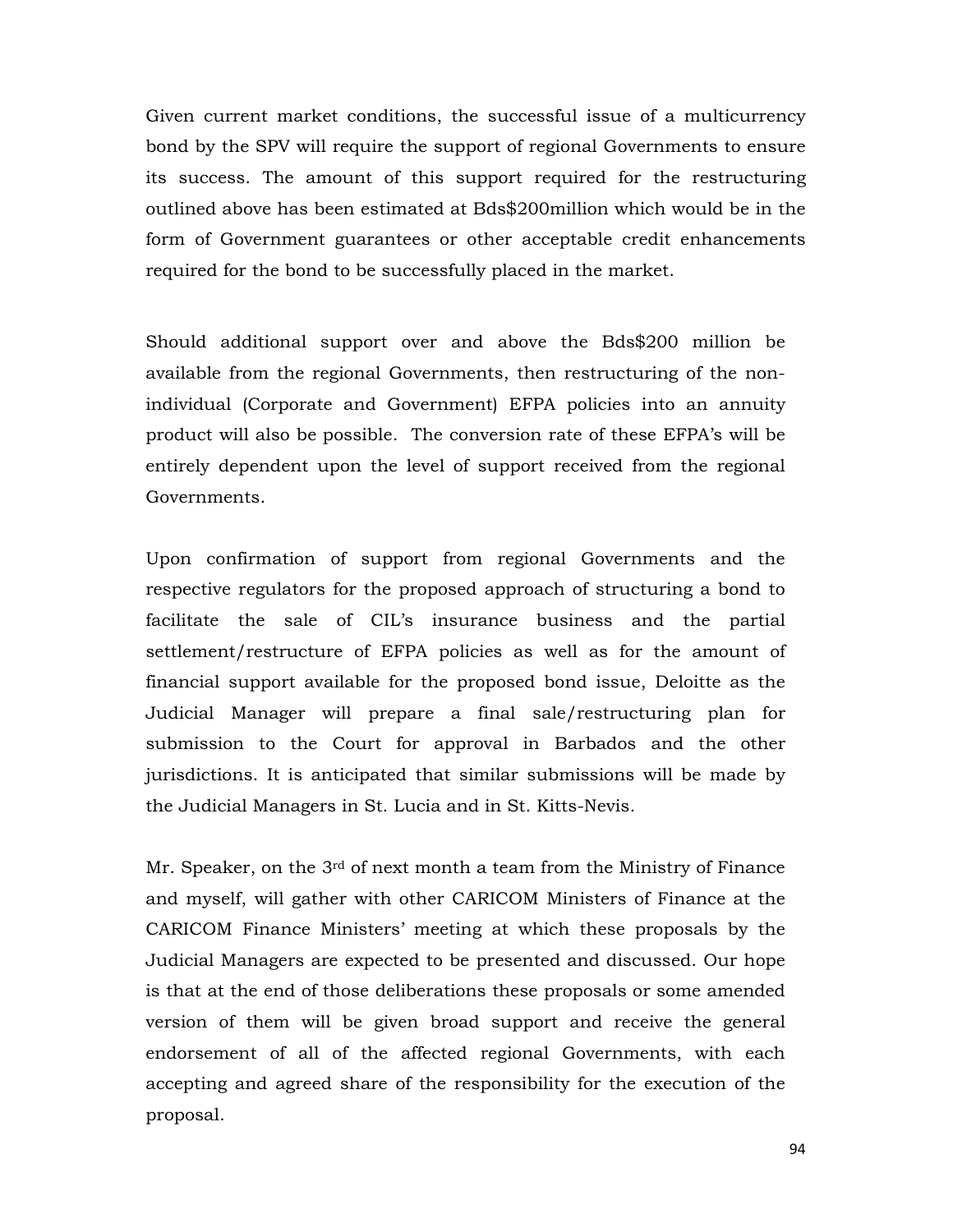This is critical since a shared responsibility ensures that policy holders in each country will be given the only reasonable solution to their predicament, and regional Governments a responsible and palatable burden to carry. A regional technical Committee made up of official and regulators from all of the affected countries together with the Judicial Managers in the different jurisdictions who have been working assiduously on examining options for a resolution of this matter have also surmised that this proposal seems at a broad level to be the most orderly option for a resolution of this very sad and unfortunate debacle.

It is important to appreciate Sir that should this effort at a resolution fail, the likelihood of a disorderly and separated resolution on a country by country basis will ensue with likely devastating consequences for thousands of policy holders including those in Barbados as the company will be forced into liquidation and become entangled in myriad legal suits.

I give this House and the people of Barbados the assurance that this Government will at next week's meeting seek to secure the best interests of all Barbadian policy holders and investors affected by this matter and will not give a final commitment to any solution unless and until an appropriate consultation is held with them to present and discuss such so that their views might be incorporated.

I equally give the assurance Sir that at a date to be determined by the Cabinet, that members of this Honourable House will also be given an opportunity to examine the proposed solution before in is fully implemented so that they too may input into the crafting of the final solution.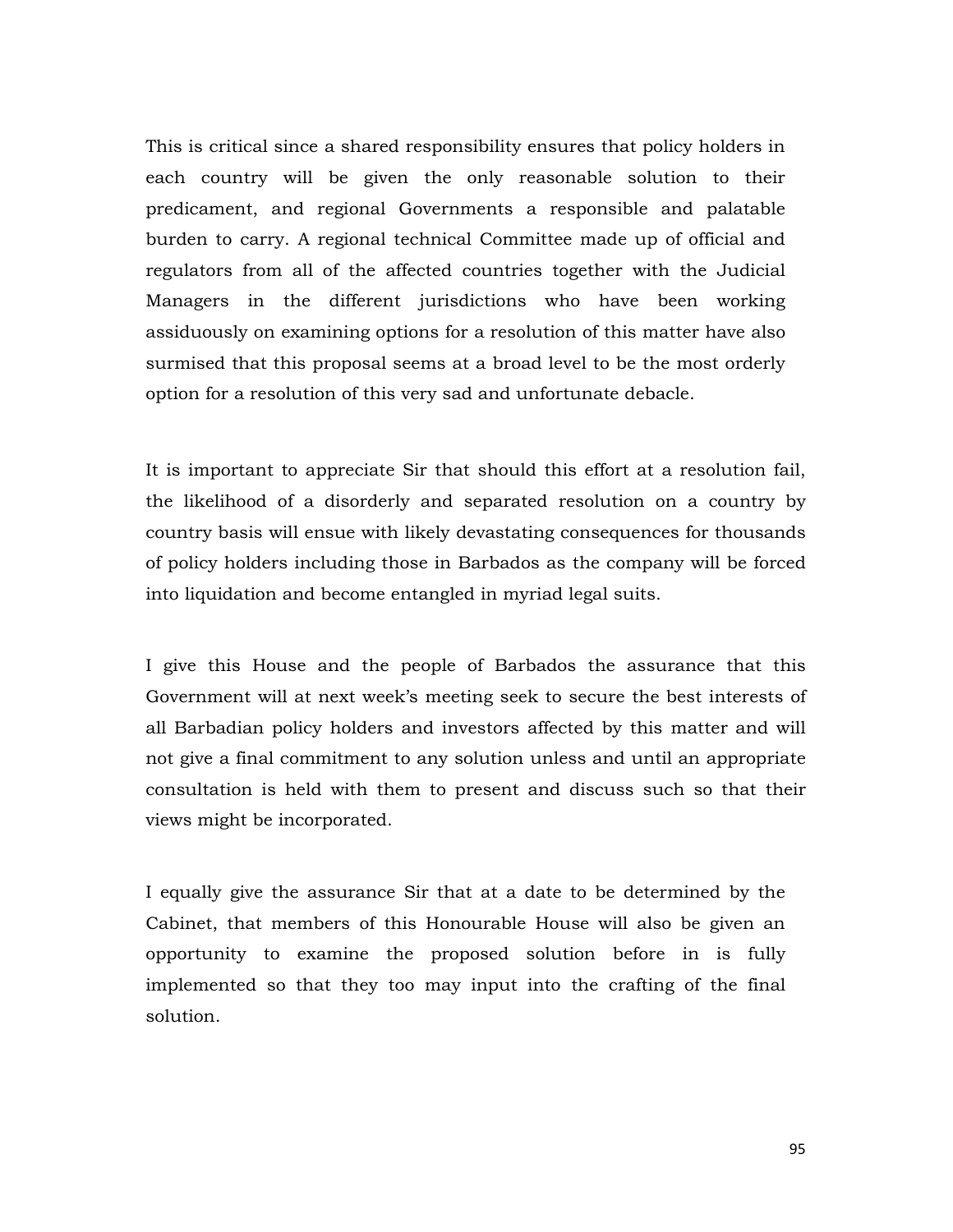### Redjet:

Mr. Speaker in the last few weeks a rather unfortunate set of statements and commentaries have emerged following the collapse of the Barbados registered airline Redjet, which have sought to, in the least, question this administration's support of this business venture, and at most cast aspersions on members of this Government including myself as to our alleged commitments to the principals of this company. This has been rather unfortunate, though not entirely surprising for a community populated by some who delight in the propagation of lies, half truths and gossip. Tonight I will set the record straight.

During the course of October last year, at the request of the principals of the company Redjet, I acceded to have a meeting with them to discuss what they called serious issues affecting the airline. That meeting took place at the Ministry of Finance.

During the course of the meeting I was made aware by company officials that the company was having severe financial difficulties just months into its operations, blamed in large part as they put it to "Government's" delay in granting the airline permission to fly in a timely manner. I was told that the delays severely affected their business plan as they couldn't get sufficient routes when they wanted them to increase their load factors and earn enough money keep the operation profitable.

I thought it myself a little odd that an airline would have planned its business in such a way as to anticipate regulatory approval in a specified time up front knowing how complicated and thorough airline approval regulations could be.

The principals requested to know if the Ministry of Finance would be willing to issue them with a sovereign guarantee so as to allow for them to go to a financial institution to raise resources to support their operations.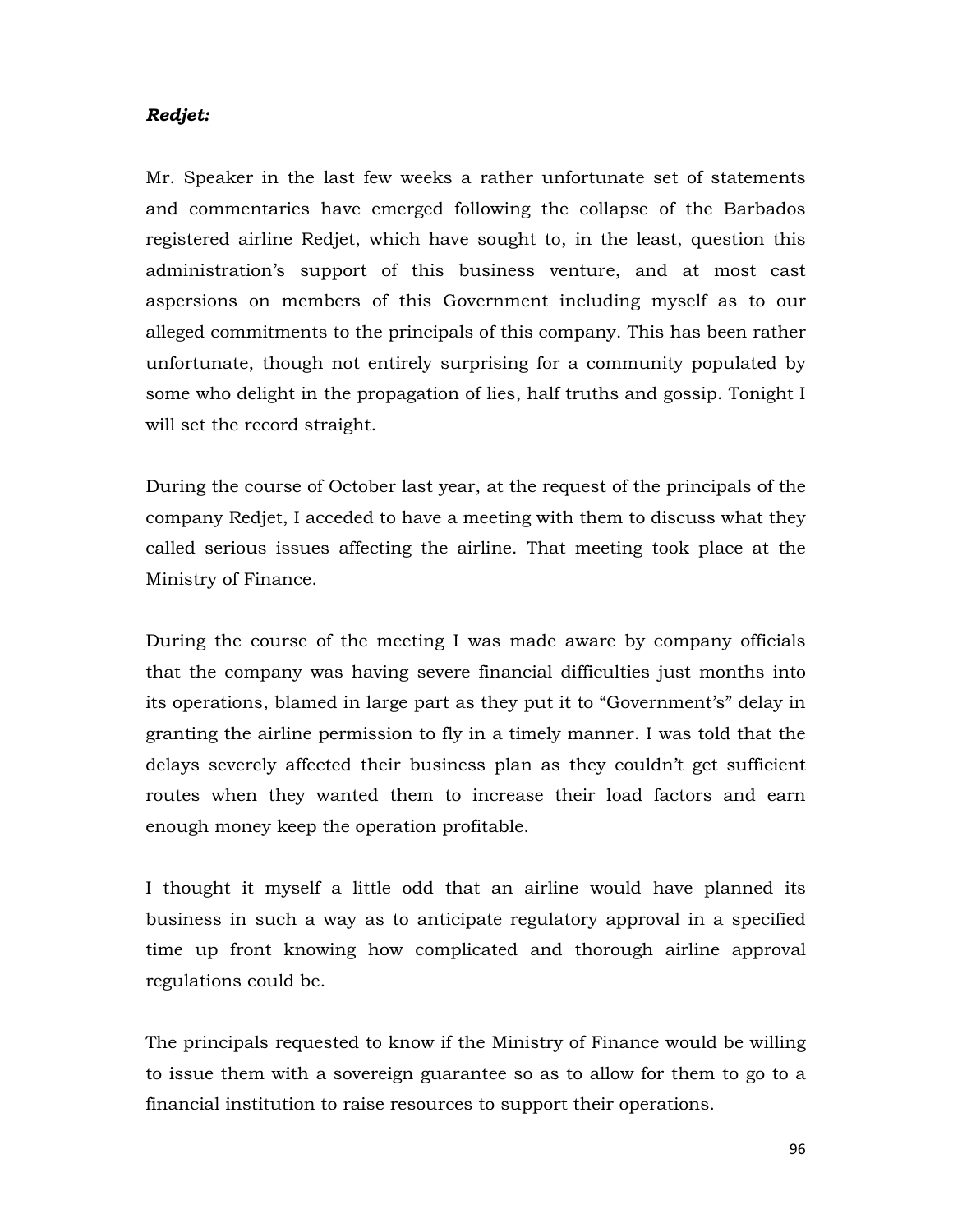I immediately indicated to the principals that this was not possible as Government cannot issue a guarantee for a private company. This they understood and subsequently withdrew.

Early in January, at the request of the Hon. Prime Minister, a team of ministers including, International Transport, Tourism and the Minister of State in the Prime Minister's office met with the same principals of Redjet. An identical set of lamentations were placed before us only this time the principals were threatening to close the airline in a few weeks time if some level of support was not forthcoming from Government.

Having discussed the matter at length the meeting came to a number of broad understandings which included a commitment from Government to explore the possibility of assisting with the arrangement of a facility through the BTA that would allow for a small capital injection in the airline and a marketing support initiative. Redjet on the other hand undertook to itself inject sufficient additional capital into the company as to keep it in operation. They also committed to producing for analysis by Government its financial statements so we could ascertain the true state of the airline, and a new revamped business model.

For the record Mr. Speaker permit me to both read and enter into the records of the House a letter which I wrote to the management of that company as to my understanding of the outcomes of that meeting:

Clearly Mr. Speaker even a blind man on a trotting horse could see from this letter that at no time did I guarantee to Redjet or any other person an absolute commitment to inject eight million dollars into that airline. I clearly pointed out that we were committed to exploring the possibility of a possible guarantee through the BTA for resources to be identified to assist the company. I further went on to advise the principals that no such facility if it were deemed possible could be effected without the approval of Cabinet and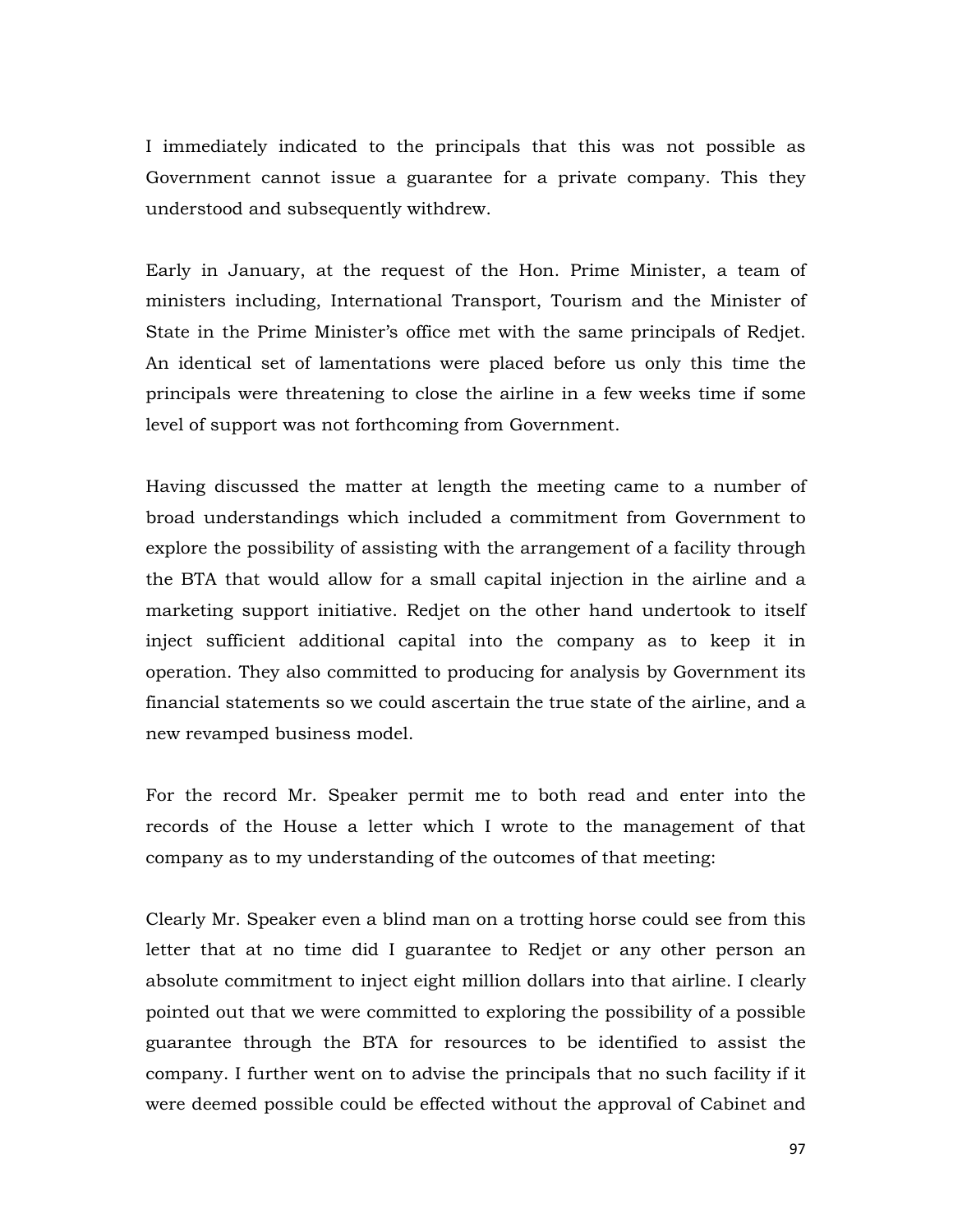as such they should not take any such commitment as a fait accompli. Sir shortly after that letter was issued the company had a separate meeting with the Minister of Health who was acting in the stead of the substantive minister and he too reiterated the position which I took in the letter and advised the company accordingly.

In the ensuing period Sir, Redjet did submit its financial accounts for the period up to February 2012 and these were sent for analysis by our business and financial analysts in the Ministry of Finance. Sir I received from the PS in Finance a copy of that analysis which concluded in part that based on the accounts submitted "…that not only has Airone Ventures Inc. been making substantial losses, but also the Company has been budgeting to make these losses. The actual revenues and budgeted revenues are not sufficient to cover the respective costs. More critically, the revenues are not even sufficient to cover the Company's variable costs comprising passenger and aircraft costs and thus cannot make any contribution towards maintenance and overhead costs. This is not sustainable. As a consequence of the foregoing the management accounts indicate that the Company is technically insolvent."

I immediately informed the Prime Minister and other colleagues of the findings of the financial review but we still agreed that we would try to see if it were possible to assist in anyway. In that time it was made clear to the principals of Redjet that one of the conditions for any level of Government support was that the airline had to remain in the air. This would entail the shareholders putting in sufficient resources to capitalize the airline to allow for continue operation.

The BTA subsequently finalized a marketing and operational support programme which it submitted to the Ministry of Finance and we met and agreed that instructions would be given to the BTA to proceed to negotiate with a local financial institution to secure the financing necessary to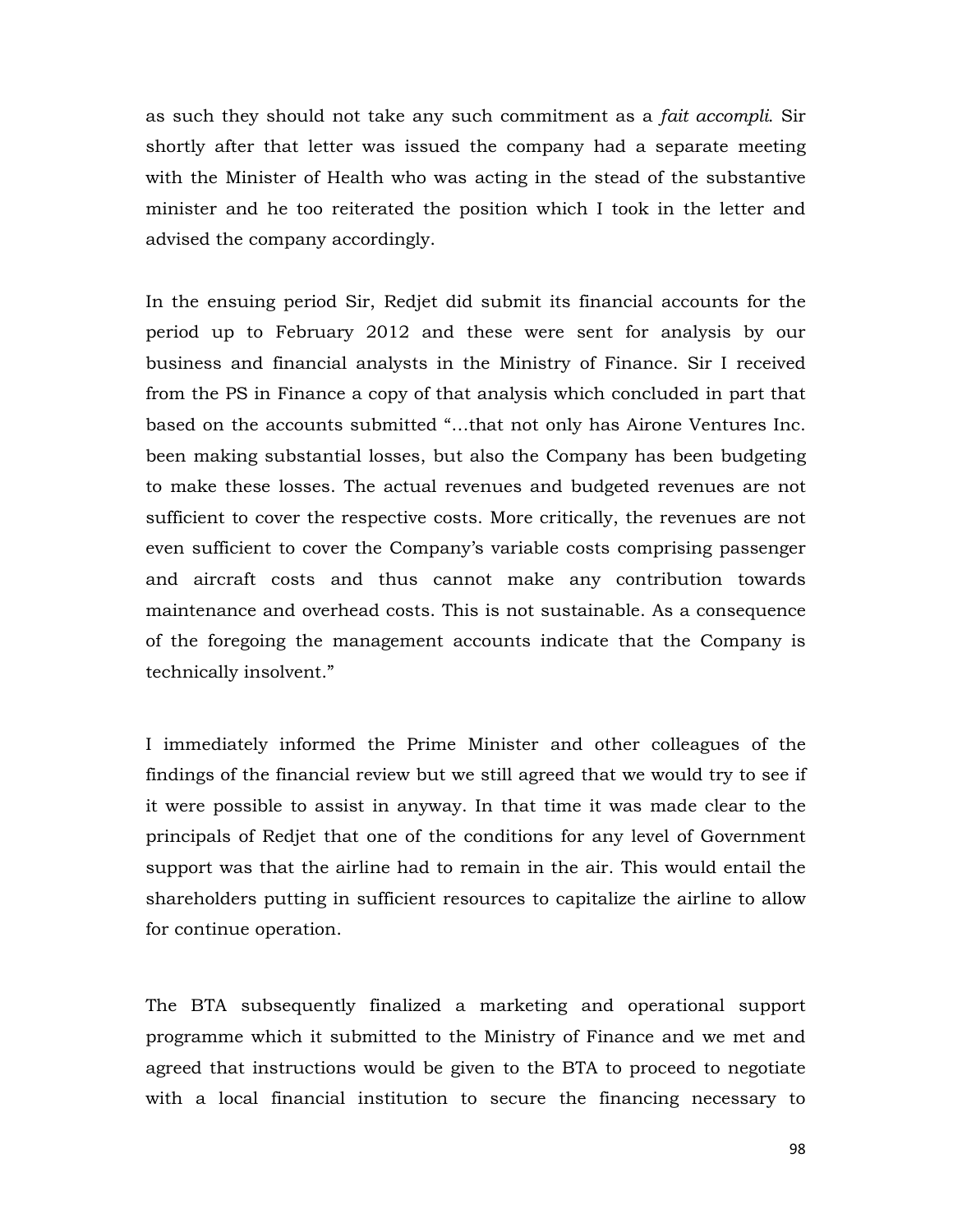support the plan for Redjet. Sir in the middle of these negotiations while the BTA was awaiting the final term sheet from a preferred lender for submission to the Ministry of Finance for approval, all of us were shocked to hear the breaking news that days after launching a new regional route that Redjet's principals were pulling it from the sky.

However Sir, even with that happening the relevant ministries and departments still proceeded to conclude negotiations on the facility and sent it off to Finance for final approval. Our hope was that even at that stage that it would have been possible to assist them but this was snuffed out once the company filed for bankruptcy.

So that Mr. Speaker Sir, it is not true to say that I or anybody else in this Government misled Redjet or reneged on any promise to lend financial assistance to that company. Redjet was a private operation not a Government department. It had no right to any direct financial assistance from Government and was promised none.

Having given potentially million of dollars in concessions to the company we still undertook to try to see how it would be possible to get it through a surprisingly early and difficult financial period. In the end the airline clearly did not have sufficient of its own private capital to survive and even if the eight million dollars were given immediately upon request it is clear that it would have only postponed the inevitable.

### Conclusion:

Mr. Speaker as I draw to the end of this presentation I am minded to reflect on the course which we as an administration have had to take over the past four years. Many a day Sir, some of us have cursed our luck, others still have fallen on periods of time when the sheer weight of the challenges has caused us to feel depressed over our circumstances.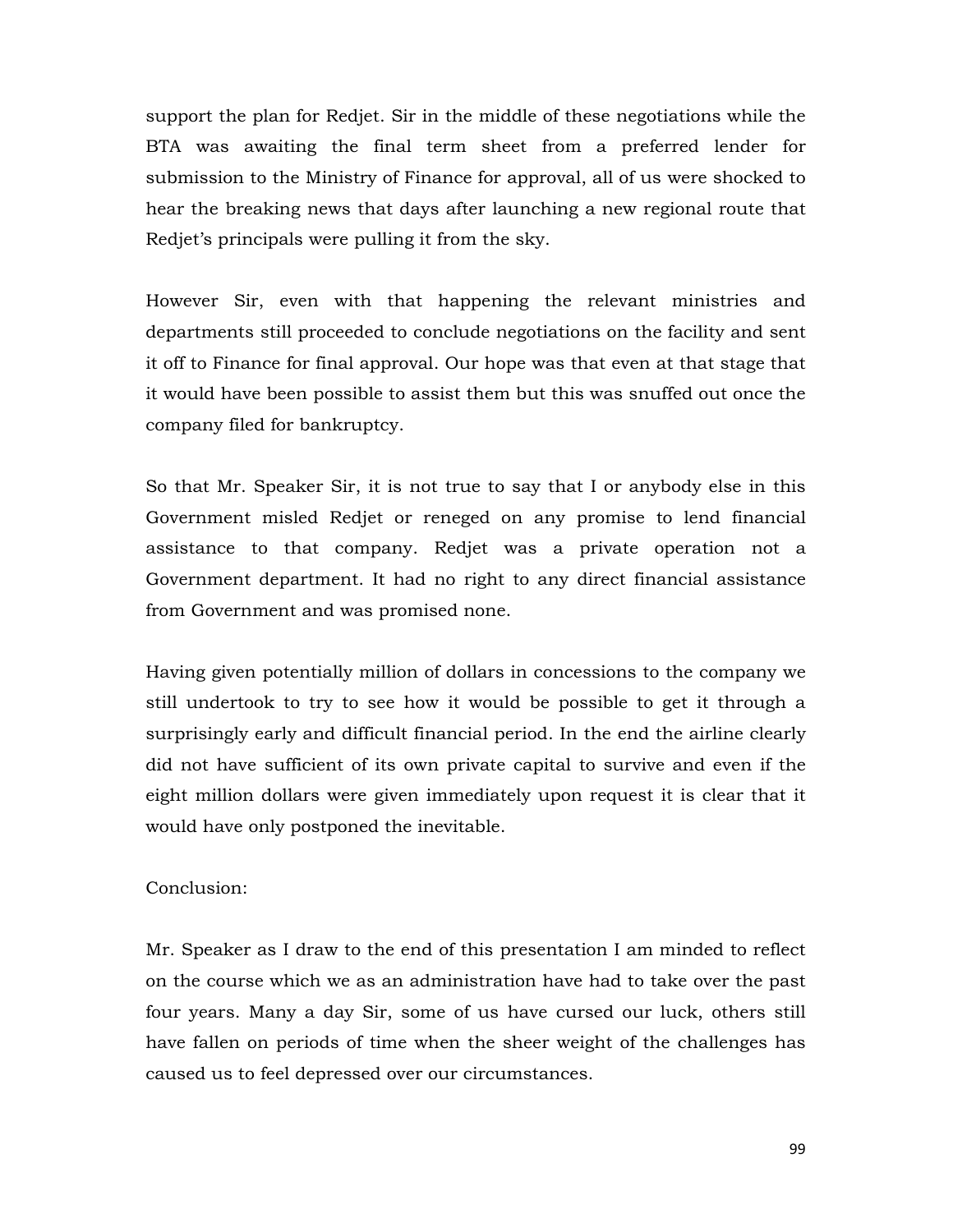However at no time during these turbulent economic times have we lost ultimate faith in the generosity of God and the goodness of his Son. From the throes of the world's greatest economic recession, through the loss of a leader, sickness of colleagues, and the carping criticism of our detractors, team DLP has held together and not lost faith.

And we have done so Sir knowing that we have continued to retain the love and respect of the vast majority of fair-minded Barbadians who know that we have been dealt an extremely difficult hand and frankly Sir, have played it well. We have kept our economy stable, protected the Barbados dollar from devaluation, contained job losses as best we could, maintained a high level of service in our social services, enhanced the social safety net, and held the hands of our private businesses through a variety of mechanisms.

Given the challenges which we faced most Governments as we have seen by example across the world would have collapsed by now. And while it has been a weekly prediction from our opponent almost from the 16<sup>th</sup> of January 2008, we are still here and going to work on your behalf every day.

In the preparation of this statement I was blessed to have received from friends and strangers too, many versions of their views on how I should conclude this address. I am thankful for this wonderful support.

However, I had the privilege of reading a column in the local newspaper a few weeks ago penned by a very intelligent young man called Corey Worrell as he related his own personal encounter with disappointment and hardship. Entitled the Wilderness Experience this very moving piece to my mind demonstrated what a strong belief in God and supreme confidence in his power to deliver us from tough situations can do to liberate both mind and spirit so that we can together achieve even greater things as a people.

Sir I feel compelled to read to this House and to all Barbadians: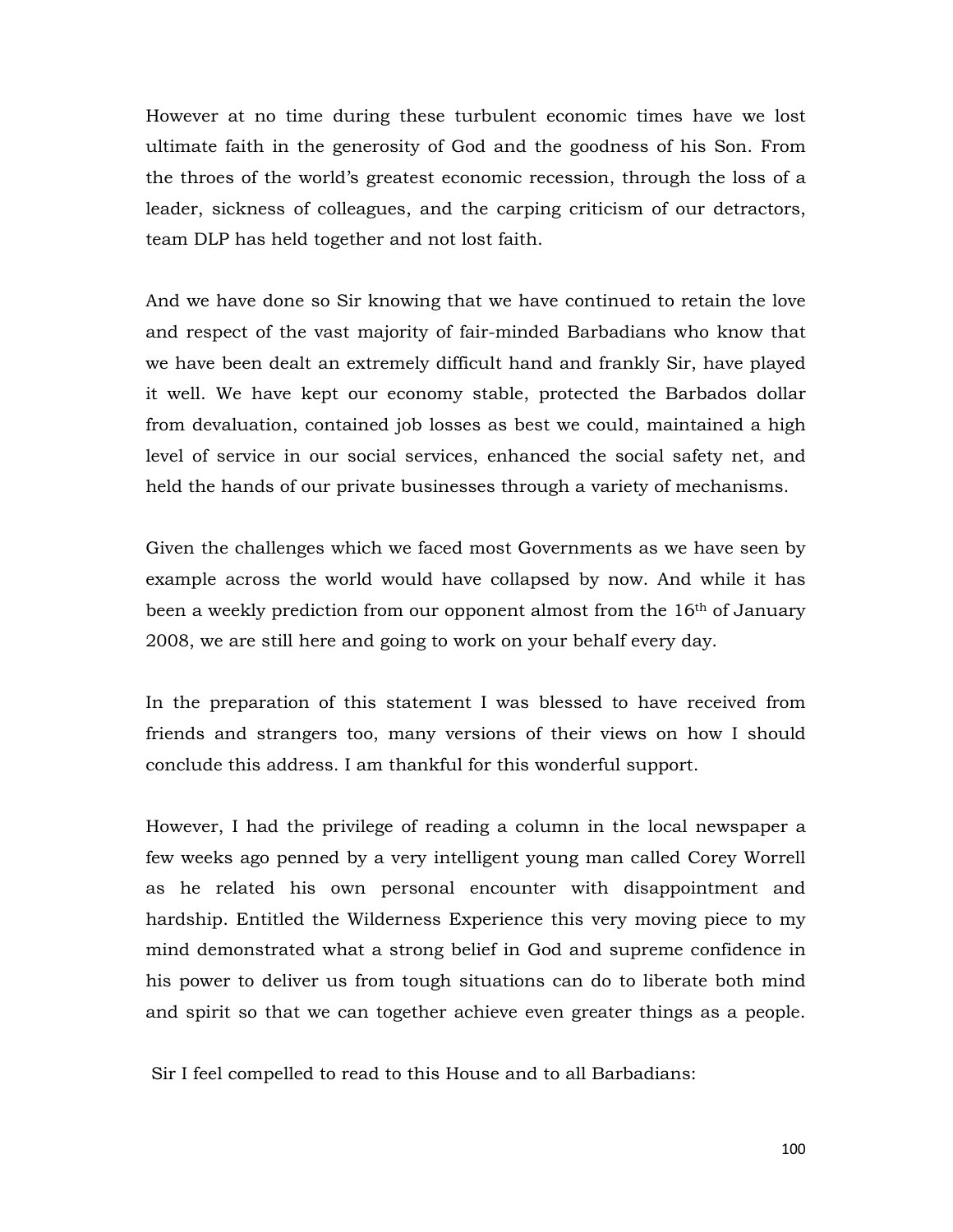#### HARD TIMES HIT ME

# OVER THE LAST 12 MONTHS, many people have been experiencing some kind of hardship. It may be due to many reasons but there is one thing they all have in common and that is hope.

Many people are touched and encouraged by these articles and some people have this perception that I have it all together since these articles are inspiring to read. In today's article, I want to make myself vulnerable to you and share with you some of what I have experienced over the last 12 months, so you will know that I, too, share that hope. If you know someone who is unemployed, struggling financially, going through a divorce, battling with an illness, fighting for custody of the kids or going through any other hardships, encourage that person to read this article. One week ago I came to the realization that in the last 12 months I have worked for only three months (the first three months of this year). This realization caused me to sit and reflect. As I reflected, I started to feel so bad, tears welled up in my eyes. I felt embarrassed, I felt like a failure as a man, husband and father since I wasn't able to provide for my family the way I wanted to. The more I reflected, the more depressed I got. While sitting there, a voice whispered to me, "But look what I have done", and the voice repeated, "But look what I have done". Immediately, a fresh revelation came to me. Even though I had been unemployed since June last year, all my bills were paid in full and on time; my car was not taken up and had a full tank of gas every week; my wife and daughter were clothed, fed, provided for and housed; my health did not deteriorate. As a result of not working, I spent the majority of my time with my daughter, which in my opinion is more work than any other job I had. Being home with her gave me the privilege of seeing when she first crept, walked, clapped her hands, talked, climbed and fed herself. And anyone who sees us together knows she is truly a daddy's girl. Sometimes we spend so much time wallowing in our despair and situations that we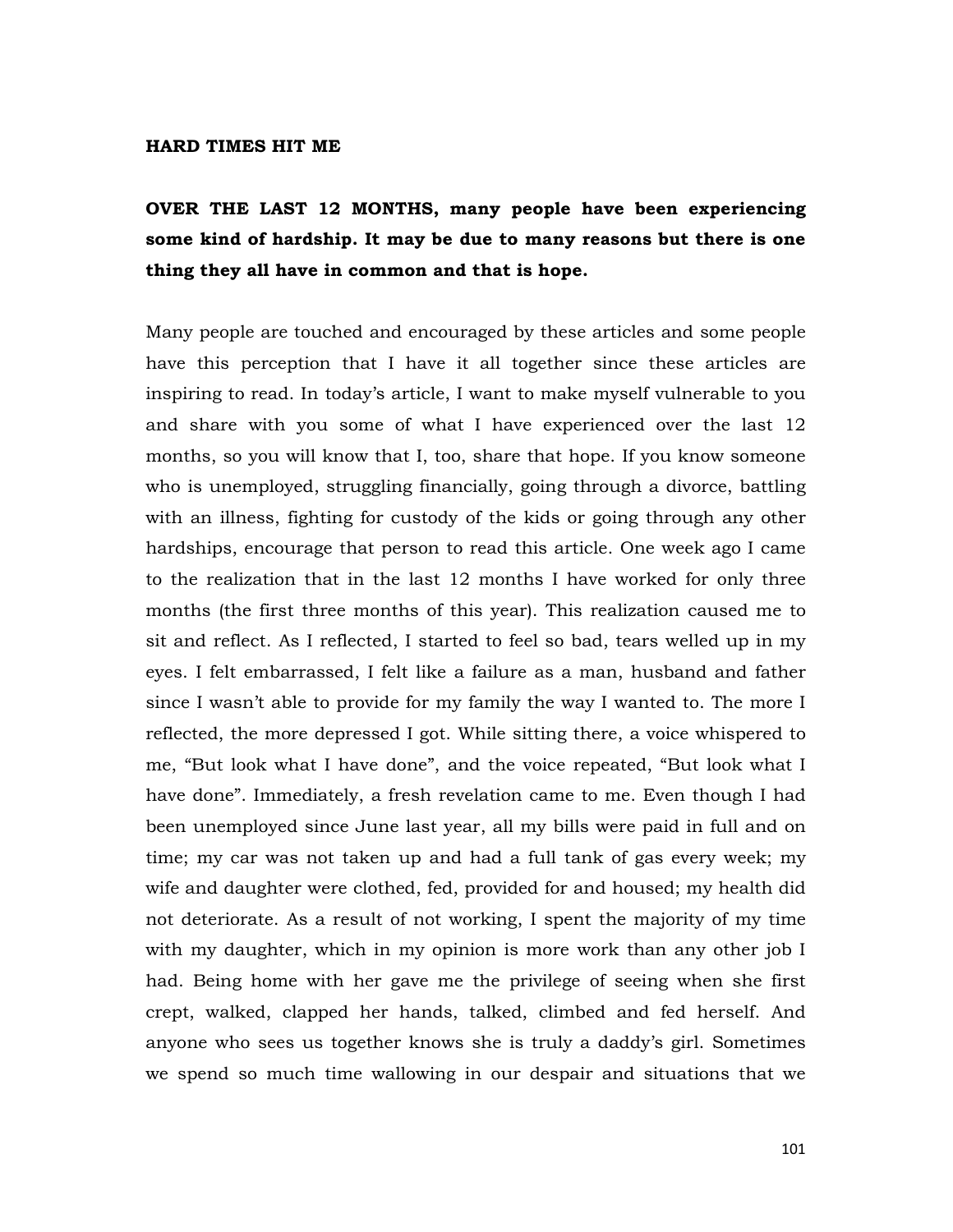often don't see the goodness of God in our lives and the positives that are birthed out of challenging times.

We as a people will face numerous hardships and dry seasons in our lifetime but they are there for a purpose. I call these hard and challenging times – wilderness experiences. A wilderness is a dry, uncomfortable and lonely place.

A wilderness experience is a time of hardship and dryness in your life, which will lead you to celebration, peace and freedom once you don't give up or stop moving. (Think about it as your promised land.)

During these experiences there isn't much that others can do to help because it is a time when God deals with you one on one. It's a time for building character, renewing perceptions and mindsets, and reforming the heart and focus.

During my wilderness experience I have been dealing with areas of laziness, procrastination, selfishness, jealousy and pride in my life. Yes, I have issues too but one thing is sure, because of this wilderness experience I am a better person today than I was last June. We are often tempted to ask God to take away these hard times from us but I want to encourage you not to make this prayer. Instead, ask God to give you the grace and strength to face these challenges so that, in the end, He gets the glory. God didn't take Daniel out of the lion's den; he didn't stop the three Hebrew boys from going in the fiery furnace; he didn't rescue Joseph from his brothers or Potiphar's wife and neither did he save Jesus from the cross. What He did was give them the grace and strength to overcome. All of these men were facing wilderness experiences. The wilderness experience lasts only for a time, once you don't stop moving or give up.

● Corey Worrell